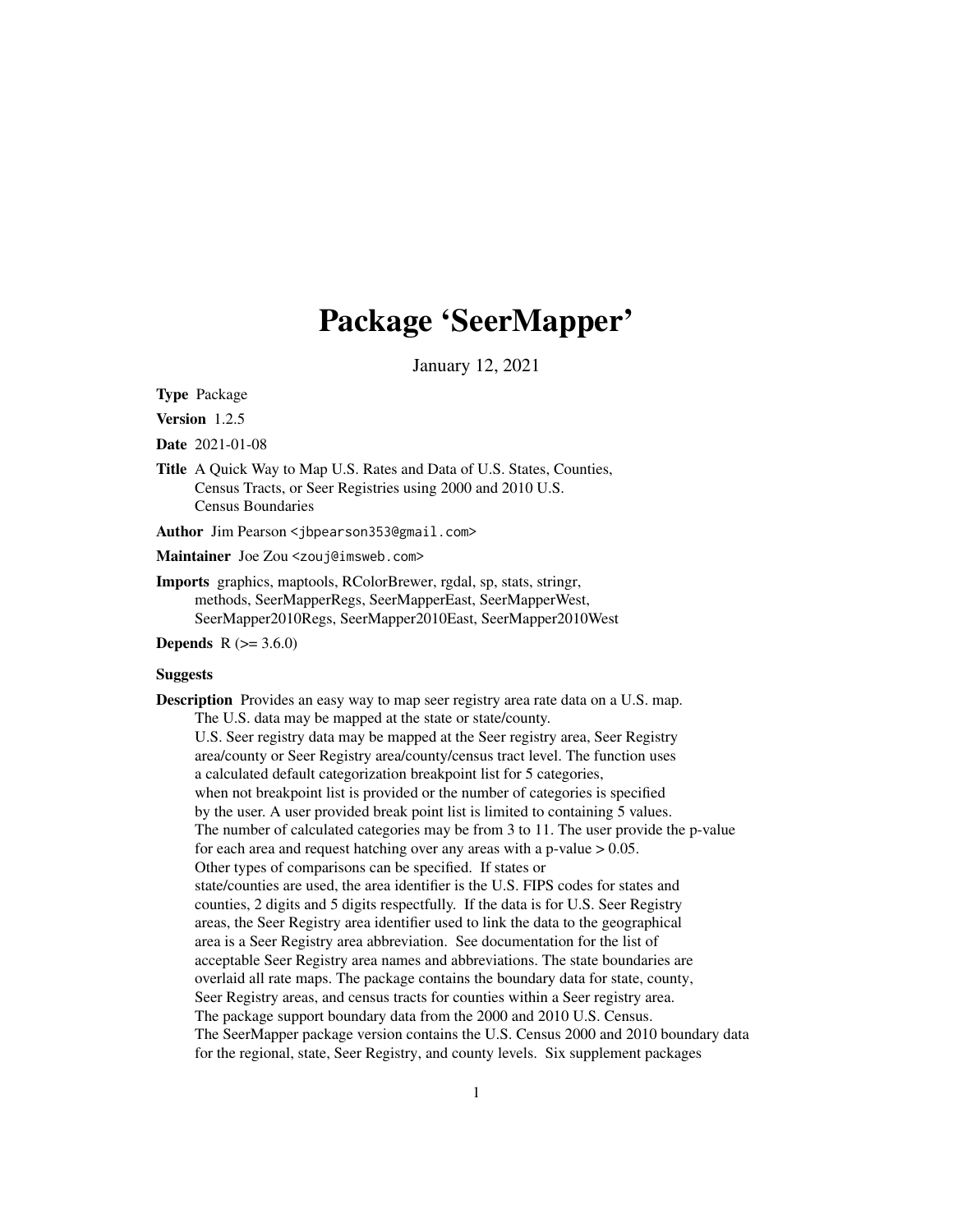contain the census tract boundary data. Copyrighted 2014, 2015, 2016, 2017, 2018 and 2019 by Pearson and Pickle. License GPL  $(>= 2)$ LazyData no LazyLoad no BuildResaveData yes ByteCompile yes NeedsCompilation no Repository CRAN Date/Publication 2021-01-12 21:00:17 UTC

# R topics documented:

| $\overline{2}$ |
|----------------|
| 6              |
| 7              |
| -9             |
| 10             |
| -12            |
| -14            |
| -32            |
|                |
|                |
| -84            |
| -85            |
|                |
| -87            |
|                |
| -91            |
|                |
| -94            |
|                |

# **Index [96](#page-95-0)**

SeerMapper-package *A graphics package to easily and quickly create U. S. maps at the state, Seer registry areas, county or census tract levels*

<span id="page-1-0"></span>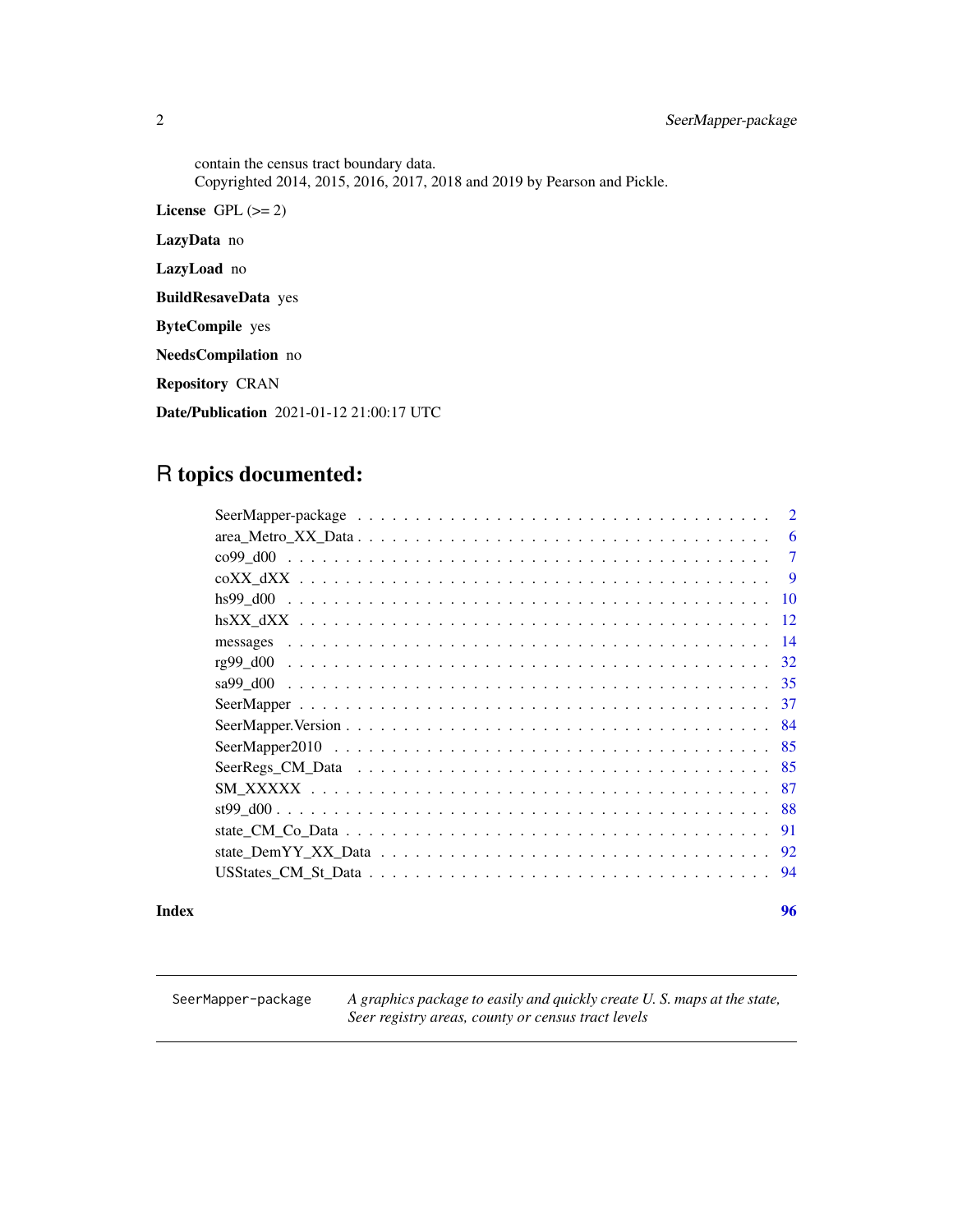# Description

The SeerMapper package provide a means of creating U.S. maps of categorized data on at the state, state/county, state/county/census tract or U.S. Seer registry levels. The SeerMapper package contain the R script to create the maps and the U. S. Census boundaries files for States, District of Columbia, and Puerto Rico, the counties for each state/territory, the census tracts for each state and NCI Seer Registries. The main package contains the code and the census year 2000 and 2010 state, registry and county boundary data and information. The census tract boundary data could not fit into the package and stay within the CRAN 5 megabyte package size limitation. Six(6) data only packages released with this package contain SeerMapper's simplified U. S. 2000 and 2010 census tract boundary data: SeerMapperRegs and SeerMapper2010Regs packages containing the census tracts for any state with a Seer Registry for years 2000 and 2010, SeerMapperEast and SeerMapper2010East containing the census tracts for states east of the Mississippi river that don't have registries for years 2000 and 2010, and SeerMapperWest and SeerMapperWest containing the census tract boundary data for states without registries weat of the Mississippi for years 2000 and 2010. When SeerMapper is installed, the other  $six(6)$  packages are also installed. When SeerMapper is executing, it manages the loading of the six packages based on the level of map being requested by the caller.

To map at the state level, data must use the 2 digit U. S. state fips codes as the location identifiers.

To map at the HSA level, data must use the 3 digit HSA numbers as the location identifiers.

To map at the county level, data must use the 5 digit U. S. state/county fips codes as the location identifiers.

To map at the census tract level, data must use the 11 digit U. S. state/county/tract fips codes as the location identifiers.

To map at the U. S. NCI Seer registry area level, the location identifier must be the Seer Registry abbreviation (see documentation on the Seer registry boundary files for more details.) The basic packages only contain the census tract boundaries for the states which contain Seer Registries.

The goal was to allow a user the simpliest way to create maps of data and rates in the states, counties, Seer Registries, and census tracts in states with Seer Registries using one package for one census year. If additional states required census tract mapping, this is not precluded, just requires a little more setup work. Because of the numerous changes in the fips codes, census tracts boundaries and even county boundaries between 2000 and 2010, it was necessary to keep the boundary datasets separate. The result is two sets of packages. Make sure the location identifiers in your data match census year of the the base package your are using. If mis-matches are detected, warnings are generated document the missing or additional areas to help the user handle the situation. As much of the map is still generated as possible.

Call options are available to help manage: the inclusion, sizing and placement of the legend, hatching of areas, limiting mapping to only the contiguous 48 states, and the categorizing and coloring of areas based on the data.

The package will color the areas with data based on a user provided set of break points or on a number of categories desired. See the 'categ' call parameter documentation for more details.

A hatching option controls how the package will overlay hatching of areas based on a critria and value. The default setting handle P Values in the range of 0 to 1, with a test value of 0.05 and areas hatched if their value is greater than the test value (>). See the documentation on the 'hatch' call parameter for more details.

All 50 states, District of Columbia and Puerto Rico can be mapped using FIPS codes.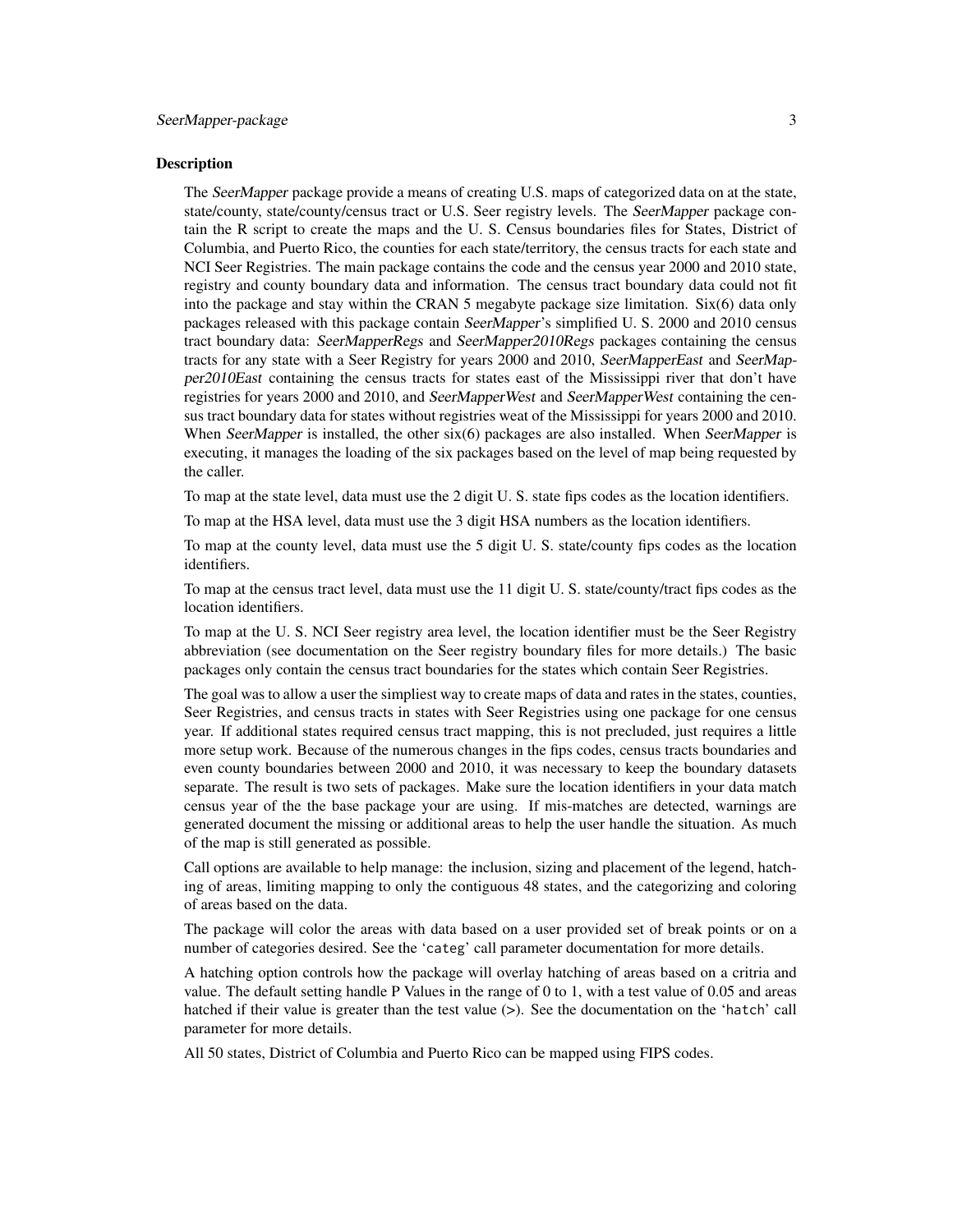The boundaries for Alaska and Hawaii have been adjusted and scaled be provide a reasonable presentation with the mainland and relocated to just south of California and Arizona.

# Details

| Package:  | SeerMapper    |
|-----------|---------------|
| Type:     | Package       |
| Version:  | 1.2.4         |
| Date:     | 2020-06-22    |
| License:  | $GPL$ $(>=2)$ |
| LazyLoad: | no            |

The function accepts a data.frame containing an area/location identifier, data (rates, data, or categories) for the areas and an hatching data. The hatching data is generaly a p\_value for the data (rates), but can be any value. If the data is not a p\_value, then the user must provide the test value and the test operation to determine if hatch is required. Each row represents a State, State/County, State/County/Census Tract, or U.S. Seer registry area. The data(rates) are categorized by default into 5 categories. The breakpoints for the categories are calculated based on the quartiles for the data. The caller can specify the categorization be done on from 3 to 11 categories. The caller can also specify the specific breakpoints to use in the categorization of the data via a numeric vector like  $c(0.6, 0.8, 1.0, 1.2, 1.4)$  for up to 10 breakpoints. The maximum number of categories is set by the color palette selected from the RColorBrewer palettes. The default palColors setting is the "RdYlBu" palette which can support up to 11 categories. The default 'categ' value is 5.

If hatching data is provided, the default is to treat the data as p\_values. When hatching is enabled ('hatch'=TRUE), the function will overlay a hatch pattern on any area with a  $p_value >= 0.05$ . This can be changed using the ops and value settings in 'hatch' list call parameter.

If the data is for states, state/counties, state/county/census traces, the area's (location) identify must be the U.S. FIPS codes. If the data is for U.S. Seer registry areas, the area identify is the Seer registry area abbreviation (See the st99\_d00 dataset documenation for more details.)

The boundary dataset for the Seer registry area is contained in this package as the 2000 Census.

The typical call sequence is:

```
library(SeerMapper)
library(maps)
# create data data.frame
rateData <- data.frame(Fips=state.fips$fips,
                       RateRatio=stateRateVector,
                       pValue=stateRatePValue)
SeerMapper(rateData, Title=c("Test Map"))
```
To map census tracts in state without Seer Registries, the call sequence is: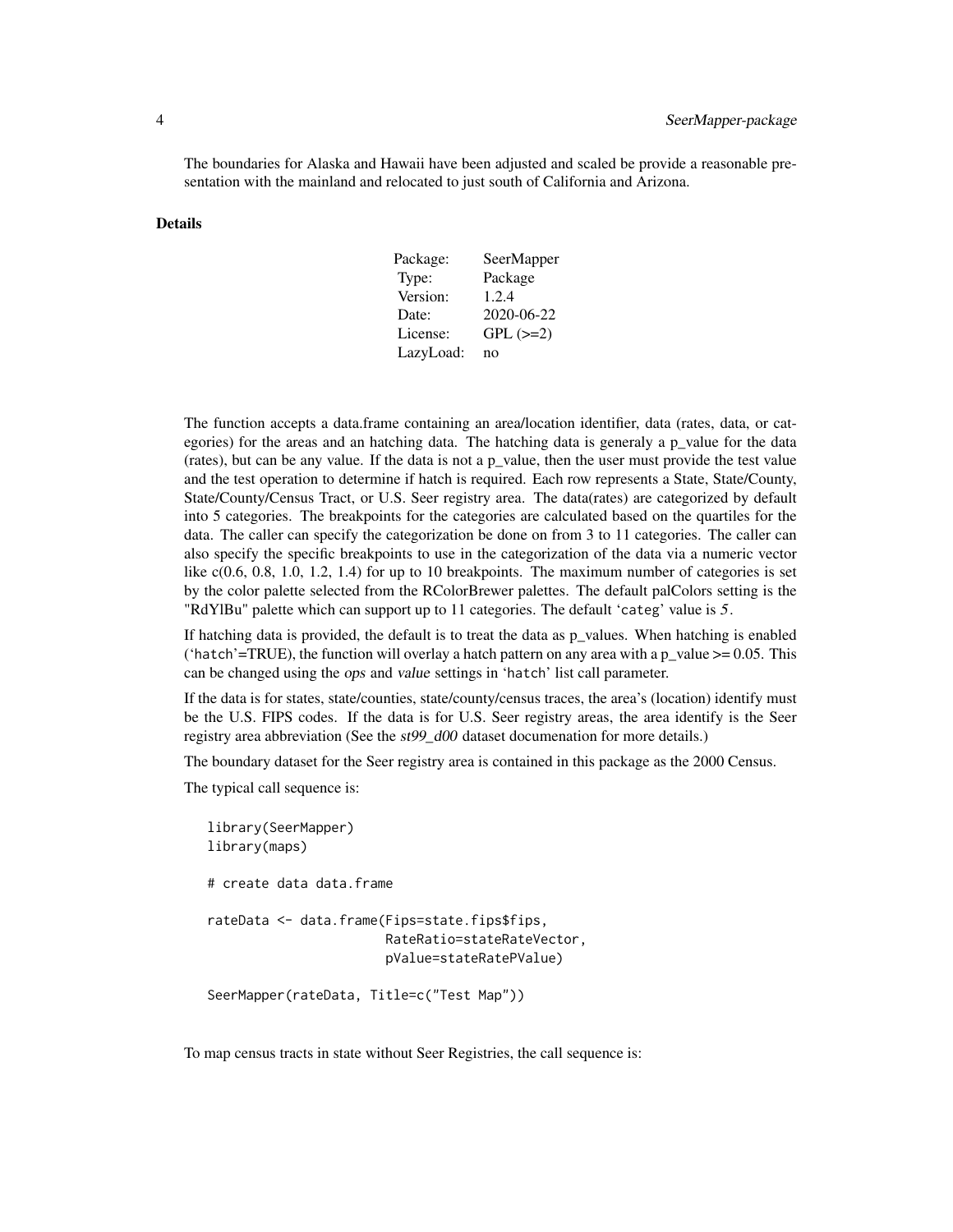```
library(SeerMapper)
library(maps)
# create data data.frame
rateData <- data.frame(Fips=cenTract.fips,
                       RateRatio=ctRateVector,
                       pValue=ctRatePValue)
SeerMapper(rateData, Title=c("Test Non-Seer State Census Tract Map"))
```
The data passed to the function will dictate which areas of the U.S. are mapped. In general only states with data are mapped.

# INSTALLATION:

Due to CRAN R package size limitations, the base SeerMapper package could only contain the boundary information datasets for: the states, DC and PR boundaries, the Seer Registry boundaries, and the boundaries for the counties in all states. The census tract boundaries are supplied via six(6) additional R packages: SeerMapperRegs, SeerMapperEast, SeerMapperWest. SeerMapper2010Regs, SeerMapper2010East, and SeerMapper2010West. The packages containing "2010" in their name support the census year of 2010. The packages without "2010" support the census year of "2000". When SeerMapper is installed, the package dependencies have been set up to force the installation of the  $six(6)$  census tract package automatically. The user should not have install these packages manually. The installation log will notify the user of the additional downloads and installations.

If the location IDs in the data cannot be associated with loaded boundary datasets, messages are generated to identify the packages that may need to be installed or loaded the library function.

The base package contains boundary information for:

- all states and DC,
- all Seer Registries,
- all Health Service Areas (HSA) for all states and DC,
- counties in all states,

The "Regs" boundary package contains the 2000 or 2010 census tract boundary data for 19 states:

Alaska, Arizona, California, Connecticut, Georgia, Hawaii, Idaho, Iowa, Kentucky, Louisiana, Massachusetts, Michigan, New Jersey, New Mexico, New York, Oklahoma, Utah, Washington, and Wisconsin.

The "East" boundary package contains the 2000 or 2010 census tract boundary data for 20 states and DC:

Alabama, Delaware, District of Columbia, Florida, Illinois, Indiana, Maine, Maryland, Mississippi, New Hampshire, North Carolina, Ohio, Pennsylvania, Rhode Island, South Carolina, Tennessee, Vermont, Virginia, West Virginia, and Puerto Rico.

The "West" boundary package contains the 2000 or 2010 census tract boundary data for 13 states:

Arkansas, Colorado, Kansas, Minnisota, Missouri, Montana, Nebraska, Nevada, North Dakota, Oregon, South Dakota, Texas, and Wyoming.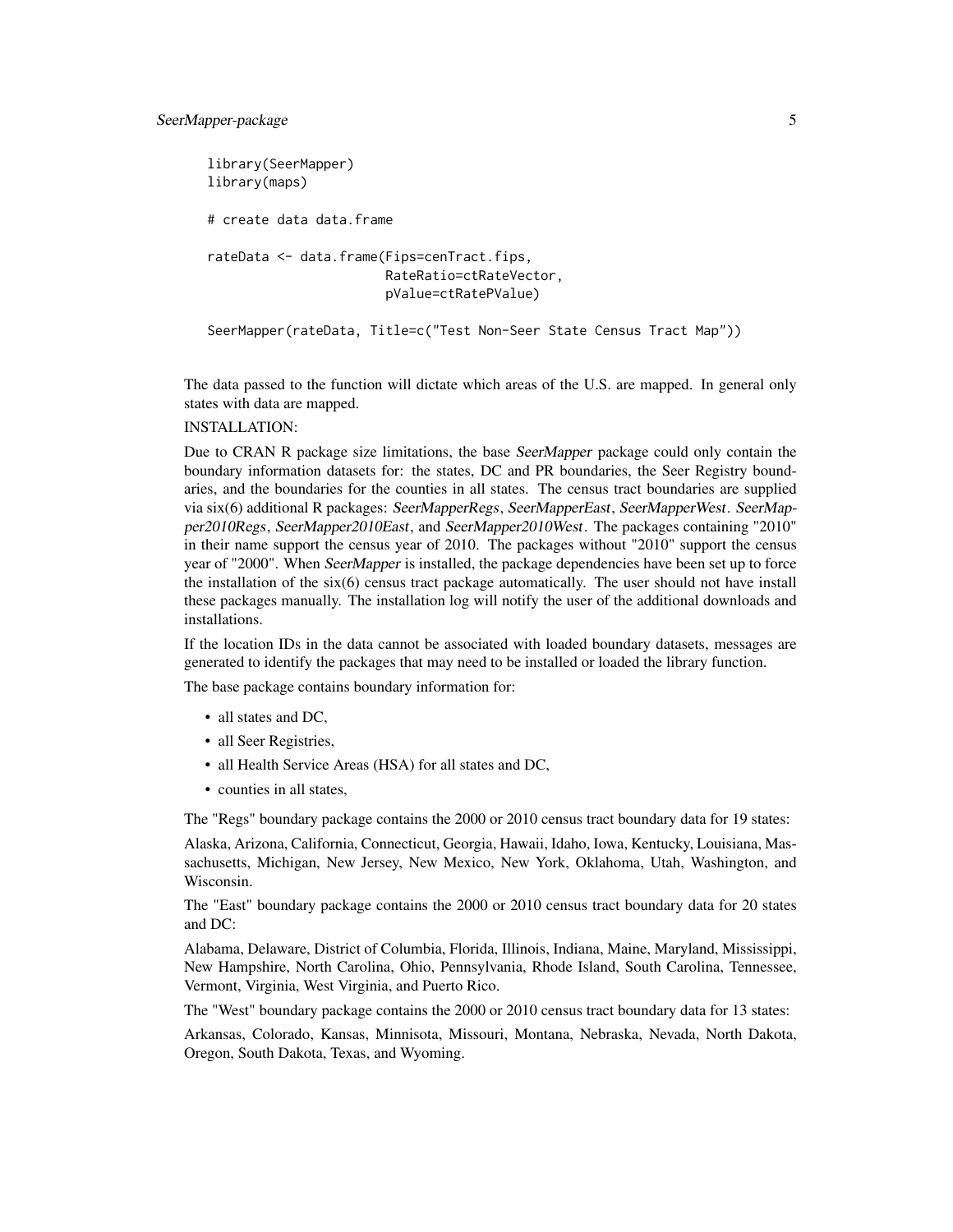<span id="page-5-0"></span>To do census tract mapping, the package automatically loaded needed census tract boundary packages according to the census year and location IDs in data.frame provided during the call. If a package is missing or cannot be loaded, the caller will be given a message identifying the problem.

library(SeerMapper)

and all of the boundary information is will be available.

#### Author(s)

James B Pearson, Jr <jbpearson353@gmail.com> Maintainer: "Joe Zou" <zouj@imsweb.com>

area\_Metro\_XX\_Data *Metro Combined Statistics Area datasets for County or census tract for Test data*

# Description

This document described the contain of eight datasets included in the package. They represent demographic data at the county level and census tract level for the Washington-Baltimore and Kansas City Metro Combined Statistical areas for the 2000 and 2010 census years. Each metro area cosists of counties or tracts in multiple states. The Washington-Baltimore Metro CSA consists of an area that covers 5 states/districts (Maryland, Virginia, Pennsylvania, West Virinia, and the District of Columbia) and includes 40 counties and 2178 census tracts. The Kansas City Metro CSA consists of an area that covers 2 states (Kansas and Missouri) and 22 counties and 604 census tracts.

# Usage

data(WashBaltMetro\_Co\_Data)

#### Format

The format of each datasets is the same. The only difference is the location ID used in each data set and the number of records and census year of the data. The file naming convention is: nnnnn-MetroYY AA Data, where nnnnn is the name of the metro area (KC or WashBalt), YY is "" for census year 2000 and "10" for census year 2010, and AA is the type of sub-areas ("Co" = country, and "Tr" = census tract.) In the county datasets, the location ID is the 5 digit state/county FIPS code. In the census tract datasets, the location ID is the 11 digit state/county/tract FIPS code.

These datasets are used to demonstrate how SeerMapper can work with county or census tracts data to create maps across multiple states.

The Kansas City and Washington-Baltimore Combined Statistics Area 2000 data at the county and census tract level contains the following demographic data for each sub-area. The data contains 9 columns:

FIPS is a character vector of the U.S. State/County/Tract FIPS code (11 digits)

pop2000 is an integer containing the 2000 tract population.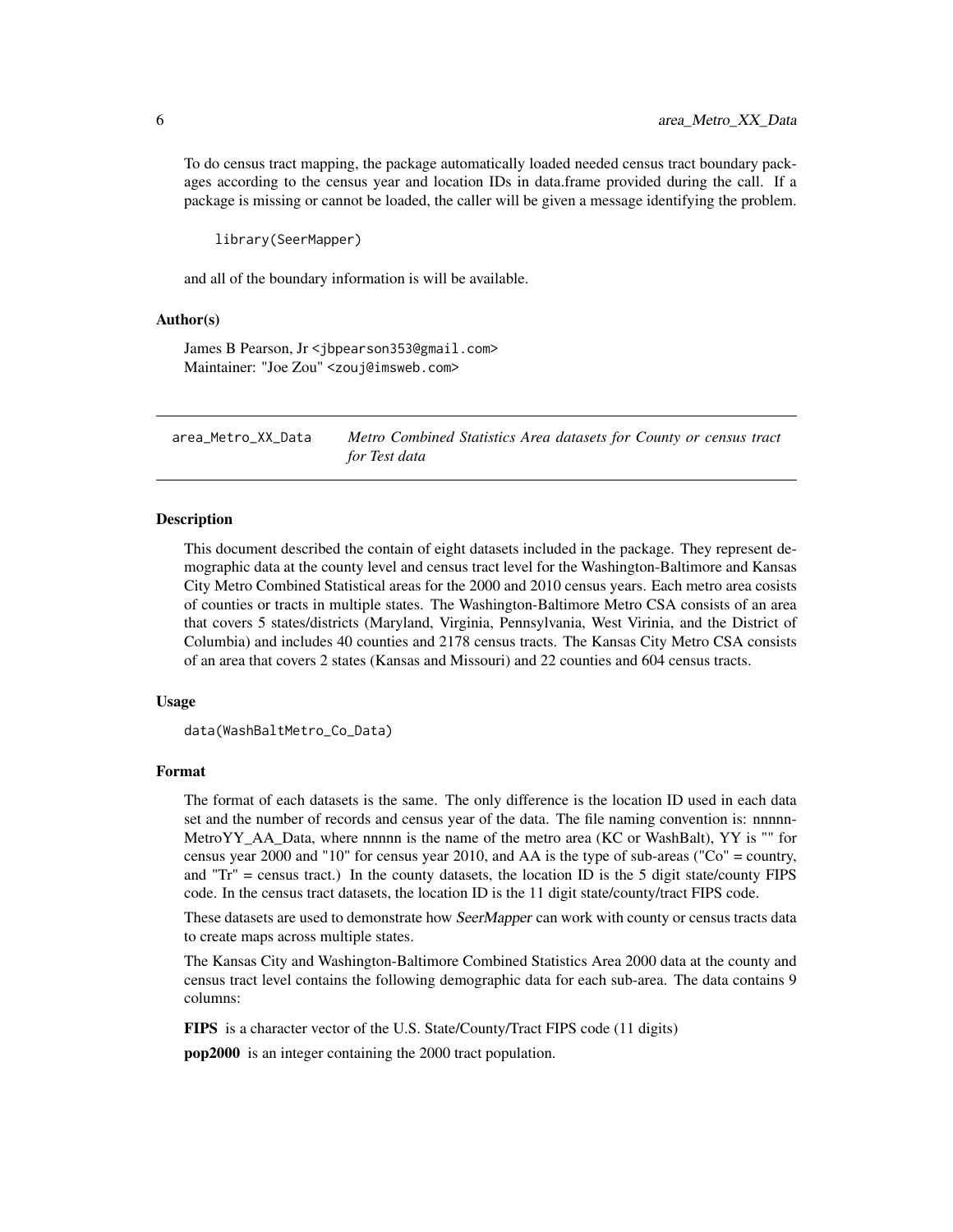<span id="page-6-0"></span>age.65.up is an integer representing the population of the people with the age of 65 or higher.

hh.units is an integer representing the number of physical household units in the census tract.

- hh.occupied is an integer representing the number of hh.units that are occupied. (hh.units-hh.occupied) equals the number of households vacant.
- hh.owner is an integer representing the number of occupied household units owned by the occupants. (hh.occupied-hh.owner) equals the number of units that are occupied by renters.

areasm is a numeric area of the tract in square miles.

popdens is a numeric containing the 2000 population density of the tract.

# Source

The U. S. Census Bureau 2000 and 2010 census tract demographic dataset from the CENSUS.GOV website demographic data files for the 2000 census as pulled on February, 2017. The R package UScensus2000tract was used to get the census tract data based on the 2001 release. The dataset was then aggregated to create the county dataset.

co99\_d00 *Information table for the counties in the US. Links the county FIPS code to Registries.*

#### Description

This dataset contains a data.frame table used to provide the county level information for all of the counties in the U. S. to the SeerMapper package. It provides the mapping of the county 5 digit FIPS code to the state 2 digit FIPS code, the associated Seer Registry abbreviation, the county name, and statistics on the number of census tracts in each county for the 2000 and 2010 census years. The information was originally stored in the Seer\_stcoIDtosaID dataset and the coxx\_dxx datasets for each county and was moved to this data.frame when the 2000 and 2010 census year county information was consolidated.

# Usage

data(co99\_d00)

#### Format

The dataset contains a single data.frame named  $c099\_d00$  that supports both the 2000 and 2010 census years.

Since a registry area may contain multiple counties, this data.frame is used to mark each county with the Seer Registry abbrevation it is a member. The 20 U. S. Seer registry areas are identify by the following character abbreviations (saID):

| saID | stID Name                                                          |
|------|--------------------------------------------------------------------|
|      | AK-NAT 02 Alaska Natives                                           |
|      | AZ-NAT 04 Arizona Indians                                          |
|      | CA-OTH 06 California Other (not SF-Oakland, SJ-Monterey, LA areas) |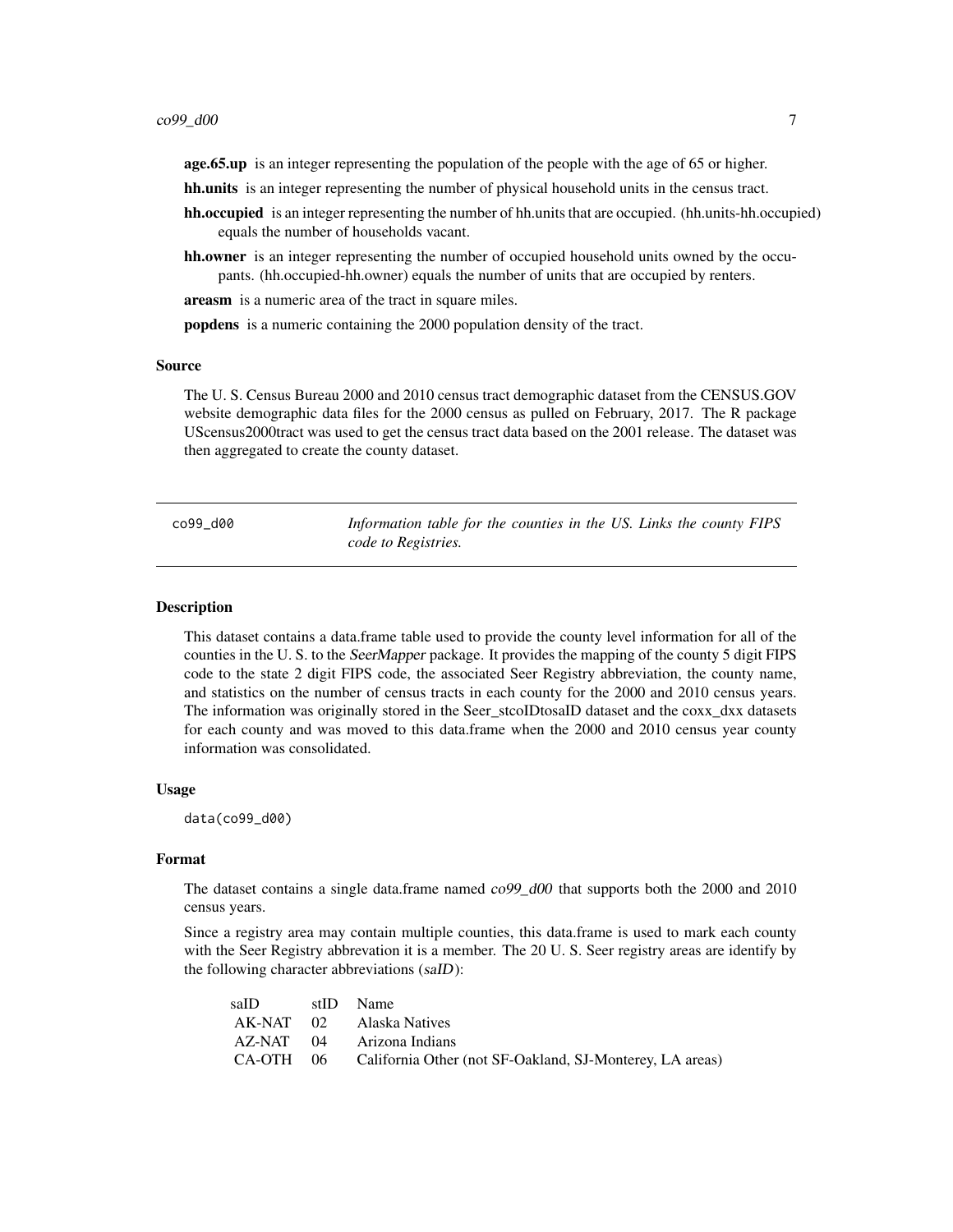| CA-SF         | 06 | California San Fran/Oakland                |
|---------------|----|--------------------------------------------|
| $CA-SJ$       | 06 | California San Jose/Monterey               |
| CA-LA         | 06 | California Los Angeles                     |
| CТ            | 09 | Connecticut                                |
| GA-OTH        | 13 | Georgia Other (not Atlanta or Rural areas) |
| GA-ATL        | 13 | Georgia Atlanta                            |
| <b>GA-RUR</b> | 13 | Georgia Rural                              |
| HІ            | 15 | Hawaii                                     |
| IA.           | 19 | Iowa                                       |
| <b>KY</b>     | 21 | Kentucky                                   |
| LA            | 22 | Louisiana                                  |
| MI-DET        | 26 | Michigan Detroit                           |
| NJ            | 34 | New Jersery                                |
| <b>NM</b>     | 35 | New Mexico                                 |
| OK-CHE        | 40 | Oklahoma Cherokee Nation                   |
| UT            | 49 | Utah                                       |
| WA-SEA        | 53 | Washington Seattle-Puget Sound             |

The above table also contains the Registry's full name and the state's 2 digit FIPS code where the registry resides. For more information on the NCI Seer Registry boundary data and information, refer to the document section on the sa99\_d00 dataset.

#### Details

The co99\_d00 dataset contains the following fields (columns):

row.names = a character vector equal to the 5 digit U. S. state and county FIPS code.

coName = a character vector of the county's name.

- $saID = a$  character vector identifying the Seer Registry Abbreviation containing the county. If the county is not a member of a registry, then the field is set to NA.
- $c_X_0 = A$  numeric value of the X coordinate of the centroid of the county in the 2000 census.
- $c_Y_00 = A$  numeric value of the Y coordinate of the centroid of the county in the 2000 census.
- $c_X_10 = A$  numeric value of the X coordinate of the centroid of the county in the 2010 census.
- $c_Y_10 = A$  numeric value of the Y coordinate of the centroid of the county in the 2010 census.
- $\text{tracts00} = \text{An integer value of the number of } 2000 \text{ census tracts contained in the county.}$
- $\text{tracts10} = \text{An integer value of the number of 2010 census tracts contained in the county.}$
- $y = An$  integer indicating which census years the county was present.  $1 = 2000$ ,  $2 = 2010$ , and  $3 =$ both.
- $$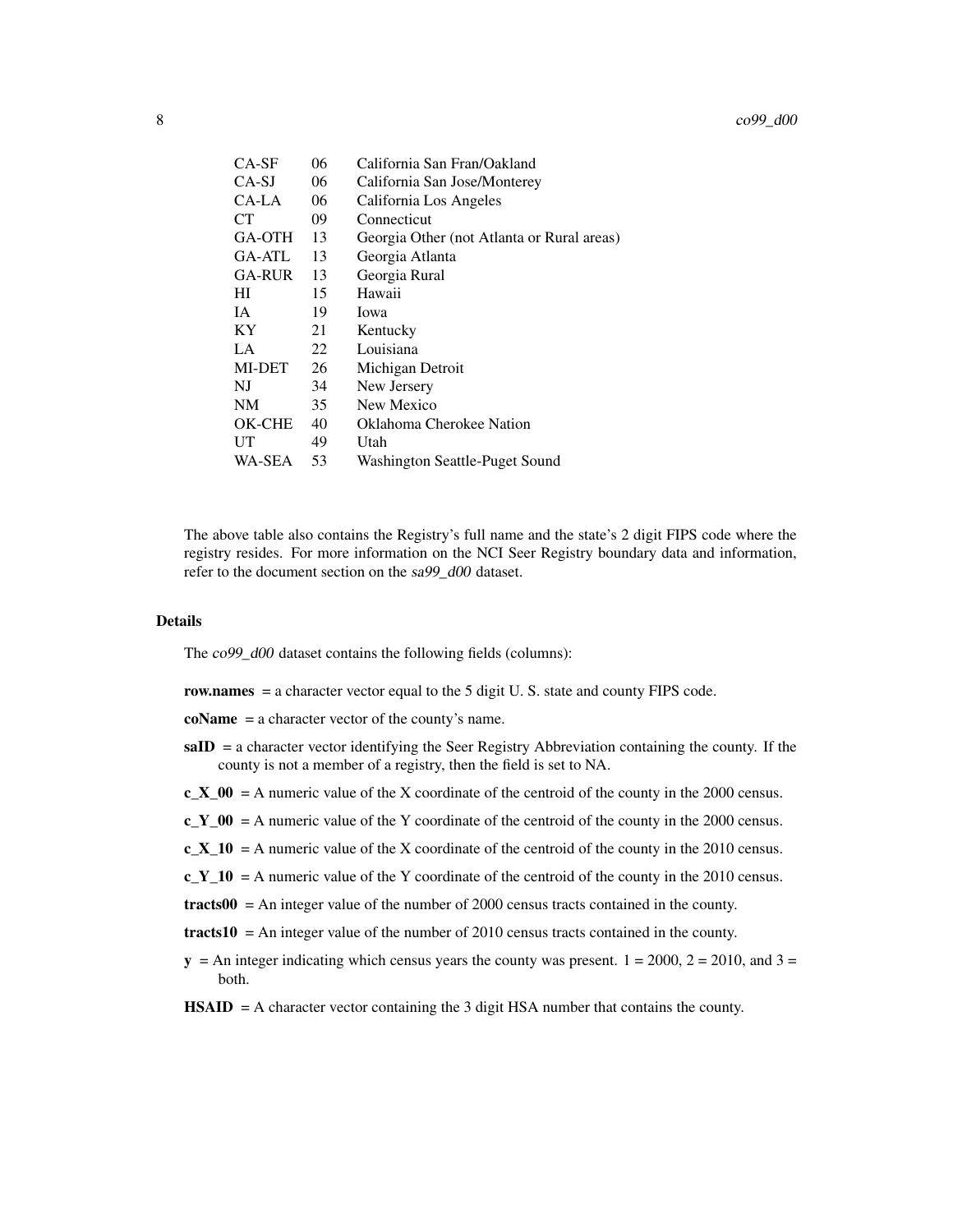<span id="page-8-0"></span>coXX\_dXX *U. S. State County Boundary Spatial Polygons datasets for U. S. States, the District of Columbia and Puerto Rico for the 2000 and 2010 Census*

# **Description**

This document describes the content and format of the 52 county boundary .rda datasets integrated in this package for 2000 and 2010 census years. The SeerMapper package contains a set of boundary ".rda" files for the 52 states', D. C.'s and Puerto Rico county or parish sub-areas for both the 2000 and 2010 census year. Each dataset contains the boundary information for all of the county/parish sub-area in that state, district or territory. The dataset name and object name convention used is coXX.dYY, where "co" indicates county boundaries, XX is the state FIPS code and YY is the last 2 digits of the census year (00 or 10). Only three states have a different set of counties and boundaries: Colorado, Alaska, and Washington. Only these states have two county ".rda" files in the package - one for each census year. All other states use the "00" version for both census years.

# Usage

data(co01\_d00)

#### Format

Each dataset contains a SpatialPolygons structure representing the county boundaries for all counties in a single state. Each "polygons" item in the structure represents one county and all of the polygons required to define the county, including lakes, holes, etc. The boundary files are based on the boundaries used in the 2000 and 2010 Census. The coordinates system used in these rda files have been transformed from the census Long/Lat values to an equal area projections for mapping.

#### Details

Each dataset (.rda file) represents the county boundaries for one state for the 2000 and 2010 U. S. census. In the 2010 census the counties in three states, Alaska, Colorado, and Virginia changed. In all other cases, the 2000 census county boundaries can be reused when mapping 2010 location IDs. To handle the three exceptions, three additional county boundary datasets are included and used by the package when the census Year is set to 2010 and counties in these states are referenced in the data (at the county or tract level.)

Based on the locations on the rate or category data provided by the user, only needed county boundary information is loaded by the package for the referenced states. The multiple sate boundary data maybe accumulated by the package and used for mapping.

The data formats are the same for each county boundry .rda in this package, a single SpatialPolygons variable. The format of the dataset names is "co", the two digit state FIPS code, "\_d", the two digit census year (00 or 10), and ".rda". The SeerMapper package contains the set of boundary datasets for all of the U. S. 2000 Census counties as individual datasets named coXX\_d00 and the three additional boundary datasets for the three states where the counties changed in the 2010 census.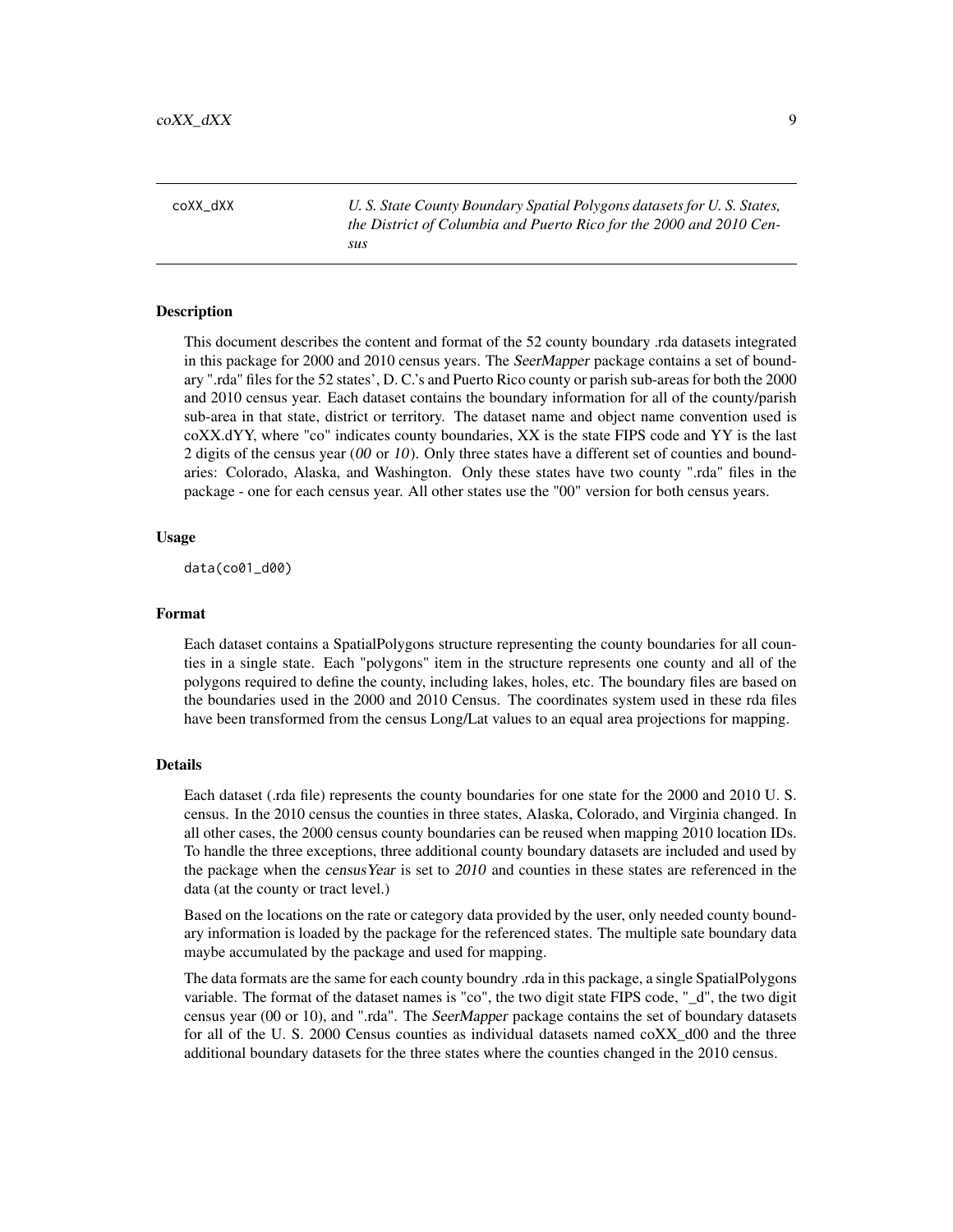<span id="page-9-0"></span>Each row.name of the SpatialPolygons is a polygons slot in the data structure and represents a set of Polygons that form the county. The row.names used are the the 5 digit FIPS state/county code associated with the county.

The county information that may normally be carried as a data.frame with a SpatialPolygons-DataFrame is stored in the co99 d00 dataset in the package. This allows the package to all of the county information without having to load the boundary data.

The county boundary information has been transformed from the U. S. Census boundary data's lat/long coordinates under NAD83 to the Alber equal area cartisian coordinates.

The PROJ.4 projection used for transformation of these boundaries is:

"+proj=aea +lat\_1=33 +lat\_2=49 +lat\_0=39 +lon\_0=96W +ellps=WGS84"

All boundary data used by SeerMapper were transformed to this projection when the package is constructed.

All the ".rda" files are compressed using the "xy" method to reduce the disk space requirements.

All of the boundary shape file data was imported from the U. S. Census website on July 3, 2016, processed by the urlhttp://www.MapShaper.org website version 01.15 using modified Visvalingam method with intersection repair enabled, prevent shape removal enabled, and a coordinate precision value of 0.0 to simplify the boundaries from 100 space requirements by 90 and edge alignments. The simplified boundaries were then downloaded and converted to SpatialPolygons variables for use by SeerMapper.

# Source

The county boundary files were obtained from the Census.gov website for the 2000 and 2010 year census under the Map & Data category, cartagraphic boundaries. The shapefiles used to create these boundaries were downlaoded for the U. S. Census website URLhttp://www.census.gov/geo/mapsdata/data/cbf/cbf\_counties.html on July 3, 2016.

hs99\_d00 *Information table for the U.S. Health Service Areas Links the HSA 3 digit numbers to Registries and states.*

# Description

This dataset contains a data.frame table used to provide the health service area (HSA) level information for all of the HSAs in the U. S. to the SeerMapper package. It provides the mapping of the HSA 3 digit number to the state 2 digit FIPS code, the associated Seer Registry abbreviation, the HSA name, and statistics on the number of census tracts and counties in each HSA for the 2000 and 2010 census years.

#### Usage

data(hs99\_d00)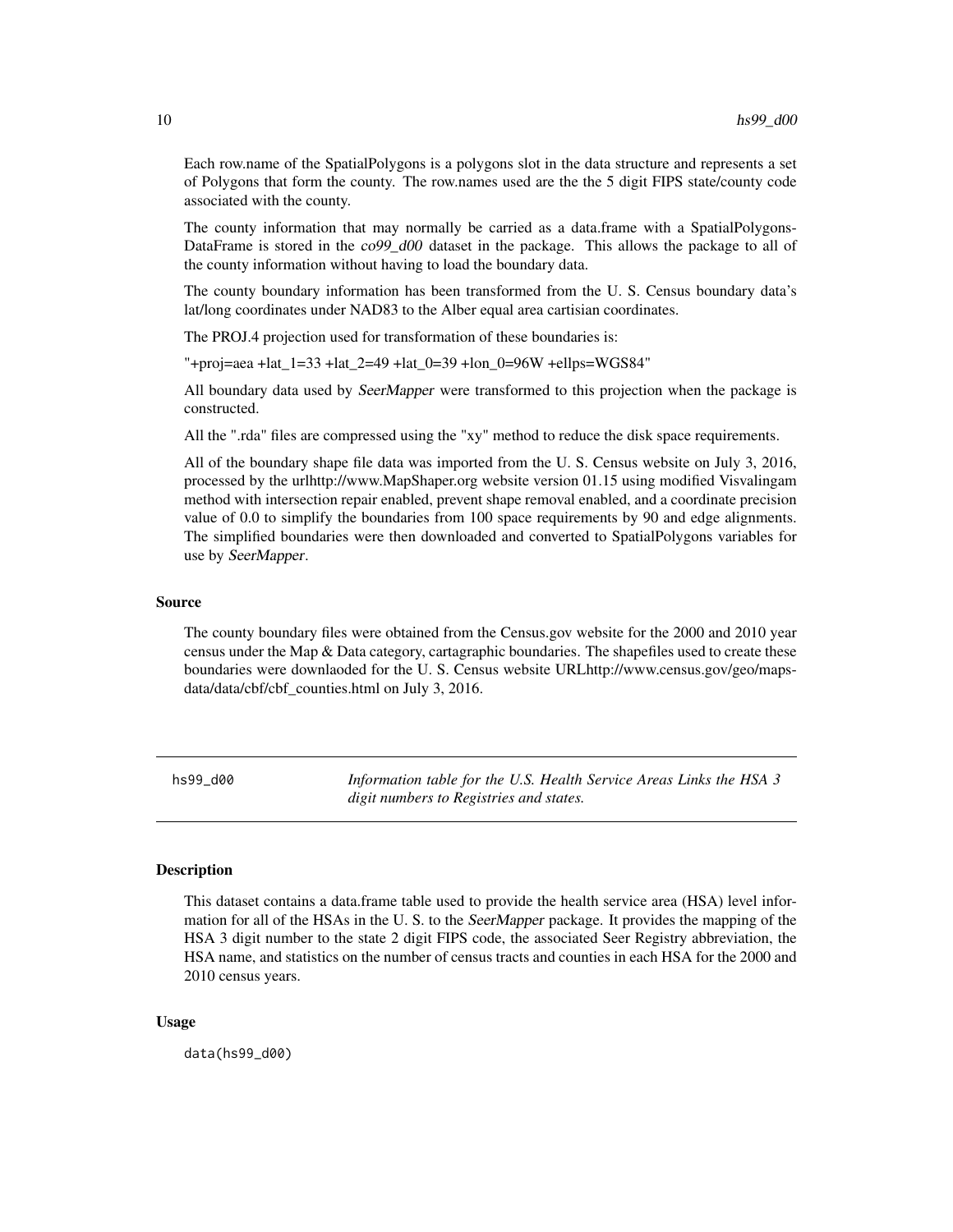# Format

The dataset contains a single data.frame named  $c_0$ 99\_d00 that supports both the 2000 and 2010 census years.

Since a registry area may contain multiple HSAs, this data.frame is used to mark each HSA with the Seer Registry abbrevation it is a member. The 20 U. S. Seer registry areas are identify by the following character abbreviations (saID):

| saID    | stID | Name                                                     |
|---------|------|----------------------------------------------------------|
| AK-NAT  | 02   | Alaska Natives                                           |
| AZ-NAT  | 04   | Arizona Indians                                          |
| CA-OTH  | 06   | California Other (not SF-Oakland, SJ-Monterey, LA areas) |
| $CA-SF$ | 06   | California San Fran/Oakland                              |
| CA-SJ   | 06   | California San Jose/Monterey                             |
| CA-LA   | 06   | California Los Angeles                                   |
| СT      | 09   | Connecticut                                              |
| GA-OTH  | 13   | Georgia Other (not Atlanta or Rural areas)               |
| GA-ATL  | 13   | Georgia Atlanta                                          |
| GA-RUR  | 13   | Georgia Rural                                            |
| HІ      | 15   | Hawaii                                                   |
| IA.     | 19   | Iowa                                                     |
| KY.     | 21   | Kentucky                                                 |
| LA.     | 22   | Louisiana                                                |
| MI-DET  | 26   | Michigan Detroit                                         |
| NJ      | 34   | New Jersery                                              |
| NM      | 35   | New Mexico                                               |
| OK-CHE  | 40   | Oklahoma Cherokee Nation                                 |
| UT      | 49   | Utah                                                     |
| WA-SEA  | 53   | Washington Seattle-Puget Sound                           |

The above table also contains the Registry's full name and the state's 2 digit FIPS code where the registry resides. For more information on the NCI Seer Registry boundary data and information, refer to the document section on the sa99\_d00 dataset.

#### Details

The hs99\_d00 dataset contains the following fields (columns):

row.names = a character vector equal to the 3 digit U.S. HSA number.

 $\text{HSAID}$  = a charactor vector of the 3 digit HSA number. Same as the row.names.

HSA = a numeric value of the HSA number. Same as the row.names.

HSA\_Name - a character vector containing the assigned name of the health service area.

stID the state 2 digit FIPS code containing the HSA.

 $y =$  integer indicating which census years the HSA was active during. 1=2000, 2=2010, 3=both.

**Chg10** = logical flag indicating the HSA changed in the 2010 census and to use the  $\_\text{d10.rda}$  files for to get boundaries for this HSA.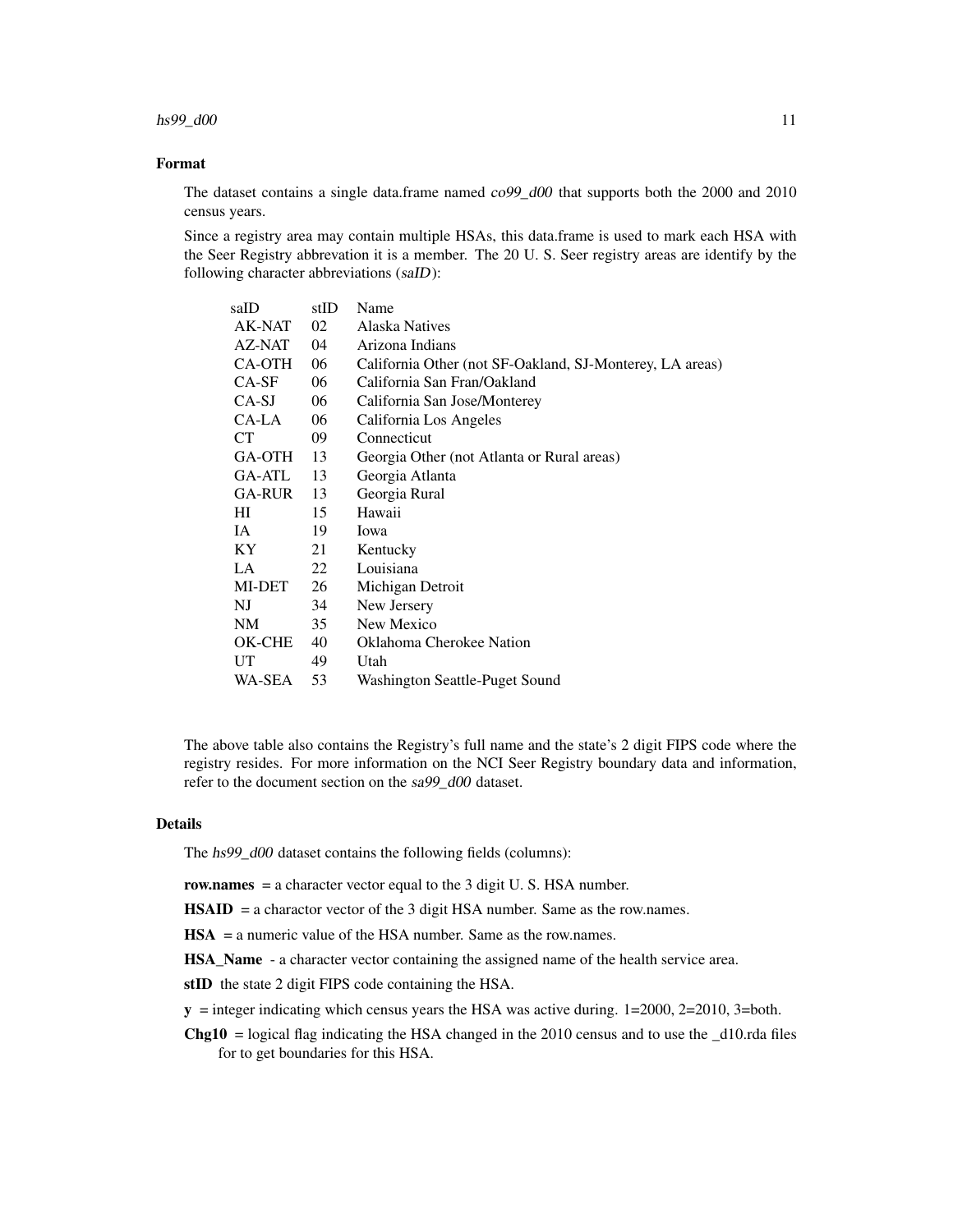<span id="page-11-0"></span> $saID = a$  character vector identifying the Seer Registry Abbreviation containing the county. If the county is not a member of a registry, then the field is set to NA.

 $c_X_0 = A$  numeric value of the X coordinate of the centroid of the county in the 2000 census.

 $c_Y_00 = A$  numeric value of the Y coordinate of the centroid of the county in the 2000 census.

c X 10 = A numeric value of the X coordinate of the centroid of the county in the 2010 census.

 $c_Y_10 = A$  numeric value of the Y coordinate of the centroid of the county in the 2010 census.

 $county00 = An integer value of the number of 2000 counties are contained in the HSA.$ 

**county10** = An integer value of the number of 2010 counties are contained in the HSA.

 $\text{tracts00} = \text{An integer value of the number of } 2000 \text{ census tracts are contained in the HSA.}$ 

 $\text{tracts10} = \text{An integer value of the number of } 2010 \text{ census tracts are contained in the HSA.}$ 

hsXX\_dXX *U. S. Health Service Area Boundary Spatial Polygons datasets for U. S. States and the District of Columbia for the 2000 and 2010 Census*

#### Description

This document describes the content and format of the 942 health service area boundary .rda datasets integrated in this package for 2000 and 2010 census years. The SeerMapper package contains a set of boundary ".rda" files for the health service areas for all 51 states and the D. C. sub-areas for both the 2000 and 2010 census year. The dataset name and object name convention used is hsXX.dYY, where "hs" indicates health service area (HSA) boundaries, XX is the state FIPS code and YY is the last 2 digits of the census year  $(00 \text{ or } 10)$ . Only three states have a different set of counties and boundaries: Colorado, Alaska, and Virginia. These states have two HSA ".rda" files in the package - one for each census year. All other states use the "00" version for both census years.

#### Usage

data(hs01\_d00)

#### Format

Each dataset contains a SpatialPolygons structure representing the health service area boundaries in a single state. Each "polygons" item in the structure represents one HSA and all of the polygons required to define the HSA, including lakes, holes, etc. The HSA boundary files are based on the census tract boundaries used in the 2000 and 2010 Census. The coordinates system used in these rda files have been transformed from the census Long/Lat coordinates values using NAD83 to an Alber equal area projections for mapping.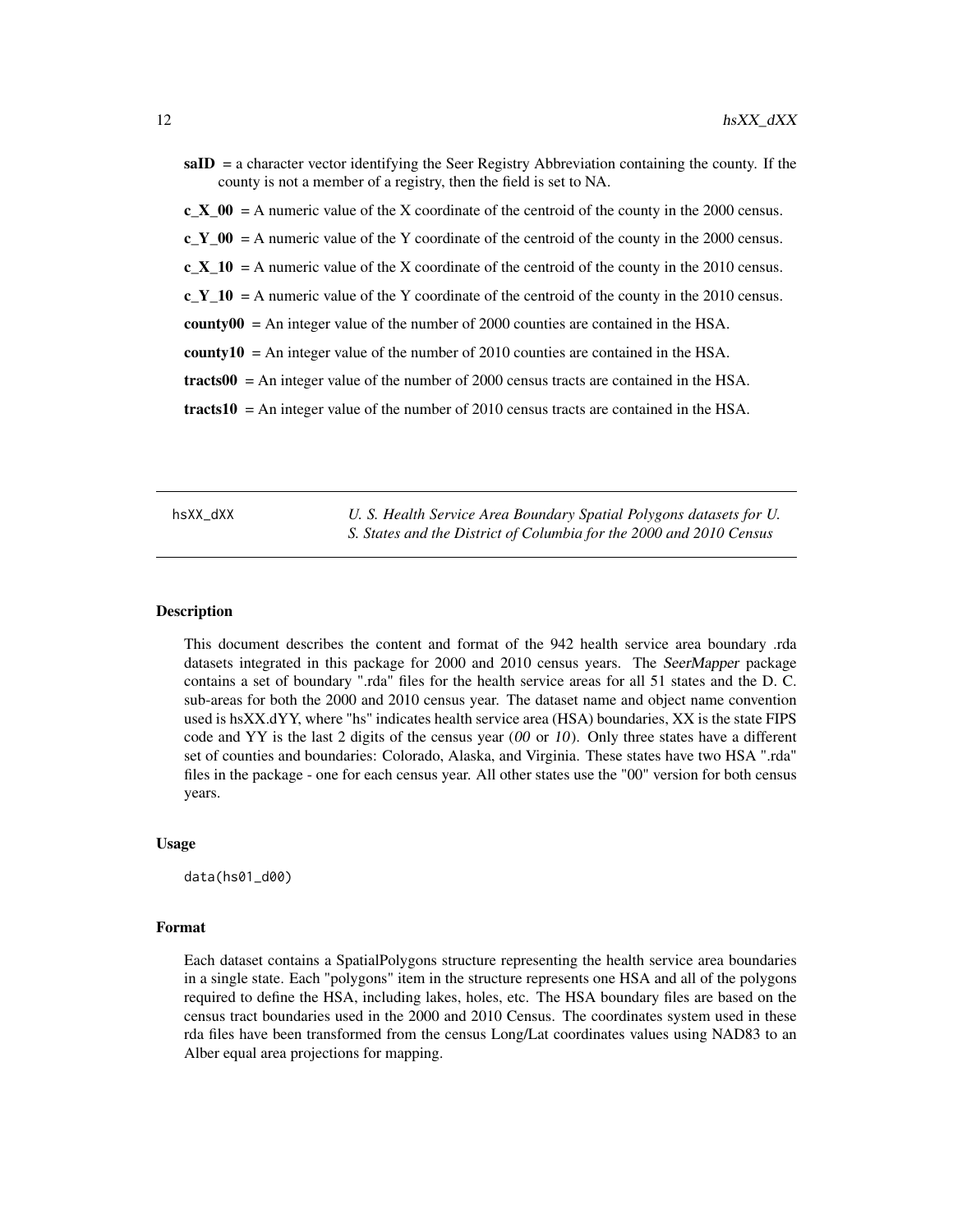#### Details

Each dataset (.rda file) represents the boundaries for the HSAs in one state for the 2000 and 2010 U. S. census. In the 2010 census the counties in three states, Alaska, Colorado, and Virginia changed in size and shape. In all other cases, the 2000 census county boundaries can be reused when mapping 2010 location IDs. The county boundaries were used to build the HSA boundaries. To handle the three exceptions, three additional HSA boundary datasets are included and used by the package when the census Year is set to 2010 and HSAs in these states are referenced in the data (at the HSA, county or tract level.)

Based on the locations on the rate or category data provided by the user, only needed HSA boundary information is loaded by the package for the referenced states. The multiple state boundary data maybe accumulated by the package and used for mapping.

The data formats are the same for each HSA boundry .rda in this package, a single SpatialPolygons variable. The format of the dataset names is "hs", the two digit state FIPS code, "\_d", the two digit census year (00 or 10), and ".rda". The SeerMapper package contains the set of boundary datasets for all of the U.S. 2000 Census HSAs as individual datasets named hsXX d00 and the three additional boundary datasets for the three states where the counties changed in the 2010 census.

Each row.name of the SpatialPolygons is a polygons slot in the data structure and represents a set of Polygons that form the HSA. The row.names used are the the 3 digit HSA numbers assigned by NIH.

The HSA information that may normally be carried as a data.frame with a SpatialPolygonsDataFrame is stored in the hs99\_d00 dataset in the package. This allows the package to all of the county information without having to load the boundary data.

The HSA boundary information has been transformed from the U. S. Census boundary data's lat/long coordinates under NAD83 to the Alber equal area cartisian coordinates.

The PROJ.4 projection used for transformation of these boundaries is:

"+proj=aea +lat\_1=33 +lat\_2=49 +lat\_0=39 +lon\_0=96W +ellps=WGS84"

All boundary data used by SeerMapper were transformed to this projection when the package is constructed.

All the ".rda" files are compressed using the "xy" method to reduce the disk space requirements.

All of the boundary shape file data was imported from the U. S. Census website on July 3, 2016 for the 2000 and 2010 census, processed by the urlhttp://www.MapShaper.org website version 01.15 using modified Visvalingam/weighted method with intersection repair enabled,prevent shape removal enabled, and a coordinate precision value of 0.0 to simplify the boundaries from 100 and disk space requirements by 90 a visually usable boundary image and edge alignments. The simplified boundaries were then downloaded and converted to SpatialPolygons variables for use by SeerMapper and transformed to the Alber equal area projection. The initial files were census tract boundaries. These files were aggregated into county boundaries. The county boundaries were aggregated into the HSA boundaries, Seer Registry, and State boundaries. The State boundaries were aggreated into the regional boundaries.

#### Source

The HSA boundary files were obtained from the Census.gov website for the 2000 and 2010 year census under the Map & Data category, cartagraphic boundaries. The census tract shapefiles used to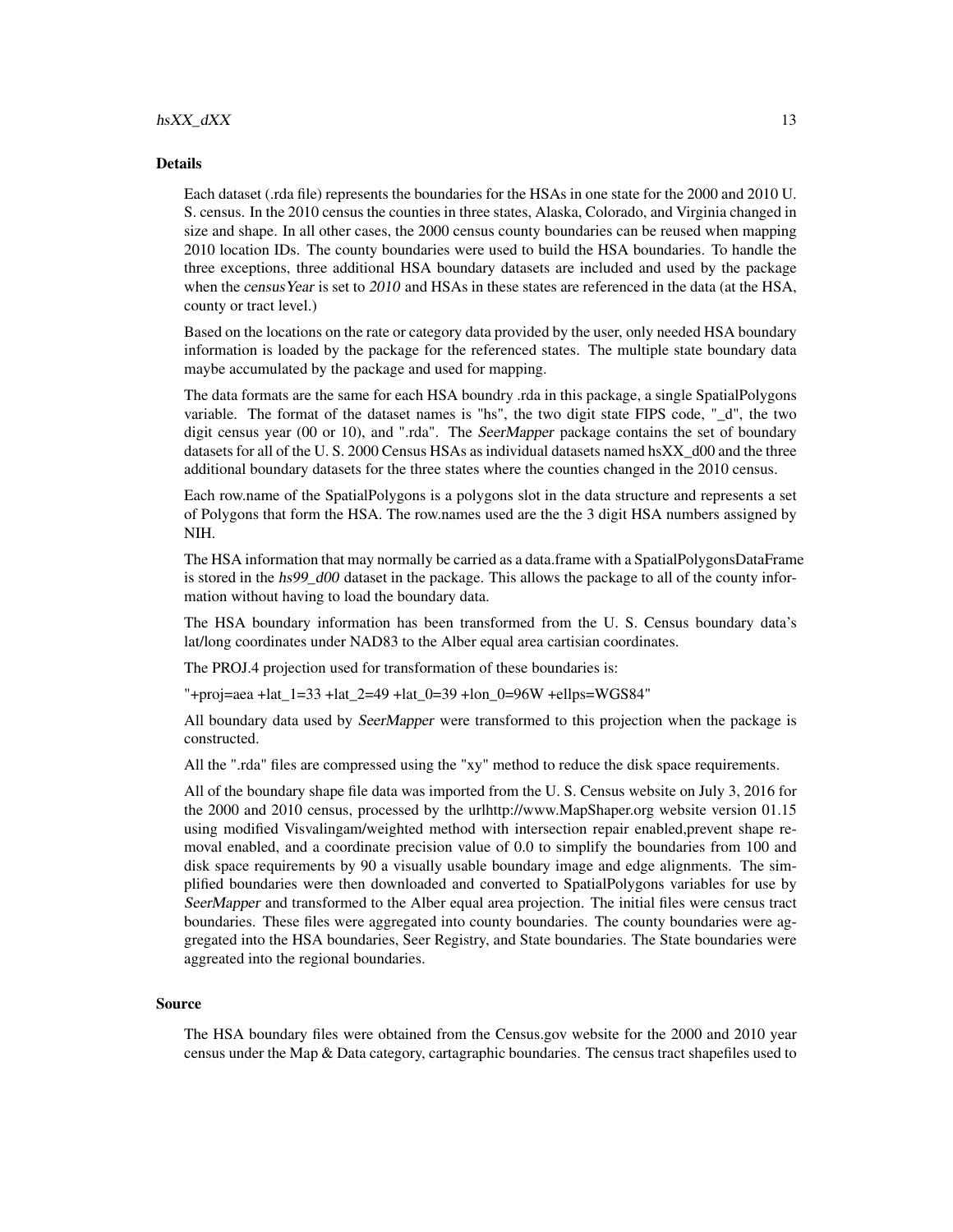<span id="page-13-0"></span>create these boundaries were downlaoded for the U. S. Census website URLhttp://www.census.gov/geo/mapsdata/data/cbf/cbf counties.html on July 3, 2016. The census tract boundaries were aggregated into county boundaries. The county boundaries were aggregated into the HSA, Registry, and State boundaries.

messages *SeerMapper Generated Warning and Error Messages*

#### Description

SeerMapper package tries to anticipates error and problems in the R environment and generate more specific warnings and error messages to help the user understand the problems and effect a solution and avoid as many cryptic R type messages.

Each message, warning and error message is documented in this section with the general form of the message and a friendly explanation and advice on what may be wrong and how to fix the issue identified.

All SeerMapper messages all start with "\*\*\*" to help quickly find them in the warnings() logs and general output.

The general format of the messages is:

\*\*\*XXX text of message

where the XXX is a unique numeric identifier for the message.

When requesting support, it is recommended to include a copy of the data and r script used to call the package and a copy of the output log of the preparation and execution of SeerMapper.

#### Details

Conventions: The message may contain dynamic values based on information and variables related to the problem and provided by the caller. These values appear in message below as <nnnnn> strings. The following is a list of the possible <nnnnn> strings the message may contain and their definition.

The <nnnnn> string will be replaced with a value relevent to the SeerMapper function call being serviced.

<badColors> a list of the bad colors found in the dataCol when categ was set to "COLORS".

 $\blacktriangleleft$  badIDs> A list of invalid location IDs found in the *idCol* column of the  $\blacktriangleleft$ *ndfName*> data.frame.

**<br/>badOptions>** a list of invalid options in either the hatch or the mLegend call parameter lists.

 $\epsilon$ **badValues>** a list of bad data values found in the  $\epsilon$ *dataCol>* in the  $\epsilon$ *ndfName>* data.frame.

<catMaxNum> the maximum number of categories the package will support.

<censusYear> A character vector used to contain the 4 digit census year of the boundary data files to use with the data location IDs. The values of "2000" and "2010" are supported.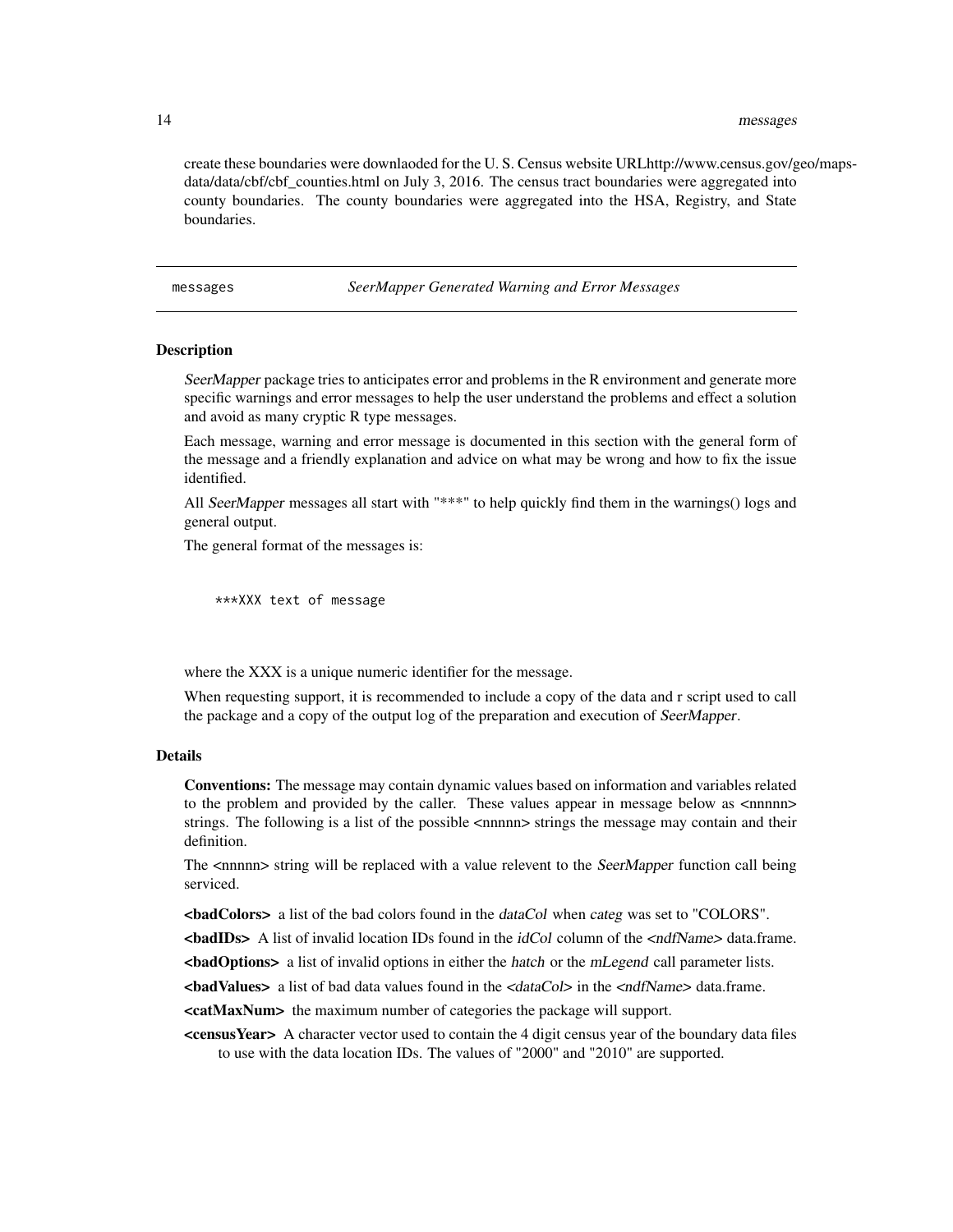- <color> A character vector representating the name of a colors from the colors() function or a 6 or 8 digit hexidecimal value (e.g., "#rrggbb" or "#rrggbbaa"). In the warning/error message this string is a color value that is not valid.
- <dataBCol> A character vector defining the color to be used as the borders on the sub-areas containing data. This may be the state, county or tract boundaries depending on what is being mapped.
- <dataCol> a column name or number provided in the dataCol call parameter. It identifies the column in the <ndfName> data.frame, that contains the data to be categorized, used a the integer category value, or the fill color for the sub-area.
- <default> the default value for the specific parameter.
- **<hatch:dataCol>** a column name or number provided in the hatching dataCol option. It identifies the column in the <ndfName> data.frame, that contains the data to be used to determine if hatchings should be done over a sub-area.
- **<high value>** the numerical value. Represents the hign end of a range.
- $\langle \text{idCol}\rangle$  The value of the 'idCol' call parameter. It is the location id column name or number in the <ndfName> data.frame provided as the first call parameter.
- <idList> A list of location IDs referred to my the message.
- <low value> the numerical value. Represents the low end of a range.
- $\langle$  maxColumnN> The number of columns in the  $\langle \text{ndfName} \rangle$  data.frame supplied by the caller.
- <missingDataSets> A list of boundary datasets required for the Location IDs found in the <ndf-Name> data.frame that cannot be found in the list of loaded data() collection under R.
- <missingPackages> A list of SeerMapper family packages that must be installed to be able to support the Location IDs in the  $\langle \text{ndrName} \rangle$  data.frame and the census year call parameter. The packages include: SeerMapperEast, SeerMapperWest, SeerMapper2010, SeerMapper2010East, and SeerMapper2010West.
- <ndfName> The name of the statistics data.frame provided as the first call parameter in the SeerMapper function call. The data.frame contains the location id of the data and the data to be categorized and mapped.
- <number> The number that may be the value of a parameter or a range limit of a call parameter.
- <packageName A character vector of a R package name. This is generally one of the supplement census tract packages: SeerMapperEast, SeerMapperWest, SeerMapper2010, SeerMapper2010East, and SeerMapper2010West.
- <palColors> A character vector containing a character vector assigned to the palColors call parameter.
- **<palColorMaxNum>** Based on the value of the *palColors* call parameter specified, the package obtains the maximum number of colors it can obtains from the RColorBrewer for palette selected. palColorsMaxNum is that value.
- <row numbers> One or more logical row numbers in the <ndfName> data.frame. The package may use the sequence row number of a row to help the user identify the data.frame row being referred to in the message. The first row is 1.
- <string> The value assigned to the call parameter mentioned in the message.
- <typeof> The R variable type of the value provided in a call parameters.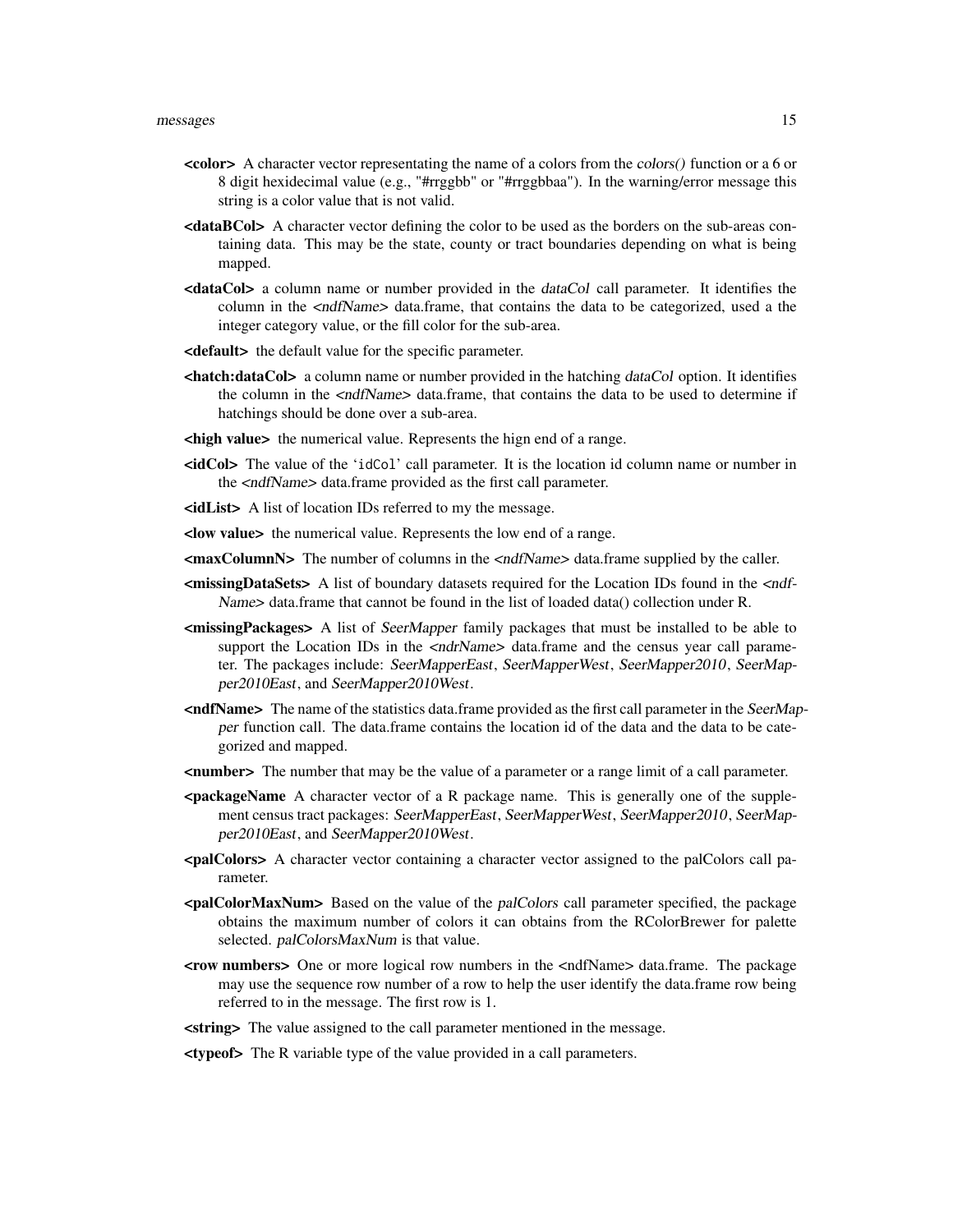<value> the numerical value of the call parameter in error.

<year> The last two digits of the census year: "00" or "10".

#### Messages:

The following is a listing of all SeerMapper generated messages and a description of possible causes and solutions. Each message contain specific variable information to help quickly identify the cause of the problems and allow the user to fix it and re-run the package.

The error and warning message generated by the SeerMapper and SeerMapper2010 packages are listed below in numerical order:

# 010 The censusYear parameter is set to <censusYear> and is invalid. It must be '2000' or '2010'.

The call parameter 'censusYear' is an internal parameter and is not generally used by the user. It's only allowed census years are 2000 and 2010. If the value of <censusYear> call parameter is any other value text, the package terminate execution. It is recommended the user use the SeerMapper and SeerMapper2010 function calls without this call parameter

011 The Location IDs in column  $idCol$  in the  $\ltq ndfName$  data.frame are a mix of numbers and characters. They must be all digits for FIPS codes or characters for Seer Area Abbreviations.

The location ids supplied in the idCol column are not a valid type of variable. They must be either digits or character strings. Correct the location ids in the data.frame and re-run. An alternate cause may be the specification of the wrong column in the data.frame.

015 The palColors parameter value of <palColors> is not valid in the RColorBrewer package. The default of 'RdYlBu' will be used.

The value of the 'palColors' call parameter must be acceptable to the RColorBrewer functions.

The acceptable values are: 'Blues', 'BuGn', 'BuPu', 'GnBu', 'Greens', 'Greys', 'Oranges', 'OrRd', 'PuBu', 'PuBuGn', 'PuRd', 'Purples', 'RdPu', 'Reds', 'YlGn', 'YlGnBu', 'YlOrBr', 'YlOrRd', 'BrBG', 'PiYG', 'PRGn', 'PuOr', 'RdBu', 'RdGy', 'RdYlBu', 'RdYlGn', 'Spectral', 'Accent', 'Dark2', 'Paired', 'Pastel1', 'Pastel2', 'Set1', 'Set2', and 'Set3'

Correct the call parameter and re-run.

020 us48Only parameter is not a logical value of TRUE or FALSE. The default of TRUE will be used.

The 'us48Only' call parameter must be a logical value of TRUE or FALSE.

022 includePR parameter is not a logical value of TRUE or FALSE. The default of FALSE will be used.

The 'includePR' must be a logicial TRUE or FALSE.

030 The first parameter should be the statistics data.frame, but is missing or NULL.

The first call parameter is not a data.frame or is missing. Verify the <ndfName> variable exists and is a data.frame with the correct structure. The 'str(<ndrName>)' R command can be used to help.

# 031 <ndfName> parameter is not a corrrectly formed data.frame.

The first call parameter is not a properly formed data.frame. It must have at least one row and one column. Inspect the variable using 'str(<ndfName>)' and correct the problem.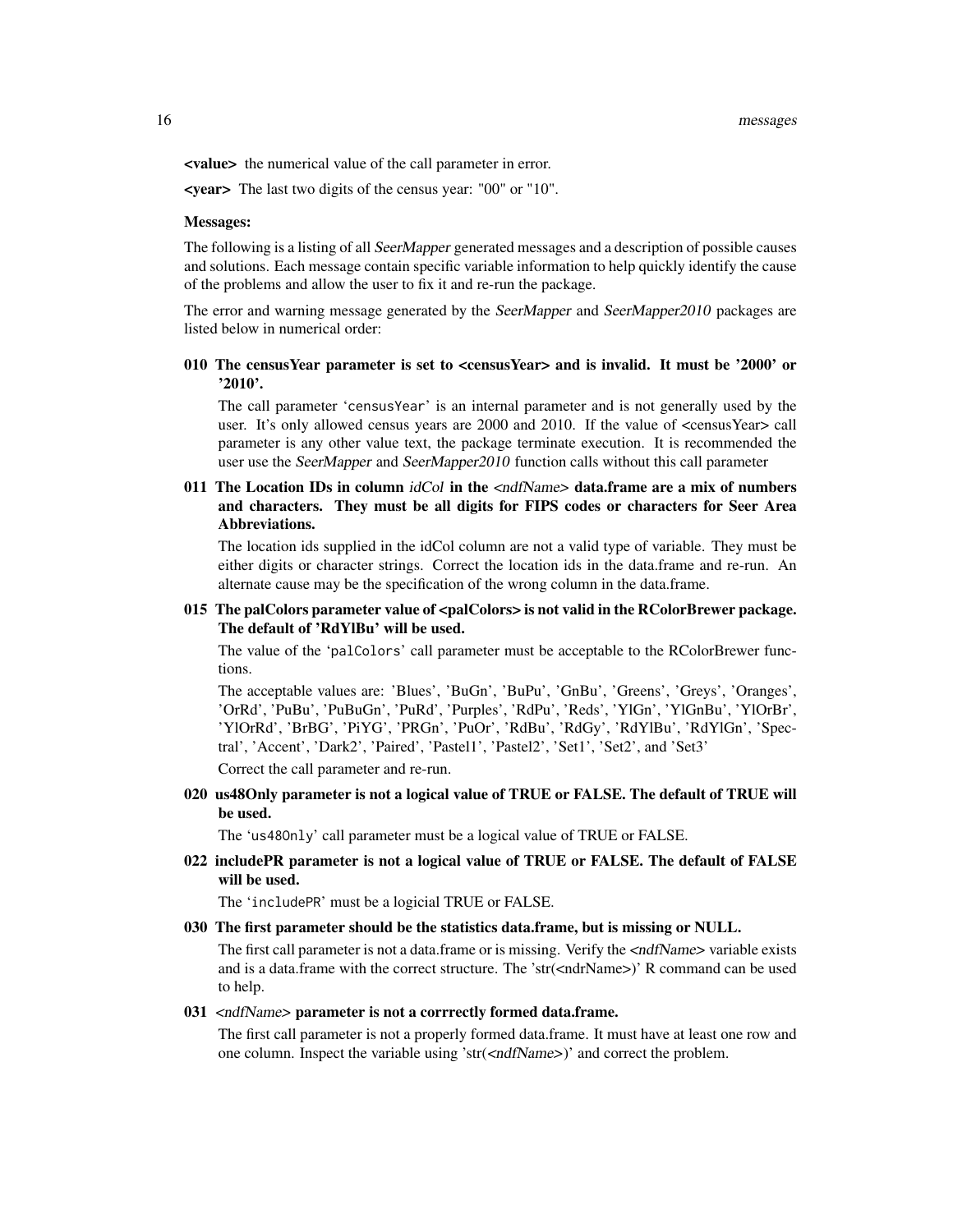#### 032 <ndfName> data.frame muat have at least one column for Data.

The <ndfName> data.frame is using the row.names of the data.frame for the location id. One column must be present to provide the data for the categorization or color for the sub-area. Inspect the data.frame using 'str(<ndfName>)' and correct the problem.

#### 033 <ndfName> data.frame muat have at least two columns for ID and Data.

The <ndfName> data.frame must have at least two columns. One for the location ID and one for the data. Inspect the data.frame using 'str(<ndfName>)' and correct the problem.

- 034 <ndfName> data.frame does not have any data rows. Must have at least one row of data. Check the <ndfName> data.frame, correct to provide Location ID column and data column and re-run.
- 040 idCol parameter is out of range. It must be a column number between 1 and <max-ColumnN>.

The 'idCol' call parameter specifies a column number in the <ndfName> data.frame. However, the number is less that 1 or greater than the number of columns in the data.frame (<max-ColumnN>). Correct the value assigned to the 'idCol' parameter.

- 041 idCol parameter is not a valid column name  $(\text{sidCols})$  in the  $\text{andfName}$  data.frame. The 'idCol' call parameter specifies a column name in the <ndfName> data.frame. However, there is no column with the specified name (<idCol>). Correct the value assigned to the 'idCol' parameter.
- 042 idCol parameter is not the correct data type (<typeof>). Must be numeric or character. The 'idCol' call parameter must be a numeric(integer) or character vector with length of 1. Verify and correct the value assigned to the 'idCol' parameter.

#### 043 idCol parameter is a character string, but is empty.

The 'idCol' call parameter is a character vector, but is empty (""). It must point to a column in the <ndfName> data.frame. Correct the value assigned to the 'idCol' parameter.

046 The following ID values are not valid FIPS codes. Check the first two digits for proper state codes: <badIDs>

Before loading the county and tract boundary data, the ID is check to see if all of the state fips codes are correct. This message identifies the row entry(ies) where the first to digits of the FIPS code is not a valid state Fips code. Review the IDs on the supplied data and correct any invalid ID codees.

050 dataCol parameter is out of range. It must be a column number between 1 and  $\langle$ max-ColumnN>.

The dataCol call parameter is specified as the column number in the <ndfName> data.frame. However, the value is out of range  $\left($  < 1 or > the number of columns in the data.frame <max-ColumnN>. Correct the dataCol call parameter and rerun.

- 051 dataCol parameter is not a valid column name (<dataCol>) in the <ndfName> data.frame. The dataCol call parameter is specified as the column name in the  $\langle \text{ndfName} \rangle$  data.frame. However, the column name does not exist. Correct the dataCol call parameter and rerun.
- 052 dataCol parameter is not the correct data type  $(\langle \langle \rangle \rangle)$ . Must be numeric or character. The dataCol call parameter is not the correct data type <typeof>. It must be a numeric or character vector. Correct the dataCol call parameter and rerun.

# 053 dataCol parameter is a character string, but is empty.

The dataCol call parameter is a character vector (string), but is empty (""). Correct the dataCol call parameter and rerun.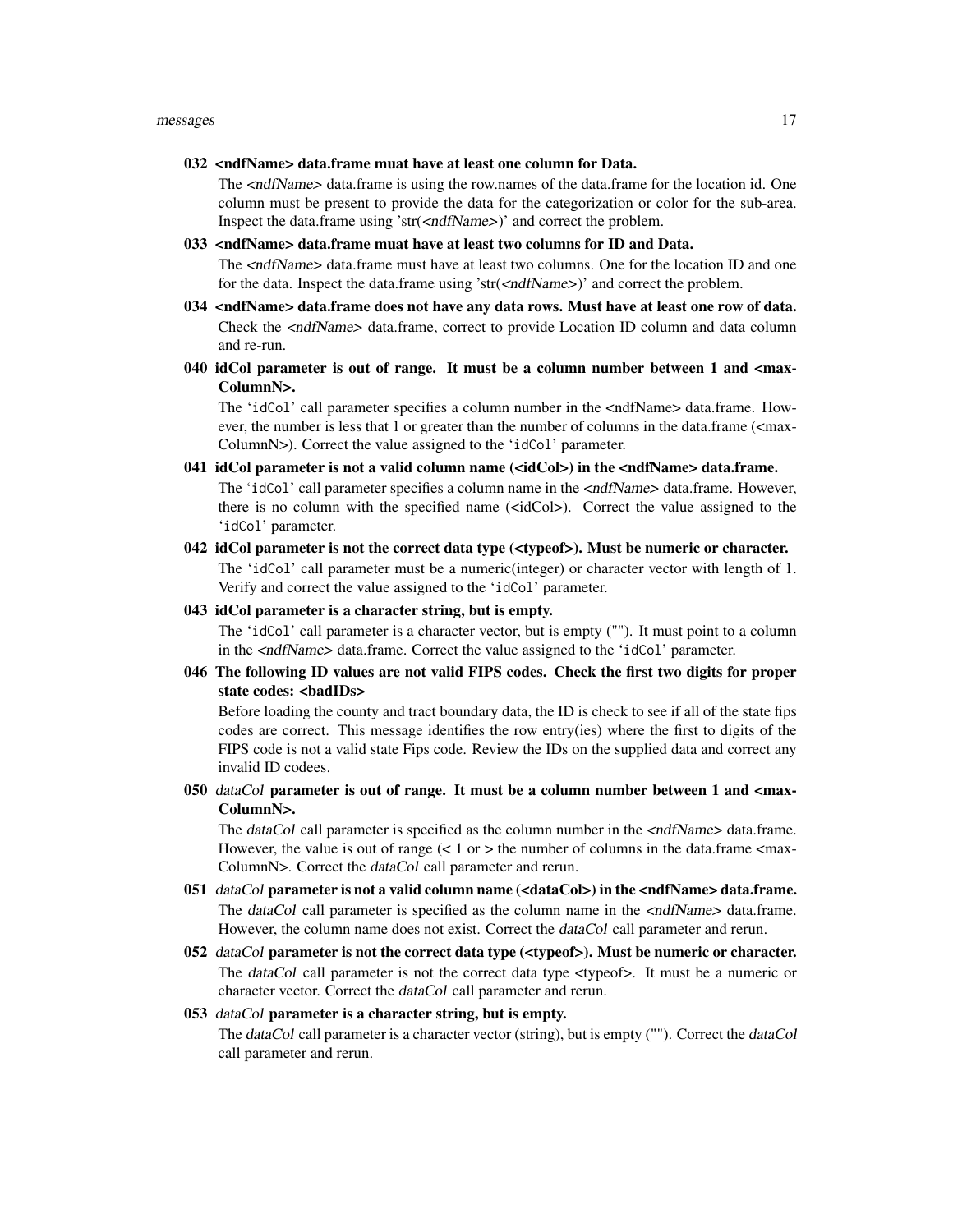055 The dataCol parameter is set to NULL or NA, The default column name of '<default>' will be used.

The dataCol call parameter is missing, NULL or set to NA. The default of <default> witl be used. The default is specified by <default> and is the column name of 'Rate'. If dataCol is not specified, make sure the data is placed in the  $\langle \text{ndfName} \rangle$  data.frame column named 'RATE'.

060 The following data rows in column <dataCol> of the <ndfName> data.frame contains missing (NA) values and will not be mapped. Location IDs: <idList>

The data in the column identified by <dataCol> or "Rate" contains one or more missing values (NA). The list of location IDs with missing values is provided in the <idList> section of the message. Any location with missing data will not be categorized or sub-area colored. It's boundary will be drawn, but colored "white". Correct any locations with missing values and re-run.

061 Some of the data values in the <dataCol> column in the <ndfName> data.frame are not numeric values. Sub-areas will not be mapped. Location IDs: <idList>

The data in column <dataCol> of the data.frame was a factor or character type. The values provided could not be converted to numeric. The <idList> provide the list of location ids with the bad numeric data values. Review and correct these values and re-run.

062 Some of values in data column <dataCol> are not numeric values. Value set to NA.

After initial validation of the data in column dataCol, when categorization is requested, one or more of the values were found to be NA (missing) The data row in the  $\langle \text{ndfName}\rangle$  data.frame are ignored and the sub-area is not categorized mapping area filled with any color.

 $063$  Bad value(s):  $\langle$ badValues>

In association with message  $062$ ,  $\lt$ badValues $>$  is a the rows in the  $\lt$ ndfName $>$  data.frame that contain bad data. The rows are dropped and not mapped.

064 The data column  $\langle dataCol \rangle$  in  $\langle \langle ndf \rangle$  has data.frame is not numeric or character type data. Processing terminated.

The value provided at the *dataCol* call parameter is not a numeric or character value. It may be a 'logical' or other type of value that cannot be used to to identify the data column in the <ndrName> data.frame Execution is stopped.

065 Data in column (<dataCol>) in <ndfName> data.frame contains one or more values that are not a color and will be ignored.

The categ is set to "COLORS". The package will use the colors in the column as the fill colors for the sub-areas. However, one or more of the values in the  $\langle \text{dataCol}\rangle$  column are not valid colors. The data must be character vectors and either the name of a color that matches one returned by the colors() function or a 6 or 8 digit hexidecimal character vector (e.g., "#rrggbb" or "#rrggbbaa")

The sub-areas with invalided colors will be drawn filled with "white".

066 Bad Color values: <br/>badColors>

<badColors> is a list of bad colors found in the <dataCol> column related to message 095 when categ="COLORS". Sub-areas with these values will be drawn but filled with "white".

# 067 The dataCol (<dataCol>) contains <number> colors. It is recommended to limit the number of colors to 11.

Any number of colors can be used to create a map. However, is a legend is to be created, it's recommended 11 colors or less be sued. The package found  $\langle$  number  $\rangle$  of colors present in the data. Complications may occur when the legend is drawn for the map.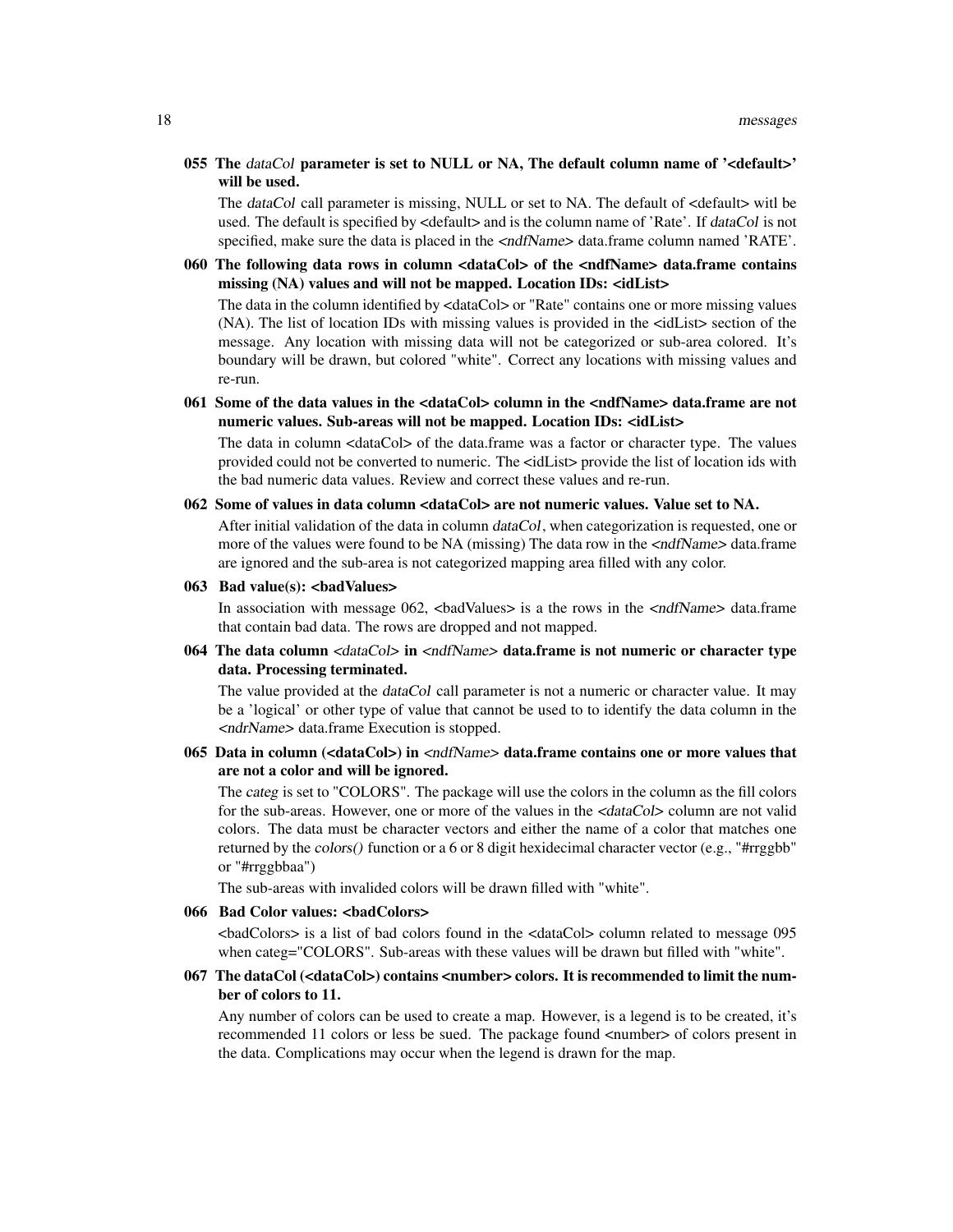080 The regionB call parameter is <string> and must be 'NONE', 'DATA' or 'ALL'. The default of '<default>' will be used.

The boundary control 'regionB' must be a character vector and have a value of "NONE", "DATA", or "ALL". It is set to the default based on the data being mapped. <default> indicates the default being used, either "NONE" or "DATA".

082 The stateB call parameter is <string> and must be 'NONE', 'DATA' or 'ALL'. The default of '<default>' will be used.

The boundary control 'stateB' must be a character vector and have a value of "NONE", "DATA", or "ALL". It is set to the default based on the data being mapped. <default> indicates the default being used, either "NONE" or "DATA".

084 The seerB call parameter is <string> and must be 'NONE', 'DATA', 'STATE', or 'ALL'. The default of '<default>' will be used.

The boundary control 'seerB' must be a character vector and have a value of "NONE", "DATA", "STATE" or "ALL". It is set to the default based on the data being mapped. <default> indicates the default being used, either "NONE" or "DATA".

085 The hsaB call parameter is <string> and must be 'NONE', 'DATA', or 'STATE'. The default of '<default>' will be used.

The boundary control 'seerB' must be a character vector and have a value of "NONE", "DATA", "STATE" or "ALL". It is set to the default based on the data being mapped. <default> indicates the default being used, either "NONE" or "DATA".

087 The countyB call parameter is <string> and must be 'NONE', 'DATA', 'SEER', or 'STATE'. The default of '<default>' will be used.

The boundary control 'countyB' must be a character vector and have a value of 'NONE', 'DATA', 'HSA', 'SEER', or 'STATE'. It is set to the default based on the data being mapped. <default> indicates the default being used, either "NONE" or "DATA".

089 tractB call parameter is <string> and must be 'NONE', 'DATA', 'COUNTY', 'HSA','SEER' or 'STATE'. The default of '<default>' will be used.

The boundary control 'tractB' must be a character vector and have a value of "NONE", "DATA", "COUNTY", "HSA", "SEER", or "STATE". It is set to the default based on the data being mapped. <default> indicates the default being used, either "NONE" or "DATA".

092 The fillTo call parameter is <string> and must be 'NONE', 'COUNTY', 'SEER', or 'STATE'. The default of 'NONE' will be used."

The boundary control 'fillTo' must be a character vector and have a value of "NONE", "COUNTY", "SEER", or "STATE". It is set to the default of "NONE", This parameter is being retired.

094 The clipTo call parameter is <string> and must be 'NONE', 'DATA', 'HSA', 'SEER', 'STATE', 'REGION' or 'TRUE'/'FALSE'. The default of 'NONE' will be used."

The boundary control 'clipTo' must be a character vector and have a value of "NONE", "DATA", "HSA", "SEER", "STATE" or "REGION" or a logical value of TRUE or FALSE. It is set to the default of "NONE",

096 The clipTo value specifies a geographic level lower than the data level. The clipTo value set to 'DATA'.

The clipTo value must be set to value higher than the geographic level of the data being mapped. If the data being mapped is at the HSA level, clipTo can only be set to "NONE", "DATA", "SEER", "STATE", or "REGION".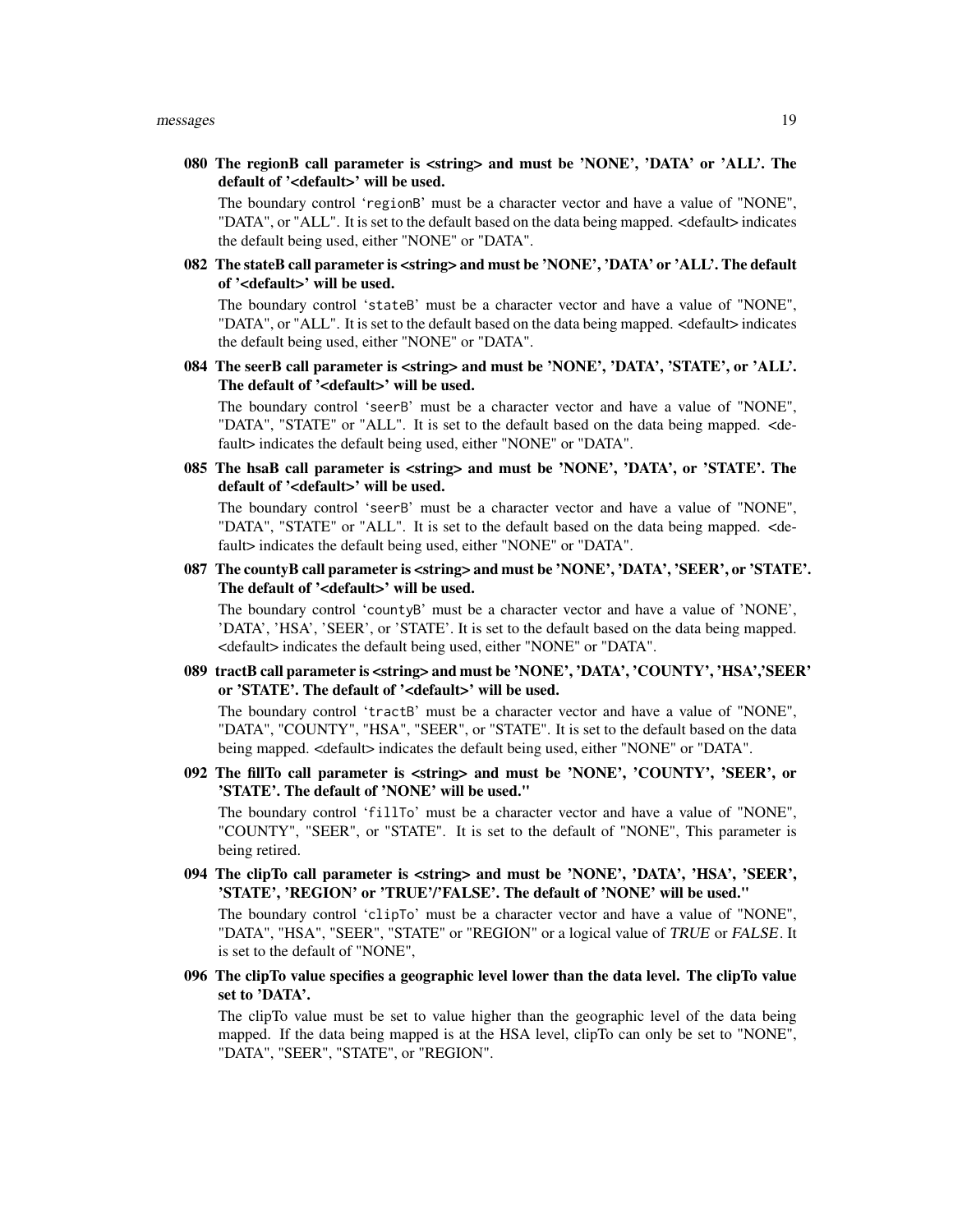100 The dataBCol call parameter is not a valid color: <dataBCol>. The default of 'black' will be used.

The dataBCol call parameter value is not a valid color. The parameter was set to "<dataB-Col>". The value must be the name of a color from the set of names returned by the colors() function or a 6 or 8 digit hexidecimal character string (e.g., "#rrggbb" or "#rrggbbaa"). The default color of 'black' is will be used.

103 The brkPtDigits call parameter must be greater than 0, no greater than 5 and not NA. Set to a value of 2.

The brkPtDigits call parameter is out of range. It must be  $> 0$  and  $\leq 5$  digits. The calculated values for the break point when categ is set to a number of categories, will be rounded to the default value of 2 decimal digits. Correct or remove the call parameter for future maps.

- 105 The 'mTitle' option can only contain one or two strings. Only the first two will be used. The mTitle option can consist of one or two charactor vectors (e.g. mTitle= $c$ ("Title Line 1","Sub-title line 2"). However, when checking the mTitle option it's length is > 2. Only the first two title lines will be used. For future maps, reduce the number of title lines to 2 or less.
- 106 The 'mTitle' option is not a character vector. 'mTitle' parameter is ignored.

The mTitle option is not a character vector. Only character vectors are supported for titles of maps. The *mTitle* option is ignored. Correct to get titles on future maps.

108 The 'mTitle.cex' call parameter is out of range (<=0 or >4). 'mTitle.cex' is set to the default of 1.

The mTitle.cex call parameter specifies the size multiplier (cex) to be used when creating the title lines on the map. The value of mTitle.cex was found out of the range for the parameter  $\approx$  ( $\approx$  = 0 or  $>$ 4). mTitle.cex was set to the default value of 1. Correct or remove the call parameter for future maps.

109 The 'mTitle.cex' option is not a numeric value. 'mTitle,cex' parameter is set to the default of 1.

The mTitle.cex call parameter is not a numeric value. mTitle.cex was set to the default value of 1. Correct or remove the call parameter for future maps.

110 hatch:dataCol parameter is out of range. It must be a column number between 1 and <maxColumnN>.

The 'hatch:dataCol' call parameter is specified as the column number in the <ndfName> data.frame. However, the row number value is out of range  $(< 1 \text{ or }>)$  the number of columns in the data.frame <maxColumnN>.) The hatching data for the comparison cannot be found. Hatching is disabled. Correct the 'hatch:dataCol' call parameter and rerun.

111 hatch:dataCol parameter is not a valid column name (<dataCol>) in the <ndfName> data.frame.

The 'hatch:dataCol' hatch option is specified as the column name in the  $\langle \text{ndfName} \rangle$  data.frame. However, the column name provided does not exist in the <ndfName> data.frame. The hatching data for the comparison cannot be found. Hatching is disabled. Correct the 'hatch:dataCol' call parameter and rerun.

# 112 hatch:dataCol parameter is not the correct data type (<typeof>). Must be numeric or character.

The data type of the 'hatch:dataCol' hatch option was found to be <typeof>. It must be a numeric or character value to be able to reference the hatch data column in the  $\langle \text{ndfName}\rangle$ data.frame. Since the hatch data column cannot be found, hatching is disabled. Correct the 'hatch:dataCol' call parameter and rerun.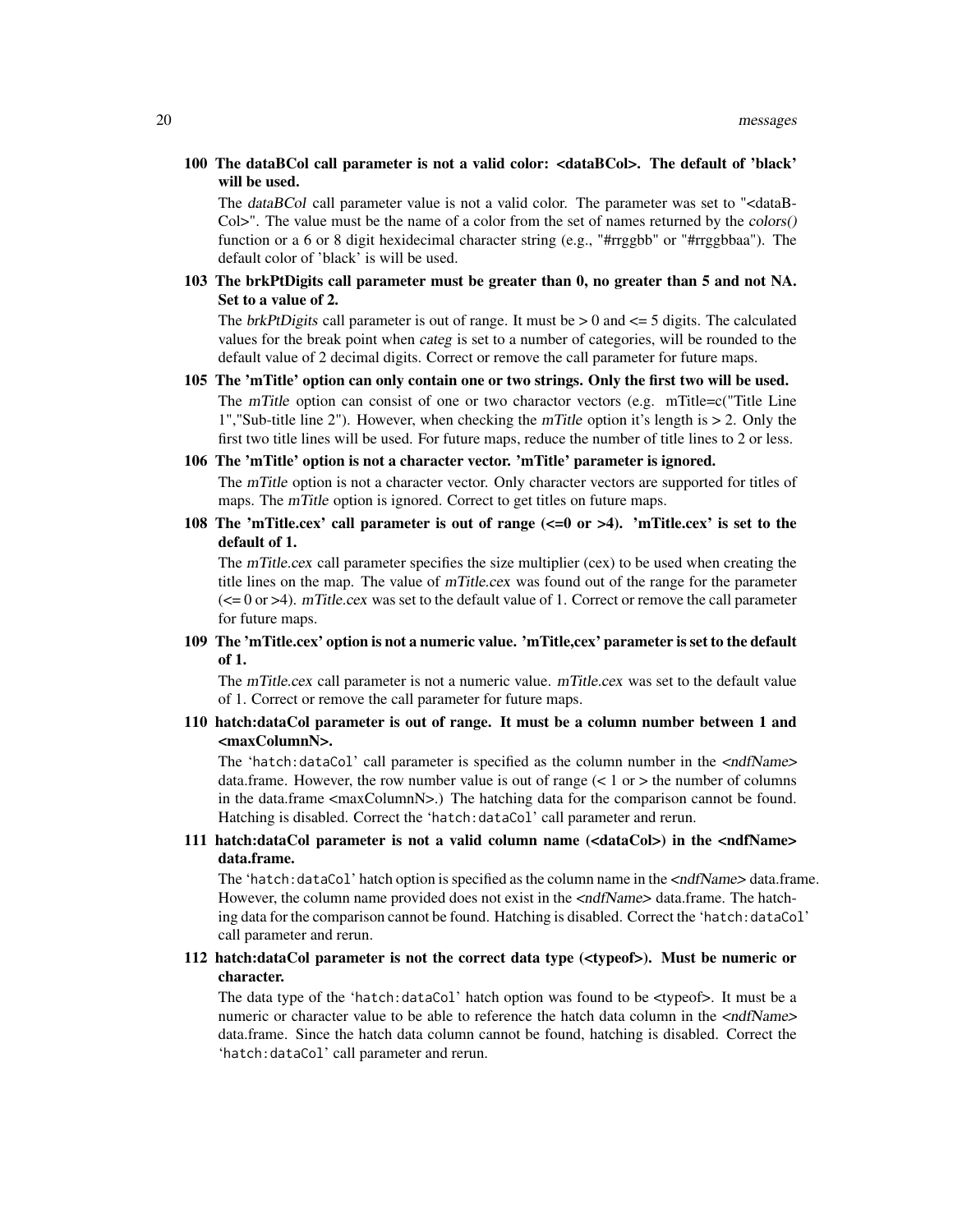#### 113 hatch:dataCol parameter is a character string, but is empty.

The 'hatch:dataCol' call parameter is a character vector (string), but is empty (""). The hatch data column in the <ndfName> data.frame cannot be found. Hatching is disabled. Correct the 'hatch:dataCol' call parameter and rerun.

114 The data column for the hatch comparison could not be found. The hatch parameter has been disabled.

The 'hatch' dataCol option could not be found. Cannot preform the comparison to determine if sub-area should be hatched. The 'hatch' hatching has been disabled. Correct the 'hatch:dataCol' call parameter and rerun.

#### 115 The following hatch options are not valid and will be ignored: <br/>badOptions>

When validating the list of options in the hatch call parameter list, several invalid options were found. The '<br/>badOptions>' contains a list of the invalid variables. These options will be ignored. Remove these items from the hatch call parameter named list or correct the entries. The list of valid hatching options are: dataCol, ops, value, range, col, lwd, den, angle, and incAngle.

116 The hatch option dataCol is not a character vector or numeric. The default value of 'pValue' will be used.

The name or number of the hatch dataCol, is not a valid column name or number. The default value of "pValue" as the column name will be used.

117 The hatch option range values out of order. First value must be less than second value. Reversed.

The low and high values in the hatch range option are out of order. There have been sorted.

118 The hatch option range is not valid. It must be NA or a vector containing 2 numeric values (low and high limits) for the range. Range checking is disabled.

The hatching 'hatch' range checking parameter must be "NA" to disable range changing or a vector of two numeric values representing the low and high limits of the range. If the values are out of order, they will be reversed. If either value is an NA, range checking will be disabled. An example of the use of the hatching option is: range= $c(0,20)$  for a range change of 0 to 20.

# 119 The comparison operator provided in the hatch 'ops' options - <string> - is not valid. Hatching disabled.

The hatch call parameter contains a 'ops' options of <string> that is not valid.

The allowed hatch 'ops' is not a valid operation. The allowed comparision operation values are: "eq","==", "=", "ne", "<>", "!=", "lt", "<", "le", "<=", "=<", "gt", ">", "ge", ">=", and "=>". The comparison is <hatch:dataCol-value> <ops> <hatch:value>.

# 120 The following hatch2 options are not valid and will be ignored: <badOptions>

When validating the list of options in the *hatch2* call parameter list, several invalid options were found. The '<br/>badOptions>' contains a list of the invalid variables. These options will be ignored. Remove these items from the hatch2 call parameter named list or correct the entries. The list of valid hatching options are: dataCol, ops, value, and range.

# 121 The hatch2 option dataCol is not a character vector or numeric. The default value of 'pValue' will be used.

The name or number of the *hatch2* dataCol, is not a valid column name or number. The default value of "pValue" as the column name will be used.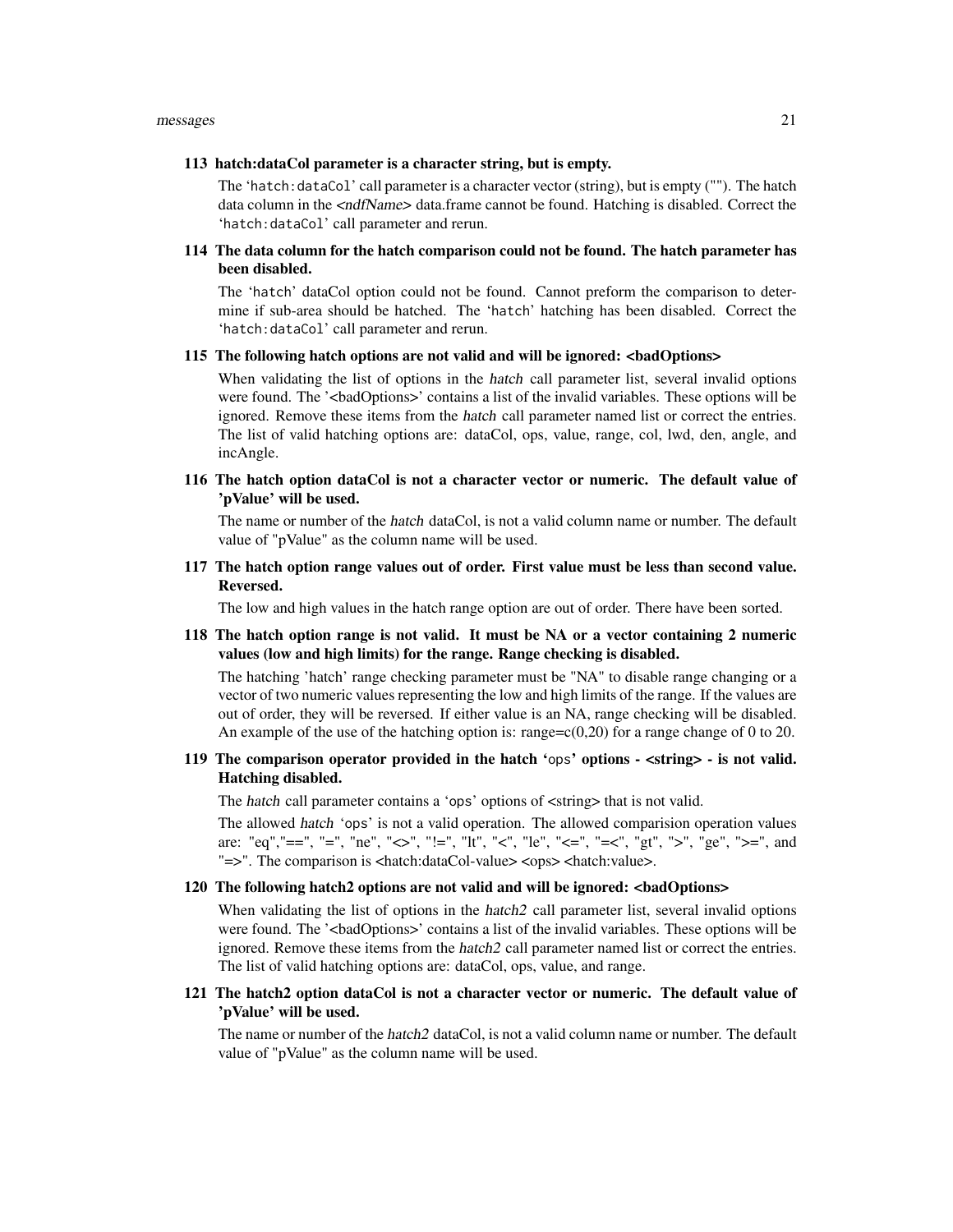122 The hatch2 range option values out of order. First value must be less than second value. Reversed.

The low and high values in the hatch2 range option are out of order. There have been sorted.

123 The hatch2 range option is not valid. It must be NA or a vector containing 2 numeric values (low and high limits) for the range. Range checking is disabled.

The 'hatch2' range checking parameter must be "NA" to disable range changing or a vector of two numeric values representing the low and high limits of the range. If the values are out of order, they will be reversed. If either value is an NA, range checking will be disabled. An example of the use of the hatching option is: range= $c(0,20)$  for a range change of 0 to 20.

124 The comparison operator provided in the hatch  $2 \cos \theta$  option -  $\langle \sin \theta \rangle$  - is not valid. Hatching disabled.

The hatch2 call parameter contains a 'ops' options of <string> that is not valid.

The allowed hatch2 'ops' is not a valid operation. The allowed comparision operation values are: "eq","==", "=", "ne", "<>", "!=", "lt", "<", "le", "<=", "=<", "gt", ">", "ge", ">=", and "=>". The comparison is <hatch:dataCol-value> <ops> <hatch2:value>.

125 The hatch col option is not a valid color : <color>. The default will be used.

The hatch 'col' does not specify a valid color. It must be a name that matches the color names in colors() or a 6 or 8 digit hexidecimal color value (e.g., "#rrggbb" or "#rrggbbaa".) The default hatch color value of "grey(0.66)" will be used.

126 The hatch lwd option is not numeric - <value> The default will be used.

The hatch call parameter 'lwd' option value is not a numeric value. The line weight values for the hatch lines must a numeric value  $> 0$ . The default value of 0.85 is used.

127 The hatch lwd option is out of the range of  $>0$  to  $\lt = 5$ . The default will be used.

The hatch call parameter 'lwd' option value is out of range. It must be in a range  $> 0$  and  $\le$ 5. Correct the call and re-run. The default value of 0.85 will be is used.

128 The hatch density option is not numeric - <value> The default value of 25 will be used. The hatch call parameter 'den' option is not a numeric value. It was set to <value>. The

option specifies the density of the hatching in number of lines per inch. The default is 25 lines per inch. The density may need to be adjusted if the size of the graphic space is not 7.5 x 10 inches.

129 The hatch density option is  $\langle$ value $\rangle$  and is out of the range of  $> 4$  to  $\langle$  = 64 lines per inch. The default value of 25 will be used.

The hatch call parameter 'den' option is out of range. It must be a numeric value  $>$  4 and  $\le$ 64 lines per inch. The default value of 25 lines per inch will be used.

130 The hatch angle option is not numeric. The default will be used.

The hatch call parameter 'angle' option is not a numeric value. The value is the degrees the hatching lines will be draw over the sub-area. The default value of 45 degress will be used.

131 The hatch angle option is out of the range of  $\approx$  -360 to  $\lt$  = 360 degrees. The default will be used.

The hatch call parameter 'angle' option is out of range. It must be a numeric value between -360 and 360 degrees. The default value of 45 degress will be used.

132 The hatch incremental angle option (incAngle) is not numeric. The default will be used. The hatch call parameter 'incAngle' option is not a numeric value. The value is the degrees the hatching lines are shifted for each additional hatching overlay. The default value of 60 degress will be used.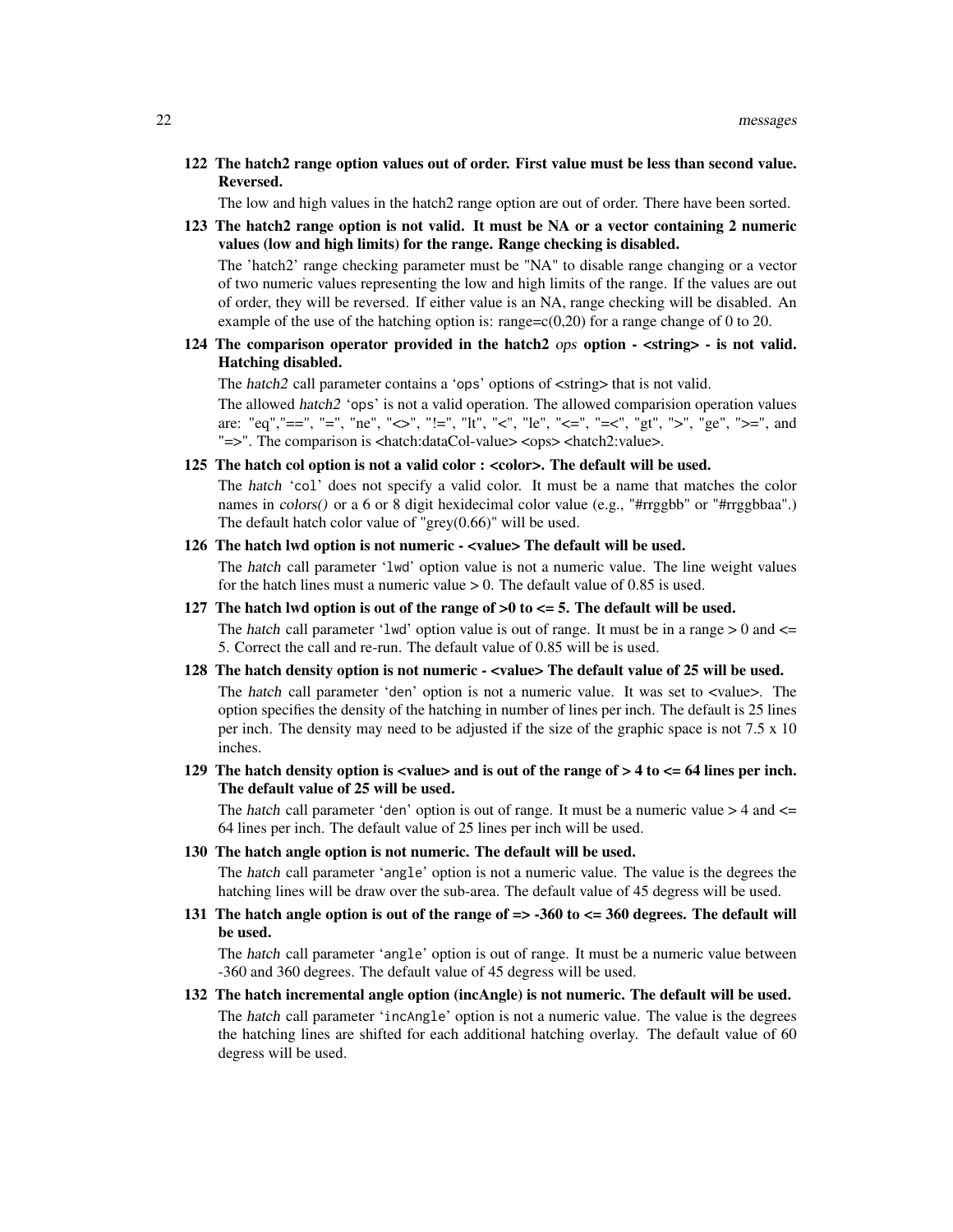133 The hatch incremental angle option (incAngle) is out of the range of  $\approx$  -120 to  $\lt$  = 120 degrees. The default will be used.

The hatch call parameter 'incAngle' option is out of range. It must be a numeric value between -120 and 120 degrees. The default value of 60 degress will be used.

134 A hatch call parameter error was detected. The hatch parameter is disabled. See previous messages for details.

Previous message detail the errors detected in processing the hatch call parameter options list. Since errors were detected, hatching will be disabled. Correct the identified problems and re-run.

135 The hatch call parameter must be a logical value (T/F) or a list of options. Parameter is ignored.

The hatch call parameter can be a logical TRUE/FALSE value of a named list of hatch options. The hatch call parameter was neither a logical variable or a list. Hatching is disabled.

136 A hatch2 call parameter error was detected. The hatch2 parameter is disabled. See previous messages for details.

Previous message detail the errors detected in processing the hatch2 call parameter options list. Since errors were detected, hatching will be disabled. Correct the identified problems and re-run.

# 137 The hatch2 call parameter must a list of options.

The hatch2 call parameter can be a logical TRUE/FALSE value of a named list of hatch options. The hatch call parameter was neither a logical variable or a list. Hatching is disabled.

# 140 hatch2:dataCol parameter is out of range. It must be a column number between 1 and <maxColumnN>.

The 'hatch2:dataCol' call parameter is specified as the column number in the  $\langle \text{ndfName}\rangle$ data.frame. However, the row number value is out of range  $(< 1 \text{ or }>)$  the number of columns in the data.frame <maxColumnN>.) The hatching data for the comparison cannot be found. Hatching is disabled. Correct the 'hatch2:dataCol' call parameter and rerun.

# 141 hatch2:dataCol parameter is not a valid column name (<dataCol>) in the <ndfName> data.frame.

The 'hatch2:dataCol' hatch option is specified as the column name in the <ndfName> data.frame. However, the column name provided does not exist in the  $\langle \text{ndfName}\rangle$  data.frame. The hatching data for the comparison cannot be found. Hatching is disabled. Correct the 'hatch2:dataCol' call parameter and rerun.

# 142 hatch2:dataCol parameter is not the correct data type (<typeof>). Must be numeric or character.

The data type of the 'hatch2:dataCol' hatch option was found to be <typeof>. It must be a numeric or character value to be able to reference the hatch data column in the  $\langle \text{ndfName}\rangle$ data.frame. Since the hatch data column cannot be found, hatching is disabled. Correct the 'hatch2:dataCol' call parameter and rerun.

# 143 hatch2:dataCol parameter is a character string, but is empty.

The 'hatch2:dataCol' call parameter is a character vector (string), but is empty (""). The hatch data column in the  $\langle \text{ndfName}\rangle$  data.frame cannot be found. Hatching is disabled. Correct the 'hatch2:dataCol' call parameter and rerun.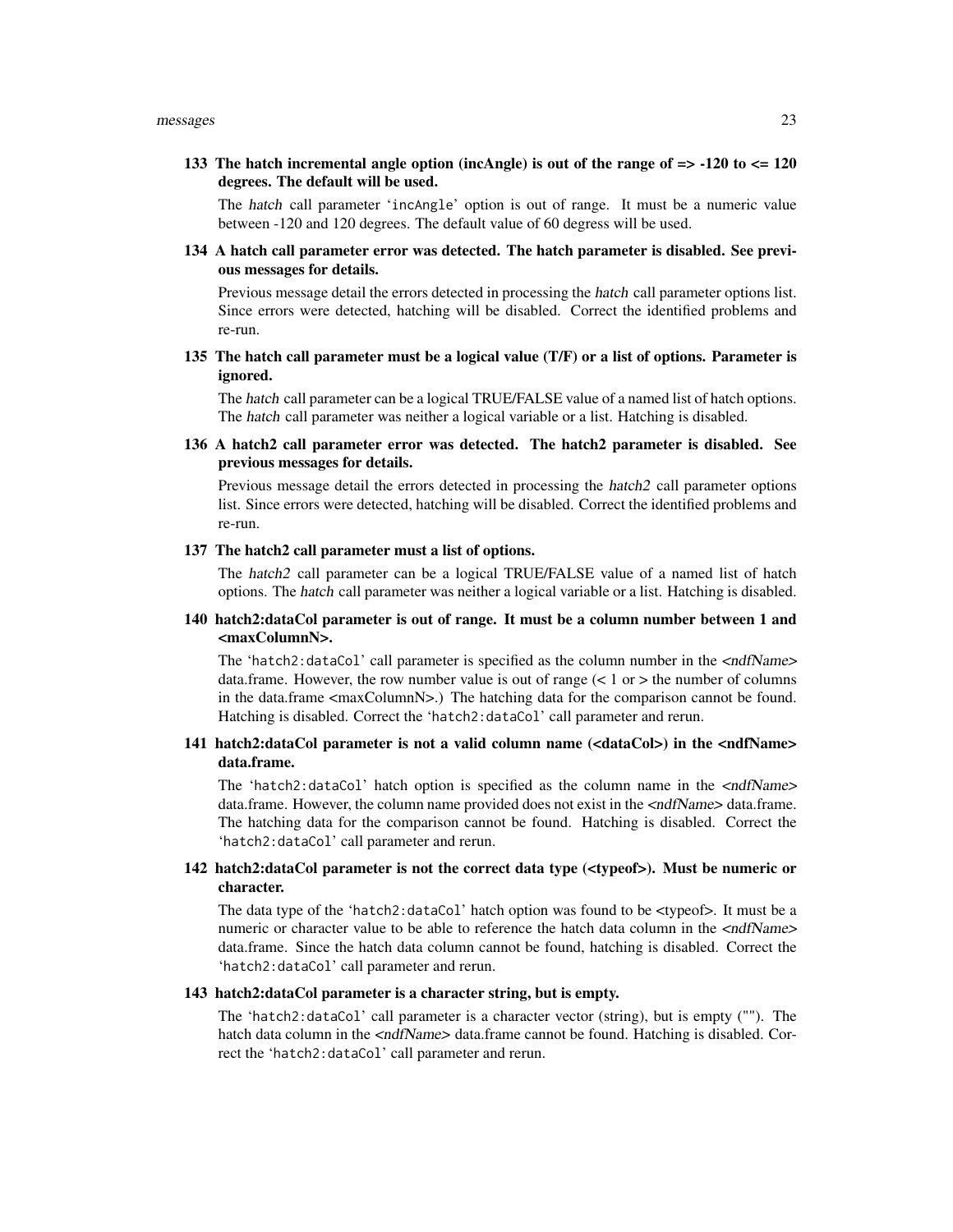# 144 The hatch/hatch2 data column <dataCol> does not contain numbers. Parameter hatch/hatch2 disabled.

The column identified to be used for the hatch data comparison, <hatch:dataCol>, does not contain numbers. Only numerical comparisons are supported. The hatch or hatch2 parameter is disabled.

#### 145 The hatch/hatch2 data is not numeric. Parameter hatch/hatch2 disabled.

The column identified to be used for the hatch/hatch2 data comparison does not contain numbers. Only numerical comparisons are supported. The hatch or hatch2 parameter is disabled.

# 146 The hatch/hatch2 data column <dataCol> does not contain valid numbers. The hatch/hatch2 parameter is disabled.

The the data found in the dataCol option was not good numerical data. Cannot preform the comparison to determine if sub-area should be hatched. The 'hatch' or 'hatch2' parameter is disabled. Correct the data and rerun.

147 boldHatching data provided is not within the allowed range : <low value> to <high value>. Hatching disabled.

Range checking of the hatch data is enabled. The hatch data in the <hatch:dataCol> column is not within the range of  $\langle$  low value $\rangle$  to  $\langle$  high value $\rangle$ . Without all of the data within the specified range, hatching will be disabled.

# 150 The 'mLegend' parameter is set to NA. Set to the default of TRUE.

The mLegend call parameter is set to NA. The value must be a logical (TRUE/FALSE) or a named list of options. The default of TRUE will be used.

# 152 The 'mLegend' call parameter must be a list or logical value. Parameter Ignored.

The mLegend call parameter is not a logical variable or named list. The call parameter is ignored and the default of TRUE will be used. Check the function all and correct the mLegend=XXXX for the cause of the error.

# 153 The mLegend options list does not names for each list entry. The format must be mLegend=list(pos='left',numCols=4). Defaults used.

The mLegend call parameter is set to NA. The value must be a logical (TRUE/FALSE) or a named list of options. The default of TRUE will be used.

# 154 The following options in the Legend parameter are not valid and will be ignored: <br/>badOptions>.

The mLegend call parameter is a named list, but one or more of the variables in the list are not valid. They are listed in the <badOptions> in the message. Valid variables are: counts, size, numCols, pos, noValue, pch, or labels. The invalid options are ignored.

#### 156 The 'mLegend' parameter 'counts' must a a logical variable. Set to FALSE.

The mLegend call parameter 'counts' option was specified, the variable is not a logical TRUE or FALSE value. Correct the value to TRUE or FALSE. The default value of FALSE will be used.

# 158 The mLegend parameter 'size' option must be a numeric value. The default is used.

The mLegend call parameter 'size' option was specified, the variable is not a numeric value setting the font size multiplier (cex). The default value of 0.85 will be used. Correct the value to a numeric and re-run.

# 160 The mLegend parameter 'size' option must be in the range from 0 to 5. Set to 0.85.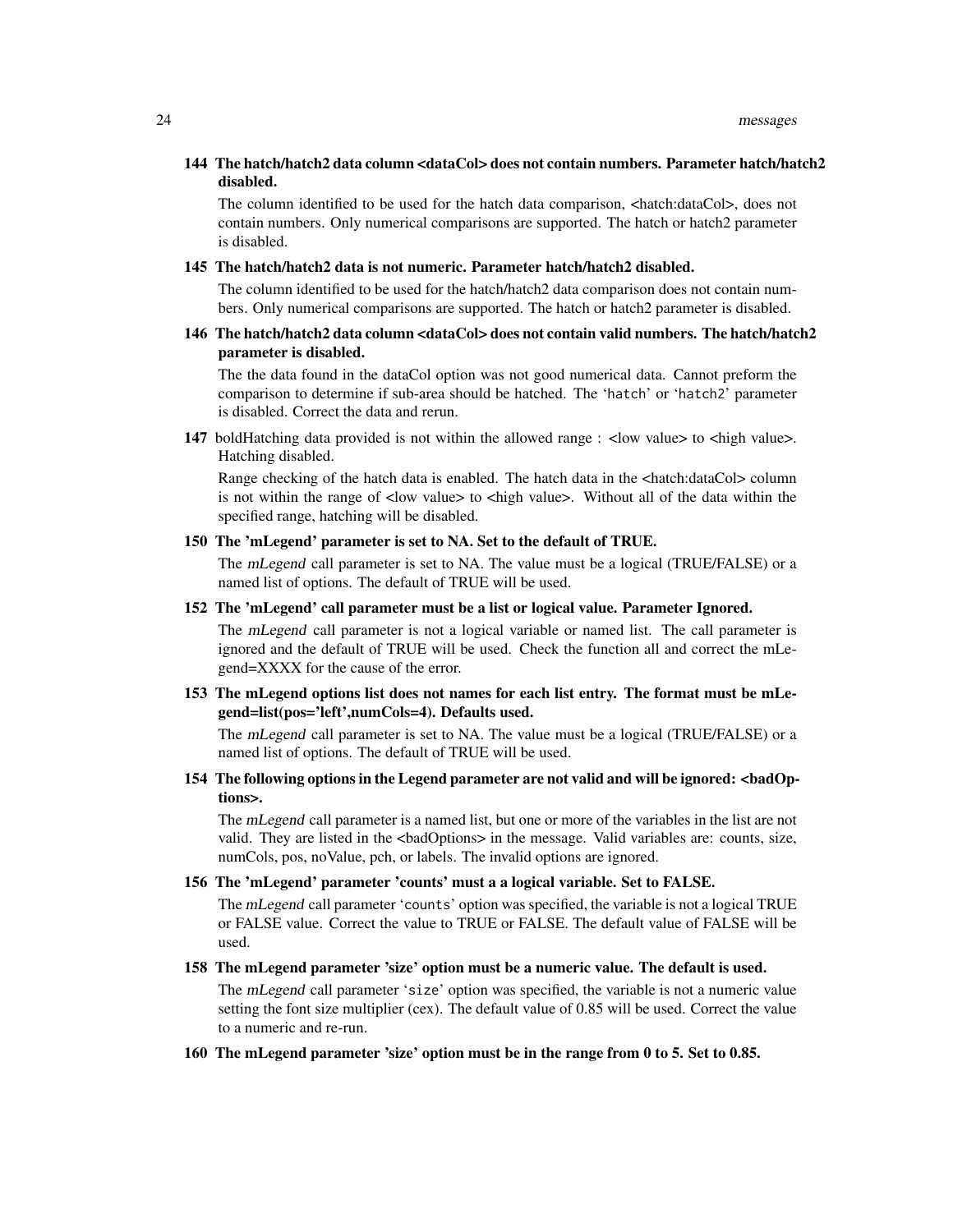The mLegend call parameter 'size' option was specified, the variable is not in the range of 0 to 5. The default of 0.85 is used as the font size multiplier. Correct the value to a value between 0 and 5 and re-run.

162 The mLegend parameter option 'numColumns' must be numeric and between 1 and 8. Set to 3.

The mLegend call parameter 'numColumns' option was specified, the variable is not a numeric setting the number of columns in the legend. The default value of 3 columns will be used. Correct the value and re-run.

#### 164 The legendPos parameter is not "left", "center", or "right". Set to "left".

The mLegend call parameter 'pos' option was specified, the variable sets the position of the legend on the bottom of the map. The value is not valid. It must be 'left", "center" or "right". The default of "left" will be used. Correct the option and re-run.

# 166 The pch parameter must be a numeric value. Set to 19.

The mLegend call parameter 'pch' option was specified, the variable sets symbol used in the legend. The value provided is not valid. The pch value must be a value from 19 to 25 (filled symbols). The default symbol value of 22 will be used (a square). Correct the option and re-run.

167 The pch parameter must be a value between 19 and 25. Set to 19.

The mLegend call parameter 'pch' option was specified, the variable sets symbol used in the legend. The value provided is out of range. The pch value must be a value from 19 to 25 (filled symbols). The default symbol value of 22 will be used (a square). Correct the option and re-run.

# 168 The noValue parameter must be a logical (TRUE or FALSE) value. Set to FALSE.

The mLegend call parameter 'noValue' option was specified, the variable requests legend entries with no sub-areas be listed in the legend. The value is not a logical variable. The value must be a logical variable set to TRUE or FALSE. The default of TRUE will be used.

# 170 The labels parameter must be a vector of character strings. Set to an empty string.

The mLegend call parameter 'labels' option was specified, the variable is not a vector of replacement labels for the legend. The labels option was found to be empty (set to ""). The labels option is disabled. Correct the value assigned to the labels option and re-run.

- 172 The mLegends parameter is an empty list. The legend will be drawn using default values. The mLegend call parameter named list of options was found to be empty. No options were specified. The legend will be drawn using the defaults for each option.
- 194 The regions parameter is not a logical value of TRUE or FALSE. The default of FALSE will be used.

Retired message

The regions call parameter must be a logical type variable with a value of TRUE or FALSE. Since it is not, the default value of FALSE will be used.

195 Package: <packageName> failed to load into the system. Verify package is install and try manually executing a 'library(<packageName>)' command.

To be able to map census tract boundaries, supplemental data packages must be installed on the local machine and available to be loaded. The package tries to dynamically load the needed package(s) when it detects census tracts are being mapped and which states are involved. If this process fails, this message will appear. Usually a manual reinstall of the supplemental data package will fix the problem. Another work around is to execute the library function with the name of the package to ensure it is loaded prior to calling SeerMapper.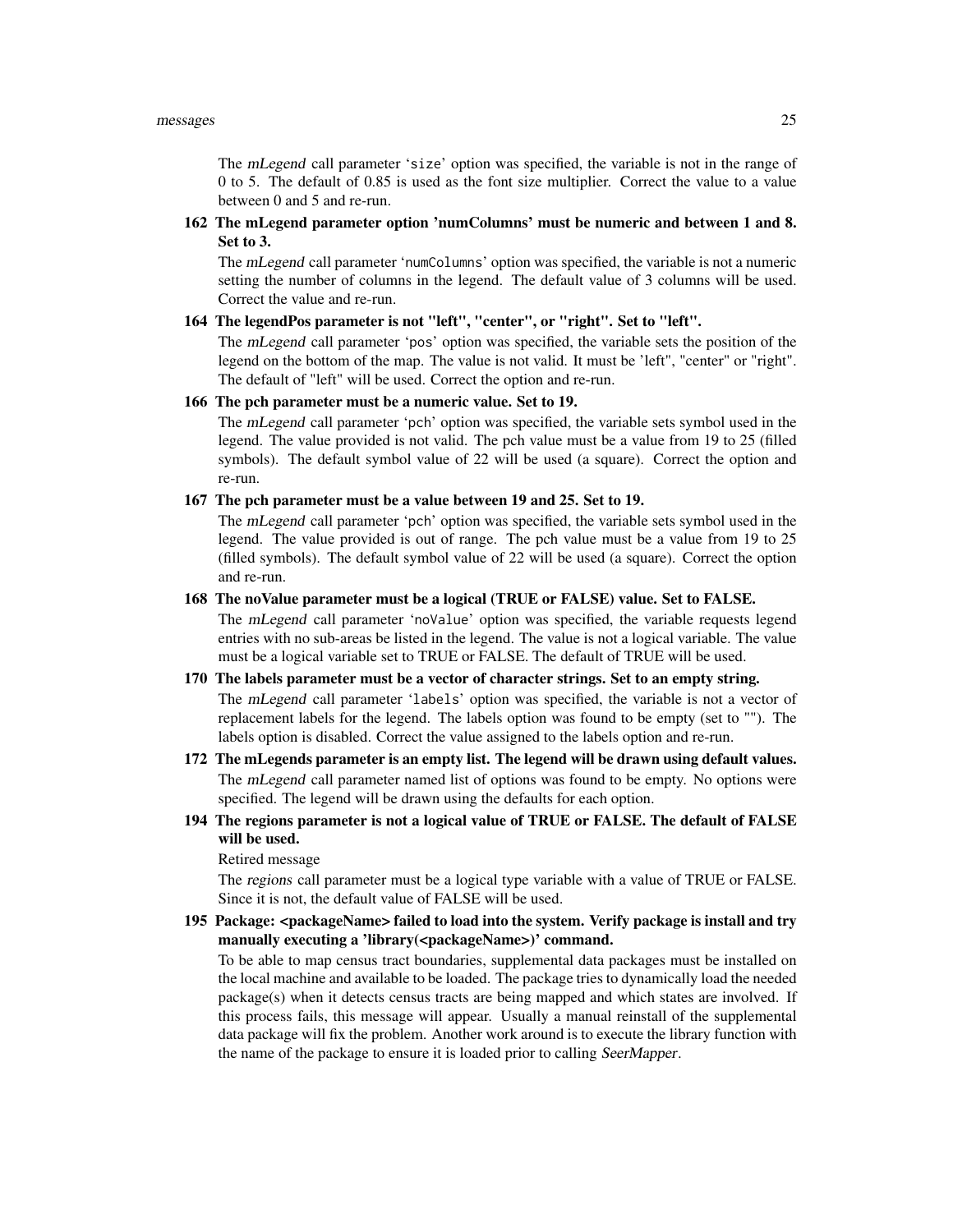# 196 The following boundary datasets are missing. Make sure the appropriate SeerMapper supplement packages have been installed and loaded.

SeerMapper has determined it requires census tract boundary data for states with Seer Registries. These boundary datasets are contained in the SeerMapperEast and SeerMapperWest packages for the 2000 census and in the SeerMapper2010East and SeerMapper2010West packages for the 2010 census. Message 197 lists the missing datasets.

Install these packages and load them via 'library' commands when mapping census tracts for states east and west of the Mississippi that do not contain Seer Registries.

#### 197 Missing: <missingDataSets>

The boundary datasets  $(xxx.rda$  files) listed in  $\langle\text{missingDataSets}\rangle$  are needed to map the census tracts found in the call. This should only occur when doing census tract maps in states without Seer Registries. In this case the SeerMapperEast and/or SeerMapperWest (or SeerMapper2010East and/or varSeerMapper2010West ) are be required. Install and load via the 'library' command the packages in this list and re-run the mapping request.

# 198 The following supplemental SeerMapper Census Tract boundary packages are missing and must be installed and loaded:

SeerMapper requires suppliemental census tract boundary packages to map data at the census tract level. When tract boundaries are required, the package determines where packages are required to load the boundary datasets. These supplement packages should have been loaded into their own namespace when SeerMapper was first called. The names of the required packages do not appear in the list of loaded packages (loadedNamespace()). A list of missing packages is presented in message # 199, below. Make sure the packages are in the current R library and can be loaded with library(x) R commands. The main package and six supplemental packages are: SeerMapper, SeerMapperRegs, SeerMapperEast, SeerMapperWest, SeerMapper2010Regs, SeerMapper2010East, and SeerMapper2010West.

Install these packages and load them via 'library' commands when mapping census tracts for states east and west of the Mississippi that do not contain Seer Registries.

#### 199 Missing: <missingPackages>

The message provides a list of the SeerMapper packages with supplemental census tract boundary data that must be installed from CRAN to be able to map the census tracts in the data. The supplemental packages are SeerMapperRegs, SeerMapperEast, SeerMapperWest, SeerMapper2010Regs, SeerMapper2010East, and varSeerMapper2010West.

# 200 After cleaning up <ndfName> data.frame to remove detected errors, there are no rows to process.

After all of the rows with detected errors were removed from the  $\leq$ ndfName> data.frame, the data.frame was found to be empty - no rows remaining. Resolve the error documented above and re-run.

# 202 The <ndfName> data.frame has duplicate location IDs. The duplicate rows will be removed.

The *idCol* column in the <ndfName> data.frame has rows with duplicate location IDs. There should be only one row of data per sub-area location ID. The duplicate row is removed. Message 204 contains a list of the duplicate IDs removed and their relative row number in the data.frame.

# 204 The duplicate IDs are: <badIDs>

This message provides a two column list of the duplicate IDs and their relative row numbers that were removed.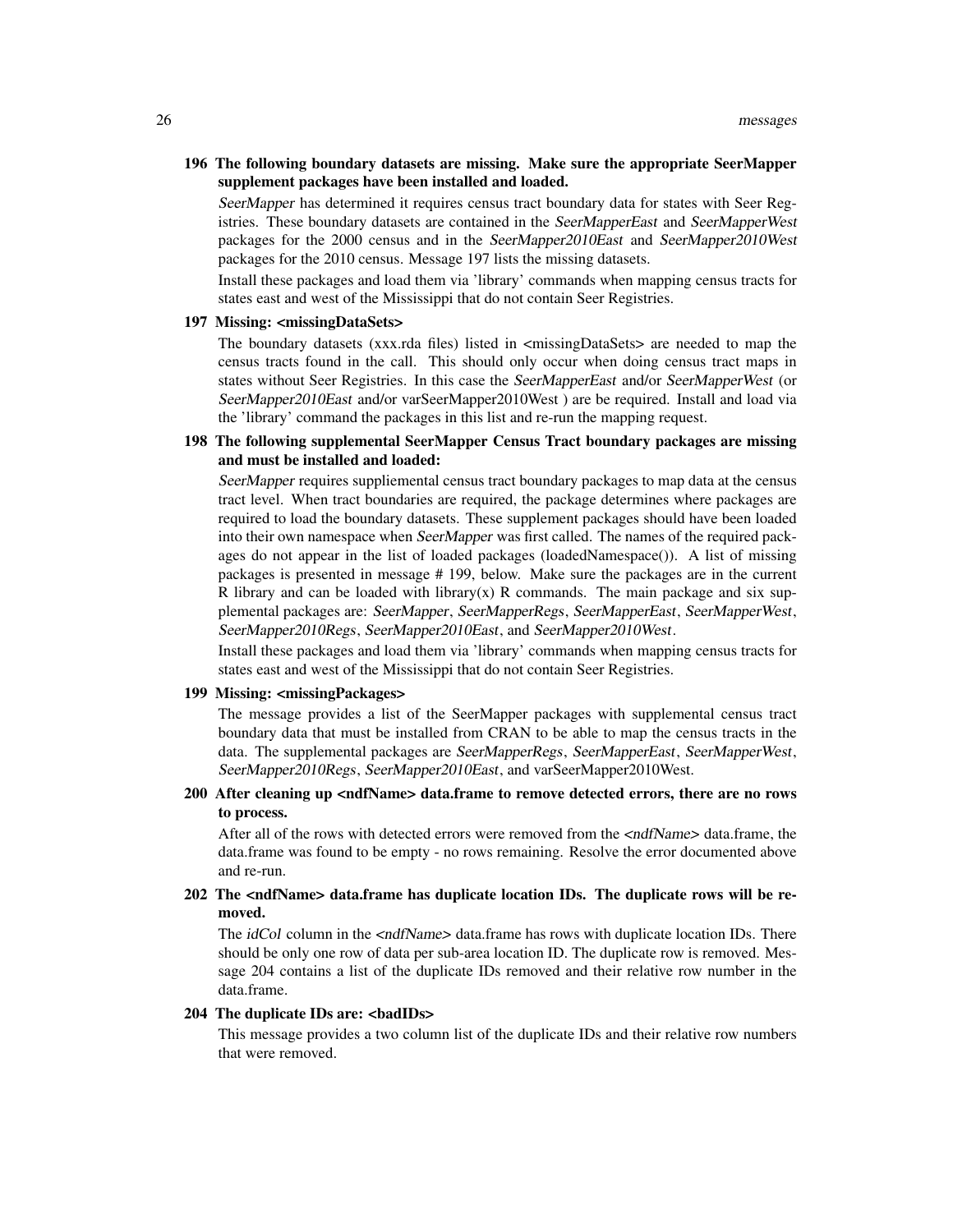#### messages 27

row# ID 2 01

Review and correct the contains of the data.frame and re-run.

206 The location IDs contain invalid state IDs. Assuming the Location IDs are HSA numbers. The location ID in the dataframe could be either state location IDs or HSA locations IDs. Because the location ID provided contains invalid state IDs, the package is assuming the location IDs are really HSA IDs. Invalid state IDs are: 03, 07, 14, 43, 52, and values greater then 56 except for 72. If the location ID is really state IDs, correct the location IDs in the data frame and rerun.

# 220 Some of the data rows in the <ndfName> data.frame have location IDs with missing values (NA). These rows will be removed. Correct and rerun.

The location IDs in the *idCol* column of the *ndfName* data.frame contain some (one or more) missing values (NA). These rows cannot be linked to a geographic sub-area and will not be mapped. Message number 222 contains a list of the row numbers found to have the invalid location IDs in the <ndfName> data.frame. Correct the location IDs in the data.frame and re-run.

```
222 The following rows will not be mapped: <row numbers>
```
The <row numbers> list contains rows in the *ndrName* data.frame that cannot be mapped. This could because the location ID is missing, invalid, or incorrect or the data to be categorized is missing (NA) or not a valid number. The <row numbers> list starts with 1 as the first row and increments by 1 for each row.

250 The categ call parameter is missing, empty or contains NAs. The default value of 5 will be used.

The categ call parameter is NULL or NA (missing.) This is an invalid seting and the parameter is ignored. The default of categ <- 5 will be used.

252 The value entered for categ parameter is not valid : <string>. The default of categ=5 is used.

The value entered for the categ call parameter was a character vector. It was not set to "DATA" or "COLORS" and could not be converted to a numeric or vector of numerics (break point list.) The default value of 5 will be used.

- 253 The categ parameter provided does not contain any value. The default of categ=5 is used. The categ call parameter was set to "". The default of 5 will be used.
- 256 The categ call parameter is not 'DATA', 'COLORS', or a valid single value numeric value. The default of categ=5 will be used.

The categ call parameter is not set to a valid value. The assigned value has a length of 1, so it cannot be a break point vector list. As a single value, it must be set to a number, 'DATA', or 'COLORS'. The default value of 5 is used. Correct the call parameter and re-run.

258 The categ call parameter has a single value of  $\langle \text{string} \rangle$  and must be  $\langle = \rangle$  3 as a minimum. The default of 5 will be used.

When the categ call parameter is the number of categories to be calculated, the number of categories must be  $\Rightarrow$  3. If less then  $\lt$  3 the default value of 5 will be used.

259 The categ call parameter value has a single value of <string> and it is > than <cat-MaxNum>. The categ will be set to <catMaxNum>.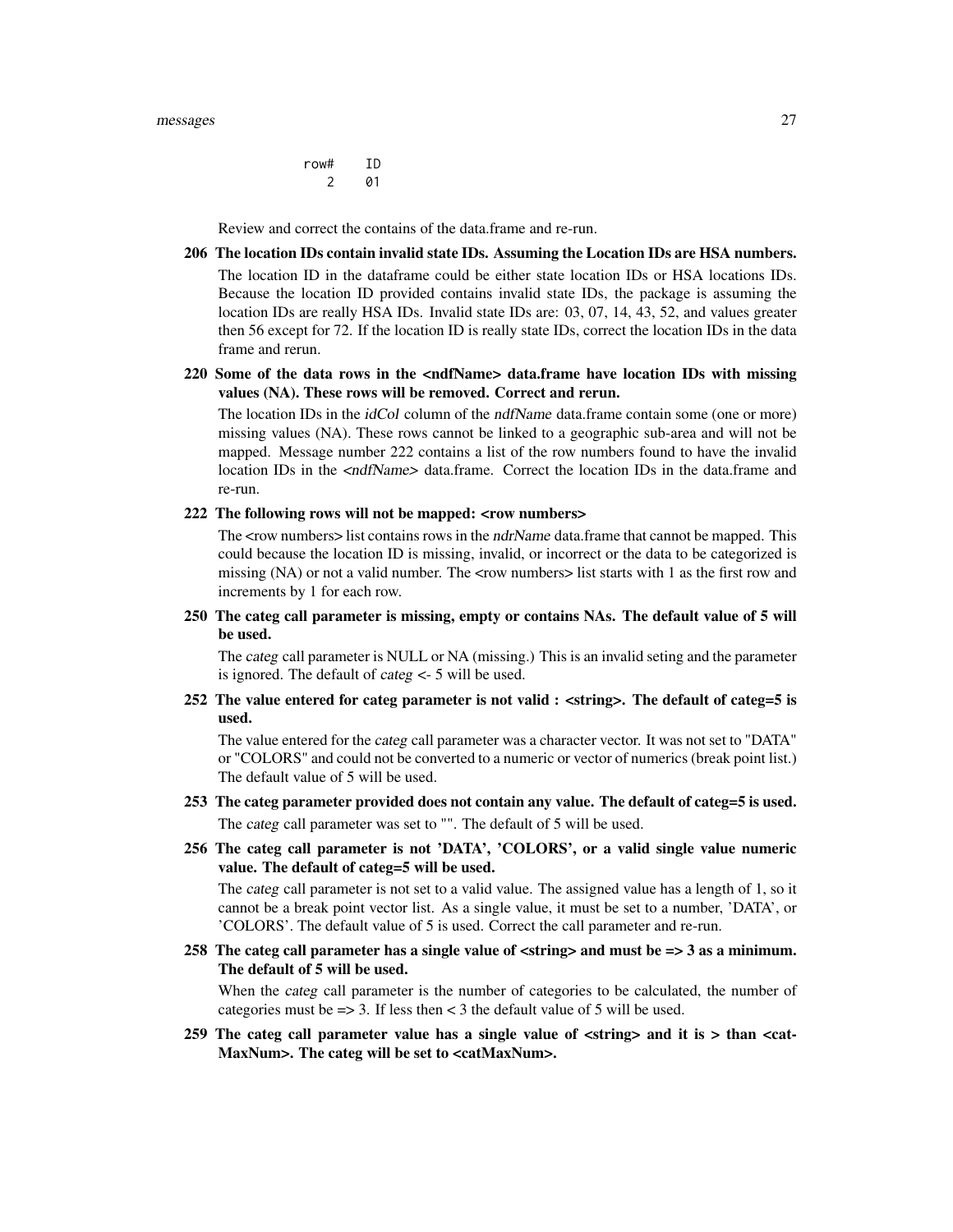When the categ call parameter is a single value of the number of categories to calculate the break points. The maximum value is limited by the palColors call parameter used. With the default palColors of "RdYlBu", the maximum value is 10. The <catMaxNum> value in the message indicates the maximum for the active palColors parameter. Only the first <catMaxNum> values in the vector will be used.

Correct the break point vector and rerun.

260 The categ call parameter break point list has a length  $\lt 3$  items. The default of categ = 5 will be used.

When categ call parameter specifies a break point list (vector), it must have a length equal to or greater than 3. The break point list cannot be used. The default of *categ* = 5 will be used.

261 The categ call parameter break point list has a length > <catMaxNum> items. Only the first <catMaxNum> values will be used.

When *categ* call parameter specifies a break point list (vector) with a length  $>$  <catMaxNum $>$ . The package does not support more then <catMaxNum> categories. Only the first <cat-MaxNum> break points will be used.

262 The categ call parameter contains non-numeric value in the break point vector: <string> . The default of categ=5 is used.

The categ call parameter is a character vector ( $\langle$ string $\rangle$ ) with length  $> 1$ . It appears to be a break point vector, but the values could not be converted to a numeric vector. The default value of 5 will be used.

263 One or more values in the categ breakpoint list is not a number. The default of categ=5 will be used.

The categ call parameter appears to be a break point list. One or more of the values in the vector are not numeric. The break point vector cannot be used. The default value of 5 will be used.

264 The categ call parameter breakpoint vector is not in order (low to high). Breakpoint vector has been sorted.

The categ call parameter is a break point numeric vector. However, the break point values are not in numerical order from low to high. The vector was sorted to compensate.

265 The categ call parameter contains a break point vector with duplicate values. The duplicate values will be removed.

When a vector of break point values is provided via the categ call parameter, each value must be unique and in order from low to high. If duplicate values are found, the duplicate value is removed and the number of break points used reduce by one. If the number of break point falls below 3, an additional warning will be generated.

266 The number of points in the categ call parameter list is out of range. It must be between 3 and <catMaxNum>. The default of categ=5 will be used.

The minimum number of values in a categ break point vector is 3. The maximum number of values is set by the palColors value used. The default maximum is 10 when palColors is equal to "RdYlBu". See the section on the palColors call parameter.

267 The <dataCol> column data are integer category values. The range of the values is greater than the maximum of <catMaxNum>. Reduce number of categories or select different palColors value.

When categ is set to "DATA", the data column  $\langle$  dataCol> in the  $\langle$  ndfName> data.frame is used directly as the category index. The index should be from 1 to "n", but can be any set of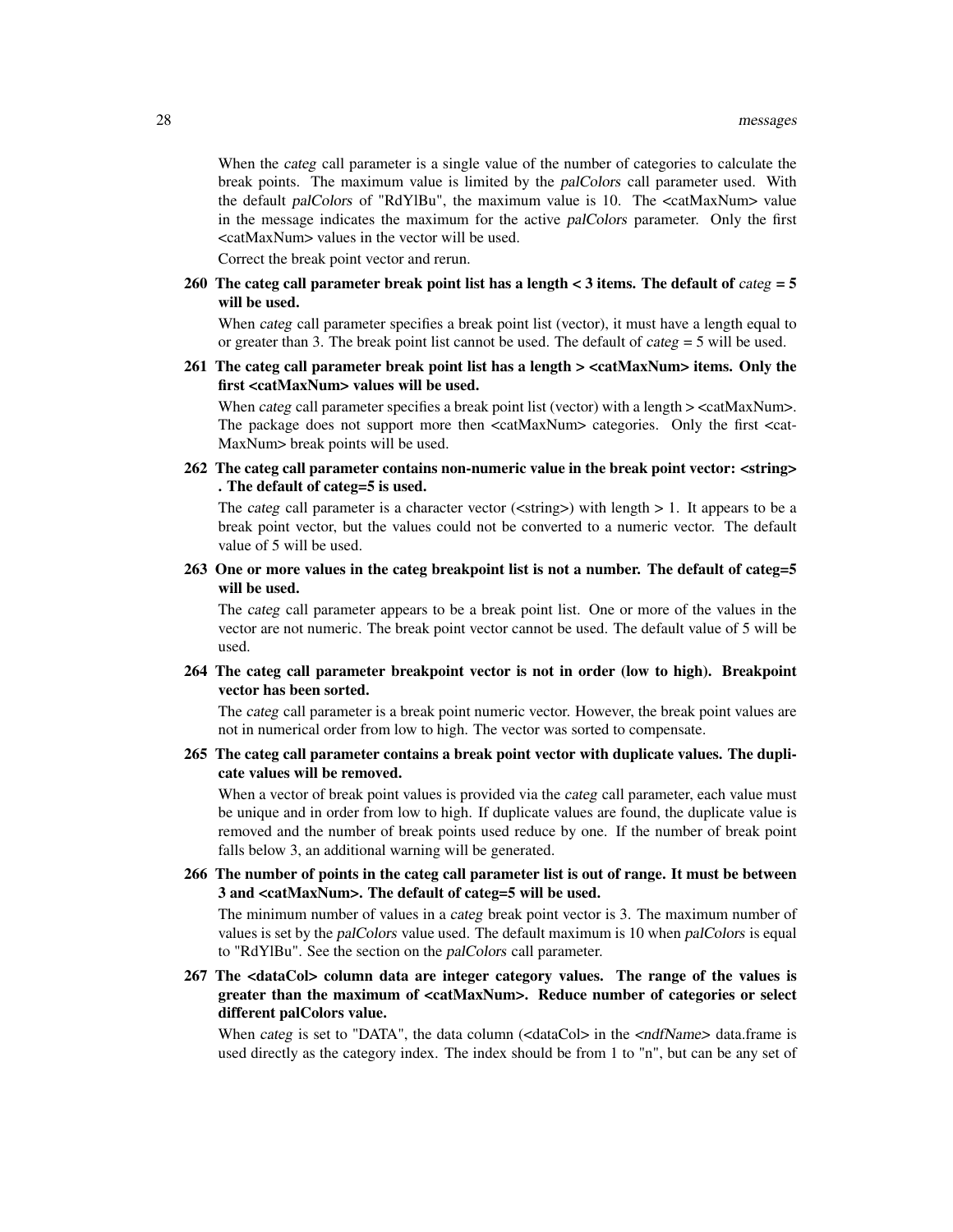integers. However, the total number of sequential categories from the lowest value to highest value must be  $\leq$   $\leq$   $\leq$   $\alpha$ xNum $>$  to be able to assign colors in the selected RColorBrewer palette to the sub-areas. Recommend reducing the number of categories, close up any gaps in the category range, or select a RColorBrewer palette that can provide more colors.

Execution is terminated.

268 The categ call parameter contains non-numeric value in the break point vector: <string>. The default of categ=5 is used.

The categ call parameter is a break point vector (<string>), but contains non-numeric values. It cannot be used to classify the data. The default value of 5 will be used.

270 The categ call parameter is 'DATA'. The <dataCol> column does not appear to contain integer values.

When *categ* is set to "DATA", the values in the data column of the data.frame are categories values and must be integers. The data.frame column is not integer values.

Execution is terminated.

# 280 The labels parameter must have one entry for each categories. Set to an empty string.

The 'labels' legend option allows you to replace the calculated labels in the legend for each category. There was not one vector entry for each category to be included in the legend. Correct the 'labels' option to have one entry for each legend category. The 'labels' option is disabled.

# 290 The following area(s) in the data do not match the list of boundaries:

When the package compared the location IDs supplied with the data in the  $\langle \text{ndfName}\rangle$ data.frame with the boundary information contained in the package, it was not able to match some of the data rows with the boundary information. Any data row that does not match the boundary information will not be mapped. This set of messages document which location IDs have been dropped.

# $291 >$   $>$   $\triangle$   $\triangle$

The message contains a list (<br/>badIDs>) of location IDs in the data that are not in the boundary dataset.

# 292 Please check to make sure your data matches the 20<year> census area identifiers and boundaries.

One of the reasons the data location IDs may not match the boundary information is the wrong census year boundary data is being used. Check to determine if the data and location IDs are build from the 2000 or 2010 U. S. Census data. Make sure the correct SeerMapper version is being used.

Check to see to see which census year the location IDs should match and re-run under the appropriate SeerMapper: SeerMapper for 2000, and SeerMapper2010 for 2010. Also check the location IDs in the  $\langle \langle \text{ndfName} \rangle \rangle$  data.frame to make sure they are correct.

# 295 Number of locations found in the Data Table with borders: <number>

This is an informative message when 'debug' is TRUE to indicate the number of rows of data in the supplied data.frame.

#### 300 The following Seer Registry idenifiers do not match the abbreviations or aliases:

Messages 300, 301, and 302 are components of one message on three lines. The package has determined Seer Registry level data is being mapped. That is it is not U. S. Fips codes. The location ID column does not contain Registry abbreviations or character strings that would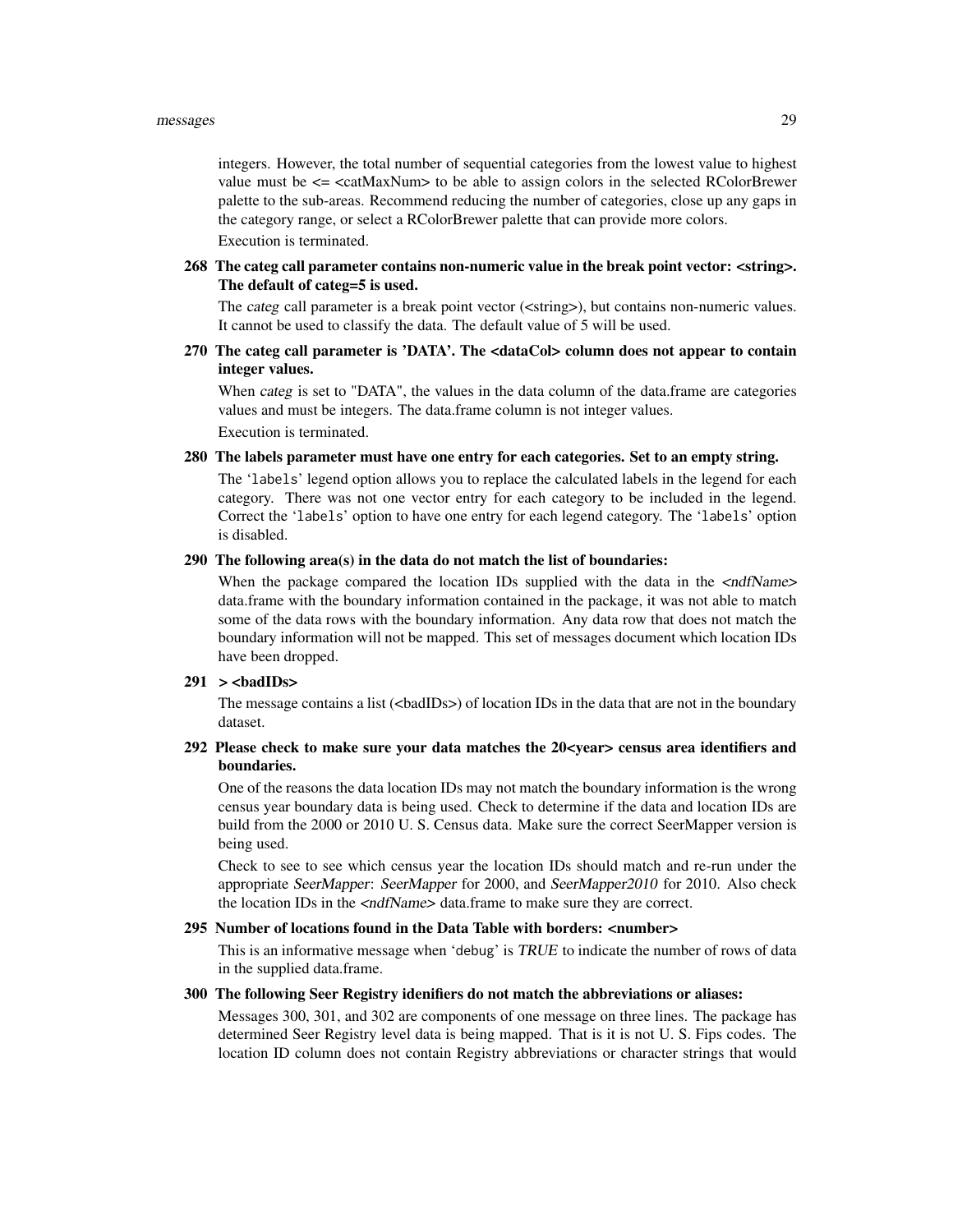match the alias for each registry. Message 301 list the location IDs that could not be matched to the boundary information. To allow the package to continue running, any row without a valid location ID is ignored and not mapped.

#### $301$  <br/> $\langle$ badIDs>

See message 300 for details. <br/>badIDs> is the list of Seer Registry location IDs that do not match the Registry boundary information.

# 302 These data rows will be ignored in the mapping.

See message 300 for details.

# 380 Internal Error - dataPList contains an NA in list: <idList>

The dataPList vector of location IDs should not contain a missing value. <idList> is the contains of the dataPList vector. The execution was stopped.

#### 381 Internal Error - dataPList does not exist.

the dataPList vector of Location IDs should not be missing. The execution was stopped.

#### 382 Internal Error - regionPList contains a NA in list: <idList>.

The regionPList of regional IDs should not contain any missing values.  $\leq$  idList $\geq$  is the contains of the regionPList vector. The execution was stopped.

# 384 Internal Error - statePList contains a NA in list: <idList>.

The statePList vector of Location IDs should not contain any missing values.  $\leq$ idList $>$  is the contains of the statePList vector. The execution was stopped.

# 386 Internal Error - seerPList contains a NA in list: <idList>.

The seerPList vector of Location IDs should not contain any missing values. <idList> is the contains of the seerPList vector. The execution was stopped.

# 387 Internal Error - countyPList contains a NA in list: <idList>.

The countyPList vector of Location IDs should not contain any missing values. <idList> is the contains of the countyPList vector. The execution was stopped.

#### 388 Internal Error - tractPList contains a NA in list: <idList>.

The tractPList vector of Location IDs should not contain any missing values.  $\leq$  idList $>$  is the contains of the tractPList vector. The execution was stopped.

# 389 Internal Error - hsaPList contains a NA in list: <idList>.

The tractPList vector of Location IDs should not contain any missing values. <idList> is the contains of the tractPList vector. The execution was stopped.

900 The provided proj4 string encountered an error when converted to the internal CRS parameter. The following error was reported, plesae correct and rerun. <CRS Error Message>

The package attempted to convert the provided PROJ.4 projection string into a CRS object for the boundary transformation. The CRS function reported the <CRS Error Message>. The proj4 call parameter is ignored.

# 901 The provided proj4 string encountered an warning when converted to the internal CRS parameter. The following warning was reported, plesae correct and rerun. <CRS Warning Message>

The package attempted to convert the provided PROJ.4 projection string into a CRS object for the boundary transformation. The CRS function reported the <CRS Warning Message>. The proj4 call parameter is ignored.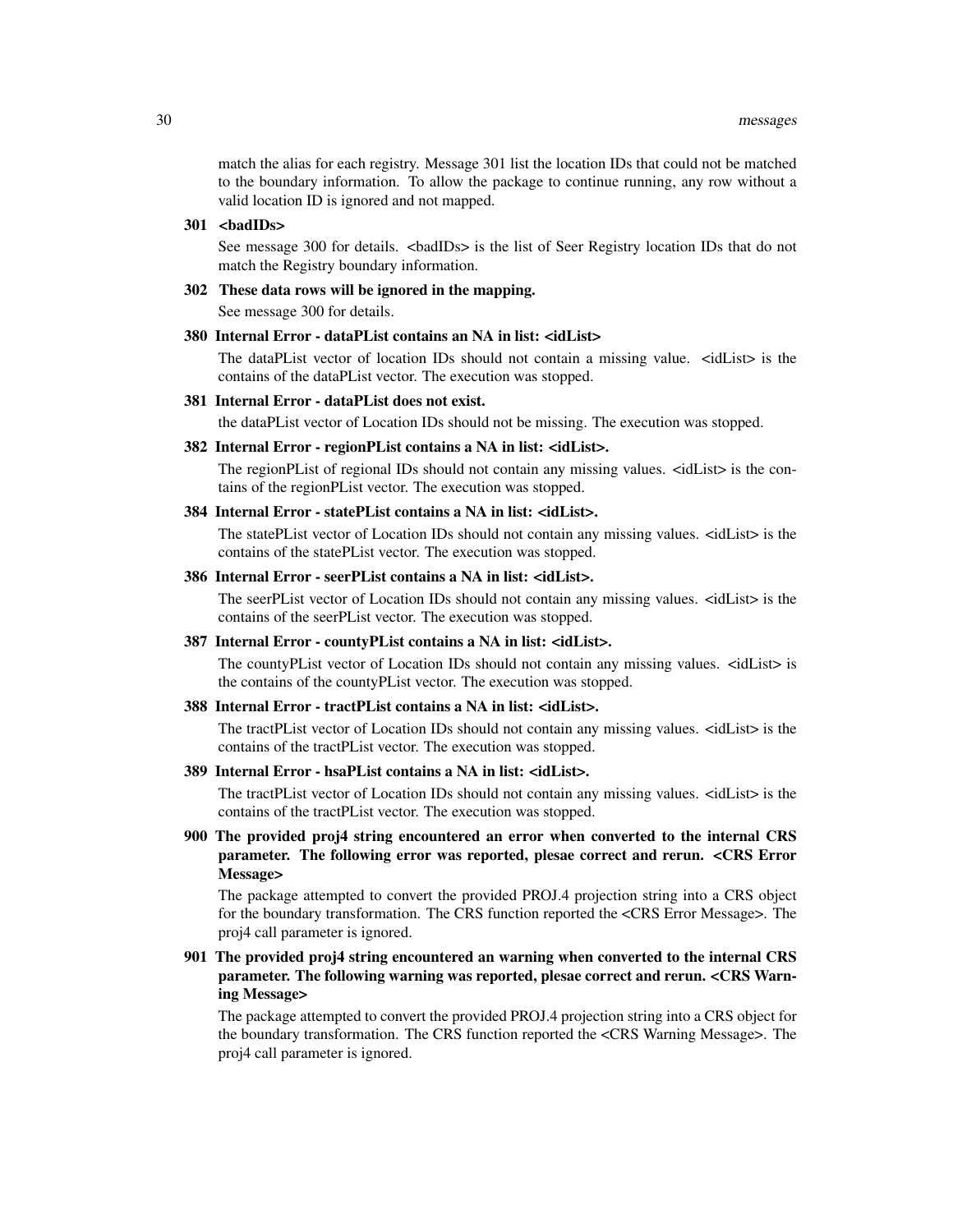# 902 Unpredicted results when proj4 was translated to CRS format. Unknown problem. <CRS Message>

The package attempted to convert the provided PROJ.4 projection string into a CRS object for the boundary transformation. The CRS function reported an unexpected error and <CRS Message>. The proj4 call parameter is ignored.

# 909 Error on processing the proj4 parameter. No user specified projection will be done.

The package attempted to convert the provided PROJ.4 projection string into a CRS object for the boundary transformation. The CRS function could not translate the PROJ.4 string without any issues. See above messages. The proj4 call parameter is ignored.

# 980 Package: <packageName> failed to load into the system. Verify package was installed and try manually executing a 'library(<packageName>)' command.

During the mapping of census tract data, SeerMapper attempted to have the system load the boundary datasets for the sub-areas identified in the data. The package named  $\leq$ package-Name> failed to load. The can be caused by a corrupted package, package is not installed, the package was not installed in the standard R library, permission prohibit access to the package, or the package has been deleted. Re-install the package from CRAN. The execution was stopped.

#### 990 ERRORS found in statistic data.frame checking - Run Terminated.

During the validation of the first parameter data.frame, errors have been identified and warning messages generated. The package cannot continue processing the mapping request. The execution was stopped.

#### 991 The location ID column could not be found. Run Terminated.

Previous messages identify the reason the location ID column in the  $\langle \text{ndfName}\rangle$  data.frame was not found, was in error, or could not be found. If the location IDs are held in the row names attached to the data.frame, use  $i dCol = "row.names"$ . The  $i dCol$  call parameter can be used to specify the column name or number in the <ndfName> data.frame. The default name of the location ID column is "FIPS". The execution was stopped.

#### 992 The data column could not be found. Run Terminated.

Previous messages identify the reason the data column in the <ndfName> data.frame was not found, was in error, or could not be found. The dataCol call parameter can be used to specify the column name or number in the  $\langle \text{ndfName}\rangle$  data.frame. The default name of the data column is "Rate". The execution was stopped.

# 993 The data column for the hatching comparison could not be found. Hatching has been disabled.

Previous messages identify the reason the hatch data column in the  $\langle \text{ndfName} \rangle$  data.frame was not found, was in error, or could not be found. The hatch call parameter and 'dataCol' option can be used to specify the column name or number in the <ndfName> data.frame. The default name of the hatch 'dataCol' column is "pValue". Since the data column cannot be found, hatching is disabled.

End of Messages.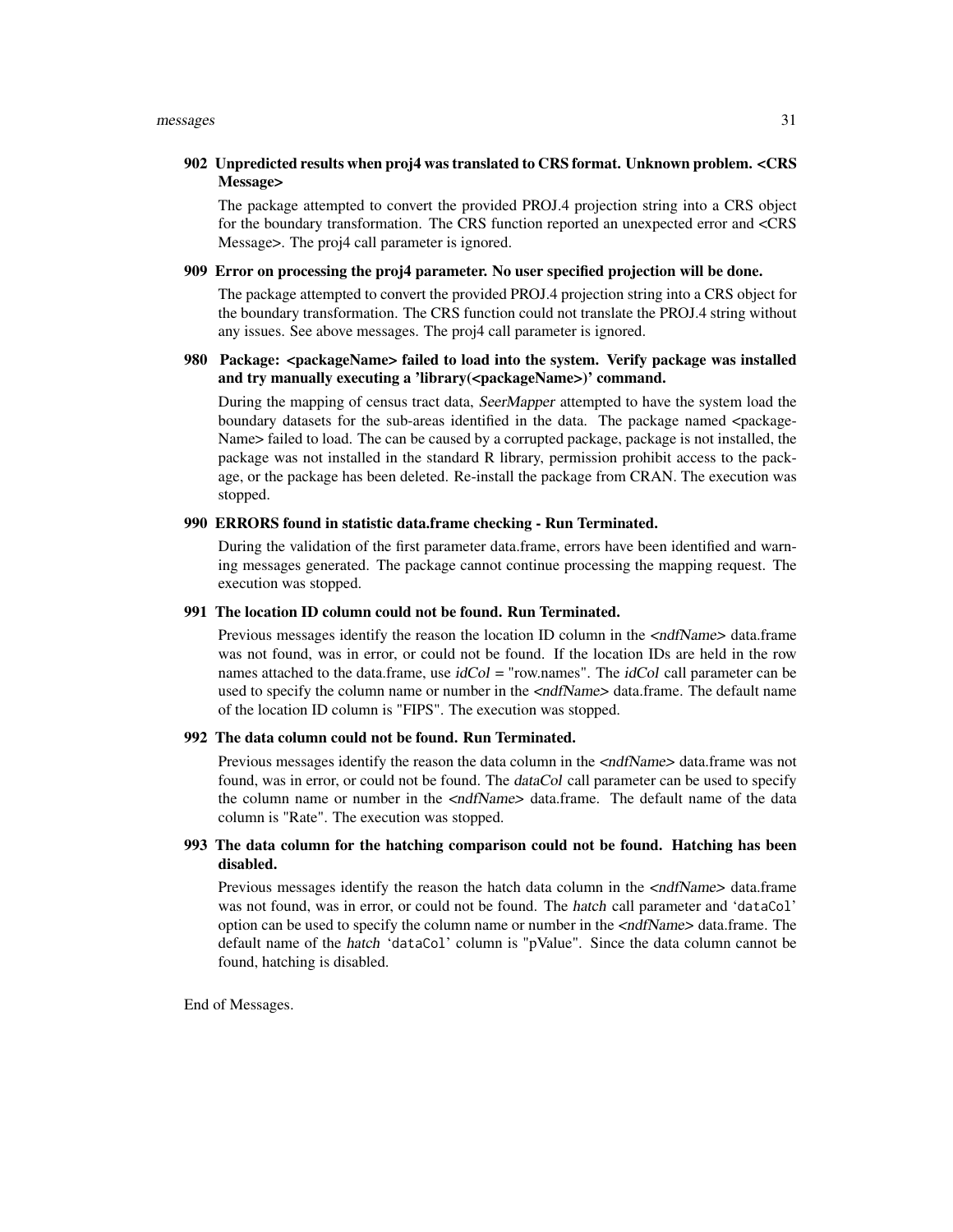#### <span id="page-31-0"></span>Description

This dataset contains the boundary data for the 4 U. S. 2000 or 2010 Census Regions for use by the NCI SeerMapper package.

# Usage

data(rg99\_d00)

#### Format

This dataset contain a single SpatialPolygonsDataFrame type object that contains the boundary polygon definitions for the 5 U. S. Census Regions for the year 2000 or 2010 and an extra region covering Alaska, Hawaii and Puerto Rico. The U. S. Census website defines the continental regions with values of 1 through 4 as NorthEast, South, MidWest and West. The states of Alaska, Hawaii, and the territory of Puerto Rico were assign regional values of 0, effectively a 5th region - offshore. The regional boundary data is the same for both the 2000 and 2010 census. This dataset maintains the codes as published by the U. S. Census Buearu. The regions are keyed using the U. S. 2000 or 2010 Census region codes based on which package being used. The SeerMapper package supports the 2000 and 2010 boundaries. Only one dataset is required: rg99\_d00.

# Details

The U. S. 2000 and 2010 Census Region codes:

- 0 Offshore
- 1 NorthEast
- 2 South
- 3 MidWest
- 4 West

The U. S. States/Terr. in the Offshore region (code =  $0$ ) are"

- 02 Alaska
- 15 Hawaii
- 72 Puerto Rico

The U. S. States in the NorthEast region (code = 1) are:

#### FIPS Name

- 09 Connecticut
- 23 Maine
- 25 Massachusetts
- 33 New Hampshire
- 34 New Jersey
- 36 New York
- 42 Pennsylvania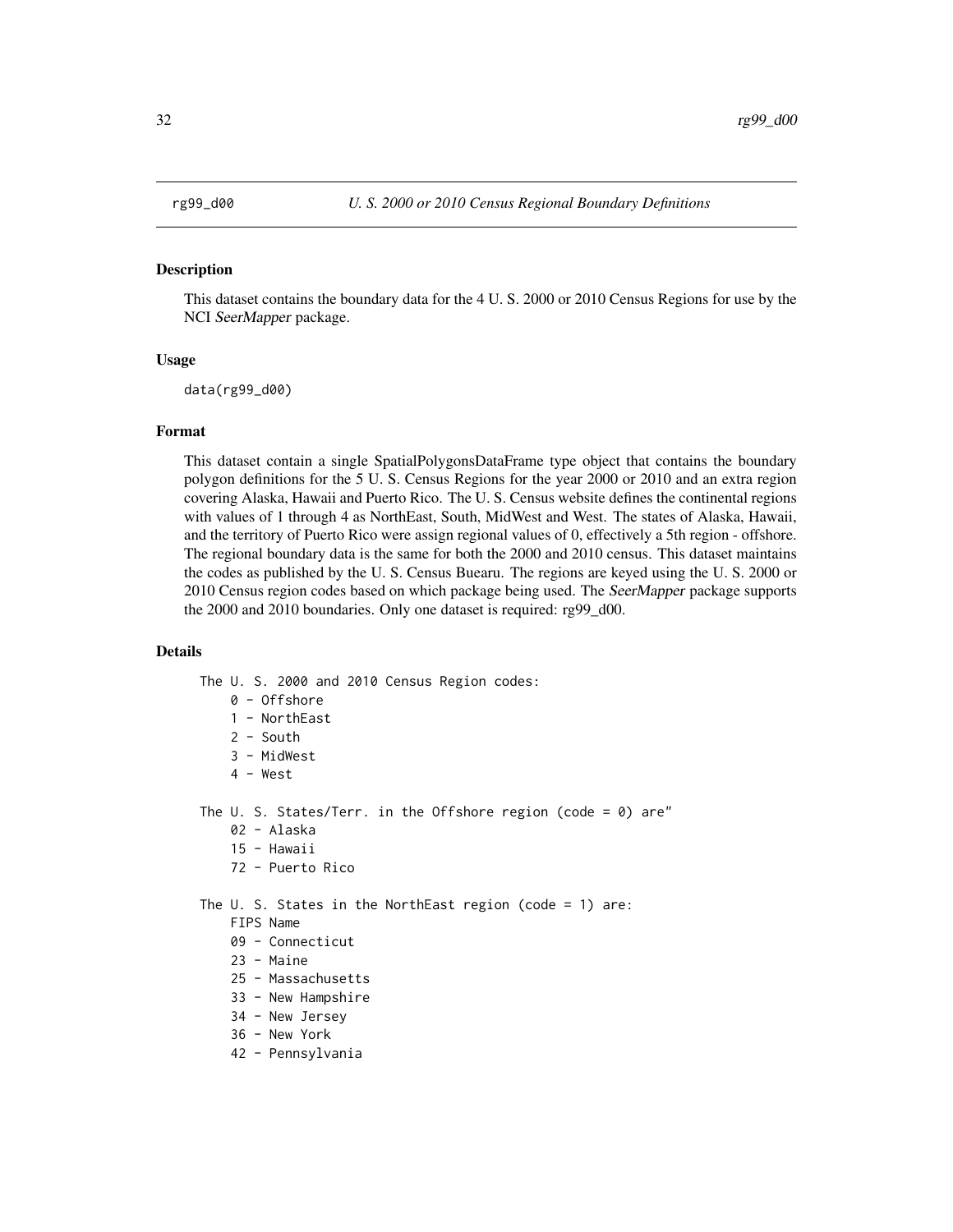- 44 Rhode Island
- 50 Vermont

The U. S. States in the South region (code = 2) are:

- FIPS Name
- 01 Alabama
- 04 Arkansas
- 10 Delaware
- 11 District of Columbia
- 12 Florida
- 13 Georgia
- 21 Kentucky
- 22 Louisiana
- 24 Maryland
- 28 Mississippi
- 37 North Carolina
- 40 Oklahoma
- 45 South Carolina
- 47 Tennessee
- 48 Texas
- 51 Virginia
- 54 West Virginia

The U. S. States in the Midwest region (code = 3) are:

- 17 Illinois
- 18 Indiana
- 19 Iowa
- 20 Kansas
- 26 Michigan
- 27 Minnesota
- 29 Missouri
- 31 Nebraska
- 38 North Dakota
- 39 Ohio
- 46 South Dakota
- 55 Wisconsin

The U. S. States in the West region (code = 4) are:

- 06 California
- 08 Colorado
- 16 Idaho
- 30 Montana
- 32 Nevada
- 35 New Mexico
- 41 Oregon
- 49 Utah
- 53 Washington
- 56 Wyoming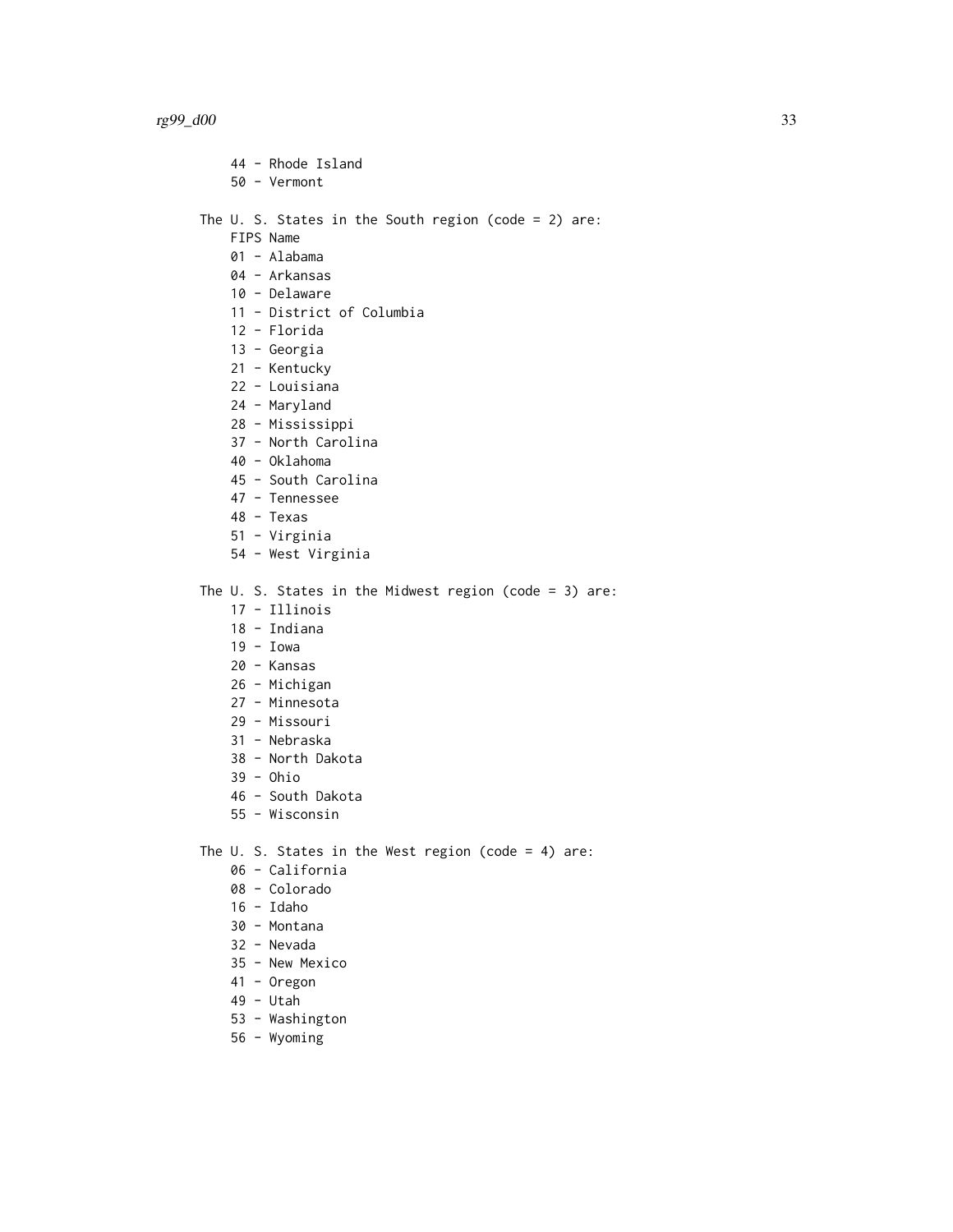As of Version 1.0 of the SeerMapper package, The ".rda" datasets are compressed using the "xz" method to reduce the disk space requirements.

The region boundary data was created from the state boundary data used in this package to ensure the borders lined up. The state boundary data was created from county and census tract boundary data processed by "www.MapShaper.org" website version 01.15 using modified Visvalingam method with intersection repair enabled and prevent shape removal enabled and simplified to 13 while maintaining a visually usable boundary image and edge alignments.

The PROJ.4 projection used for these boundaries is:

"+proj=aea +lat\_1=33 +lat\_2=49 +lat\_0=39 +lon\_0=96W +ellps=WGS84"

The dataset provide a good functional characterization of the 5 regions.

The @data structure of the saved SpatialPolygonsDataFrame contains the following information for use by the SeerMapper function:

row.names a character vector of the region number  $(0-4)$ 

- ID a character vector of the region number (0-4). Save as the row.names of the SPDF
- rgID a character vector containing the 1 digit U. S. region number from the U. S. 2000 or 2010 census state boundary datasets. (0 to 4) This field is also used as the row.names for the SpatialPolygons.

rgName a character vector containing the region name.

tracts00 an integer value of the number of census tracts in the region for the census year 2000.

tracts10 an integer value of the number of census tracts in the region for the census year 2010.

county00 an integer value of the number of counties in the region for the census year 2000.

county10 an integer value of the number of counties in the region for the census year 2010.

states an integer value of the number of states in the region for both the census years.

# Source

The US 2000 and 2010 Regional Census boundaries are based on the CENSUS.GOV website state, county and census tract boundary shapefiles for the 2000 and 2010 Census.

#### Examples

data(rg99\_d00)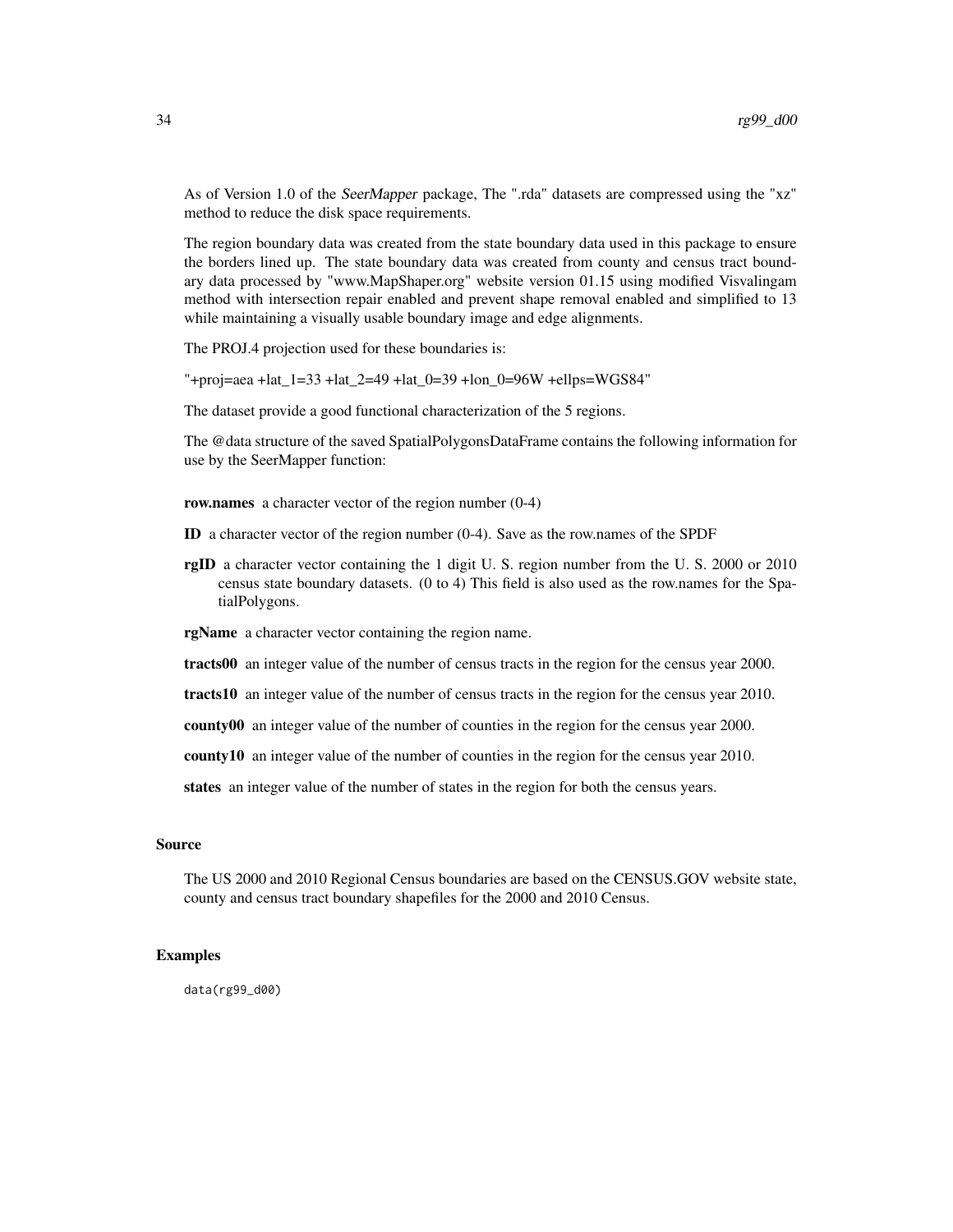<span id="page-34-0"></span>sa99\_d00 *The boundary dataset for the 20 U.S. Seer Registries.*

# Description

This dataset contains a Spatial Polygons data frame for the 20 U. S. Seer registry areas boundaries as of the U. S. 2000 or 2010 Census years. Since the Seer Registries boundaries are the same for the 2000 and 2010 census, a single sa99\_d00 dataset is used by the SeerMapper mapping packages for the NCI Seer Registry boundary data and information. The boundaries are used to map data by U. S. Seer registry area, to provide an overlay to state, county and census tract maps with the Seer registry areas boundaries, and provide a intermediate boundary for drawing census tract or county boundaries. When doing counties or census tracts level mapping, the SeerMapper package can be used to map the sub-areas within a registry that only have data or can expand the hsa, county or census tract boundary's drawn to include all sub-areas up to a Seer Registry or State boundary. This feature is controled by the  $hsaB$ , countyB and tractB call parameters. For more details see below. The Seer registry area boundaries mapping is controlled by the seerB call parameter. When set to "NONE", no Seer registry area boundaries are drawn on county or census tract maps. If set to "DATA", the Seer registry boundaries will be drawn for any Seer registry area containing sub-areas with data. If set to "STATE", all Seer registry boundaries will be drawn in a state that contains a sub-area with data. If set to "ALL", all Seer registry boundaries will be drawn.

# Usage

data(sa99\_d00)

# Format

The dataset contains a SpatialPolygon data.frame of the 20 U. S. Seer registry areas based on the 2000 and 2010 U. S. Census county boundary data and index information for use by SeerMapper. The Seer Registry boundary and information are the same for both census years.

An registry area may contain multiple polygons. For more details, refer to the SpatialPolygon structure descripted in the "sp" package documentation. The SpatialPolygons is constructed to have all of the polygons for a single registry contained under a single SpatialPolygon instead of several. The 20 U. S. Seer registry areas are identify by character abbreviations:

| saID          | stID | Name                                                     |
|---------------|------|----------------------------------------------------------|
| AK-NAT        | 02   | Alaska Natives                                           |
| AZ-NAT        | 04   | Arizona Indians                                          |
| CA-OTH        | 06   | California Other (not SF-Oakland, SJ-Monterey, LA areas) |
| $CA-SE$       | 06   | California San Fran/Oakland                              |
| CA-SJ         | 06   | California San Jose/Monterey                             |
| CA-LA         | 06   | California Los Angeles                                   |
| CT.           | 09   | Connecticut                                              |
| GA-OTH        | 13   | Georgia Other (not Atlanta or Rural areas)               |
| GA-ATL        | 13   | Georgia Atlanta                                          |
| <b>GA-RUR</b> | 13   | Georgia Rural                                            |
| HI            | 15   | Hawaii                                                   |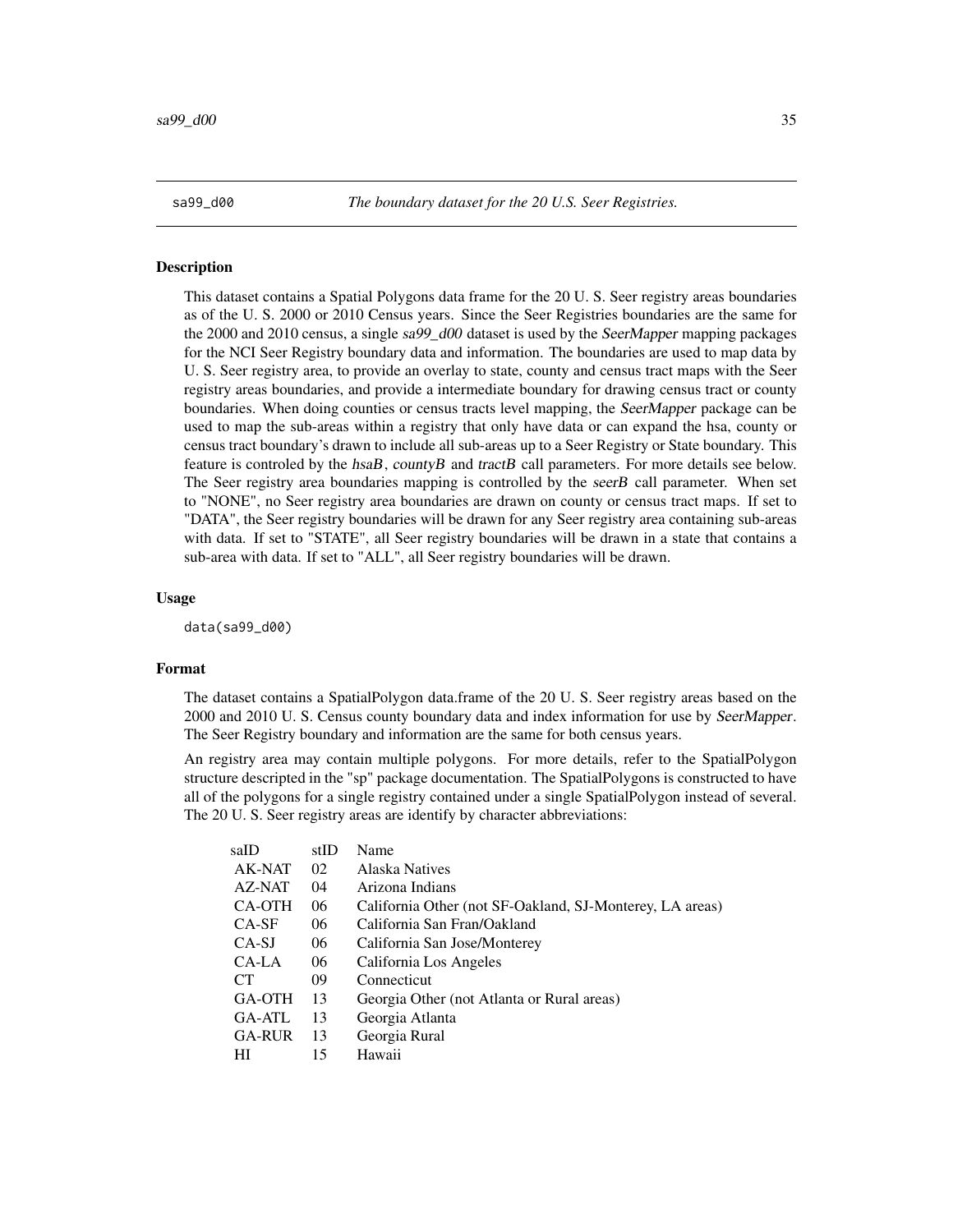$36$  sa99\_d00

| IA            | 19 | Iowa                           |
|---------------|----|--------------------------------|
| <b>KY</b>     | 21 | Kentucky                       |
| LA            | 22 | Louisiana                      |
| MI-DET        | 26 | Michigan Detroit               |
| NJ            | 34 | New Jersery                    |
| NM            | 35 | New Mexico                     |
| OK-CHE        | 40 | Oklahoma Cherokee Nation       |
| UT            | 49 | Utah                           |
| <b>WA-SEA</b> | 53 | Washington Seattle-Puget Sound |

When mapping Seer registry area level data, the Seer registry area abbreviated name must be used.

The data slot of the SpatialPolygonsDataFrame (sa99\_d00) contains information on the associated state, region identifiers, the centroid of the registry, and the number of counties and tracts in the registry.

The data slot can be used to identify the states associated with the active Seer registry areas.

#### Details

When Seer Registry boundary be used to draw all of the county and tract boundaries up to the registry boundary to be able to provide a complete county or tract mapping within the registry. This is cone by setting either the *countyB* or *tractB* call parameter to "SEER". This feature works the same as setting these call parameters to "STATE", but the boundary is the Registry boundaries.

The PROJ.4 projection used for these boundaries is:

"+proj=aea +lat  $1=33$  +lat  $2=49$  +lat  $0=39$  +lon  $0=96W$  +ellps=WGS84"

The sa99 d00 dataset is a SpatialPolygonsDataFrame (SPDF). The spatial polygons represent the Seer Registry boundary data. The data slot of the SPDF contains the following information about Seer Registries:

- row.names The row.names attribute of the SPDF are character vectors and are set to the Seer Registry abbreviations as listed above.
- ID character string representing the Seer Registry ID, the Seer Registry area abbreviation. saID and ID values provides the linkage between Seer registry area level data provided by the user and the Seer registry area boundary data. These abbreviations must be used. This field is the same as the row.names of the SPDF.
- saID same as ID. The Seer Registry Identifier.
- stID the state ID containing the Seer Registry. The *stID* is the 2 digit fips code for the state containing the Seer registry area. One state may be a Seer registry area or contain multiple Seer registry areas. But no Seer registry area spans multiple states.

stName - character vector of the state name containing the Seer Registry.

rgID - the U. S. census region ID containing the Seer Registry.

 $c_X - a$  numeric value of the centroid's X coordinates.

c\_Y - a numeric value of the centroid's Y coordinates.

county00 - a numeric value of the number of tracts in the Seer Registry in the 2000 census.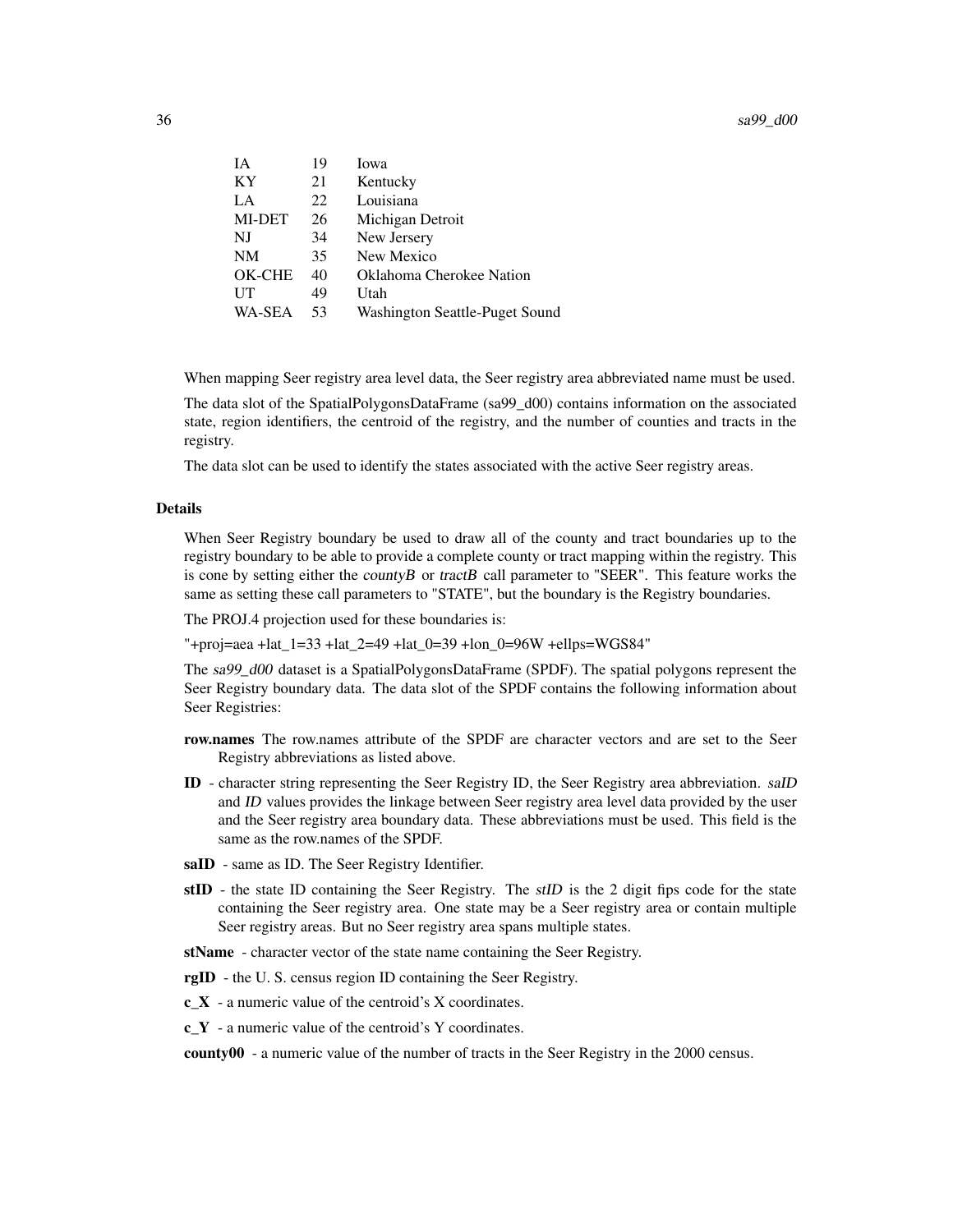county10 - a numeric value of the number of counties in the Seer Registry in the 2010 census. tracts00 - a numeric value of the number of counties in the Seer Registry in the 2000 census. tracts10 - a numeric value of the number of tracts in the Seer Registry in the 2010 census.

SeerMapper *Quick Data Mapper at State, Health Service Areas, State/County, State/County/Census Tract, or Seer Registry Area Levels*

#### **Description**

Provides a easy and quick means of creating U.S. maps of rates or data at the U.S. State, Health Service Areas (HSA), State/County, State/County/Census Tract or U.S. Seer Registry area levels. Send data is provide at the state level, the outlines of all states are overlaid, but only the states with data are categorized and colored. If the data is provided at the HSA, state/county or state/county/census tract level, only the states involved are outlined and only the registry areas with data are categorized and mapped. If the data is provided at the Seer Registry area level, all of the states are outlined, but only the Seer Registry areas with data are categorized and mapped. Each row in the statistics data.frame represents one area (a state, state/county, state/county/census tract, or Seer registry area.) Either the U.S. FIPS code, the HSA number or the Seer Registry area abbreviation is used to tie the data with the associated geographic area boundary for mapping. The package supports mapping with either the 2000 or 2010 U. S. Census Bureau boundaries at the state (district, territory), HSA, and county levels using a modified version of the census boundary data. The package also supports mapping of the NCI Seer Registries and/or counties or census tracts within the Seer Registries. The SeerMapper function and all of the supporting boundary data and information, even when compressed, could not fit within CRAN's 5 megabyte package size limitation. Therefore, the package and the boundary information for the 2000 and 2010 census tracts are distributed as a set six (6) boundary dataset data only packages; the SeerMapperRegs, SeerMapperEast and SeerMapperWest packages provide the 2000 census tract boundaries and the SeerMapper2010Regs, SeerMapper2010East and SeerMapper2010West packages provide the 2010 census tract boundaries. When SeerMapper is installed, its dependencies on the other six (6) packages will automatically installs them. When SeerMapper is called and census tract boundaries are required for a specific census year and area, the package ensures the appropriate supplement packages are loaded and the census tract boundary data and information are available. The caller does not have to install or load the  $six(6)$  packages. SeerMapper handles management of these extra packages. All of the boundary data and information is intended for mapping purposes and should not be used for locating geographical points or area estimating. The boundary data has been simplified to speed up the mapping process and reduce the size of the boundary distributed with the package. The purpose of this package is to be fully self-contained and provide quick and easy method of generating maps from data. The boundary data and information used by the package is distributed amoung the packages as follows:

- 1. main package Code and all state, regional, Seer Registry, HSA, and county boundaries for census years 2000 and 2010.
- 2. Census Year 2000 census tracts boundary packages
	- (a) SeerMapperRegs -the census tract boundaries for 19 states containing Seer Registries (Regs);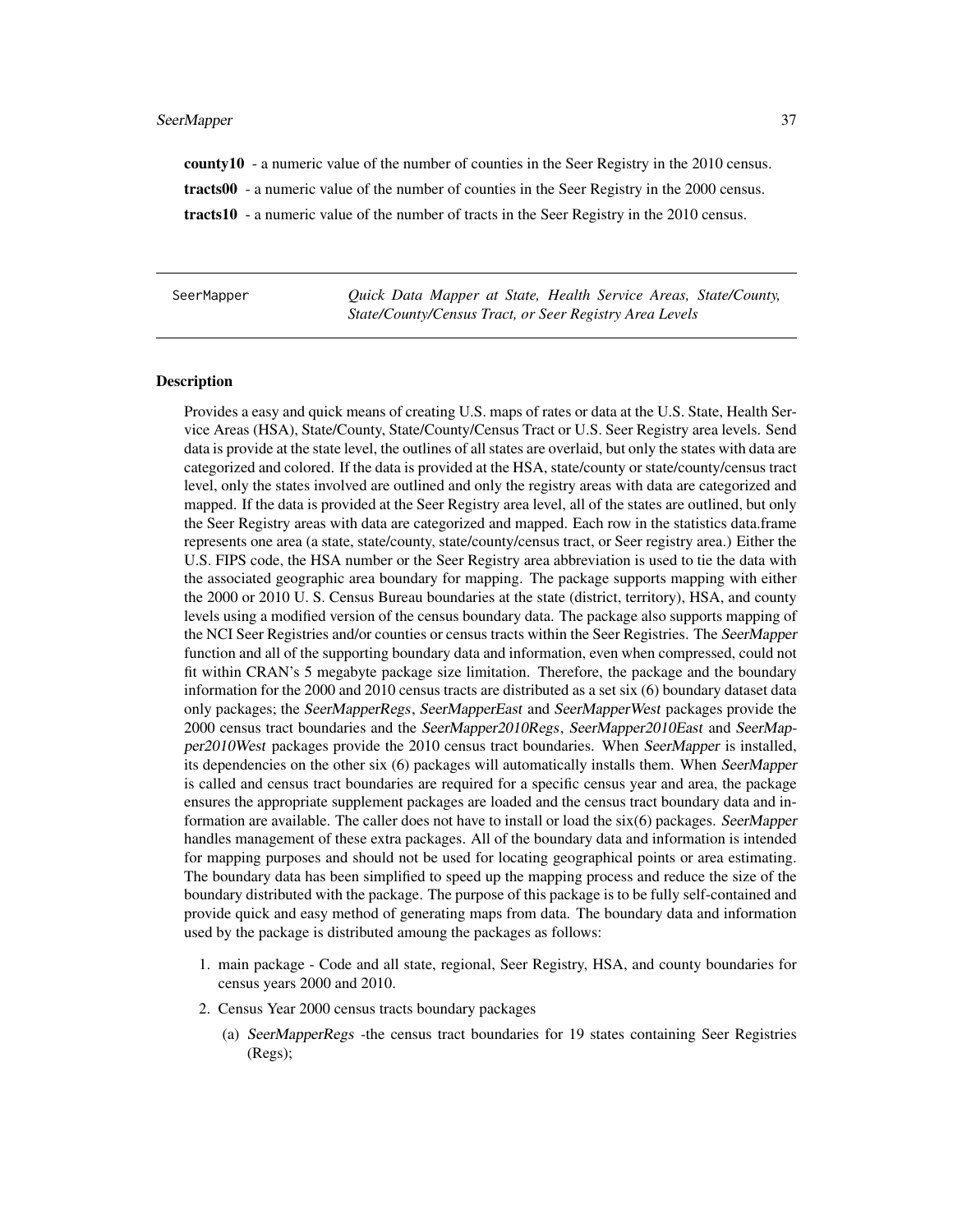- (b) SeerMapperEast -the census tract boundaries for 20 states not containing Seer Registries east of the Mississippi river and DC and Puerto Rico;
- (c) SeerMapperWest -the census tract boundaries for 13 states not containing Seer Registries west of the Mississippi river;
- 3. Census Year 2010 census tracts boundary packages
	- (a) SeerMapper2010Regs -the census tract boundaries for 19 states containing Seer Registries (Regs);
	- (b) SeerMapper2010East -the census tract boundaries for 20 states not containing Seer Registries east of the Mississippi river and DC and Puerto Rico;
	- (c) SeerMapper2010West -the census tract boundaries for 13 states not containing Seer Registries west of the Mississippi river;

These packages are automatically installed when SeerMapper is installed and are loaded as required by SeerMapper.

# Usage

| SeerMapper(ndf, |           |                                                        |
|-----------------|-----------|--------------------------------------------------------|
|                 |           | $censusYear = NULL, # default: 2000 census$            |
| proj4           | $= NULL,$ | # default: NULL - no transformation, original boundary |
|                 |           | projection is used to draw maps.<br>#                  |
| idCol           |           | = NULL,     # default: "FIPS"                          |
| dataCol         |           | $=$ NULL, $\#$ default: "Rate"                         |
| categ           | $= NULL,$ | # default, "5"                                         |
| mTitle          | $= NULL,$ |                                                        |
| mTitle.cex      |           | $=$ NULL, $\#$ default: 1                              |
| us480nly        |           | $=$ NULL, $\#$ default: TRUE                           |
| includePR       |           | $=$ NULL, $\#$ default: FALSE                          |
| regionB         |           | $=$ NULL, $\#$ default: "NONE" $\star$                 |
| stateB          |           | $=$ NULL, # default: "NONE" $\star$                    |
| seerB           |           | $=$ NULL, # default: "NONE" $\star$                    |
| hsaB            |           | = NULL, $\#$ default: "NONE" $\star$                   |
| countyB         |           | $=$ NULL, $\#$ default: "NONE" $*$                     |
| tractB          |           | $=$ NULL, # default: "NONE" $*$                        |
| dataBCol        |           | $=$ NULL, $\#$ default: 'black'                        |
| fillTo          |           | $=$ NULL, $\#$ default: "NONE"                         |
| clipTo          | $= NULL,$ | # default: "NONE"                                      |
| hatch           | $=$ NULL, | # T/F or List of hatching options                      |
| hatch2          | $= NULL,$ | # default: NULL (empty)                                |
| mLegend         | $=$ NULL, | # T/F or list of legend options.                       |
| brkPtDigits     | $=$ NULL, | # $default: 2$                                         |
| palColors       | $=$ NULL, | # default: "RdYlBu" w/11 cat. colors                   |
| debug           | $=$ NULL  | # default: FALSE                                       |
|                 |           |                                                        |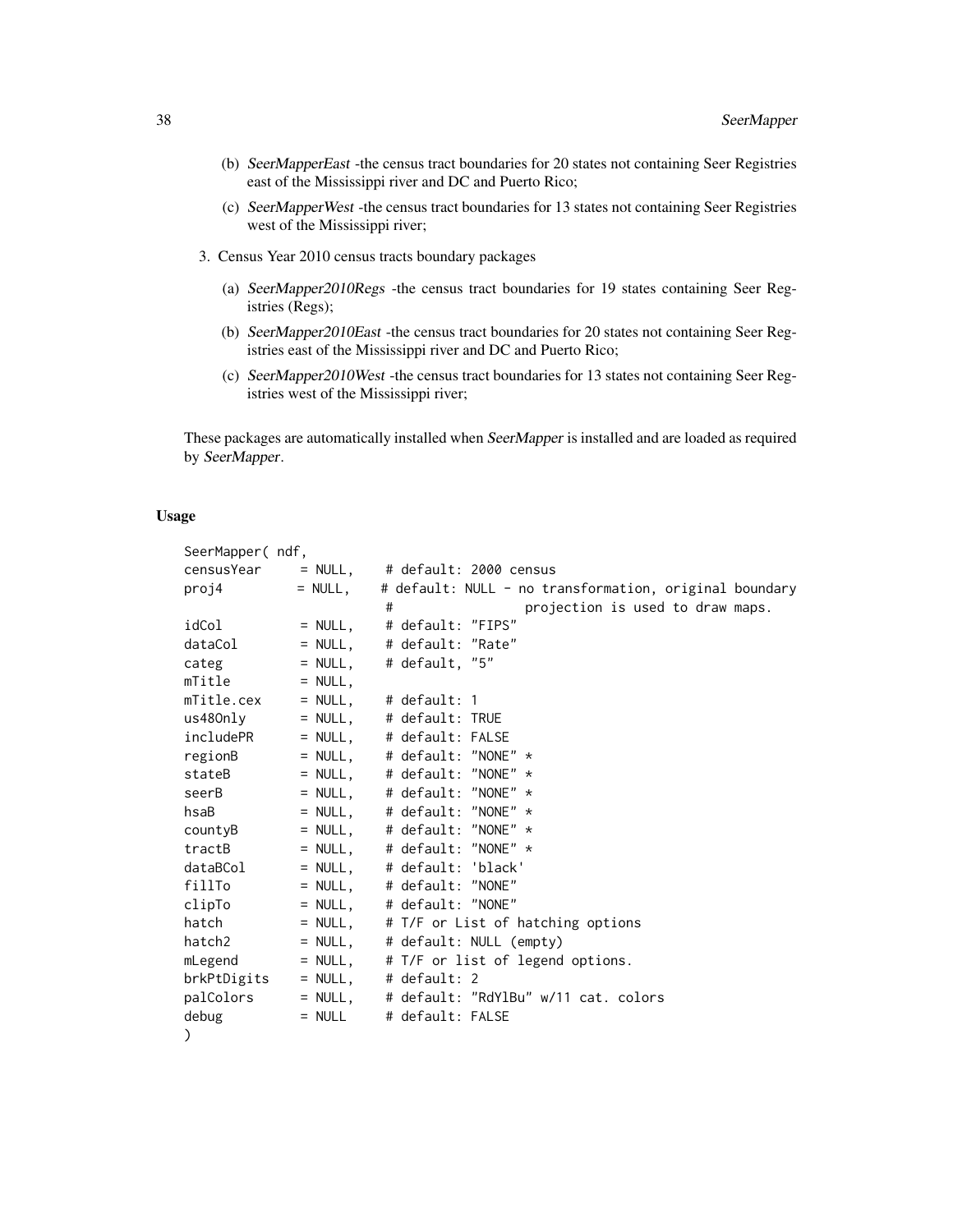### Arguments

| ndf        | a data.frame containing identifier, data and pValue for each area to map. The<br>ndf must contain the id and data column providing the geographical link to<br>the boundary data and the data to be classified and colored by the package.<br>See the 'idCol' and 'dataCol' parameters below for more details. Based on<br>the type of area identifer used, the package can produces maps at the state,<br>state/county, state/county/census tract, Seer Registry area, state/seer/county or<br>state/seer/county/tract levels. |  |
|------------|---------------------------------------------------------------------------------------------------------------------------------------------------------------------------------------------------------------------------------------------------------------------------------------------------------------------------------------------------------------------------------------------------------------------------------------------------------------------------------------------------------------------------------|--|
| censusYear | is a numeric or character value of the the census year boundary data to use in<br>the validation of the data and mapping of the areas. The value must be 2000 or<br>2010. The default is 2000 in the SeerMapper call. Using the SeerMapper2010<br>function call, the census Year call parameter is set to "2010".                                                                                                                                                                                                               |  |
| proj4      | is a character vector specifying the proj4 parameters for the projection transfor-<br>mation of the map and hatching prior to drawning. By default the map projection<br>is<br>CRS("+proj=aea+lat_1=33+lat_2=49+lat_0=39+lon_0=96W+ellps=WGS84")<br>The 'proj4' parameter would be set as follows:<br>$proj4 =$ "+proj=utm +zone=15"                                                                                                                                                                                            |  |
| idCol      | a character vector specifying the name of the column in the <i>ndf</i> data.frame to<br>use for the rate data to categorize and mapped. The default value is FIPS.                                                                                                                                                                                                                                                                                                                                                              |  |
| dataCol    | a character vector specifying the name of the column in the <i>ndf</i> data.frame to<br>use for the rate data to categorize and mapped. The default value is Rate. If<br>'categ' is set to "data", then the <i>dataCol</i> column contains the integer category<br>numbers instead of rates.                                                                                                                                                                                                                                    |  |
| categ      | a chacacter or numeric vector specifying a single numeric value (the number of<br>calculated categories), a numeric vector of multiple values (to be used as the<br>breakpoints in the data categorization), "data", or "colors".                                                                                                                                                                                                                                                                                               |  |
|            | $categ=5$<br>$-$ or $-$<br>$categ=c(0.6, 0.8, 1.0, 1.2, 1.4)$<br>$-$ or $-$<br>categ="data" or "colors"                                                                                                                                                                                                                                                                                                                                                                                                                         |  |

The default value is 5. This default allows mapping of any range of data quickly. If more categories or specific categories are then required, the 'categ' parameter can be used to adjust the categorization.

When the number of categories is specified as a single value, the number of categories must be an integer and within the range of 3 to 11 and less than or equal the maximum number of categories supported by the color palette selected with the 'palColors' parameter. For example: 'categ' = 5. (See the 'palColors' section for more detail.)

When the actual break points are provided, the vector must have between 3 and the maximum number of categories supported by the color palette MINUS one. For example, if 'palColors'="Spectral", the maximum number of categories is 11. Therefore, the maximum number of breakpoints that can be provided in the 'categ' list is 10. For example: 'categ' =  $c(0.6, 0.8, 1.0, 1.2, 1.4)$ .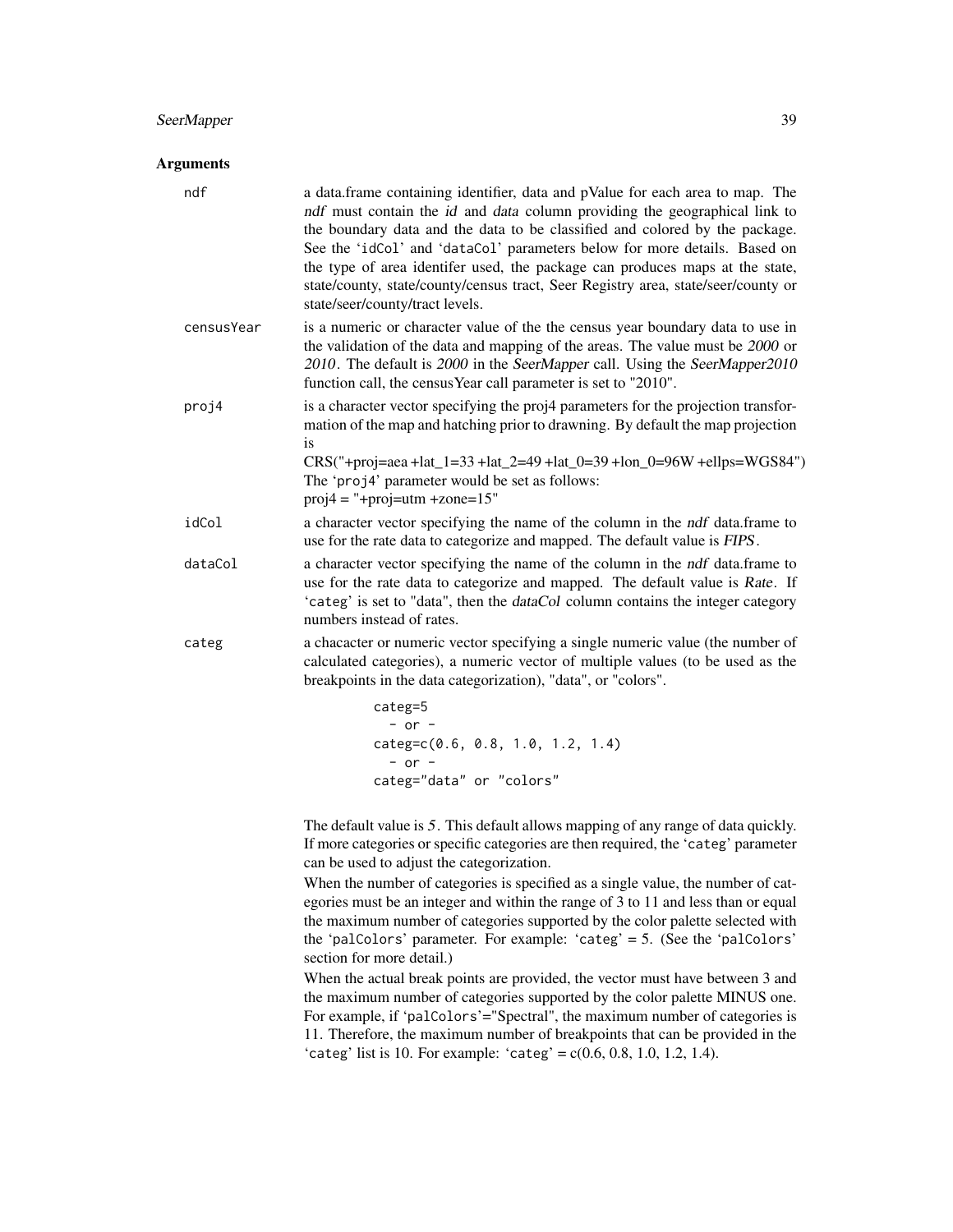If any map has the same color for all areas with data and a breakpoint list is used, check the range of the data and the breakpoint list to determine why all of the area were categorized into the same color.

If multiple maps of data need to be compared, it is recommended, the same breakpoint list be used for all package call to ensure the categories and coloring are the same on each map.

When the 'categ' parameter is set to *data* or *colors*, the data in the first parameter data.frame is not categorized.

When set to *data*, the data is treated as the sub-area's category value. The value must be a positive integer value and should in range from 1 to "n". The lowest value does not have to be 1, but the range of values should be  $< 11$  to produce effective maps. The first color is assigned to the lowest value. Additional colors are assigned to each additional integer  $(+1)$  up to 11 colors. In this way the range of categories is used to determine the number of colors required. The palette specified in 'palColors' limits the number of category values the caller can specify. For example: for 'palColors'="Spectral" the data value range is limited to 11 values, such as  $c(1:11)$  or  $c(5:16)$ . It is recommended the first category value should always be 1.

When set to colors, the data is treated at the color the sub-area will be filled with. The data values are validated to make sure they represent valid color names or "#hhhhhh" values. If a color name is used, it must match a name created by the color() function. If a color hex value is used, it must in the form of "#rrggbb" or "#rrggbbaa" where each digit is a digits (0-F) for the "r"ed, "g"reen, "b"lue and "a"lpha values of the color. See the rgb and col2rgb functions for more details.

- mTitle A character vector with one or two character strings to be used as the title of the map. For example: mTitle=c("Major Title Line","minor title line")
- mTitle.cex A numeric specifying the size of the title lines.
- us48Only a logical value. If TRUE, only the contiguous 48 states and DC are mapped. Alaska, Hawaii and Puerto Rice are not mapped and any data for sub-areas in these states are ignored. This also includes data for Seer Registries in Alaska and/or Hawaii. If data for the Hawaii registry is being mapped, make sure to use the default or set 'us48Only' to FALSE. If FALSE, All 51 states and DC are mapped. PR can optionally be included is 'includePR' is set to TRUE. The default value is FALSE.

includePR a logical value. If set to TRUE and 'US480nly' = FALSE, Puerto Rico is mapped with the rest of the states and DC. If set to FALSE, Puerto Rico is not mapped. The default value is FALSE.

regionB Regional Boundary Option. This option has three values: NONE, DATA, and ALL. The default value is NONE. When set to NONE, no regional boundaries are mapped. When set to DATA, regional boundaries drawn when a region contains a state, county or tract with data. When set to varALL, all regional boundaries are drawn. The regions are the 4 U. S. census regions of NorthEast, South, West, and Mid-

West.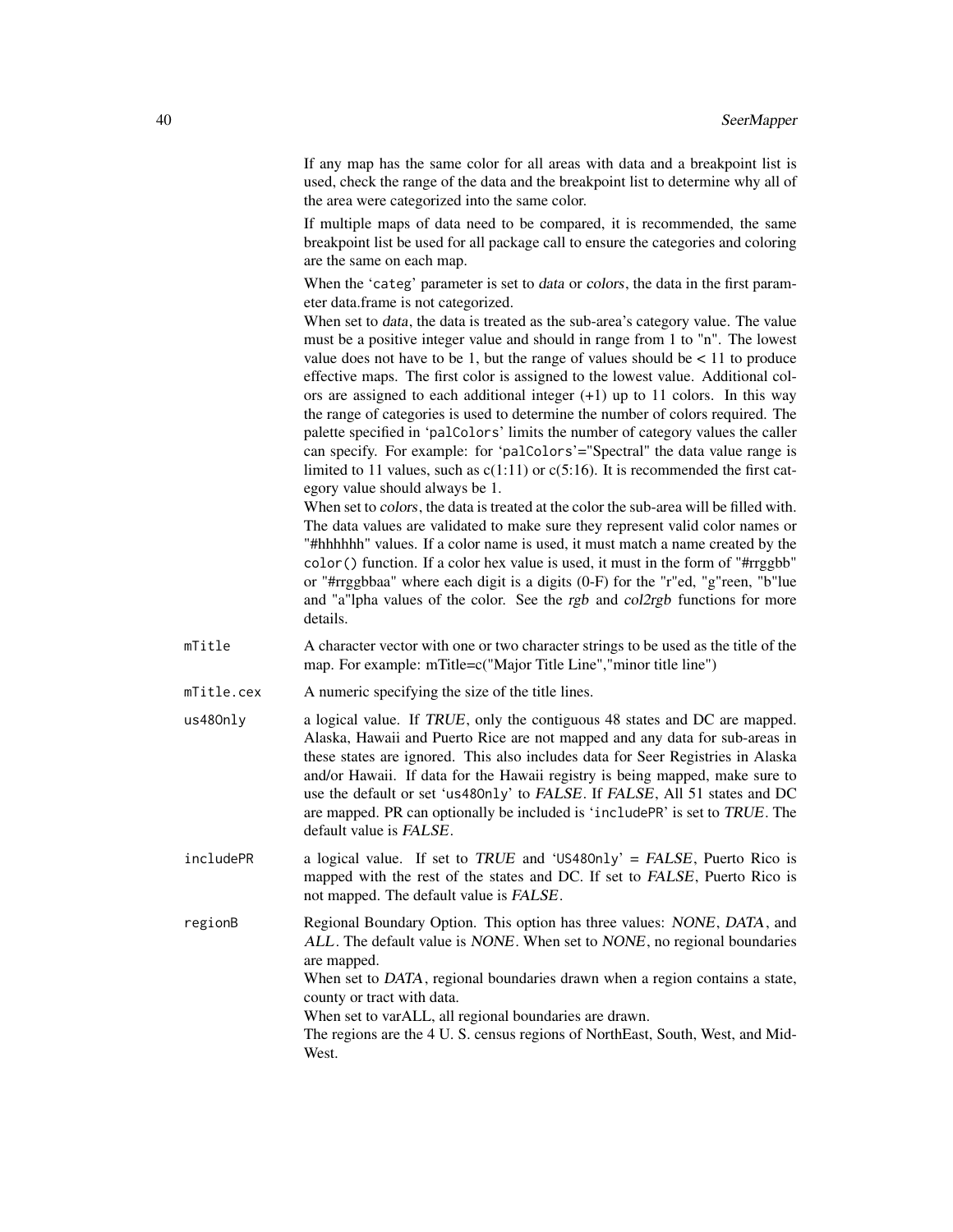| stateB  | State Boundary Option. This option has four values: NONE, DATA, REGION,<br>and ALL. The default value is DATA with state data and NONE for all other<br>levels of data. When set to ALL, all state boundaries are mapped.<br>When set to REGION, all states within a region are drawn when the region<br>contains a sub-area with data.<br>When set to DATA, only the state boundaries are drawn if the state or a sub-area<br>has data values.<br>When set to <i>NONE</i> , None of the state boundaries are drawn.                                                                                                                                                                                                                                                                                                                                                    |
|---------|-------------------------------------------------------------------------------------------------------------------------------------------------------------------------------------------------------------------------------------------------------------------------------------------------------------------------------------------------------------------------------------------------------------------------------------------------------------------------------------------------------------------------------------------------------------------------------------------------------------------------------------------------------------------------------------------------------------------------------------------------------------------------------------------------------------------------------------------------------------------------|
| seerB   | Seer Registry Area Boundaries Option. This option has five values: NONE,<br>DATA, STATE, REGION, and ALL. The default value is DATA with Seer Reg-<br>istry data and NONE for all other levels of data.<br>When set to ALL, all registry boundaries are drawn.<br>When set to REGION, all registry boundaries are drawn within a region when<br>the region contains a state, registry or sub-area with data.<br>When set to STATE, all registry boundaries within a state are drawn when the<br>state contains sub-areas with data.<br>When set to DATA, only registry boundaries are drawn if the registry contains<br>areas with data values.                                                                                                                                                                                                                         |
| hsaB    | When set to <i>NONE</i> , no registry boundaries are drawn.<br>Health Service Area Boundary Option. This option has four values: NONE,<br>DATA, SEER, and STATE. The default value is DATA with HSA data and<br>NONE for all other levels of data.<br>When set to STATE, all HSA boundaries within a state are drawn if the state<br>contains sub-areas with data.<br>When set to SEER, all HSA boundaries within a Seer Registry are drawn if the<br>state contains sub-areas with data.<br>When set to DATA, only the HSA boundaries are drawn if the HSA or a sub-<br>area in it has data.<br>When set to NONE, None of the HSA boundaries are drawn.                                                                                                                                                                                                                |
| countyB | County Boundaries Option. This option has five values: NONE, DATA, HSA,<br>SEER, and STATE. This option is only valid when county or census tract level<br>data is used. The default value is DATA with county level data and NONE for<br>all other levels of data.<br>When set to <i>NONE</i> , No county boundaries are drawn.<br>When set to DATA, Only county boundaries are drawn, if the county has data<br>or contains a tract with data values.<br>When set to HSA, All county boundaries are drawn within a HSA, if the HSA<br>contains any county or tract with data values.<br>When set to SEER, All county boundaries are drawn within the Seer Registry,<br>if the registry contains any county or tract with data values.<br>When set to STATE, All county boundaries are drawn within a state, when the<br>state contains any county or tract with data. |
| tractB  | Census Tract Boundaries Option. This option has six values: NONE, DATA,<br>COUNTY, HSA, SEER, and STATE. This option is only valid with census<br>tract level data. The default value is DATA for tract level data and NONE for<br>all other levels of data.<br>When set to <i>NONE</i> , No tract borders are drawn.                                                                                                                                                                                                                                                                                                                                                                                                                                                                                                                                                   |

When set to DATA, All tract boundaries are drawn for tracts with data values.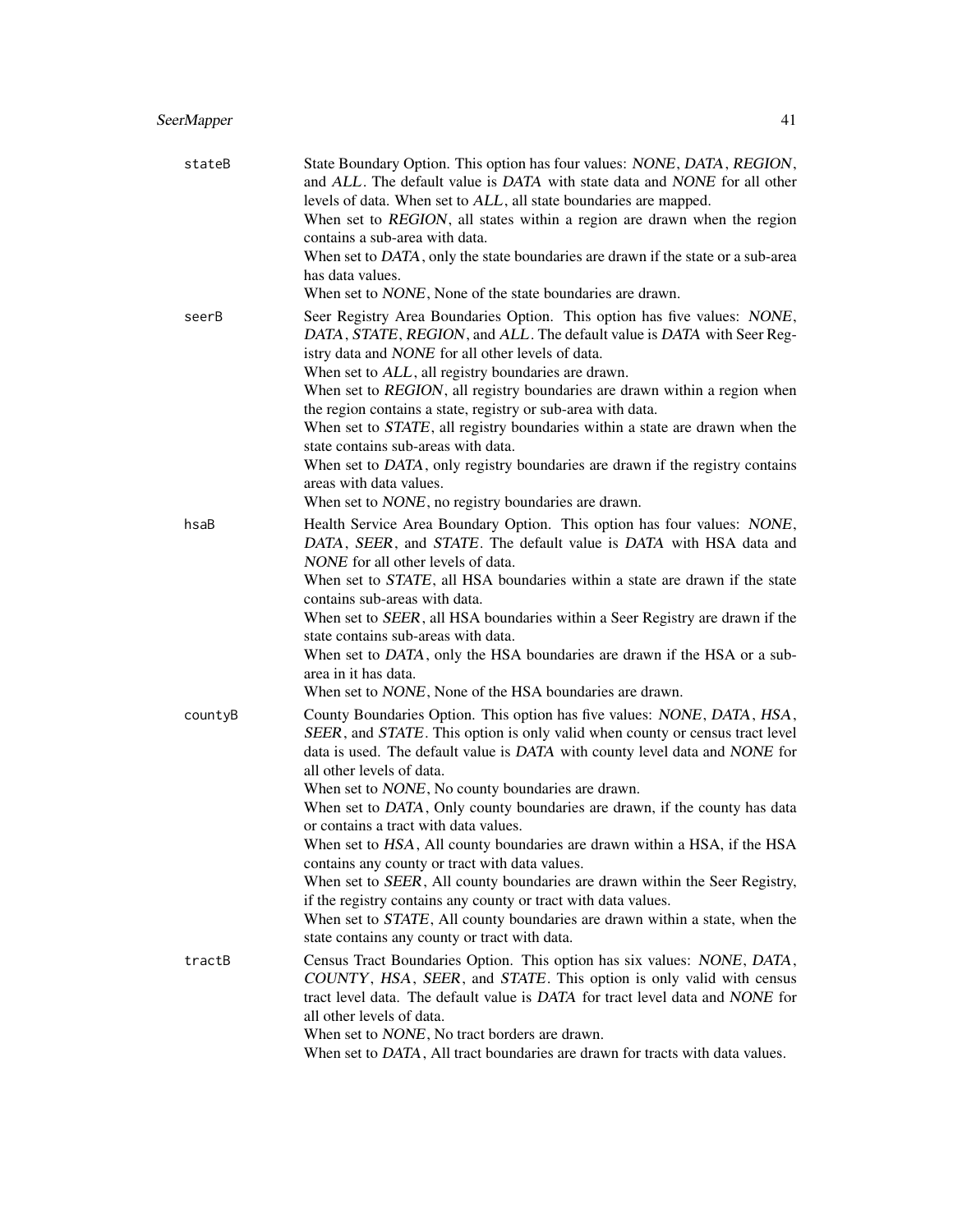|          | When set to COUNTY, All tract boundaries are drawn for tracts within a county,<br>if the county contains any tract with data values.<br>When set to HSA, All tract boundaries are drawn within a HSA, if the HSA<br>contains any tract with data values.<br>When set to SEER, All tract boundaries are drawn for tracts within a registry, if<br>the registry contains any tract with data values.<br>When set to STATE, All tracts boundaries are drawn for trats within a state, if<br>the state contains any tract with data values                                                                                                                                                                                                                                                                                                                                                                                                                                                                                                                                                                                                                                                                                                                                                                                                                                                  |
|----------|-----------------------------------------------------------------------------------------------------------------------------------------------------------------------------------------------------------------------------------------------------------------------------------------------------------------------------------------------------------------------------------------------------------------------------------------------------------------------------------------------------------------------------------------------------------------------------------------------------------------------------------------------------------------------------------------------------------------------------------------------------------------------------------------------------------------------------------------------------------------------------------------------------------------------------------------------------------------------------------------------------------------------------------------------------------------------------------------------------------------------------------------------------------------------------------------------------------------------------------------------------------------------------------------------------------------------------------------------------------------------------------------|
| fillTo   | This parameter has been replaced by the full implementation of the 'stateB',<br>'seerB', 'countyB', and 'tractB' call parameters. Parameter is obsolete.                                                                                                                                                                                                                                                                                                                                                                                                                                                                                                                                                                                                                                                                                                                                                                                                                                                                                                                                                                                                                                                                                                                                                                                                                                |
| clipTo   | a character or logical value. This parameter controls how the map will be drawn<br>in the in the grapics area and how the spatial box is calculated. The values for<br>clipTo are: TRUE, FALSE, "NONE", "DATA", "SEER", or "STATE". If clipTo<br>is set to FALSE or "NONE", the graphics box is set to cover all of the requested<br>boundaries. So, if all of the state boundaries were requested and only one state<br>has data, the entire U.S. will be mapped. If clipTo is set to TRUE or "DATA",<br>the data sub-areas as would occur is all boundary controls were set to "NONE"<br>and the level of the data set to "DATA". (e.g., for county data, stateB="NONE",<br>seerB="NONE", and countyB="DATA". If additional boundaries are requested<br>the extend beyond the data sub-areas, they will be clipped at the graphic edges.<br>If clipTo is TRUE or "DATA", the spatial box is set to cover then the graphics<br>is clipped to the spatial box that contains the data areas being mapped. Any<br>boundaries extending beyond the data area would be clipped at the edge of the<br>graphic space. If clipTo is "SEER" and the data is in Seer Registries, then the<br>boundary of the Registries is used as the graphics box. If the <i>clipTo</i> is "STATE",<br>then the state or states containing the data sub-areas are used as the graphics box<br>for the mapping. |
| dataBCol | is a character vector of one element. It is used to specify the color of the data<br>level boundary on the maps. The default value is 'black'. The value must be a<br>color name from the colors () name list or a string starting with a "#" with 6 or<br>8 hexidecimal digits representing the RGB and transparancy values of a color.<br>If the color specified is not valid, the function will generate a warning and stop.                                                                                                                                                                                                                                                                                                                                                                                                                                                                                                                                                                                                                                                                                                                                                                                                                                                                                                                                                         |
| mLegend  | is a list of legend options. It must a list containing named items. The mLegend<br>can be disabled by setting 'mLegend' = $NA$ is the call. The legend is placed<br>on the bottom of the map. The following options are available to fine tune the<br>map's legend: 'counts', 'size', 'numberColumns', 'pos', and 'noValue'. See<br>below for more details on each option. The options are specified in the call by<br>setting mLegend = list(counts=TRUE, size=0.6), for example.                                                                                                                                                                                                                                                                                                                                                                                                                                                                                                                                                                                                                                                                                                                                                                                                                                                                                                      |
|          | numCols is the number of columns to use when creating a legend. The default<br>is 3. The number of columns can range from $1$ to $8$ . (Old name: legend-<br>Coln and ncol)                                                                                                                                                                                                                                                                                                                                                                                                                                                                                                                                                                                                                                                                                                                                                                                                                                                                                                                                                                                                                                                                                                                                                                                                             |
|          | size is a numeric value used to size the legend symbols and texts as required.<br>The default value is 0.85. (Old name: legendCex)                                                                                                                                                                                                                                                                                                                                                                                                                                                                                                                                                                                                                                                                                                                                                                                                                                                                                                                                                                                                                                                                                                                                                                                                                                                      |
|          | pos is a character vector specifying the location of the legend along the bottom<br>of the map. The acceptable values are <i>left</i> , <i>center</i> , and <i>right</i> . The default is<br>left. (Old name: legendPos)                                                                                                                                                                                                                                                                                                                                                                                                                                                                                                                                                                                                                                                                                                                                                                                                                                                                                                                                                                                                                                                                                                                                                                |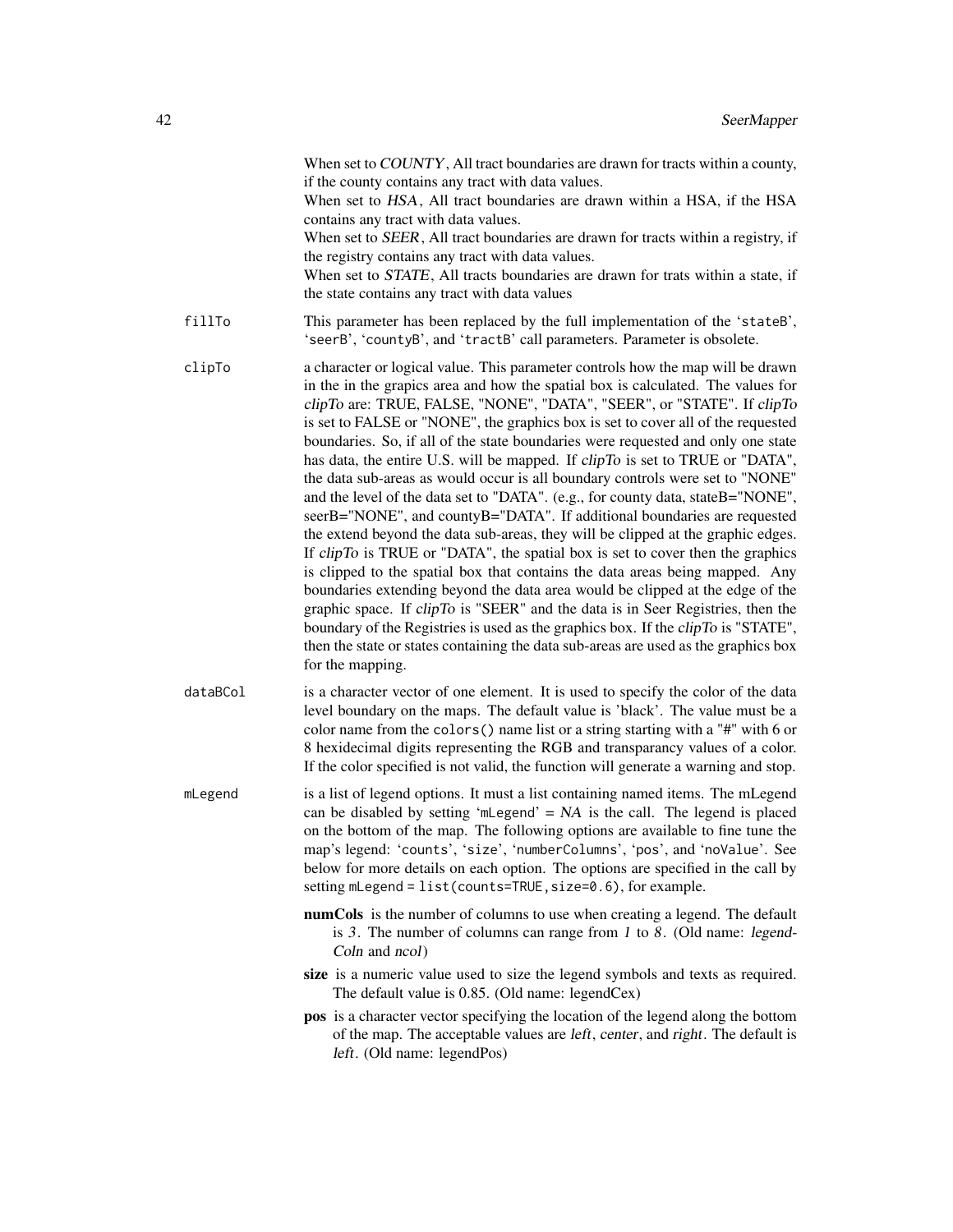- counts is a logical variable TRUE or FALSE. If TRUE, the observation counts for each category are displayed in the legend after the description text. The default is FALSE. (Old name: legendCnt)
- noValue is a logical variable TRUE or FALSE. If TRUE, any category containing no observations (data) is tagged in the legend with "NV" after the category label. The default is FALSE.

hatch is a logical value of TRUE or FALSE or a list structure with hatching settings. The call parameter enabled and provided parameters for hatching areas (state, Seer Registry, county or census tracts) based on data and a criteria. The most common use of hatching is to indicate the reliability of the data via a P-Value. In this case, the range of the data is 0 to 1, the comparison value is 0.05 and the criteria is greater than to hatch an area. If the 'hatch' parameter is set to TRUE, then hatching will be implemented using the standard settings for hatching. The standard settings are: 'range' = 0 to 1, 'value' = 0.5, 'ops' =  $gt$ , and 'dataCol'  $= pValue$ . If set to FALSE, no hatching is done. If the 'hatch' call parmeter is set to a list, hatching is enabled and the list is inspected for overriding values for the default setting. If two hatching patterns are required, the hatch2 call parameter can be used to specify a second data column, operator and test valid. (see below).

> The following hatch settings may be changed using the 'hatch' call parameter to pass a list of items and new values. The acceptable set of items are:

- dataCol a character vector specifying the name of the column in the ndf data.frame to use to test the P\_Value for each area. The value in this column used to test if the P\_Value is < 0.05. If the value is not < 0.05, then the associated area is hatched as an indicator. The default column name value is  $pValue$ . Please note the same variable name is used as the statistical data, but this variable is used for the hatching feature.
- ops a character value. The values may be one of the following: "eq", "ne", "lt", "le", "gt", or "ge". These translate to "==", "!=", "<", "<=", ">", and ">=" operations. Other notations are allowed and translated appropriately: "<>", " $\equiv$ ", " $\equiv$ ", and " $\equiv$ <". The comparison is the data in the *dataCol* column to the 'hatch' value option using the ops operation.

The formula is dataCol ops value.

For example, for P-Value testing the test is  $data > 0.05$ . A TRUE result will cause the area to be hatched.

- value a numeric break point for comparison with the hatching data column (pValue). Default is 0.05.
- range a vector of two values, min and max inclusively. Range checking of is normally disabled, but can be used to validate the data used to determine if hatching should be done for an area. range can be set to: NA, FALSE to disable range checking, TRUE to enable range check for  $\text{varc}(0,1)$ , or to a range checking vector of a low and high value, c(1234,532). If the low and high value of the range is out of order, it will be sorted and a warning message generated. If the range of the hatching data is not know, it is recommended to disable the range checking. If the data is pValue data, then range=TRUE will ensure all of the data is valid.
- lab a character vector containing a label for this hatching activity. The default is "hatch#1".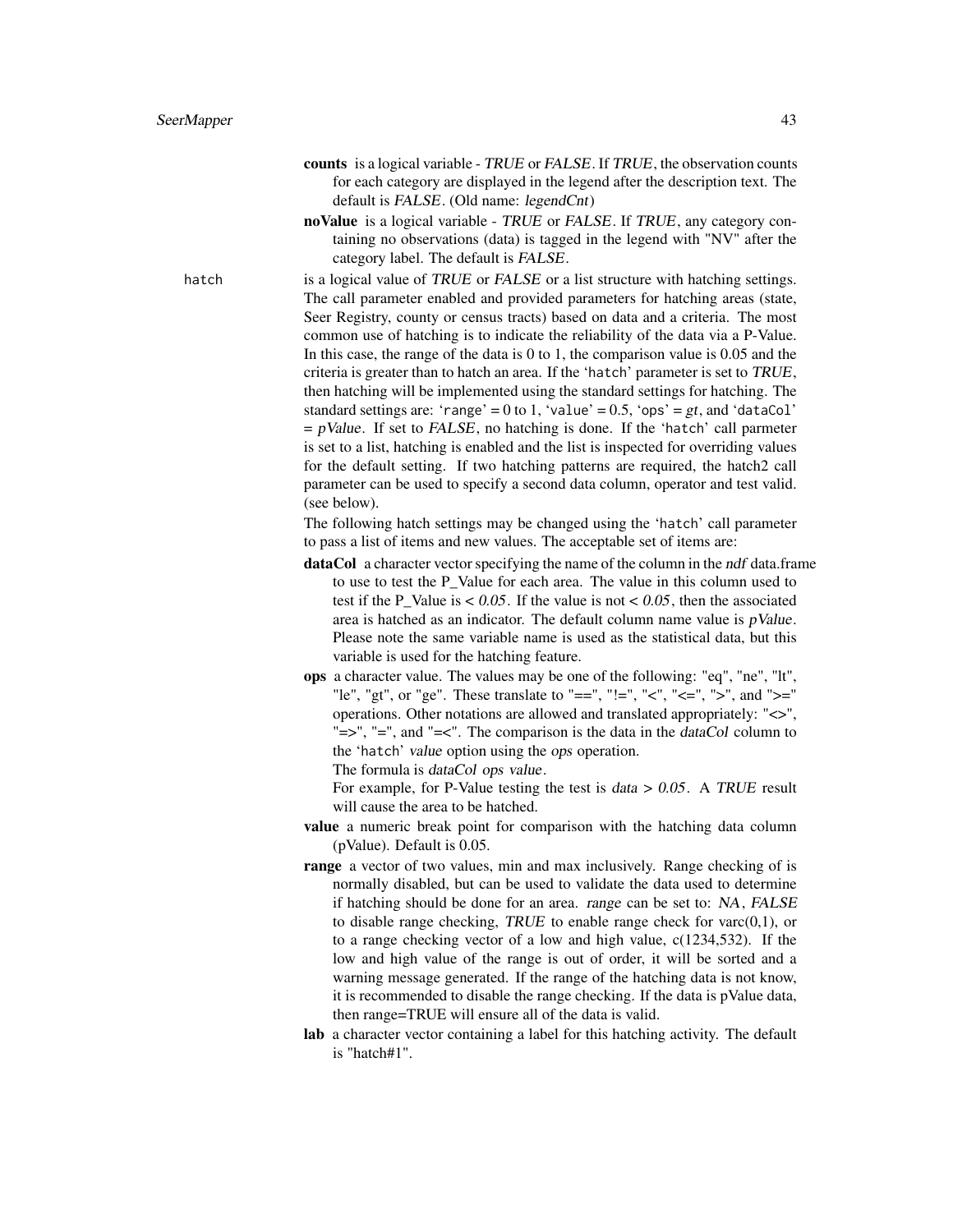- col a character vector containing the name or #A8A8A8 value of the color to be used for the area hatching pattern. The default value is  $grev(0.66)$  or #A8A8A8.
- lwd a numeric value. The line weight for the hatching lines. Default value is 0.5.
- density a numeric value. density or den can also be used as the option name. When drawing the hatching over the area, this option specifies the density of the hatching pattern in lines per inch. The valid range is from 5 to 64 lines per inch. The default value is 25.
- angle a numeric value. When drawing the hatching over the area, this option specifies the angle of the hatching pattern in degrees counter clockwise. The default value is 45 degree. The value must be between 360 and -360 degrees.
- incAngle a numeric value. When drawing multiple hatching lines, this option specifies the increment the angle will be increased for subsequent hatching. The default value is 60 degree. The value must be between 360 and -360 degrees.

hatch<sub>2</sub> is used to specify the options for a second hatching overlay on the maps. If the 'hatch2' parameter is set a list of options, then the hatching is enabled. This list only contains the location of the data ('dataCol'), the operator ('ops'), the test value ('value') and the range test ('range') is needed. All other hatching options are taken from the 'hatch' defaults or option values.

> The most common use of hatching is to indicate the reliability of the data via a P-Value. The 'hatch2' parameter uses the same defaults as 'hatch'. The standard options and settings are: 'range' = 0 to 1, 'value' = 0.5, and 'ops' = gt. The 'dataCol' must be defined to enable 'hatch2'.

The acceptable set of options are:

- dataCol a character vector specifying the name of the column in the ndf data.frame containing the values for each sub-area to use in the hatching test. This option must be specified to enable the second hatching feature. The default column name value is NJLL.
- ops a character value. The value may be one of the following: "eq", "ne", "lt", "le", "gt", or "ge". These translate to "==", "!=", "<", "<=", ">", and ">=" operations. Other notations are allowed and translated appropriately: "<>", " $\Rightarrow$ ", " $\equiv$ ", and " $\equiv$ <". The comparison is the data pointed to by *dataCol* column name using the 'ops' operater to the 'value' test value. The formula is 'dataCol' 'ops' 'value'.

For example, for P-Value testing the test is  $data > 0.05$ . A TRUE result will cause the area to be hatched.

- value a numeric test value for comparison with the hatch2 data column (data-Col) provided by the caller. Default is 0.05.
- range a vector of two values, min and max inclusively. Range checking of is normally disabled, but can be used to validate the hatch2 data for the subareas. range can be set to: NA or FALSE to disable range checking, TRUE to enable range check for  $\text{varc}(0,1)$ , or to a range checking vector of a low and high value, c(1234,532). If the low and high value of the range is out of order, they will be sorted and a warning message generated. If the range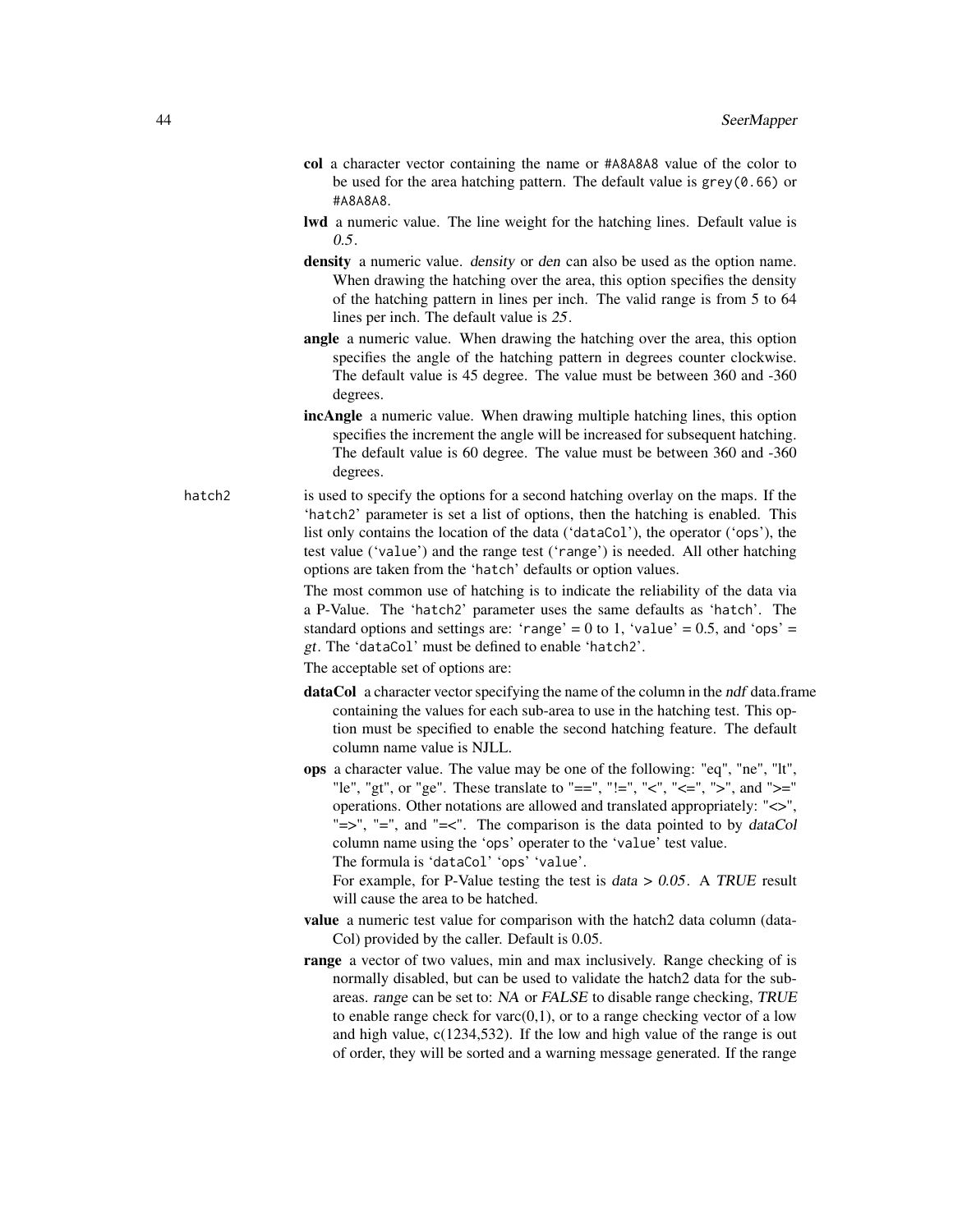of the hatching data is not know, it is recommended to disable the range checking.

- lab a character vector containing a label for this hatching activity. The default is "hatch#2".
- brkPtDigits specifies the number of digits to the right of the decimal place when calculating or pre-processing the break point list and resulting categorization intervals. Default is the calculated number of digits based on the interval between break points. For example: if 'brkPtDigits' = 1, the breakpoint rounded and limited to only having one digit. The valid range is 1 to 4. The default value is 2. This parameter is only active when the 'categ' call parameter specifies the number of categories.
- palColors a character string specifying the RColorBrewer color palette used to generate the colors to map the data categorization. The specified palette is check for validity and the maximum number of colors for the palette is used to limit the number of categories the user can specify in categ parameter. See the RColorBrewer help for a list of the acceptable color palettes. This call parameter is only active when the 'categ' is NOT set to "COLORS".

The permitted color palettes and maximum number of colors (categories) supported are:

| Type of Palette | Palette Name | Maximum |
|-----------------|--------------|---------|
| Sequential      | <b>Blues</b> | 9       |
| Sequential      | BuGn         | 9       |
| Sequential      | <b>BuPu</b>  | 9       |
| Sequential      | GnBu         | 9       |
| Sequential      | Greens       | 9       |
| Sequential      | Greys        | 9       |
| Sequential      | Oranges      | 9       |
| Sequential      | OrRd         | 9       |
| Sequential      | PuBu         | 9       |
| Sequential      | PuBuGn       | 9       |
| Sequential      | PuRd         | 9       |
| Sequential      | Purples      | 9       |
| Sequential      | RdPu         | 9       |
| Sequential      | Reds         | 9       |
| Sequential      | <b>YlGn</b>  | 9       |
| Sequential      | YlGnBu       | 9       |
| Sequential      | YlOrBr       | 9       |
| Sequential      | YlOrRd       | 9       |
| Diverging       | <b>BrBG</b>  | 11      |
| Diverging       | Pi YG        | 11      |
| Diverging       | PRGn         | 11      |
| Diverging       | PuOr         | 11      |
| Diverging       | RdBu         | 11      |
| Diverging       | RdGy         | 11      |
| Diverging       | RdYlBu       | 11      |
| Diverging       | RdYlGn       | 11      |
| Diverging       | Spectral     | 11      |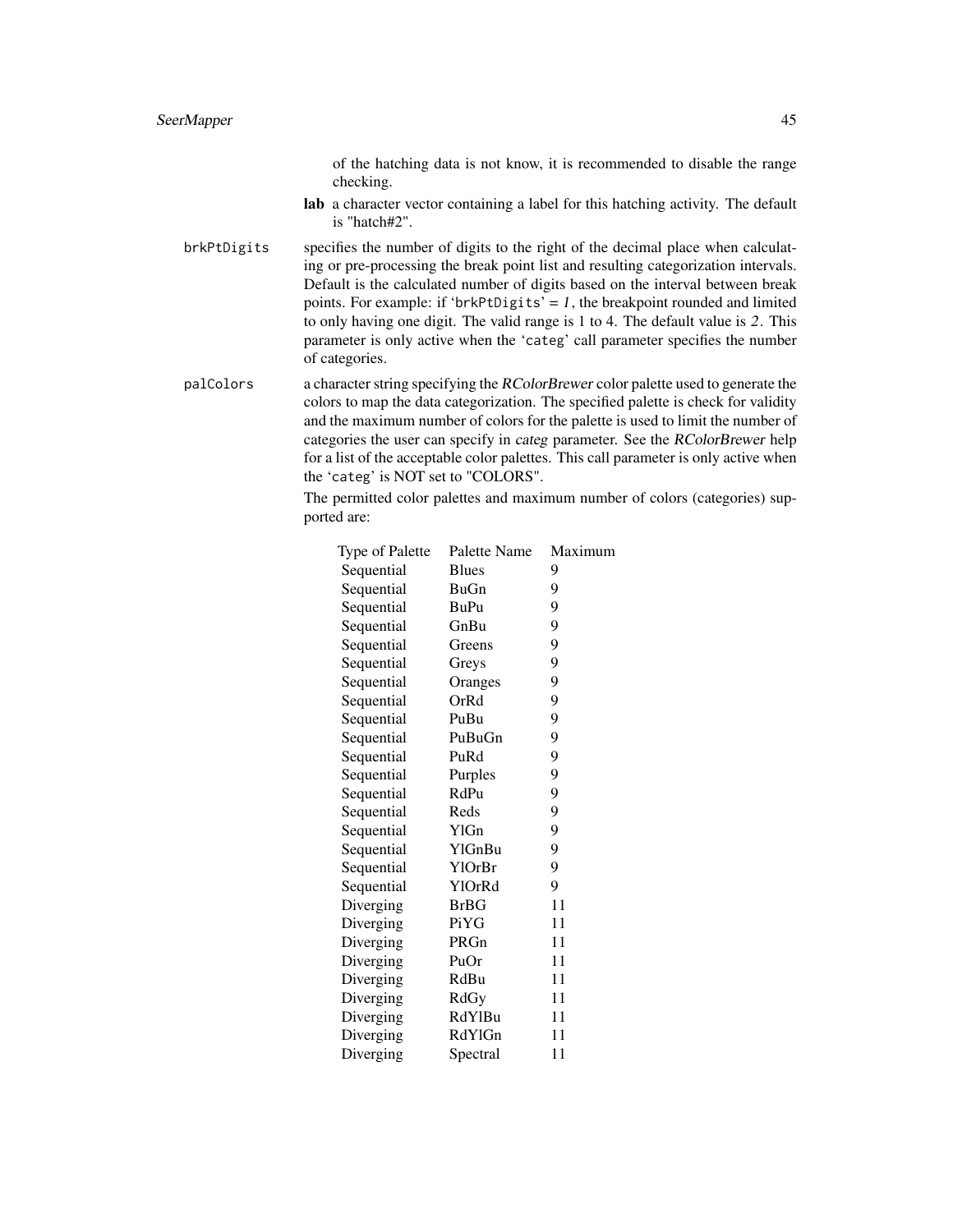#### Absolute the second second second second second second second second second second second second second second second second second second second second second second second second second second second second second second

| 8  |
|----|
|    |
| 12 |
| 9  |
| 8  |
| 9  |
| 8  |
| 12 |
|    |

All palettes have minimum number of colors (categories) of 3. For more details on each palette and their characteristics visit the http://www.colorbrewer.org website. The actual parameter testing of the palette names and maximum number of colors for each palettes is based on the brewer.pal.info data.frame provided by RColorBrewer package. It is strongly recommended the users stay with color schemes in the diverging group.

debug is a logical variable. When set to  $TRUE$ , debug prints of variables and the flow of the package are enabled. Use of this option adds a large number of debug lines to the package standard device output.

## Details

The SeerMapper package (and the SeerMapper2000 and SeerMapper2010 functions) provide a simple means of mapping data for the U. S. at several levels: State, State/County, State/County/Census Tract, and U. S. Seer Registry areas. The package automatically determines the mapping level based on the data and the area identifiers provide at the time of the call. The data is categorised and each area is drawn and colored appropriately based on its data value.

The censusYear call parameter controls which census year name tables and boundary data will be used for the mapping. The SeerMapper2000 function overrides the census Year parameter and sets it to "2000" for the 2000 U. S. census. The SeerMapper2010 function sets the censusYear parameter to "2010" for mapping with the 2010 U. S. location FIPS codes. The default value for the census Year parameter is "2000", so calling SeerMapper without the census Year parameter set, is equivalently the same as calling SeerMapper2000.

The level of the map is determined by the identifier used in the data provided when the function is called.

If the data uses the U. S. State fips code (2 digits) as the spatial identifer, then the state boundaries are drawn and colored. In this mode, the caller has two options: draw all of the states in the US (or continental 48 state), drawn only the states with data. This is controled by the 'stateB' call parameter. It's default value for state level data is ALL. To only draw boundaries for states with data, specify 'stateB' =  $DATA$ . Seer Registry, county and census tract boundaries will not be drawn.

If the data uses the U. S. State and County fips code (5 digits) as the spatial identifier, then the state and county boundaries are drawn and colored for areas with data. In this mode, there are several options:

a) Draw only the boundaries for the counties with data ( $\text{'countyB'} = DATA$ ), b) Draw the counties with data and their state's boundaries (states with data) ( $\text{'stateB'} = DATA$ ), c) Draw the boundaries for all of the counties in the states where data was provided for any county in the state (state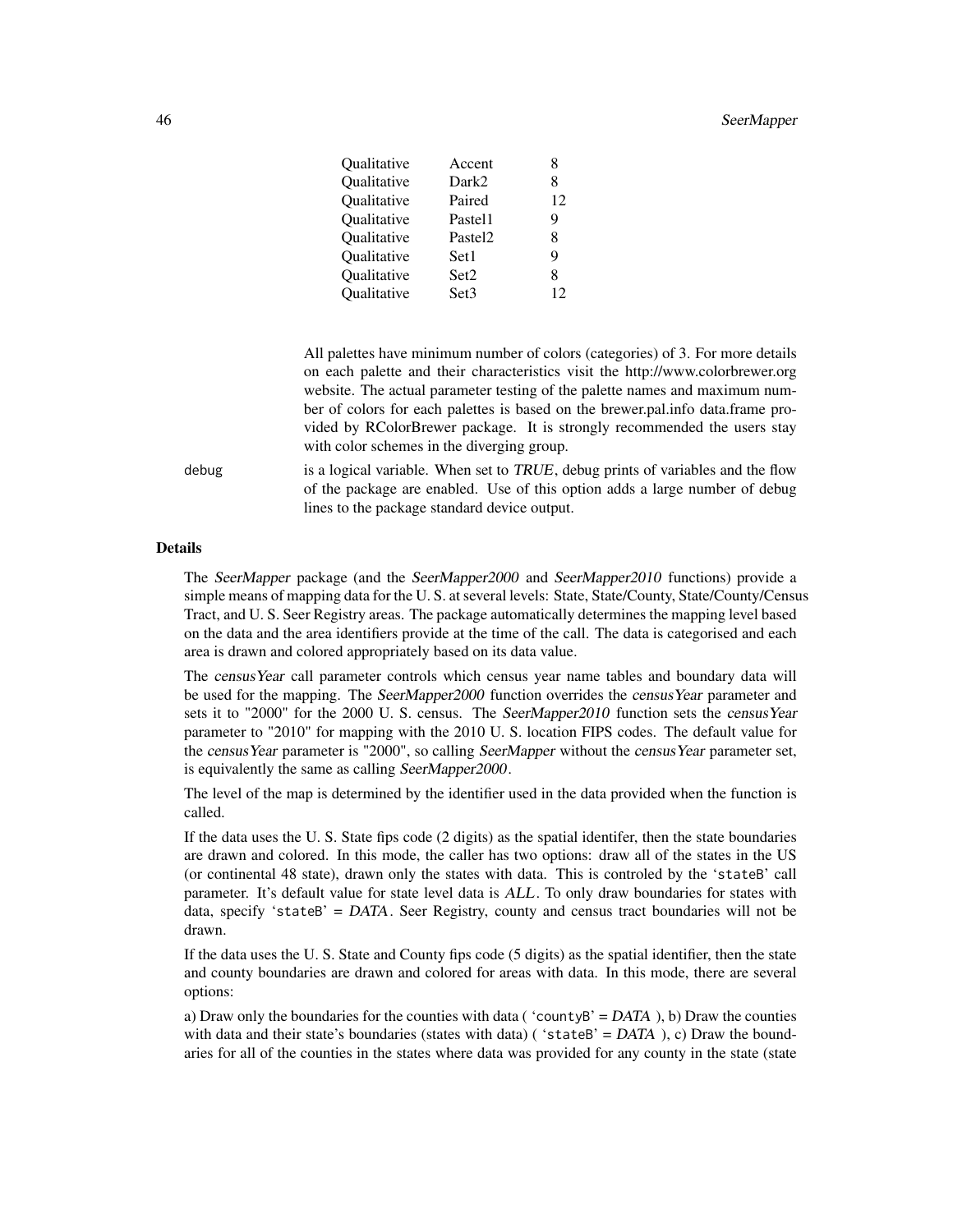with data and counties within the state) ('stateB' =  $DATA$  and 'countyB' =  $STATE$ ), d) Draw the bountaries of all of the counties within a Seer Registry where data was provided for any county in the Seer Registry (Seer Registry with data) ( 'countyB' =  $SEER$ ),

If the data uses the U. S. State, County and Census Tract fips code (11 digits) as the spatial identifier, then the census tracts boundaries are drawn and colored for areas with data. In this mode, there are several options:

a) Draw only the boundaries for the census tracts with data ( $'$ tractB' = DATA default setting), b) Draw the tracts with data and their state's boundaries (states with data) ('stateB' =  $DATA$ ), c) Draw the boundaries for all of the tracts in the states where data was provided for any tract in the state (state with data and tracts within the state) ('stateB' =  $DATA$  and 'tractB' =  $STATE$ ), d) Draw the bountaries of all of the tracts within a Seer Registry where data was provided for any county in the Seer Registry (Seer Registry with data) ( 'tractB' =  $SEER$ ),

If the spatial identifier does not match one of the above patterns, the package attempts to match the identifier against the list of Seer Registry abbreviations and an partial match against keywords for the Seer Registries. If there is no match, an error message is generated to inform the caller. When Seer Registry data is used, the package maps each Seer Registry based on the data presented.

In this mode, there are several options:

a) Draw only the boundaries for the Seer Registries with data without any state boundaries ( 'seerB'  $=$  DATA and 'stateB'  $=$  NONE, the default setting ), b) Draw only the boundaries for the Seer Registries with data and their associated state boundaries ('seerB' =  $DATA$  and 'stateB' =  $DATA$ ), c) Draw only the boundaries for the Seer Registries with data and all of the U.S. state boundaries ( 'seerB' =  $DATA$  and 'stateB' =  $ALL$  ), d) Draw all of the Seer Registries boundaries within a state with data and only the state boundaries with data ('seerB' =  $STATE$  and 'stateB' =  $DATA$ ).

For each level of data, there are more options related to how and when the state, county, census tract and Seer Registry are drawn. See the descriptions for the 'stateB', 'seerB', 'countyB', and 'tractB' call parameters.

The fips codes used to idenfity an area, but all be the same in the data; for states data, the 2 digit code, for state/countiesdata, the 5 digit code consisting of the 2 digit state and 3 digit county codes, for state/county/tract data, the 11 digit fips code consisting of the 2 digit state code, 3 digit county code, and the 6 digit census tract code.

For Seer Registry mapping, the identifier must be the Seer Registry abbreviate or a character string the uniquely partically matches one and only one alias string for the Seer Registry. The acceptable abbreviations and partial matches are:

| Seer Registry Abbr | Seer Registry Alias    | Description                                               |
|--------------------|------------------------|-----------------------------------------------------------|
| AK-NAT             | <b>ALASKA</b>          | Alaska Native Registry                                    |
| AZ-NAT             | <b>ARIZONA</b>         | Arizona Native Registry                                   |
| CA-LA              | <b>LOS ANGELES</b>     | Los Angeles CA Registry                                   |
| CA-OTH             | <b>CALIFORNIA EXCL</b> | California Registry all county not in other CA registries |
| CA-OTH             | <b>GREATER CALIF</b>   | See Above                                                 |
| $CA-SF$            | <b>SAN FRAN</b>        | California San Fran/Oakland                               |
| $CA-SJ$            | <b>SAN JOSE</b>        | California San Jose/Monteray                              |
| CT.                | <b>CONNECTICUT</b>     | State of CT Registry                                      |
| GA-ATL             | <b>ATLANTA</b>         | Atlanta GA metro                                          |
| GA-OTH             | <b>GEORGIA OTHER</b>   | All counties no in the Altanta or Rural registries        |
| GA-OTH             | <b>GREATER GEOR</b>    | See above                                                 |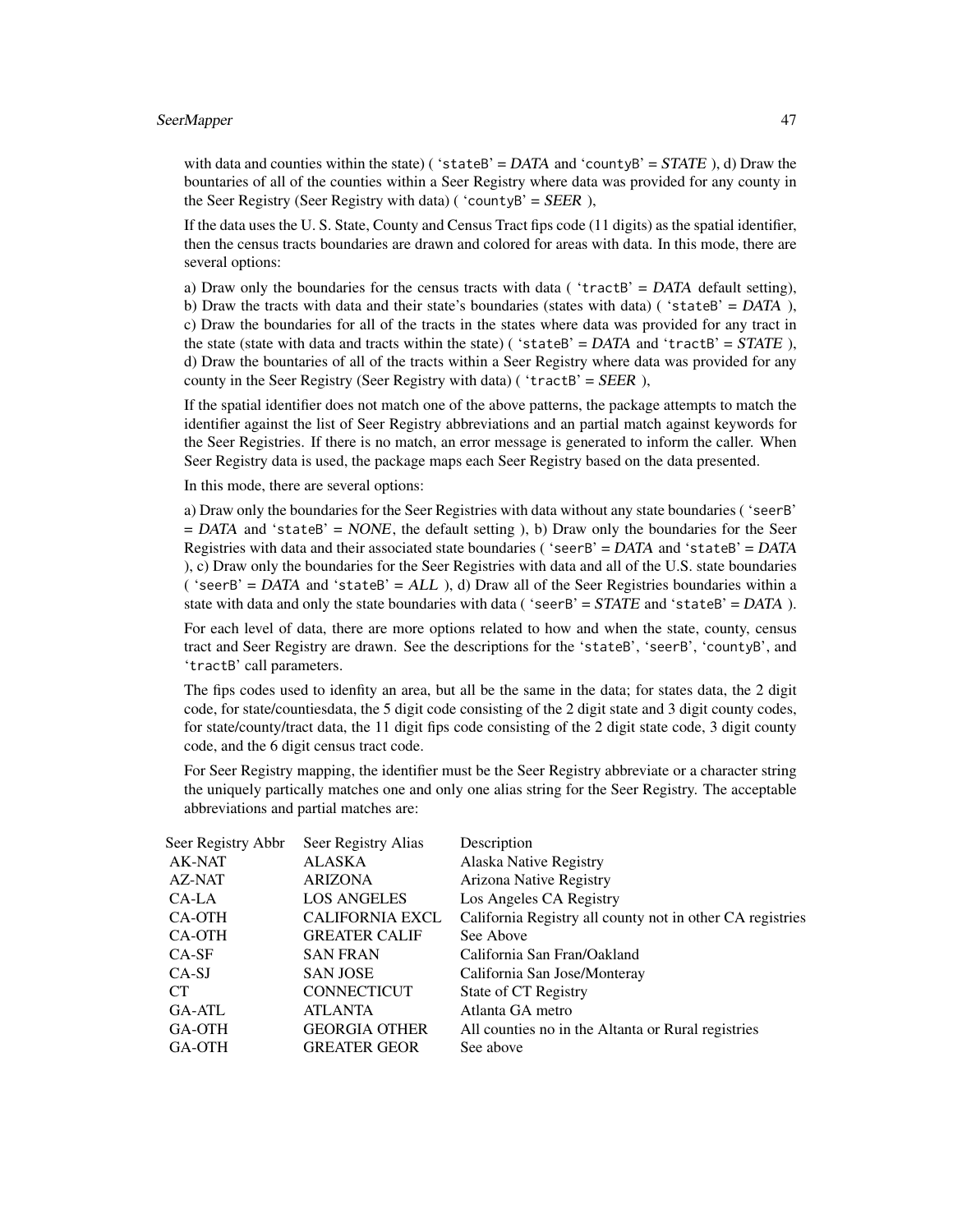| <b>GA-RUR</b> | <b>RURAL GEORG</b> | Rural GA counties Registry         |
|---------------|--------------------|------------------------------------|
| HI            | <b>HAWAII</b>      | State of HI Registry               |
| <b>IA</b>     | <b>IOWA</b>        | State of Iowa Registry             |
| KY            | <b>KENTUCKY</b>    | State of Kentucky Registry         |
| LA            | <b>LOUISIANA</b>   | State of Louisiana Registry        |
| MI-DET        | <b>DETROIT</b>     | Detroit Metro Registry             |
| NJ            | <b>NEW JERSEY</b>  | State of NJ Registry               |
| <b>NM</b>     | <b>NEW MEXICO</b>  | State of NM Registry               |
| OK-CHE        | <b>CHEROKEE</b>    | Oklahoma Cherokee Nationn Registry |
| UT            | <b>UTAH</b>        | State of Utah Registry             |
| WA-SEA        | <b>PUGET</b>       | Seattle/Puget Sound Registry       |
| WA-SEA        | <b>SEATTLE</b>     | See Above                          |

To be able to handle data from different sources, there may be multiple alias lines in the above table.

The package depends on the following other third party R packages for functionality: graphics, stringr, RColorBrewer, stats, sp, maptools, and rgdal.

# Value

None

### Author(s)

James B Pearson, Jr <jbpearson353@gmail.com> and Linda W Pickle <lwpickle353@gmail.com> Maintainer: "Joe Zou" <zouj@imsweb.com>

# Examples

```
#####
#
# Generate data.frame of all data for the US States and DC
#
data(USStates_CM_St_Data,envir=environment())
str(USStates_CM_St_Data)
#
#####
#####
#
# Example # s01 - States Mapping Basic defaults
#
# In this example rate and pValue data is provided for each state.
# The number of categories requested is set to 5.
# The "pValue" column in the data is used to hatch states when
# the pValue > 0.05. The defaults on the hatch feature are tuned
# support hatching of pValue data that is not-significate.
```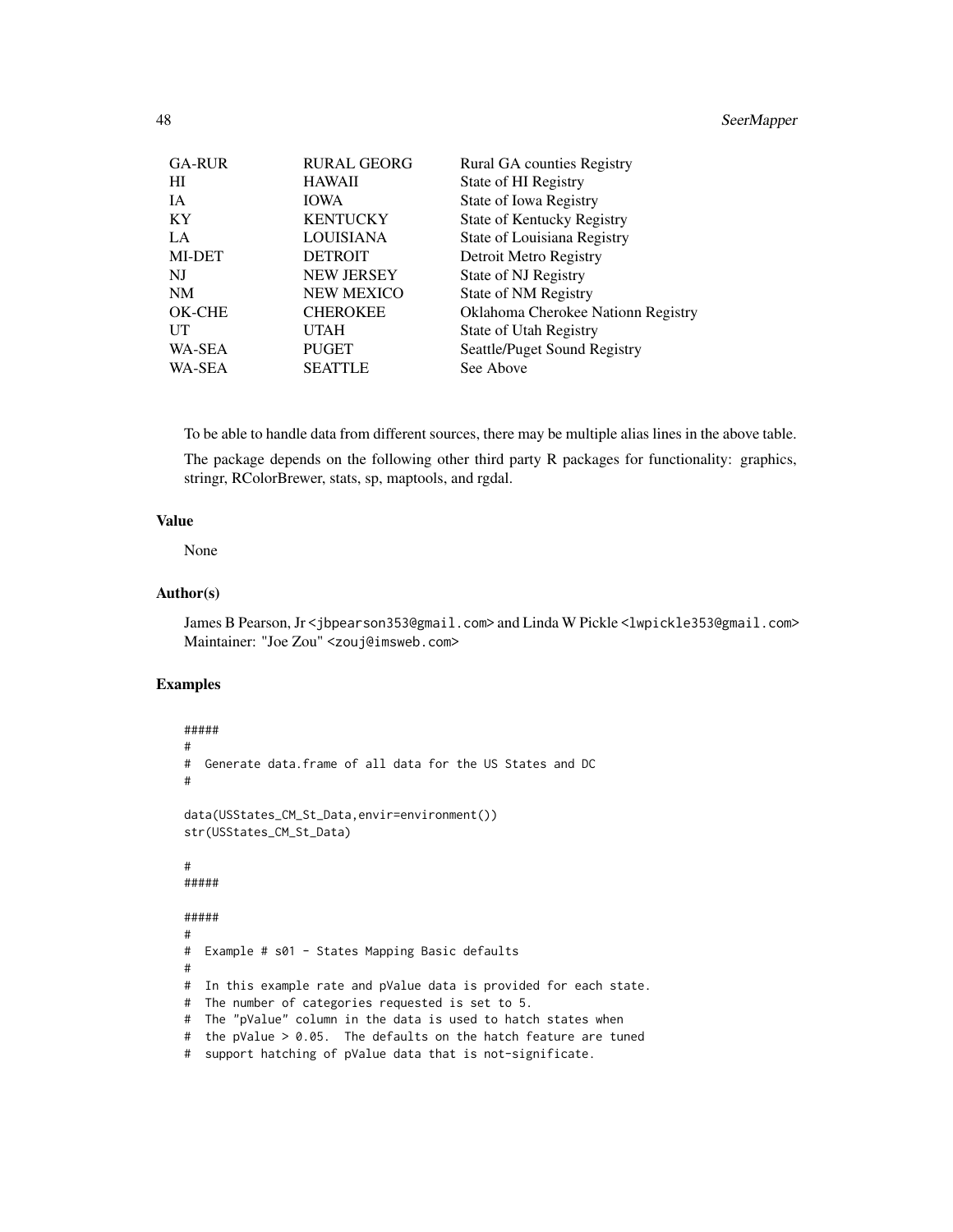```
SeerMapper 49
```

```
#
# Border defaults for state data are = stateB=ALL, seerB=NONE.
#
# This example uses example s1's data. All state boundaries are drawn.
#
TT <- c("Ex-s01 States Mapping Cancer Mortality Rate",
            "all defaults")
save.f<-tempfile(pattern = "", fileext = "SM-Ex-s01 States Map of Cancer Mortality-defaults.pdf")
pdf(save.f,width=8,height=10.5)
SeerMapper(USStates_CM_St_Data,mTitle=TT)
dev.off()
#
# The pValue data in the dataset was assigned 0.02 or 0.2 based on a
# comparison the state's confidence interval values and the US's rate,
# for age adjusted rates for all cancers and cancer deaths for the years
# 2009 to 2013.
#
####
#####
#
# Example # s02 - States Mapping Basic with Hatching
#
# In this example rate and pValue data is provided for each state.
# The number of categories requested is set to 5.
# The "pValue" column in the data is used to hatch states when
# the pValue > 0.05. The defaults on the hatch feature are tuned
# support hatching of pValue data that is not-significate.
#
# Border defaults for state data are = stateB=ALL, seerB=NONE.
#
# This example uses example s1's data. All state boundaries are drawn.
#
TT <- c("Ex-s02 States Mapping Cancer Mortality Rate",
            "w hatching and defaults")
save.f<-tempfile(pattern = "", fileext = "SM-Ex-s02 States Map of Cancer Mortality-w hatching.pdf")
pdf(save.f,width=8,height=10.5)
SeerMapper(USStates_CM_St_Data,
          hat = TRUE,mTitle = TT
        \lambdadev.off()
#
# The pValue data in the dataset was assigned 0.02 or 0.2 based on a
# comparison the state's confidence interval values and the US's rate,
# for age adjusted rates for all cancers and cancer deaths for the years
# 2009 to 2013.
```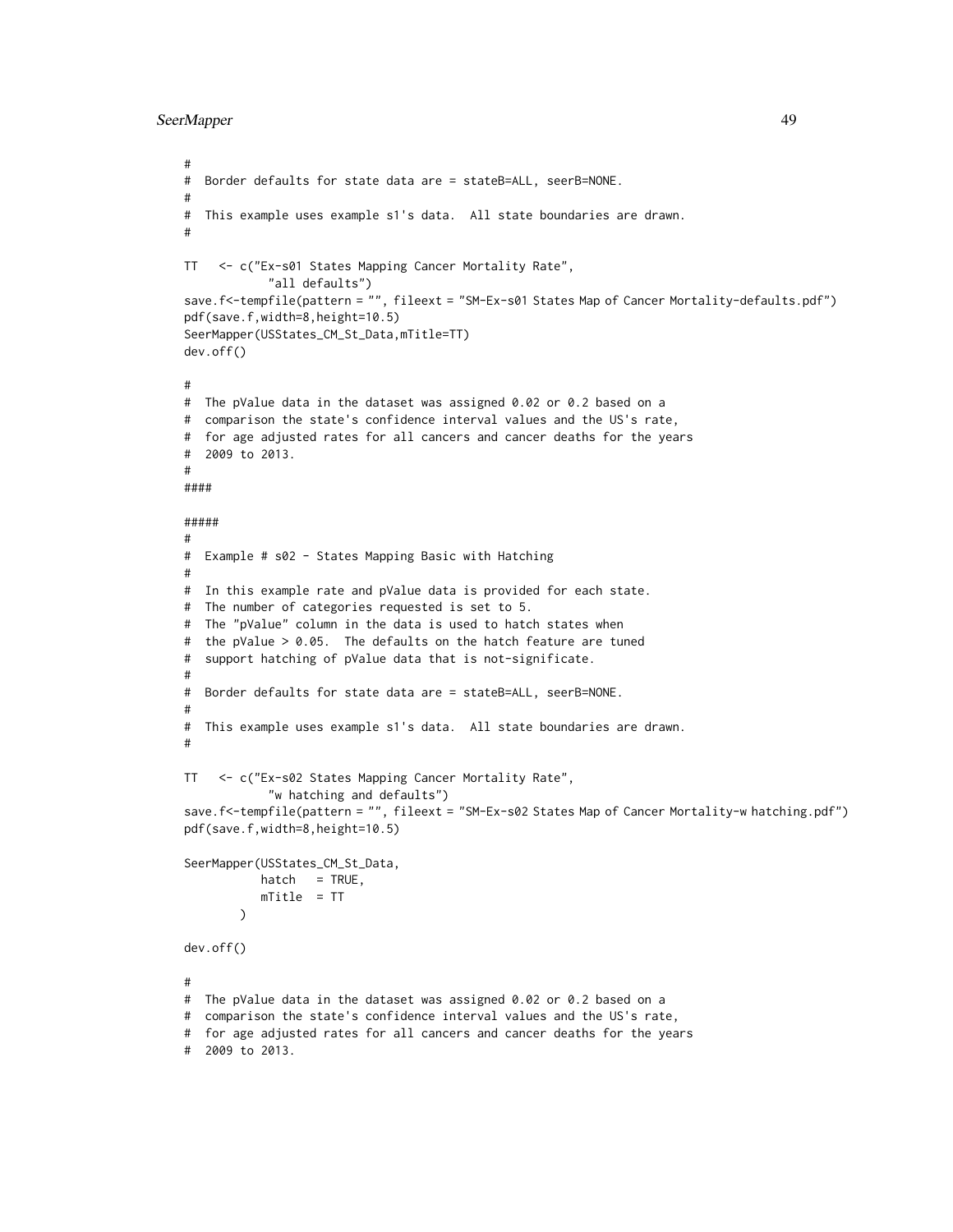```
#
####
####
#
# Generate Partial States data.frame for Examples s04 through s15
#
# This dataset is created one and re-used. If the examples
# are unindependly, the code to generate the dataset must
# be run first.
#
data(USStates_CM_St_Data,envir=environment())
USStates_P <- USStates_CM_St_Data # get copy
numStates <- dim(USStates_P)[1] # get number of rows (states)
selectStates <- (runif(numStates) <= 0.75 ) # select random 75% of states
USStates_P <- USStates_P[selectStates,] # pull out data
#
#####
#####
#
# Example # s03 - Partial State Mapping with pValue Hatching
#
# The package does not have to have data for every state/DC. Partial
# data can also be mapped. States without data are not colored (white).
#
# This example uses a randomly selected set data for 75 % of the states/DC.
#
# The number of categories is set to 5 (categ=5), and hatching
# is enabled using the default hatching options on the data column "pValue".
#
# By default for state level data, the boundaries for all U.S. states/DC are
# drawn to provide a complete map (stateB="ALL").
#
TT <- c("Ex-s03 Partial States Map",
          "all defaults with hatching")
save.f<-tempfile(pattern = "", fileext = "SM-Ex-s03 Partial States Map w hatching defaults.pdf")
pdf(save.f,width=8,height=10.5)
SeerMapper(USStates_P,
               hatch = list(dataCol="pValue"), \qquad # test pValue column for < 0.05
               mTitle = TT
            \lambdadev.off()
#
####
```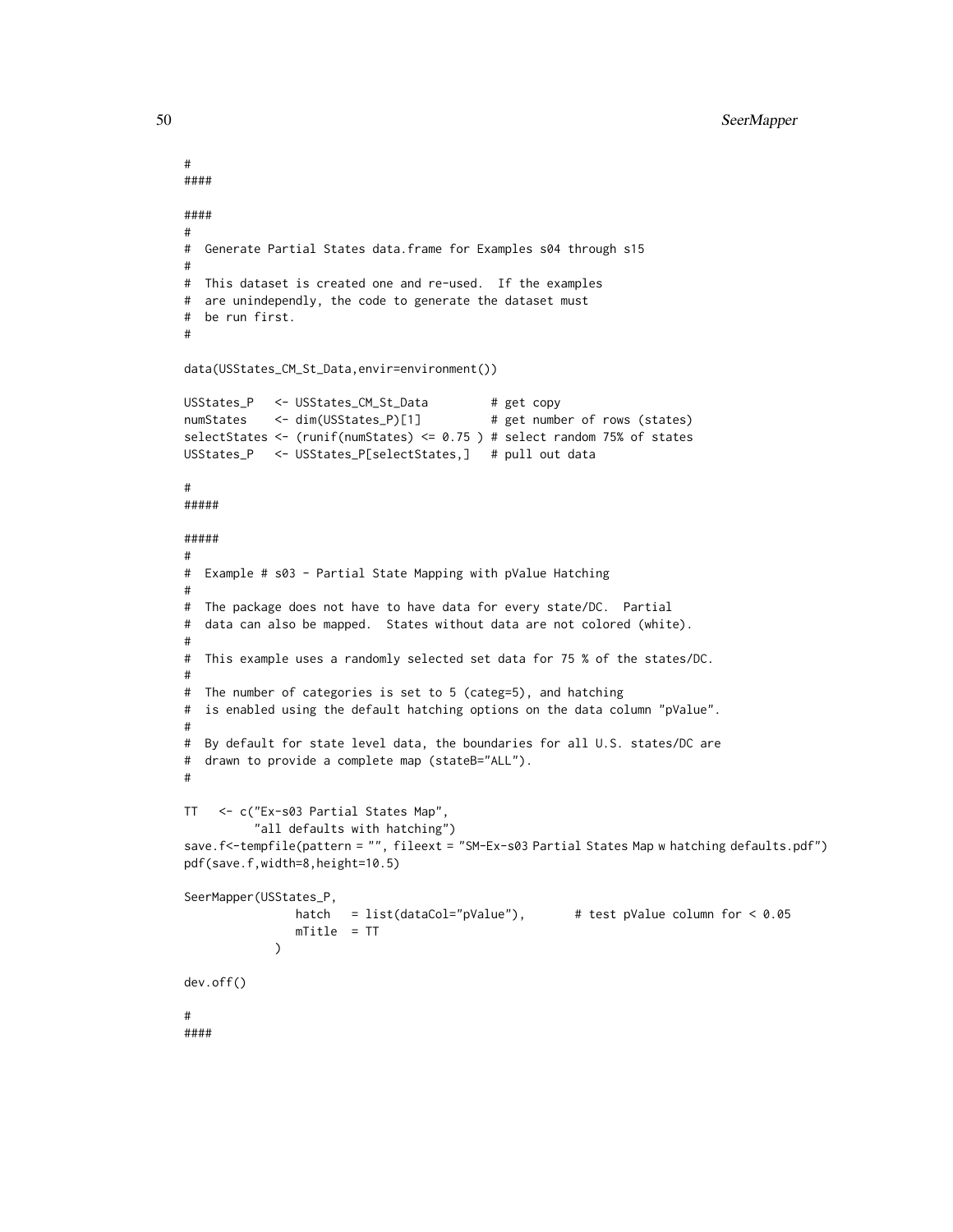```
SeerMapper 51
```

```
#####
#
# Example # s04 - Partial State Mapping with pValue Hatching
# and boundaries for all states and seer registries.
#
# If stateB="ALL" and seerB="ALL", then boundaries for all of the states and Seer
# Registries are drawn. This is one solution for the map generated in example # s06.
#
TT <- c("Ex-s04 Partial State Map w hatching",
         "Outline all States and Regs")
save.f<-tempfile(pattern = "", fileext = "SM-Ex-s04 Partial States Map w hatching stB-A srB-A.pdf")
pdf(save.f,width=8,height=10.5)
SeerMapper(USStates_P,
               stateB = "ALL", # outline all states
               seerB = "ALL", # outline all registries
              hatch = TRUE, \# test pValue column for < 0.05
              mTitle = TT
             )
dev.off()
#####
#
# Example # s05 - Partial States Mapping with pValue Hatching
# No state boundaries, but boundaries for all Registries
# stateB=NONE and seerB=ALL
#
TT <- c("Ex-s05 Partial States Map w hatching, cat=7",
         "No State boundaries, All Regs, w/column names")
ex.f<-"SM-Ex-s05 Partial States Map w hatching cat-7 stB-N srB-A w column names.pdf"
save.f<-tempfile(pattern = ", fileext = ex.f)
pdf(save.f, width=8, height=10.5)
SeerMapper(USStates_P,
          idCol = "FIPS",dataCol="AA_Rate",
          stateB = "NONE", # no state outlines
          seerB = "ALL", # all registries
          categ = 7, # number of categories to generate and use.
          hatch = TRUE, \# test pValue column for < 0.05
          mTitle = TT
)
dev.off()
#
####
######
#
# Generate Seer Regs data.frame for 17 of the 20 registries and
# a smaller Seer Regs data.frame for the original 12 registries
```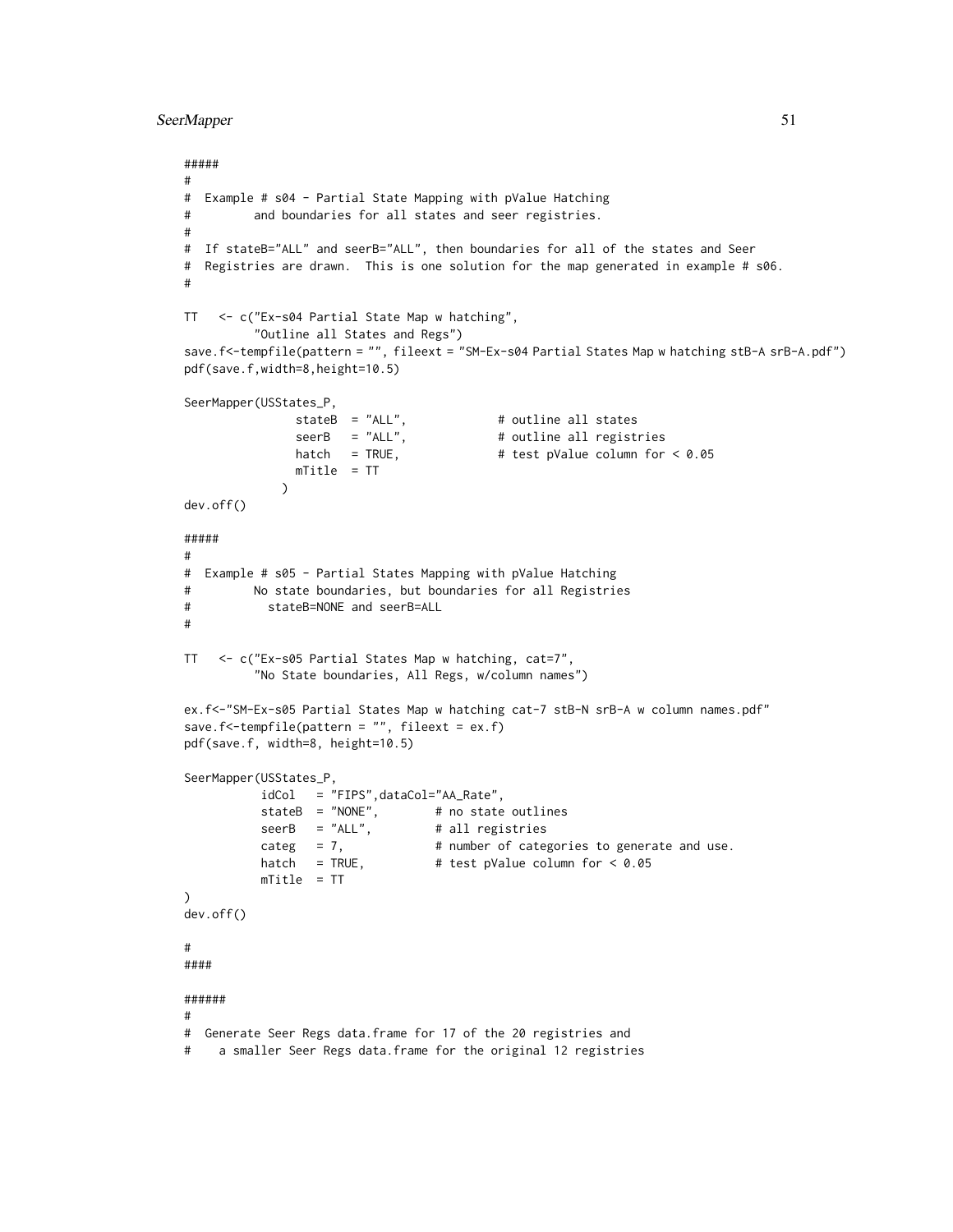```
# All of the registry data.frames serve as partial data sets.
# The 12 registry data.frame shows the features the best.
#
# The following script creates the dataset for use in examples sr30-sr41.
# Since it is not re-created in the code for each examples, this code
# must be run or copied to the example as needed.
#
data(SeerRegs_CM_Data,envir=environment())
str(SeerRegs_CM_Data)
# Get US rate for "All_Both" sexes and races.
USRate <- SeerRegs_CM_Data[2,"All_Both"]
cat("USRate:",USRate,"\n")
# strip off first to rows as required
SeerRegs_CM_Data <- SeerRegs_CM_Data[c(-1,-2),]
# this gets ride of Seer Reg and U.S data.
# Select data for the original Seer 13 Registries without Alaska.
srList <- c("CT", "MI-DET", "GA-ATL", "GA-RUR",
            "CA-SF", "CA-SJ", "CA-LA", "HI", "IA",
            "NM", "WA-SEA", "UT")
SeerRegs_CM_Data_12 <- SeerRegs_CM_Data[srList,]
#
#####
#
# Example # sr10 - Seer Registry 12 Mapping
#
# Of the 21 NCI Seer Registries, most mapping occurs using the
# 12 primary registries. They include: Connecticut, Detroit,
# Atlanta, Rural Georgia, Hawaii, Iowa, Utah, New Mexico,
# Greater California, Greater Georgia, New Jersey,
# Kentucky, Louisiana, San Francisco/Oakland, San Jose/Monterey,
# Los Angeles, and Seattle-Puget Sound.
# The default stateB and seerB call parameter values for
# for Seer Registry data are: stateB="NONE" and seerB="DATA".
# The countyB and tractB parameters are ignored.
#
# This example drawn boundaries for Seer Registries with data,
# but does not include any state boundaries. The registries
# jsut float. This is useful when you are mapping a few
# Seer Registries, like Georgia Rural and AtLanta Metro.
#
TT <- c("Ex-sr10 Seer Reg 12 Map-Cancer Mort. Rates All Both",
          "cat=6, def: stateB-NONE, seerB-DATA" )
ex.f<-"SM-Ex-sr10 Seer Reg 12 Map cat-6 stB-N srB-D.pdf"
save.f<-tempfile(pattern = "", fileext = ex.f)
```

```
pdf(save.f, width=8, height=10.5)
```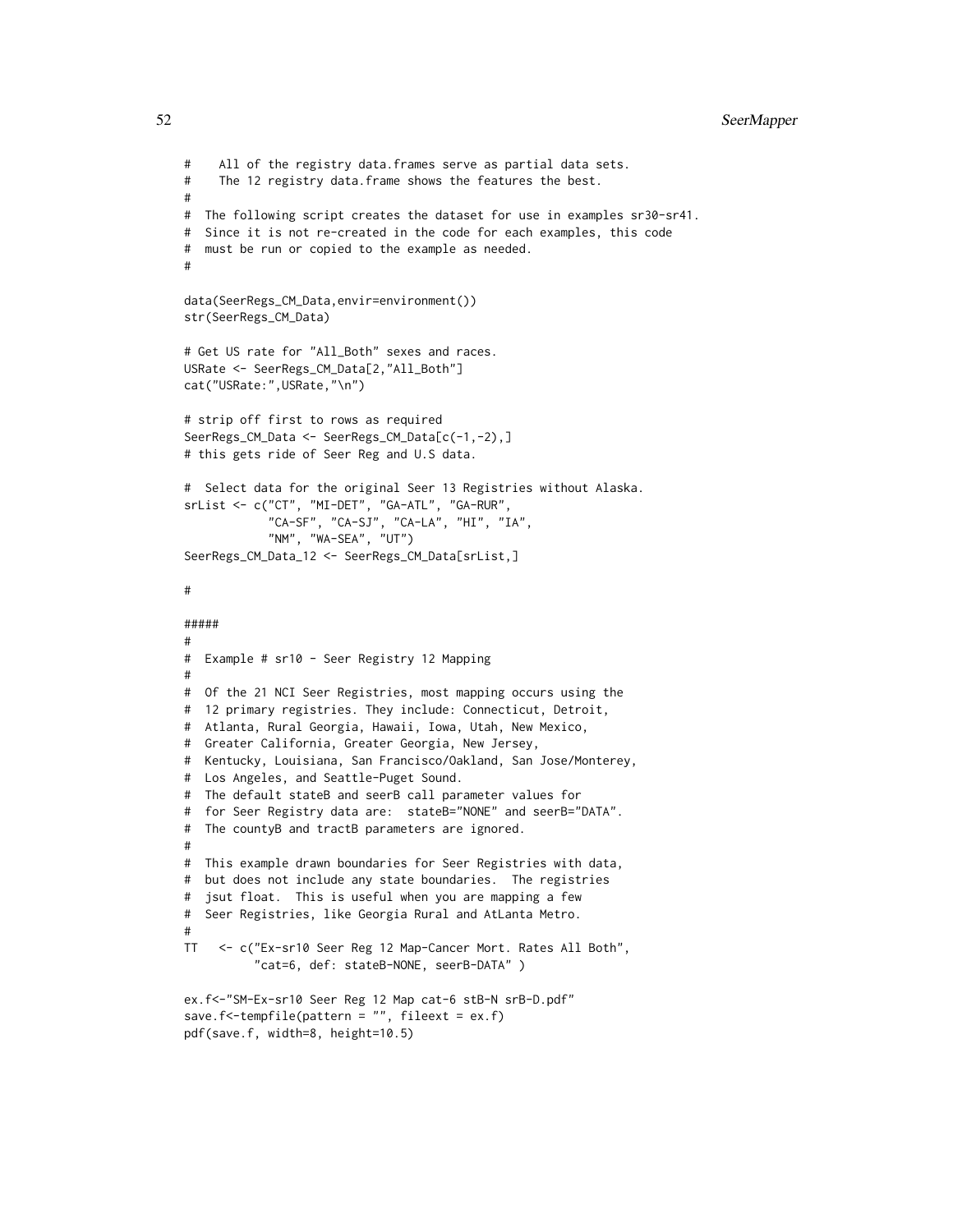```
SeerMapper(SeerRegs_CM_Data_12,
          idCol ="Registry",dataCol="All_Both",
          categ =6,
          mTitle =TT
)
dev.off()
#
####
#####
#
# Example # sr11 - Seer Reg All States Map w Hatching
# stateB=DATA seerB=DATA
#
# If stateB = "DATA", the boundaries for the states/DC are drawn that
# contain Seer Registries with data.
# This provides the state outlines around Registries with data.
# Since only a few of the Seer Registries have data, nott all of the
# state boundaries are drawn. A partial U.S. map appears.
#
TT <- c("Ex-sr11 Seer Reg 12 Map Seer wD and States wD",
         "stateB=DATA, seerB=DATA")
ex.f<-"SM-Ex-sr11 Seer Reg 12 Map-stB-D, srB-D.pdf"
save.f<-tempfile(pattern = "", fileext = ex.f)
pdf(save.f, width=8, height=10.5)
SeerMapper(SeerRegs_CM_Data_12,
          idCol = "saID",dataCol="All_Both",
          stateB = "DATA", # drawn boundaries for all states.
          mTitle = TT
)
dev.off()
#####
#
# Example # sr12 - Seer Reg All States Map w Hatching
# stateB=ALL seerB=ALL
#
# With stateB = "ALL", the boundaries for all of the states/DC are drawn.
# This provides a full U.S. map. To add the boundaries for all of the
# Seer Registries, seerB = "ALL" is set.
#
TT <- c("Ex-sr12 Seer Reg 12 Map Seer-A and States-A",
         "stateB=ALL, seerB=ALL")
ex.f<-"SM-Ex-sr12 Seer Reg 12 Map-stB-A, srB-A.pdf"
save.f<-tempfile(pattern = "", fileext = ex.f)
pdf(save.f, width=8, height=10.5)
```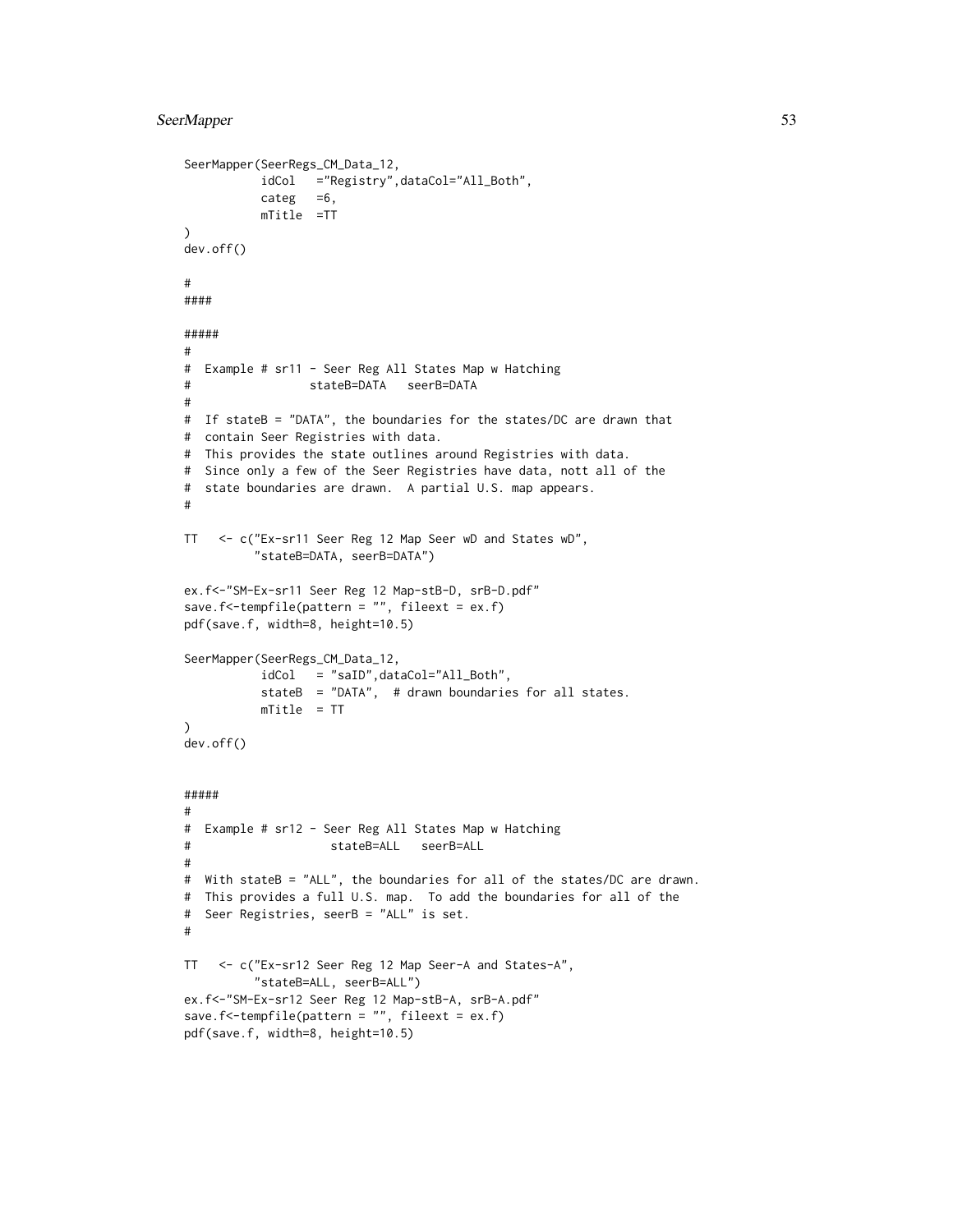```
SeerMapper(SeerRegs_CM_Data_12,
          idCol = "saID",dataCol="All_Both", # specify the column names.
          stateB = "ALL", # drawn boundaries for all states.
          seerB = "ALL",mTitle = TT
)
dev.off()
# #####
# The below examples are uncommented due to the example running time limit on CRAN
# #####
# #
# # Example # sr20 - Seer Registry West - Level Mapping
# #
# # With seerB="DATA", the package only maps Seer Registries with data.
# # To include the state boundaries, it's best to use stateB="DATA".
# # Otherwise, the entire US is mapped.
# #
# # This example maps the western area Seer Registries in California,
# # New Mexico, Utah and Washington-Seattle/Puget sound.
# #
#
# TT <- c("Ex-sr20 Seer Registry Area West Males",
# "stateB=DATA, seerB=DATA")
#
# pdf("SM-Ex-sr20 Seer Regs West Males stB-D srB-D.pdf",
# width=8, height=10.5)
#
# SeerMapper(SeerRegs_CM_Data_West,
# idCol = "Registry",dataCol="All_Males",
# stateB ="DATA",
# mTitle = TT
# )
#
# dev.off()
#
# #
# ####
#
# #####
# #
# # Example # sr21 - Seer Registry West - Level Mapping
# #
# # To drawn the state boundaries in the region, but not the
# # entire U.S., stateB can be set to "REGION". The package
# # is aware of the 4 U. S. Census regions. The "REGION" option
# # is available with the stateB and seerB boundary controls.
# #
# # This example maps the western area Seer Registries in California,
# # New Mexico, Utah and Washington-Seattle/Puget sound with state boundaries
# # drawn to the western region boundary.
# #
#
```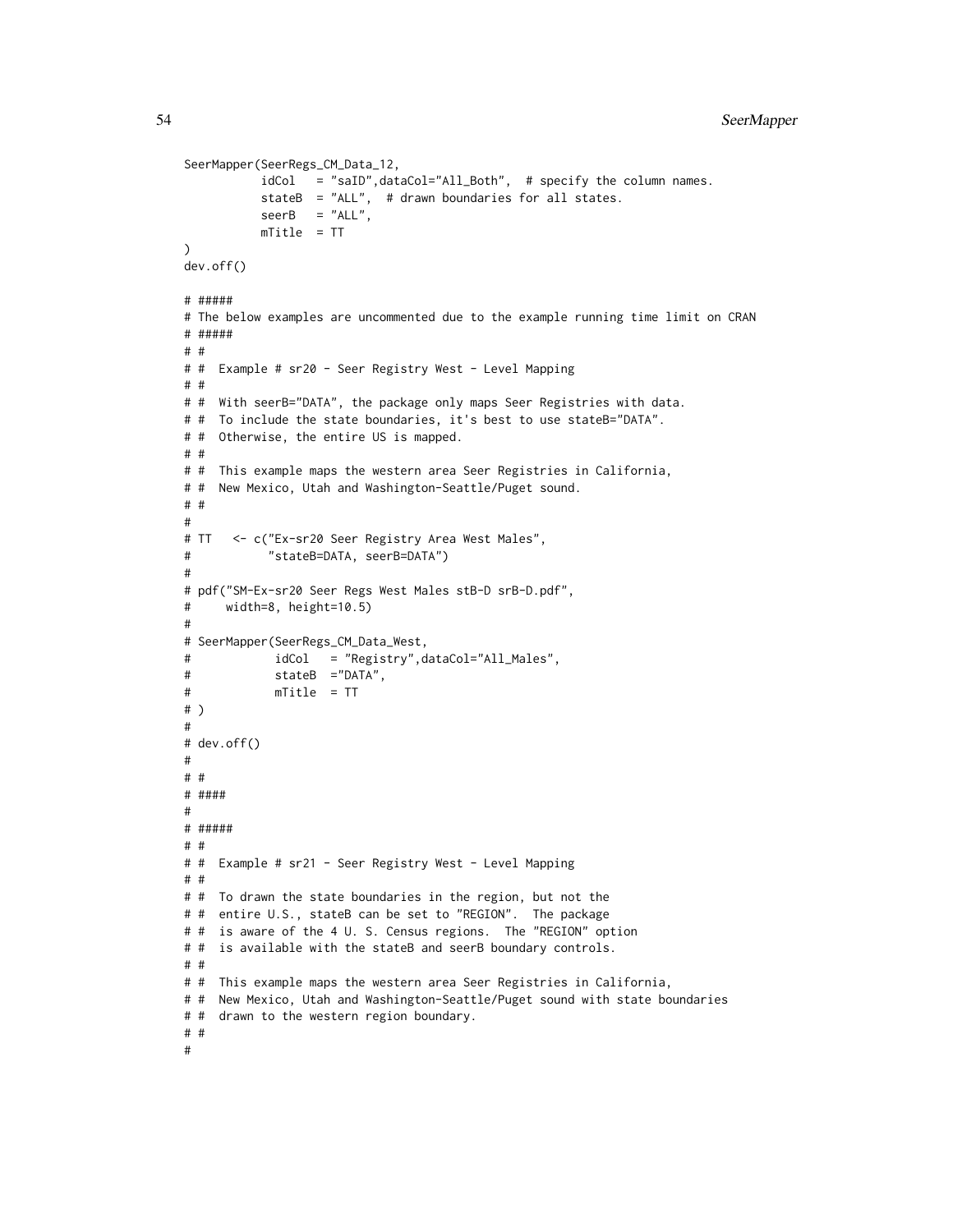```
# TT <- c("Ex-sr21 Seer Registry Area West Males",
# "w hatching, stateB=REGION, seerB=DATA")
#
# pdf("SM-Ex-sr21 Seer Regs West Males stB-R srB-D.pdf",
# width=8, height=10.5)
#
# SeerMapper(SeerRegs_CM_Data_West,
# idCol = "Registry",dataCol="All_Males",
# stateB ="REGION",
# mTitle = TT
# )
#
# dev.off()
#
# #
# ####
#
# ####
# #
# # The next set of examples show mapping of county data in many different situations.
# # The key controls of the border drawing are the stateB, seerB, and countyB call
# # parameters. The default values are DATA. This says, draw the area border only
# # if there is data provided within the area. This applies to Seer Registry data,
# # county data, and census tract data. If the call parameter is set to "ALL", the
# # associated border is ALWAYS drawn. If the call parameter is set to "NONE", the
# # associated border is almost always not drawn. See notes below.
# #
# # The caller has one additional control over when area borders are drawn: the fillTo
# # call parameter. Additional borders may be drawn for higher level areas as needed.
# # If the fillTo call parameter is set to "NONE", only sub-areas (county or tract level)
# # with data are colored and their borders drawn. This is the default, in most cases.
# # If fillTo is set to "SEER", when a Seer Registry area contain any sub-area with data,
# # all of the borders at that level are drawn within the Seer Registry area. But not
# # within the state or neighboring Seer Registry areas.
# # If fillTo is set to "STATE", when a state contains any sub-area (Seer Registry, county,
# # tract level) with data, all borders at that level are drawn within the state.
# #
# ####
#
# #####
# #
# # Create a data.frame for All and Partial Kentucky Counties.
# #
#
# data(Kentucky_CM_Co_Data,envir=environment())
# str(Kentucky_CM_Co_Data)
#
# KY_Co_DF <- Kentucky_CM_Co_Data # start with the fill set of counties.
#
# lKY <- dim(KY_Co_DF)[1] # get number of counties
# selKY <- (runif(lKY) <= 0.75 ) # select random 75% of counties
# KY_Co_P <- KY_Co_DF[selKY,]
#
```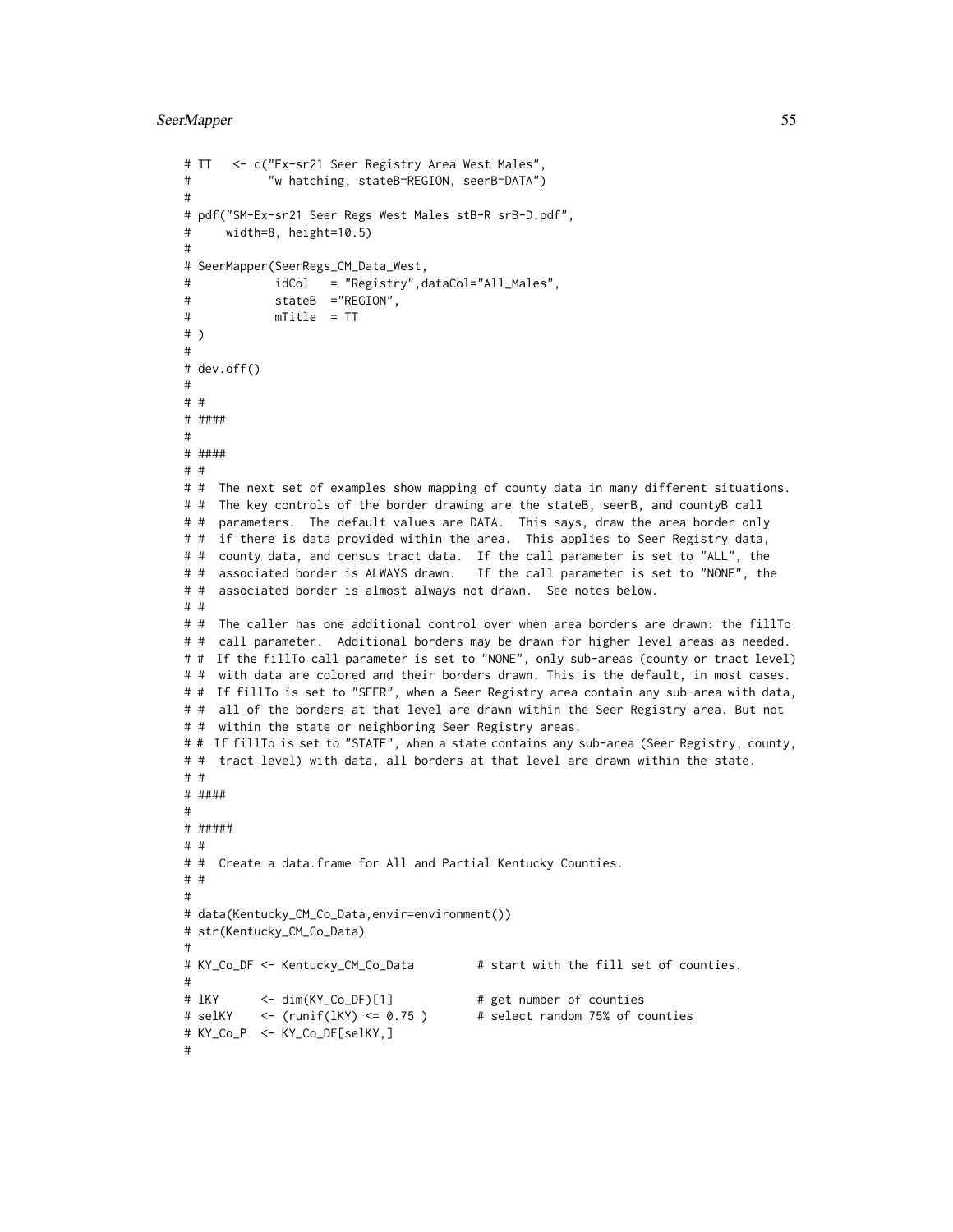```
# #
# #####
#
# #####
# #
# # Example # c30 Kentucky All Co Map w hatching,
# # default - countyB="DATA", seerB="NONE", stateB="NONE"
# #
# # In this example, countyB is set to "STATE", to tell the package
# # to draw all of the county bountaries within any state containing
# # a county with data.
# #
#
# TT <- c("Ex-c30 Kentucky All County Map w hatching",
# "defaults")
#
# pdf("SM-Ex-c30 Kentucky All Co Map w hatching-defaults.pdf",
# width=8,height=10.5)
#
# SeerMapper(KY_Co_DF,
# idCol ="FIPS",dataCol="AA_Rate",
# hatch = list(dataCol="pValue"),
# mTitle = TT
# )
#
# dev.off()
#
# #
# ####
#
#
# #####
# #
# # Example # c31 Kentucky Partial Co Map
# # default - countyB="DATA", seerB="NONE", stateB="NONE"
# #
# # In this example, the only 75 percent of the county have data.
# # The default settings are used.
# #
#
# TT <- c("Ex-c31 Kentucky Partial County Map",
# "defaults")
#
# pdf("SM-Ex-c31 Kentucky Partial Co Map-coB-D srB-N stB-N.pdf",
# width=8,height=10.5)
#
# SeerMapper(KY_Co_P,
# idCol ="FIPS",dataCol="AA_Rate",
# mTitle = TT
# )
#
# dev.off()
#
```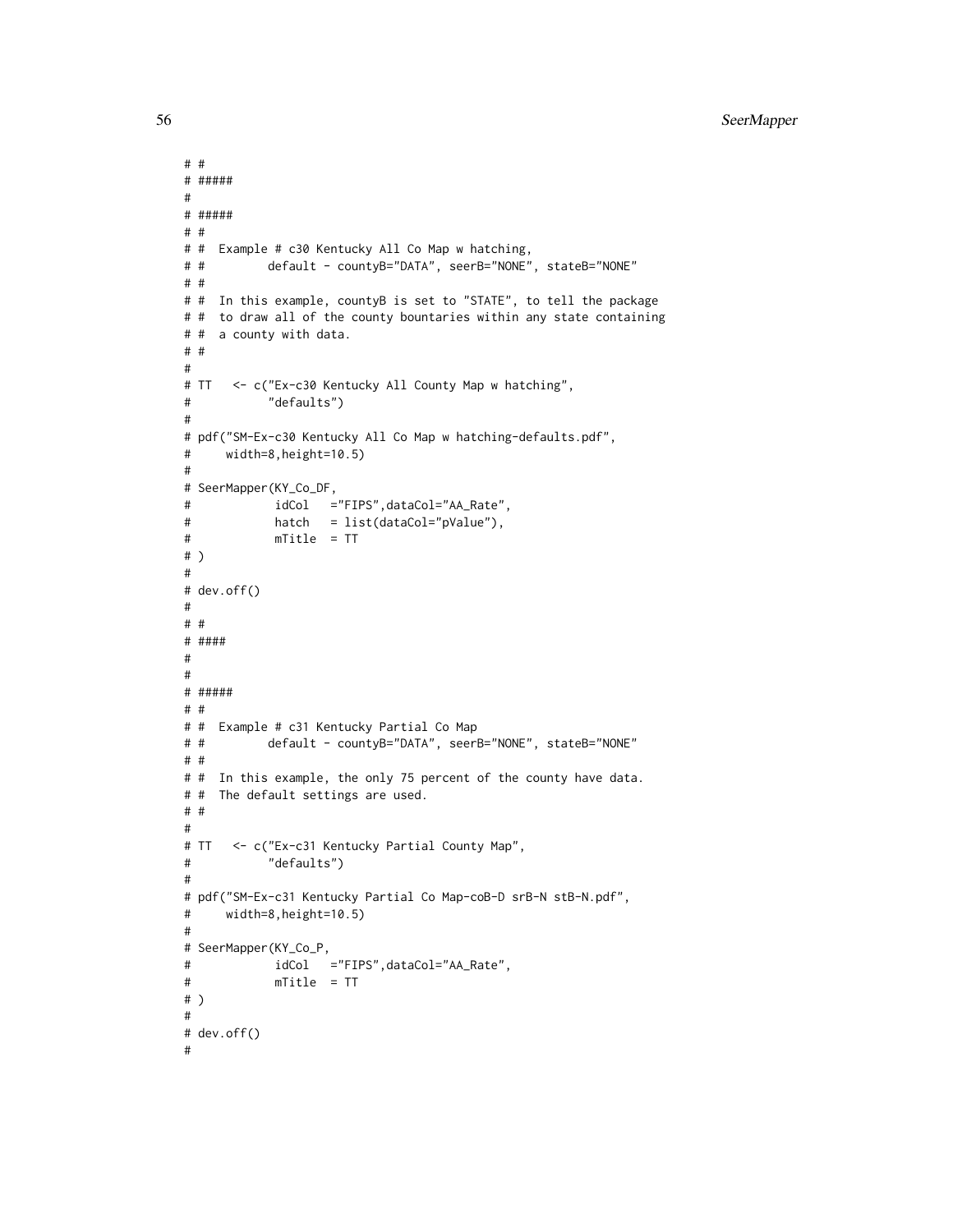```
# #
# # Not very pretty.
# #
# ####
#
#
# #####
# #
# # Example # c32 Kentucky Partial Co Map
# # default - countyB="DATA", seerB="NONE", stateB="NONE"
# #
# # To improve the c31 map, there are several direction that could be
# # taken: Add the state boundaries (stateB="DATA") or draw all of the
# # county boundaries (countyB="STATE"). countyB="ALL" is not supported.
# # In this case, since Kentucky is a single registry, seerB="DATA" has the
# # same effect as stateB="DATA". The difference is stateB="DATA" will not
# # draw the missing county boundaries, while countyB="STATE" will draw all
# # of the county boundaries up to the state border.
# #
#
# TT <- c("Ex-c32 Kentucky Partial County Map",
# "stateB='DATA'")
#
# pdf("SM-Ex-c32 Kentucky Partial Co Map-coB-D srB-N stB-D.pdf",
# width=8,height=10.5)
#
# SeerMapper(KY_Co_P,
# idCol ="FIPS",dataCol="AA_Rate",
# stateB = "DATA",
# mTitle = TT
# )
#
# dev.off()
#
# #
# ####
#
# #####
# #
# # Example # c33 Kentucky Partial Co Map
# # default - countyB="DATA", seerB="NONE", stateB="NONE"
# #
# # This example has the countyB="STATE" set instead of the stateB="DATA"
# # that was used in c32.
# #
#
# TT <- c("Ex-c33 Kentucky Partial County Map",
# "countyB='STATE'")
#
# pdf("SM-Ex-c32 Kentucky Partial Co Map-coB-St srB-N stB-N.pdf",
# width=8,height=10.5)
#
# SeerMapper(KY_Co_P,
```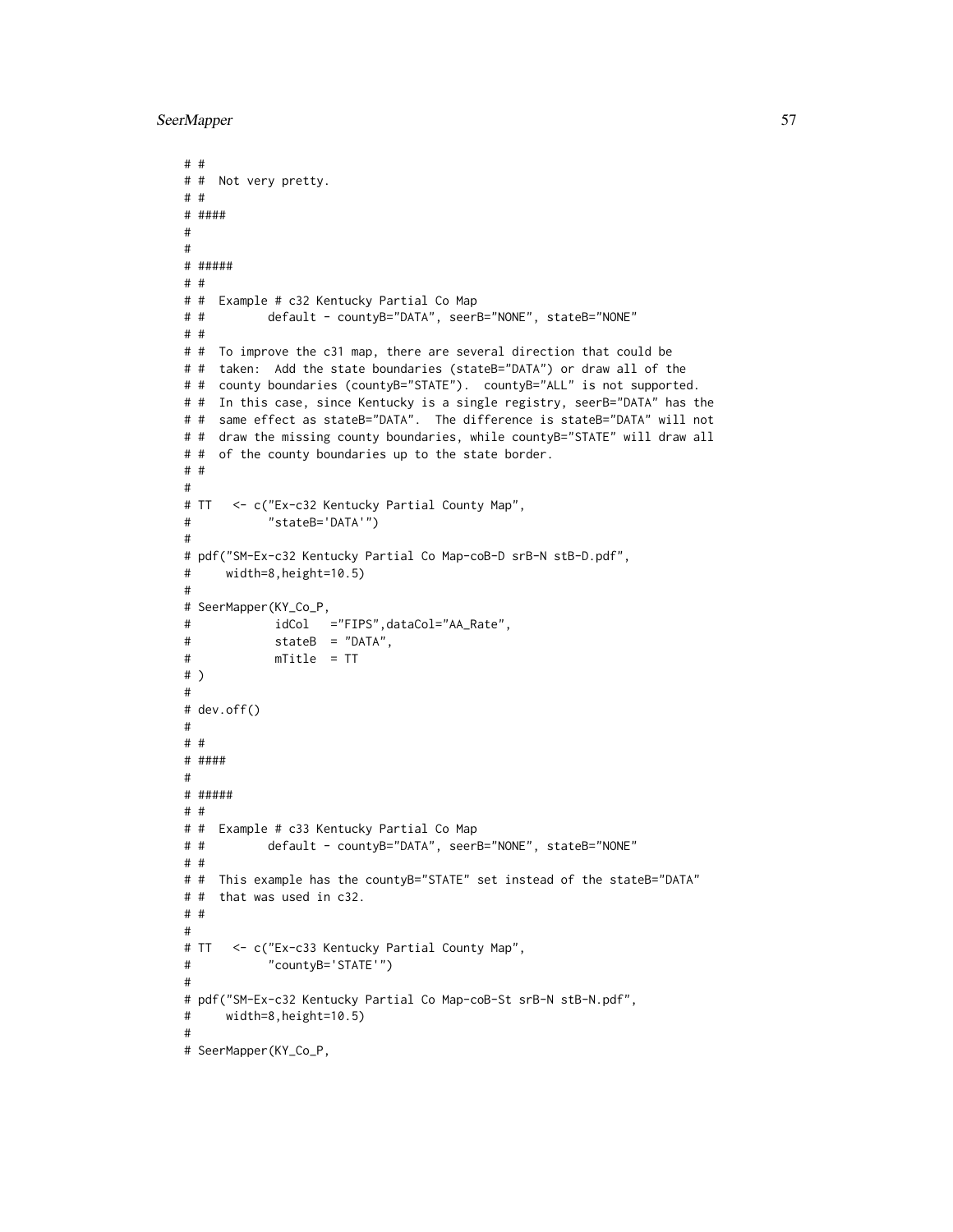```
# idCol ="FIPS",dataCol="AA_Rate",
# countyB = "STATE",
# mTitle = TT
# )
#
# dev.off()
#
# #
# ####
#
# #####
# #
# # Create a data.frame of the Kentucky and Georgia counties (all)
# # and a combined county data.frame.
# #
# # Create a partial list of Georgia Counties.
# #
#
# data(Georgia_CM_Co_Data,envir=environment())
# GA_Co_Data <- Georgia_CM_Co_Data
#
# data(Kentucky_CM_Co_Data,envir=environment())
# KY_Co_Data <- Kentucky_CM_Co_Data
#
# TwoStatesData <- rbind(GA_Co_Data,KY_Co_Data)
#
# lGA <- dim(GA_Co_Data)[1] # get number of counties
# selectedGA <- (runif(lGA) <= 0.75 ) # select random 75% of counties
# GA_Co_P <- GA_Co_Data[selectedGA,]
#
# #
# #####
#
# ####
# #
# # Example # c35 Multiple States - KY and GA County Mapping
# # with hatching and stateB = DATA.
# #
# # This example expands example c36 by setting stateB="DATA". This
# # drawns the Seer Registries around any sets of counties with data.
# # Counties without data will have boundaries missing.
# #
#
# TT <- c("Ex-c35 KY-GA All County Map",
# "defaults")
#
# pdf("SM-Ex-c39 KY-GA All Co Map def:coB-D srB-N stB-N.pdf",
# width=8,height=10.5)
#
# SeerMapper(TwoStatesData,
# idCol = "FIPS",dataCol="AA_Rate",
# mTitle = TT
# )
```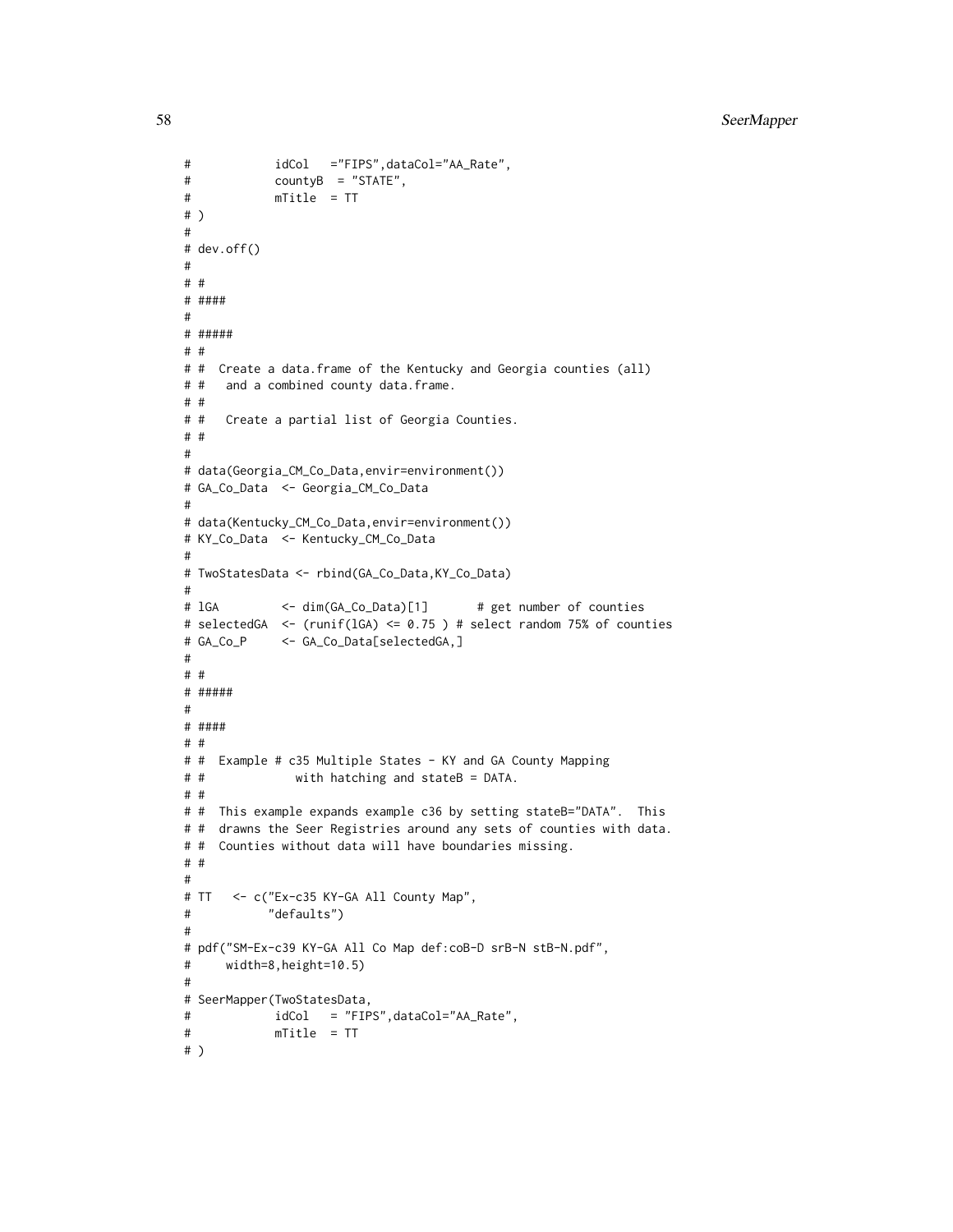```
#
# dev.off()
#
# #
# # seerB="ALL" and stateB="ALL" could be used, but will drawn
# # a map the size of the entire U.S. and the counties and their
# # colors will be very hard to see.
# #
# ####
#
# ####
# #
# # Create a data.frame for Georgia counties in the Atlanta Registry,
# # all counties.
# #
#
# GA_Co_Data_Atl <- GA_Co_Data[GA_Co_Data$saID == "GA-ATL",]
# # pull out of the data the Atlanta Registry.
#
# #
# # Create a data.frame for the Georgia counties in the
# # Atlanta and Rural registries - All and Partial
# #
#
# GA_Co_Data_Atl_Rur <- GA_Co_Data[(GA_Co_Data$saID == "GA-ATL" |
# GA_Co_Data$saID == "GA-RUR"),]
# # pull out of the data the Atlanta Registry.
# 1GA <- dim(GA_Co_Data_Atl_Rur)[1] # get number of counties
# selectedGA <- (runif(lGA) <= 0.75 ) # select random 75% of counties
# GA_Co_Data_Atl_Rur_P <- GA_Co_Data_Atl_Rur[selectedGA,]
#
# #
# #####
#
# #####
# #
# # Example # c45 GA Single Seer Registry (Atlanta) All Counties
# # def: countyB=DATA, seerB=NONE, stateB=NONE
# #
# # This example the all of the counties in the Georgia Atlanta Metro Seer
# # Registry are selected for mapping. The other counties in the state are not
# # listed in the data.frame, so have no data associated. This example
# # shows the map using the default boundary
# # settings: countyB="DATA", seerB="NONE", and stateB="NONE".
# #
#
# TT <- c("Ex-c45 GA Atlanta Reg Co ",
# "def countyB=DATA, seerB=NONE, stateB=NONE")
#
# pdf("SM-Ex-c45 GA Atl Reg Co def coB-D srB-N stB-N.pdf",
# width=8,height=10.5)
#
# SeerMapper(GA_Co_Data_Atl,
```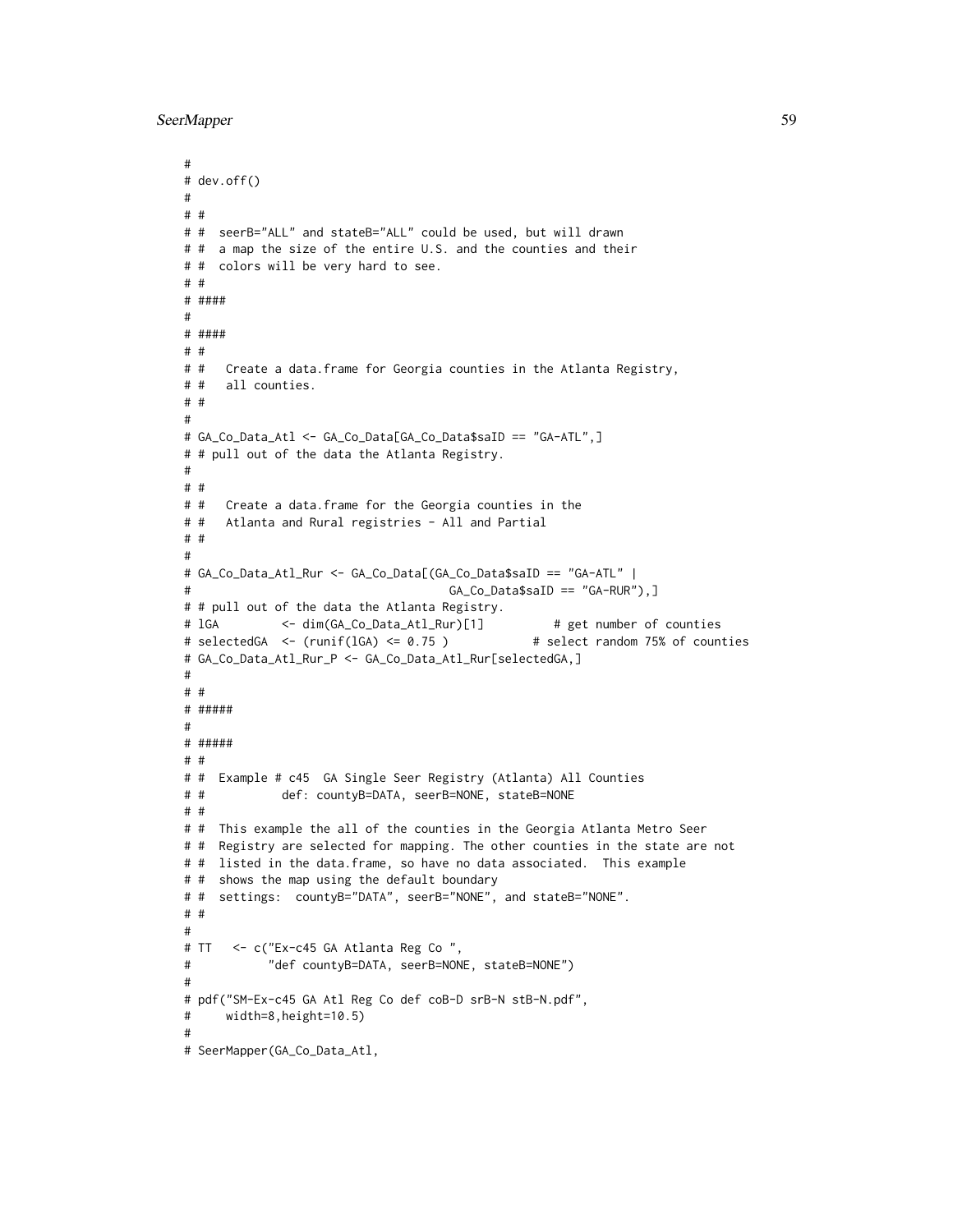```
# idCol ="FIPS",dataCol="AA_Rate",
# mTitle = TT
# )
# dev.off()
#
# #
# ####
#
# #####
# #
# # Example # c46 GA Single Seer Registry (Atlanta) All Counties
# # countyB=DATA, seerB=NONE, stateB=ALL
# #
# # In this extreme example the more boundaries are drawn then really needed.
# # The data is lost in the size of the map. Not a good practice.
# # If only a small area contains data, don't enable any set of
# # boundaries that cover more than is needed.
# # In this case, stateB is set to "ALL".
# #
#
# TT <- c("Ex-c46 GA Atlanta Reg Co ",
# "def countyB=DATA, seerB=NONE, stateB=ALL")
#
# pdf("SM-Ex-c46 GA Atl Reg Co def coB-D srB-N stB-A.pdf",
# width=8,height=10.5)
#
# SeerMapper(GA_Co_Data_Atl,
# idCol ="FIPS",dataCol="AA_Rate",
# stateB ="ALL",
# mTitle = TT
# )
# dev.off()
#
# #
# ####
#
# ####
# #
# # Example # c47 GA Two Seer Registry Partial Co Map,
# # countyB="DATA", seerB="NONE", stateB="NONE"
# #
# # This example maps the counties in two Georgia Seer Registries: Atlanta Metro
# # and Rural with partial data can be mapped and the affects of the boundary options.
# # By default only the boundaries and counties with data are mapped.
# #
#
# TT <- c("Ex-c47 GA Atl-Rur Reg Partial w def",
# "def: countyB=DATA seerB=NONE stateB=NONE")
#
# pdf("SM-Ex-c47 GA Atl-Rur Reg Partial Co def coB-D srB-N stB-N.pdf",
# width=8,height=10.5)
#
# SeerMapper(GA_Co_Data_Atl_Rur_P,
```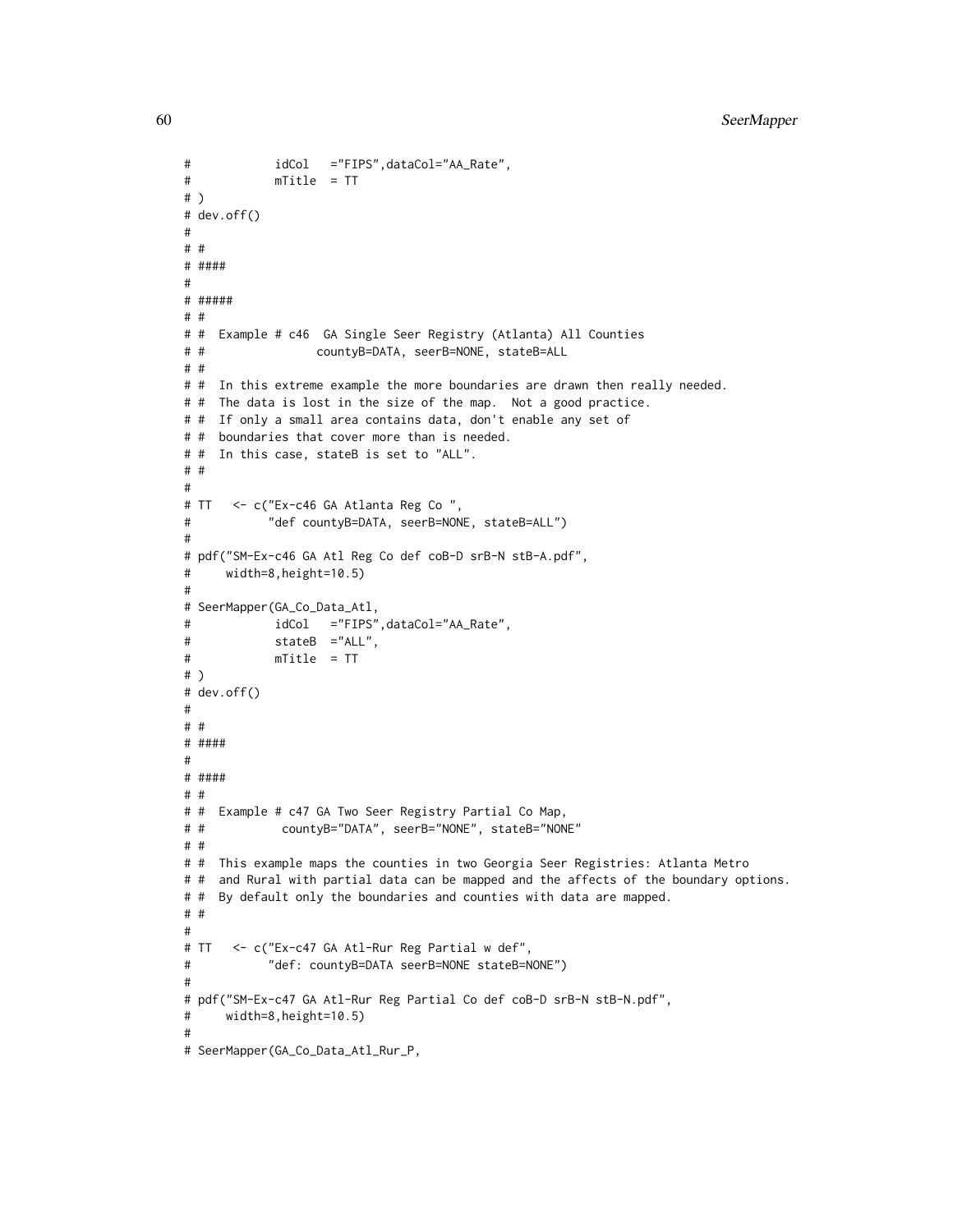```
# idCol ="FIPS",dataCol="AA_Rate",
# mTitle = TT
# )
#
# dev.off()
#
# #
# # NOTE: The boundaries of the state and Seer Registries at not clearly defined.
# # The package works the same at the tract, county, seer and state levels
# # with partial data. The default is draw and fill sub-areas with data.
# # Each level can be expanded to drawn sub-areas without data to the next
# # level boundary with xxxxxB = "ALL", "REGION", "STATE", "SEER",
# # and "COUNTY" options.
# #
# ####
#
#
#
# #####
# #
# # Data for the following examples. 2010 census boundaries
#
# data(GA_Dem10_Co_Data,envir=environment())
# GA_D_Co_Data <- GA_Dem10_Co_Data
#
# #####
# #
# # Examples c60 to c66 use 2010 census demographic data and use the
# # SeerMapper2010 function call to activate the 2010 boundary data collection.
# #
# #####
#
# #####
# #
# # Example c60 - Georgia County Data-Population Density with defaults
# #
# # Uses 2010 demographic County data.frame (GA_Dem10_Co_Data) loaded above.
# #
#
# TT <- c("Ex-c60 Georgia Counties Population Density10, c=7",
# "def: countyB='DATA' seerB='NONE' stateB='NONE'")
#
# pdf("SM-Ex-c60 GA Counties-PopDens10-c=7 def coB-D srB-N stB-N.pdf",
# width=8,height=10.5)
#
# SeerMapper2010(GA_D_Co_Data,
# idCol = "FIPS",dataCol="popdens",
# categ = 7,
# mTitle = TT
# )
#
# dev.off()
#
```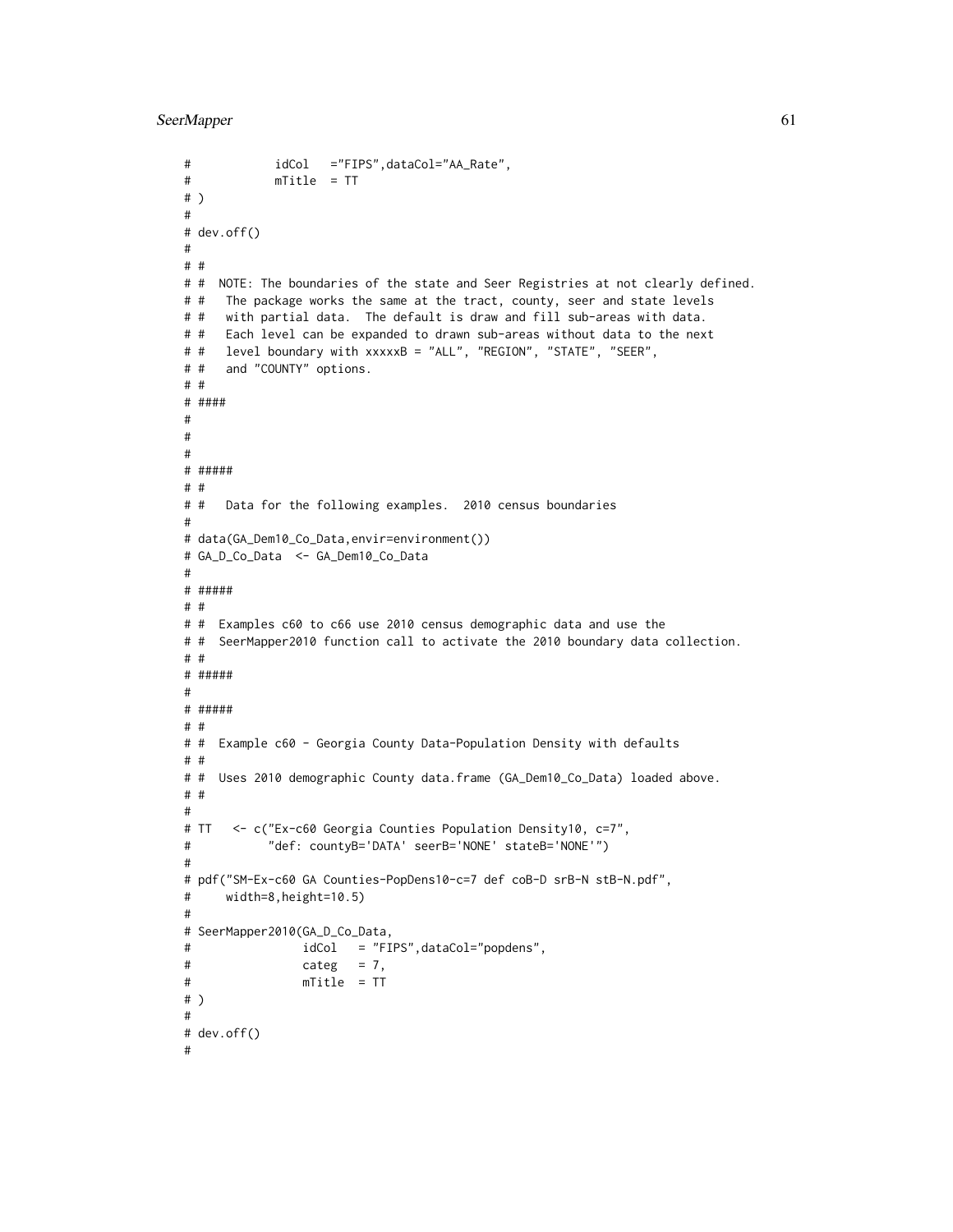```
# #####
# #
# # Example c61 - Georgia County Dem. Data for age 65 and up
# #
# # Uses 2010 demographic county data.frame (GA_Dem10_Co_Data) loaded above.
# #
#
# TT <- c("Ex-c61 Georgia County Dem10 Counts for age 65 and up.",
# "def-countyB=DATA, seerB=NONE, stateB=NONE")
#
# pdf("SM-Ex-c61 GA Counties10-age 65 and up-def coB-D srB-N stB-N.pdf",
# width=8,height=10.5)
#
# SeerMapper2010(GA_D_Co_Data,
# idCol = "FIPS",dataCol="age.65.up",
\# categ = 7,
# mTitle = TT
# )
#
# dev.off()
#
# #
# ####
#
# #####
# #
# # Example c64 - Georgia County Dem10 Data for Percentage age 65 and up
# #
# # The Georgia 2010 demographic county Dem dataset (GA_Dem10_Co_Data)
# # is used in this example.
# # The percentage (0% to 100%) of individuals in each tract that is
# # 65 year old or older is calculated and mapped.
# #
#
# # calculate the percentage of age 65 up vs population
#
# GA_D_Co_Data$PC.age.65.up <- ( GA_D_Co_Data$age.65.up / GA_D_Co_Data$pop2010 ) * 100
#
# TT <- c("Ex-c64 Georgia County10 for PC 65 and up",
# "def: countyB='DATA' seerB='NONE' stateB='NONE'")
#
# pdf("SM-Ex-c64 GA Counties10-PC age 65 and up-def.pdf",
# width=8,height=10.5)
#
# SeerMapper2010(GA_D_Co_Data,
# idCol = "FIPS",dataCol="PC.age.65.up",
# categ = 7,
# mTitle = TT
# )
#
# dev.off()
#
# #
```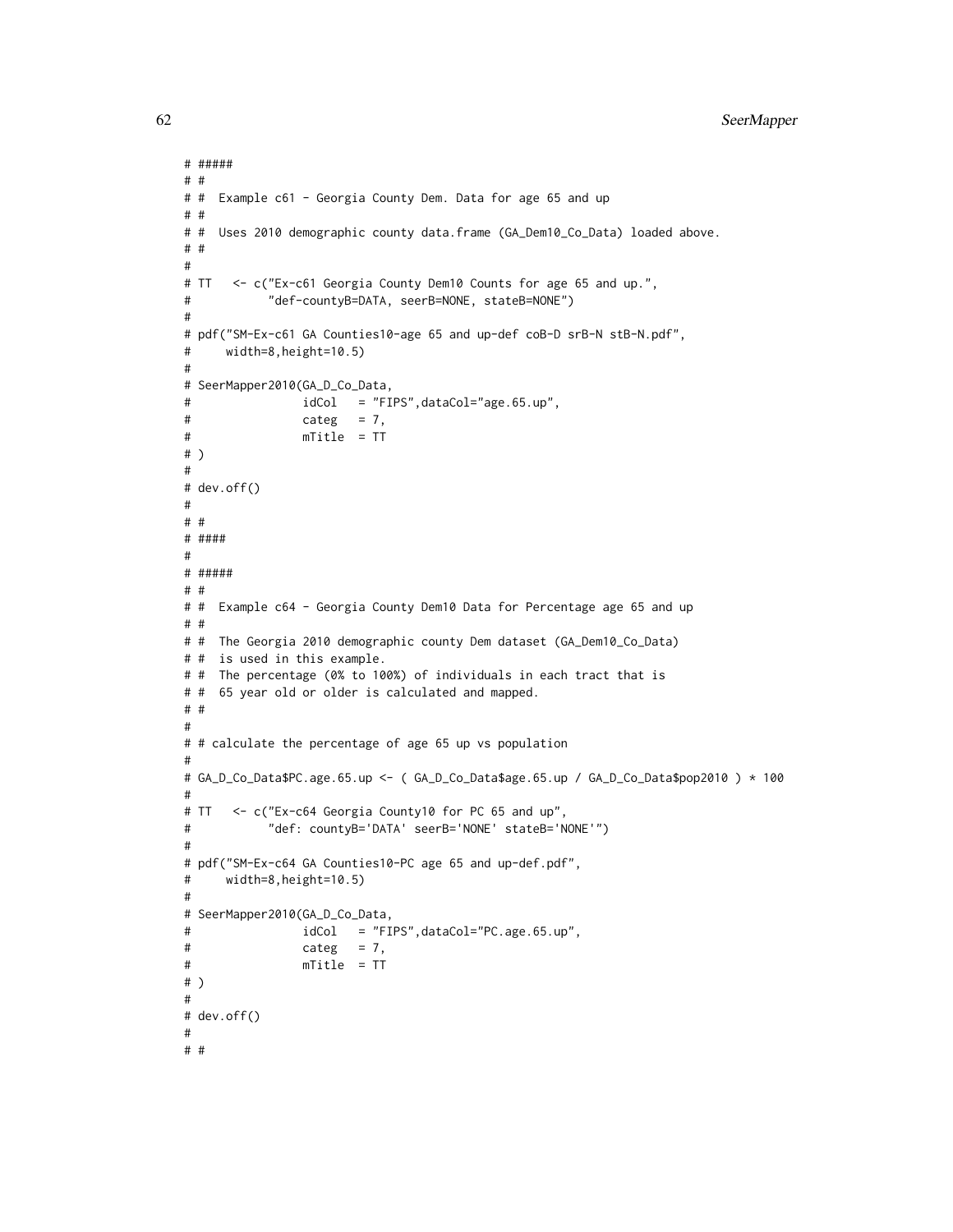```
# ####
#
# #####
# #
# # Example c65 - Georgia County Dem10 Data for Percentage households occupied
# #
# # Using the Georgia 2010 demographic county dataset (GA_Dem_Co_Data),
# # the percentage (0% to 100%) of the households that are occupied
# # in each county is calculated and mapped.
# #
#
# # Calculate percentage of HH occupied vs HH units.
#
# GA_D_Co_Data$PC.hh.occupied <- ( GA_D_Co_Data$hh.occupied / GA_D_Co_Data$hh.units ) * 100
#
# TT <- c("Ex-c65 GA County10 for PC HH Occupied",
# "def: countyB='DATA' seerB='NONE' stateB='NONE'")
#
# pdf("SM-Ex-c65 GA Counties10-PC HH Occupied-trB-D coB-N srB-N stB-N",
# width=8,height=10.5)
#
# SeerMapper2010(GA_D_Co_Data,
# idCol = "FIPS",dataCol="PC.hh.occupied",
# categ = 7,
# mTitle = TT
# )
#
# dev.off()
#
# #
# ####
#
# #####
# #
# # Example c66 - Georgia County Dem10. Data for Percentage Household Renters
# #
# # Using the Georgia 2010 demographic county dataset (GA_Dem_Co_Data),
# # the percentage (0% to 100%) of the households that have renters
# # in each county is calculated and mapped.
# #
#
# # calculate percentage of renters (1-owners) vs units
#
# GA_D_Co_Data$PC.hh.renter <- (1-( GA_D_Co_Data$hh.owner / GA_D_Co_Data$hh.units )) * 100
#
# TT <- c("Ex-c66 GA County10 for PC Renters",
# "countyB='DATA' seerB='NONE' stateB='NONE'")
#
# pdf("SM-Ex-c66 GA Counties10-PC Renters-trB-D coB-N srB-N stB-N.pdf",
# width=8,height=10.5)
#
# SeerMapper2010(GA_D_Co_Data,
# idCol = "FIPS",dataCol="PC.hh.renter",
```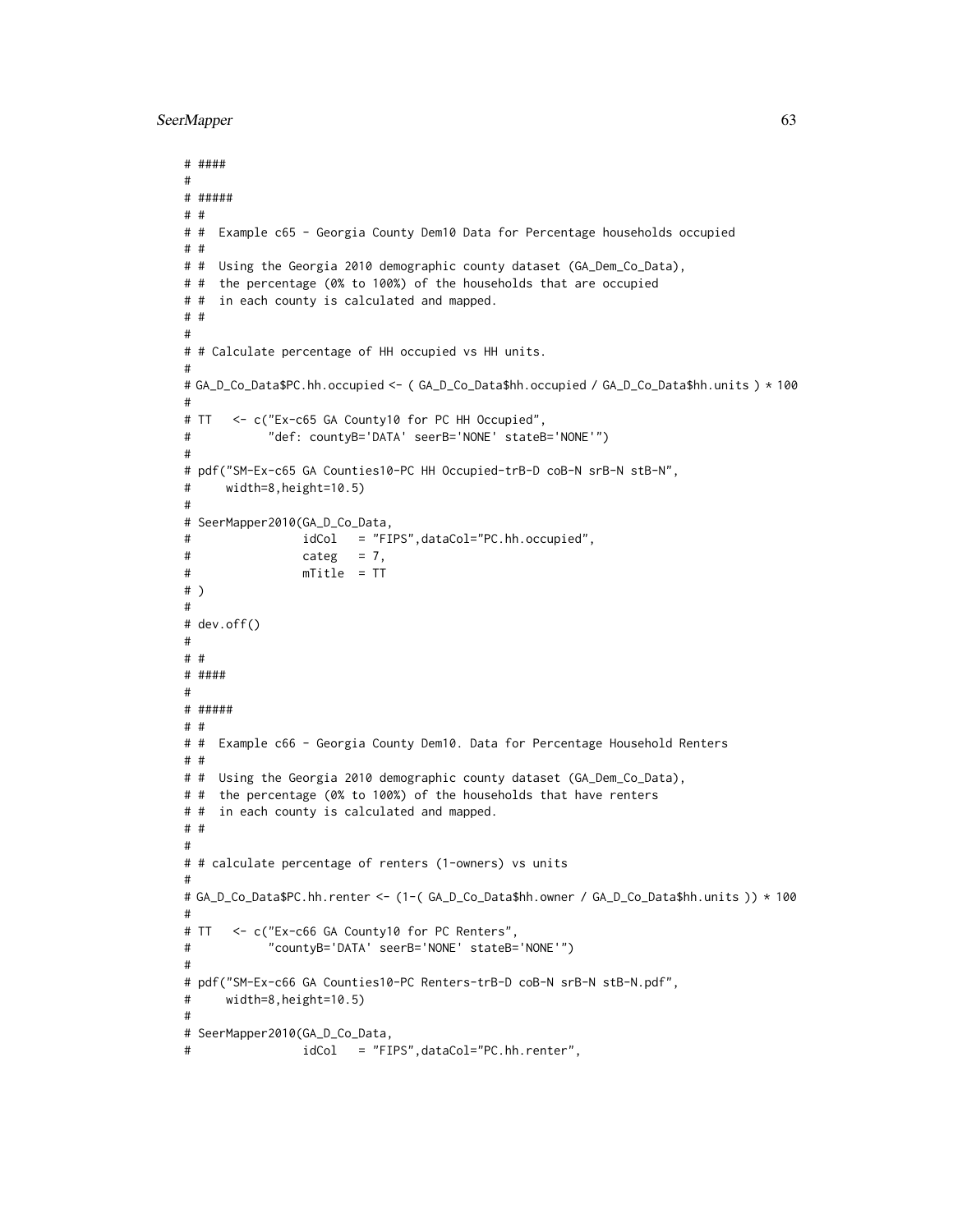```
# categ = 7,
# mTitle = TT
# )
# dev.off()
#
# #
# #####
#
#
#
# ####
# #
# # In the situation where all of the counties with data do not reside
# # in a Seer Registry, the behavor of the boundary options is a little
# # different.
# #
# # Example # c70 - Washington Seattle-Puget Sound partial Counties.
# #
# # In this example we have selected a random set of counties from the
# # state of Washington. Some are in the Seattle-Puget sound Seer Registry
# # and some are not.
# #
# # The default settings of the boundary options works the same way.
# # The countyB options works the same, except countyB="SEER" only
# # adds the boundaries for counties within a Seer Registry with counties
# # with data. The counties outside the Registry is not drawn.
# #
#
# data(Washington_CM_Co_Data,envir=environment())
#
# WA_Data <- Washington_CM_Co_Data
#
# # have to compensate for NA in the saID list (no registry)
# isNAsa <- is.na(WA_Data$saID)
# sL <- !isNAsa & (WA_Data$saID == "WA-SEA")
# # counties with saID set and == "WA-SEA"
#
# nSL <- isNAsa | (WA_Data$saID != "WA-SEA")
# # counties with saID not set (NA) or != "WA-SEA"
#
#
# WA_Data_Seat <- WA_Data[sL,]
# WA_Data_NotSeat<- WA_Data[nSL,]
#
# # pull out the data for the Washingto-Puget Registry.
# lWA <- dim(WA_Data_Seat)[1] # get number of counties
# selectedWA <- (runif(lWA) <= 0.7 ) # select random 80% of CO in Puget area.
# WA_Data_Seat_P <- WA_Data_Seat[selectedWA,]
#
# lWA <- dim(WA_Data_NotSeat)[1]
# selectedNotWA <- (runif(lWA) <= 0.3 )
# WA_Data_NotSeat_P<- WA_Data_NotSeat[selectedNotWA,]
#
```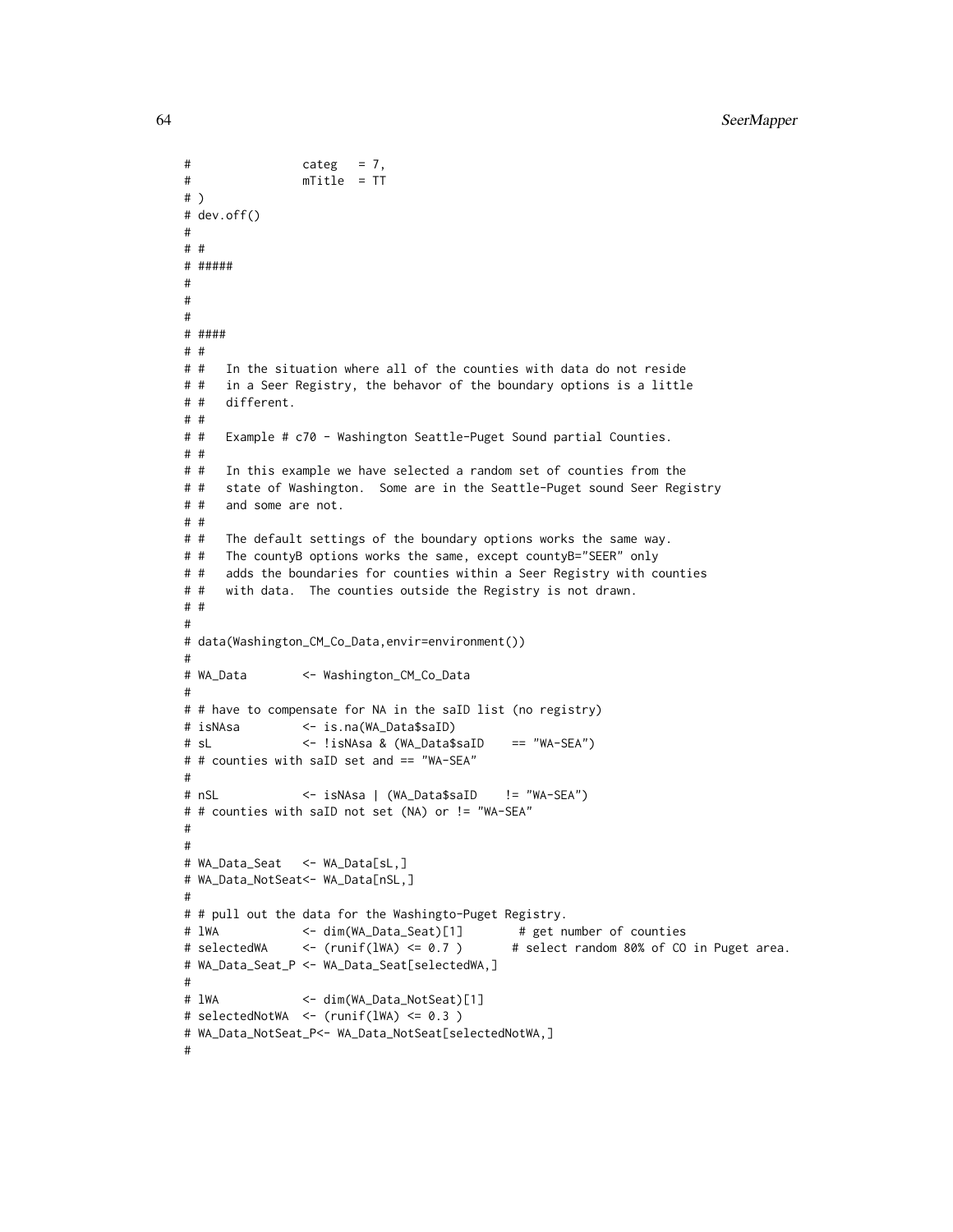```
# WA_P_Data <- WA_Data_Seat_P
# WA_P_Data <- rbind(WA_P_Data,WA_Data_NotSeat_P)
# str(WA_P_Data)
# #
# ####
#
# #####
# #
# # Example c70 - WA Partial Counties - one Registry (WA-SEAT)
# #
#
# TT <- c("Ex-c70 WA-Seat Partial Reg plus Partial Co",
# "def basic:countyB=DATA, seerB=NONE, stateB=NONE")
#
#
# pdf("SM-Ex-c70 WA-Seat Reg Partial Co default basic.pdf", width=8,height=10.5)
# SeerMapper(WA_P_Data)
# dev.off()
#
#
# ####
# #
# # Example - c71 - Washington State - Partial Co. - one Registry.
# #
# # To make the mapping of partial counties in Washington State
# # which has one Registry in part of the state, the following
# # enhancement can be made for clarity: draw the outline of the
# # states with data (Washington) via stateB="DATA", draw all of
# # county boundaries within the Registry with data (WA-SEA),
# # increase the number of categories from the default of 5 to 7 (categ=7),
# # add a two (2) line title (mTitle=TT), use column names to locate
# # the location ID and data in the data data.frame (idCol="FIPS" and
# # dataCol="AA_Rate", and add hatching of counties with a pValue > 0.05
# # hatch=list(dataCol="pValue").
# #
#
# TT <- c("Ex-c71 WA-Seat Partial Reg plus Partial Co",
# "cat-7, hatching, countyB=SEER, seerB=NONE, stateB=DATA")
#
#
# pdf("SM-Ex-c71 WA-Seat Reg Partial Co enhd hatch, cat-7, coB=SR, stB-ST.pdf",
# width=8,height=10.5)
#
# SeerMapper(WA_P_Data,
# idCol = "FIPS", dataCol="AA_Rate", # use column names
# categ = 7, \qquad \qquad # increase from 5 to 7 categories
# stateB="DATA", # provided state outline
# countyB="SEER", # draw all county boundaries up to Registry
# hatch = list(dataCol="pValue"), # use column name for pValue and do hatching.
# mTitle=TT # add title (2 lines)
# )
#
# dev.off()
```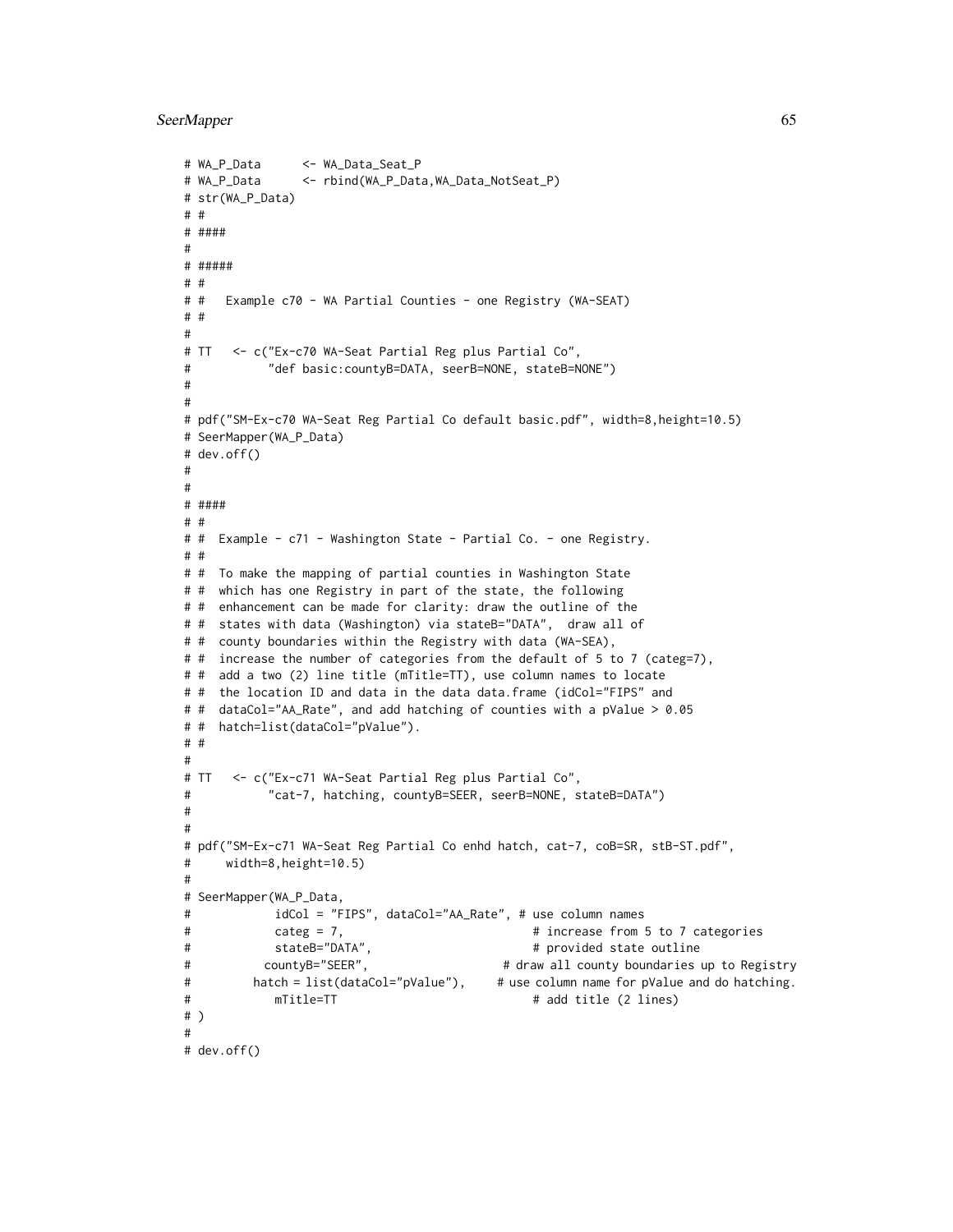```
#
# #
# ####
#
# ####
# #
# # Example - c73 - Washington State - Partial Co. - one Registry.
# #
# # A different variation on inproving example c70 is to
# # draw all of the counties within the state with data (countyB="STATE"),
# # the outline of the state would only be needed is further accent is required
# # (stateB="DATA", move the legend from the left to right side and include the
# # counts in each category mLegend=list(pos="right", counts=TRUE), and
# # since the categories calculated are:
# # [152.69-157.16], (156.16-164.00], (164.00-168.76], (168.76-172.91],
# # (172.91-174.93], (174.93-179.76], and (179.76-194.80]
# # we can manually set a reasonable set of breakpoints with
# # categ=c(157.5, 164.0, 168.75, 173, 175, 180), also 7 categories.
# #
# #
#
# TT <- c("Ex-c73 WA-Seat Partial Reg plus Partial Co",
# "countyB=STATE, seerB=NONE, stateB=NONE brkpointlist")
#
# pdf("SM-Ex-c73 WA-Seat Reg Partial Co coB-ST srB-N stB-N brkpt.pdf",
# width=8,height=10.5)
#
# SeerMapper(WA_P_Data,
# idCol = "FIPS",dataCol="AA_Rate",
# countyB = "STATE",
# categ = c(157.5, 164, 168.75, 173, 175, 180),
# mLegend = list(pos="right",counts=TRUE),
# brkPtDigits = 2,
# mTitle = TT
# )
#
# dev.off()
#
# #
# #####
#
#
# #
# # Example # c72 shows the default settings with countyB="DATA" for atlanta all tracts.
# # Example # c73 partial data in Washington State - countyB="SEER"
# # Example # c74 partial data in Washington State - countyB="STATE"
# #
#
# #####
# #
# # Example # c72 Washington Partial Counties
# # countyB=DATA, seerB=NONE, stateB=NONE (def)
# #
```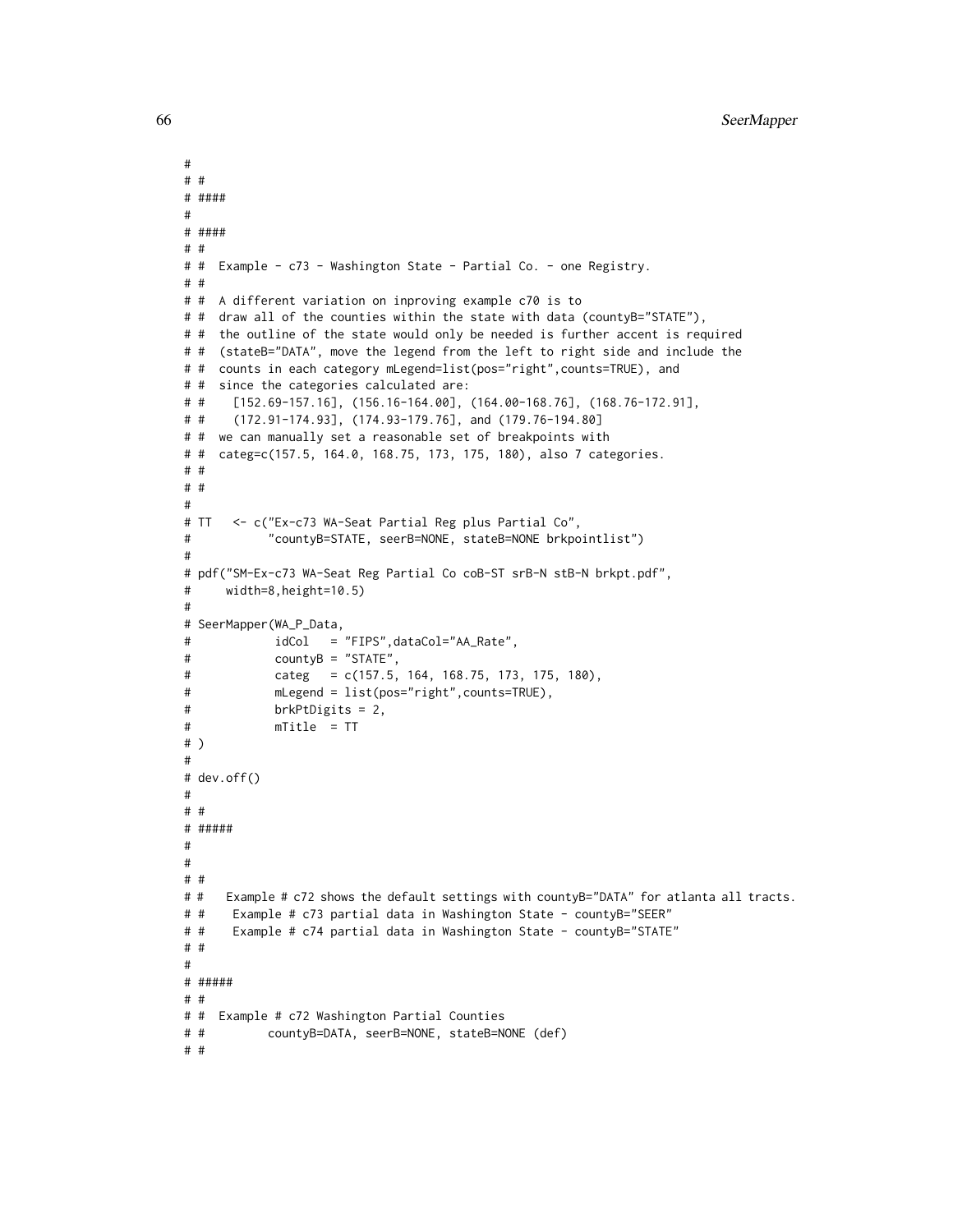```
# TT <- c("Ex-c72-Washington Partial Counties","Rates - defaults")
#
# pdf("SM-Ex-c72-WA-P-Co-Rate-def.pdf", width=7.5, height=10)
#
# SeerMapper(WA_P_Data,
# idCol="FIPS",dataCol="AA_Rate",
# mTitle=TT
# )
#
# dev.off()
# #
# ####
#
# #####
# #
# # Example # c73 Washington Partial Counties
# # countyB=SEER, seerB=NONE, stateB=NONE (def)
# #
# TT <- c("Ex-c73-Washington Partial Counties", "Rates - countyB=SEER")
#
# pdf("SM-Ex-c73-WA-P-Co=Rate-coB-sr.pdf", width=7.5, height=10)
#
# SeerMapper(WA_P_Data,
# idCol="FIPS",dataCol="AA_Rate",
# countyB="SEER",
# mTitle=TT
# )
#
# dev.off()
# #
# ####
#
# #####
# #
# # Example # c74 Washington Partial Counties
# # countyB=STATE, seerB=NONE, stateB=NONE (def)
# #
# TT <- c("Ex-c74-Washington Partial Counties"," Rate Data - countyB=STATE")
#
# pdf("SM-Ex-c74-WA-P-Co-Rate-coB-st.pdf", width=7.5, height=10)
#
# SeerMapper(WA_P_Data,
# idCol="FIPS",dataCol="AA_Rate",
# countyB="STATE",
# mTitle=TT
# )
#
# dev.off()
# #
# ####
#
#
# ####
```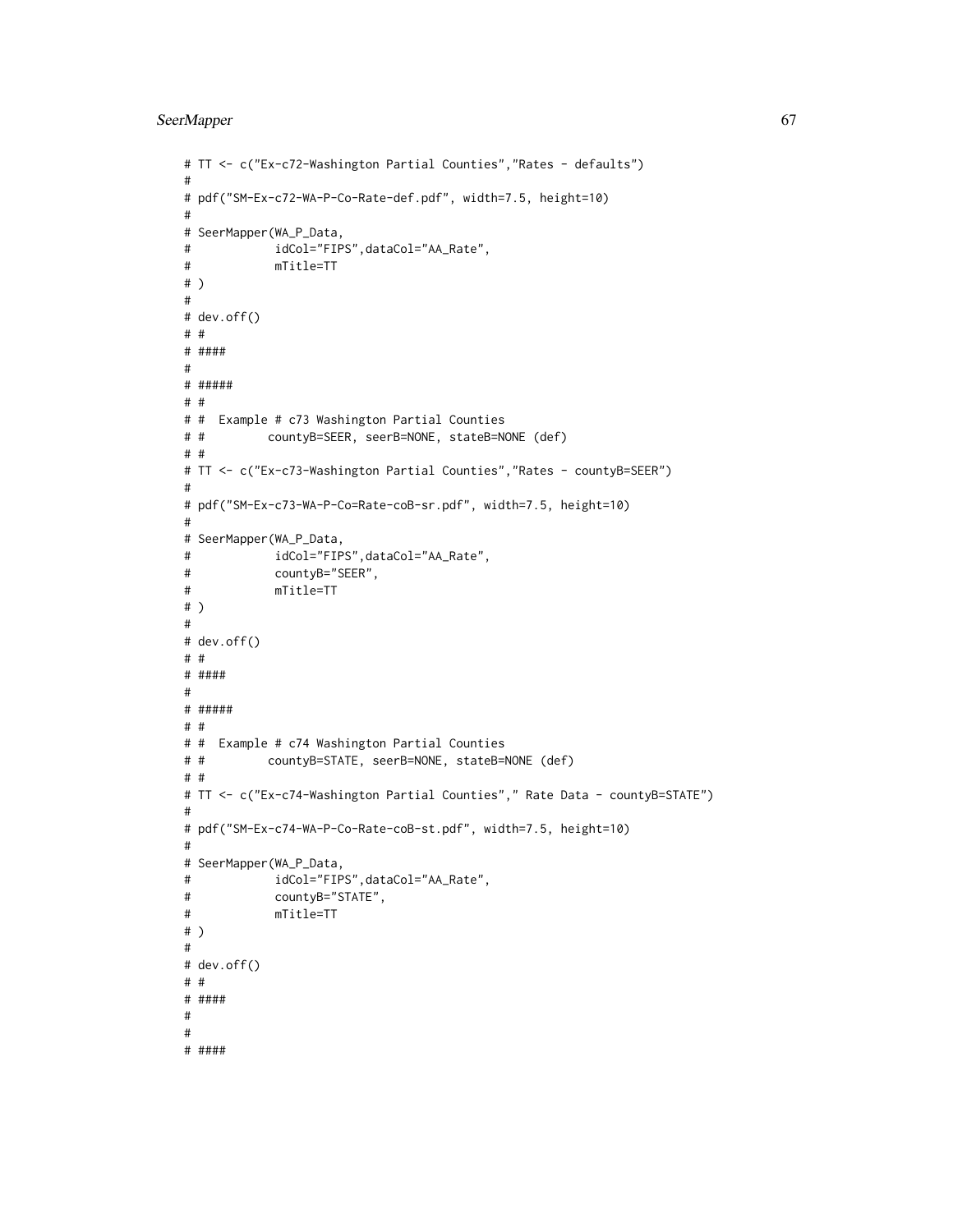```
# #
# # 2000 census County Demographic data for Washington State
# #
# data(WA_Dem_Co_Data,envir=environment())
#
# WA_D_Data <- WA_Dem_Co_Data
#
# # have to compensate for NA in the saID list (no registry)
# isNAsa <- is.na(WA_D_Data$saID)
# sL <- !isNAsa & (WA_D_Data$saID == "WA-SEA")
# # counties with saID set and == "WA-SEA"
#
# nSL <- isNAsa | (WA_D_Data$saID != "WA-SEA")
# # counties with saID not set (NA) or != "WA-SEA"
#
# WA_D_Data_Seat <- WA_D_Data[sL,]
# WA_D_Data_NotSeat<- WA_D_Data[nSL,]
#
# # pull out the data for the Washington-Puget Registry.
# lWA \leq dim(WA_D_Data_Seat)[1] # get number of counties
# selectedWA <- (runif(lWA) <= 0.6 ) # select random 80% of CO in Puget area.
# WA_D_Data_Seat_P <- WA_D_Data_Seat[selectedWA,]
#
# lWA <- dim(WA_D_Data_NotSeat)[1]
# selectedNotWA <- (runif(lWA) <= 0.2 )
# WA_D_Data_NotSeat_P<- WA_D_Data_NotSeat[selectedNotWA,]
#
# WA_D_P_Data <- WA_D_Data_Seat_P
# WA_D_P_Data <- rbind(WA_D_P_Data,WA_D_Data_NotSeat_P)
# str(WA_D_P_Data)
#
# #
# # Example # c76 shows the default settings with countyB="DATA" for atlanta all tracts.
# # Example # c77 partial data in Washington State - countyB="SEER"
# # Example # c78 partial data in Washington State - countyB="STATE"
# #
#
# #####
# #
# # Example # c76 Washington Partial Counties
# # countyB=DATA, seerB=NONE, stateB=NONE (def)
# #
# TT <- c("Ex-c76-Washington Partial County-Dem","defaults")
#
# pdf("SM-Ex-c76-WA-Dem-P-Co-def.pdf", width=7.5, height=10)
#
# SeerMapper(WA_D_P_Data,
# idCol="FIPS",dataCol="popdens",
# mTitle=TT
# )
#
# dev.off()
# #
```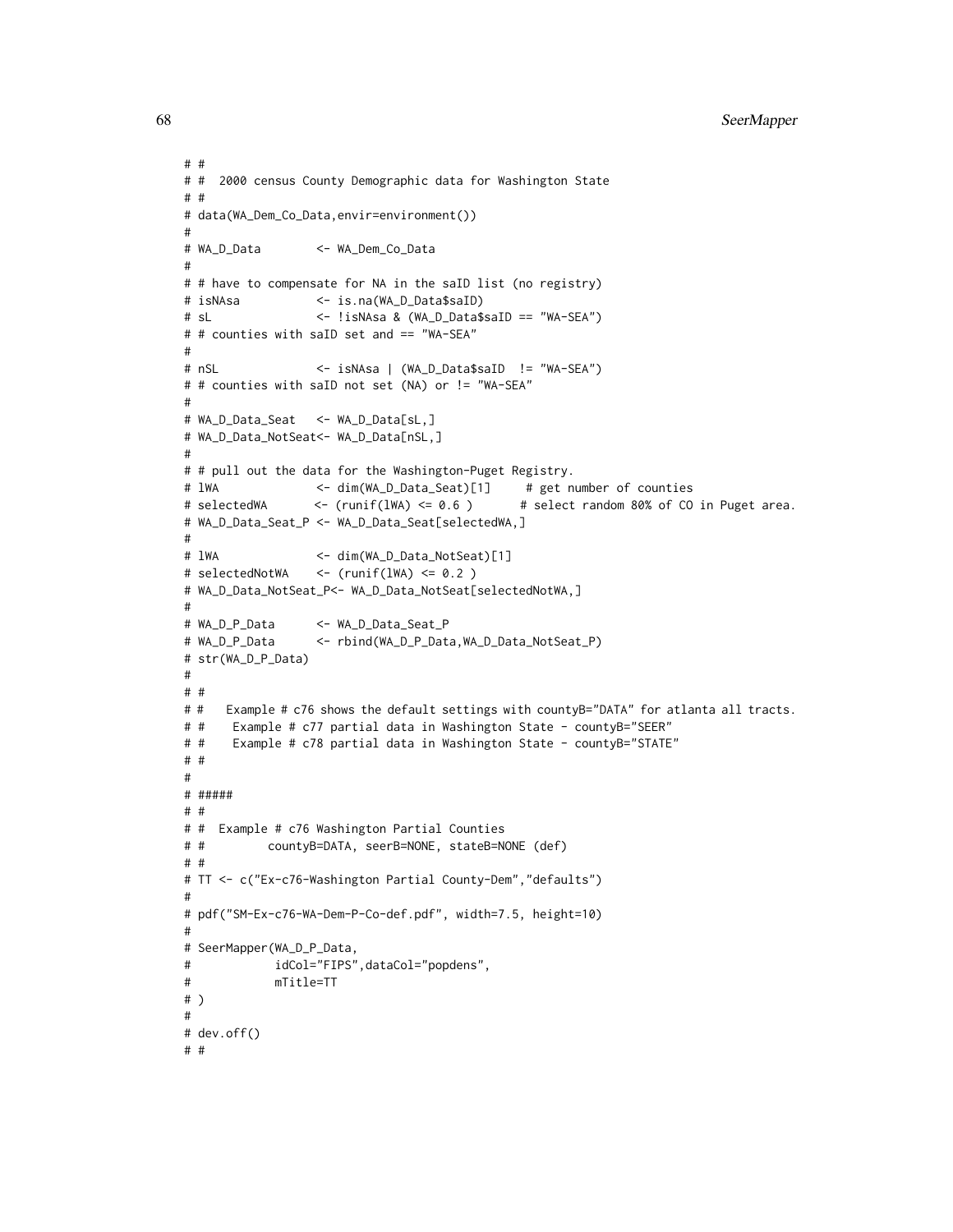```
# ####
#
# #####
# #
# # Example # c78 Washington Partial Counties
# # countyB=SEER, seerB=NONE, stateB=NONE (def)
# #
# TT <- c("Ex-c78-Washington Partial Dem County","countyB=SEER")
#
# pdf("SM-Ex-c78-WA-Dem-P-Co-coB-sr.pdf", width=7.5, height=10)
#
# SeerMapper(WA_D_P_Data,
# idCol="FIPS",dataCol="popdens",
# countyB="SEER",
# mTitle=TT
# )
#
# dev.off()
# #
# ####
#
# #####
# #
# # Example # c79 Washington Partial Counties
# # countyB=STATE, seerB=NONE, stateB=NONE (def)
# #
# TT <- c("Ex-c79-Washington Partial Dem Counties","countyB=STATE")
#
# pdf("SM-Ex-c79-WA-Dem-P-Co-trB-st.pdf", width=7.5, height=10)
#
# SeerMapper(WA_D_P_Data,
# idCol="FIPS",dataCol="popdens",
# countyB="STATE",
# mTitle=TT
# )
#
# dev.off()
# #
# ####
#
#
#
# ####
# #
# # Have data at the census tract level works exactly the same as data
# # at the county level. The only exception is supplemental boundary
# # information datasets may be needed.
# #
#
# #
# # Example - c80 - Wash-Balt CSA county level - defaults
# #
#
```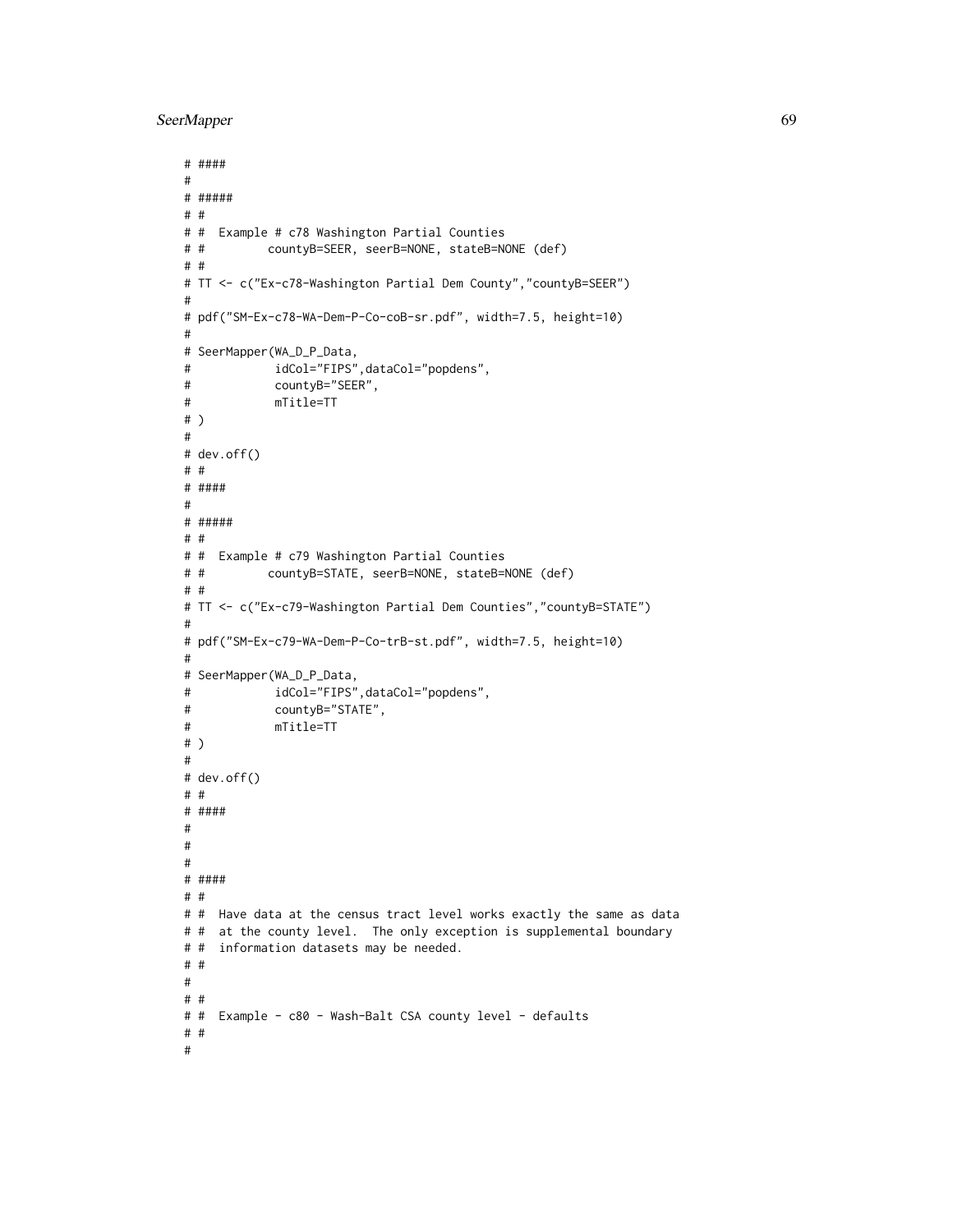```
70 SeerMapper
```

```
#
# data(WashBaltMetro_Co_Data)
#
# TT <- c("SM-Ex-c80-Washington-Baltimore Metro","County-Combined Statistics Area-def")
#
# pdf("SM-Ex-c80-WashBalt-County-CSA-def.pdf", width=7.5, height=10)
#
# SeerMapper(WashBaltMetro_Co_Data,
# idCol="FIPS",dataCol="popdens",
# categ=7,
# mTitle=TT
# )
#
# dev.off()
#
# #
# # Example - c81 - Wash-Balt CSA County level - stateB="DATA"
# #
#
#
# TT <- c("SM-Ex-c81-Washington-Baltimore Metro","County-Combined Statistics Area-stB=D")
#
# pdf("SM-Ex-c81-WashBalt-County-CSA-stB-D.pdf", width=7.5, height=10)
#
# SeerMapper(WashBaltMetro_Co_Data,
# idCol="FIPS",dataCol="popdens",
# categ=7,
# stateB="DATA",
# mTitle=TT
# )
#
# dev.off()
# #
# ####
#
#
# ####
# #
# # Example - c83 - Kansas City CSA county level - defaults
# #
#
#
# data(KCMetro_Co_Data)
#
# TT <- c("SM-Ex-c83-Kansas City Metro","County-Combined Statistics Area-def")
#
# pdf("SM-Ex-c83-KCMetro-County-CSA-def.pdf", width=7.5, height=10)
#
# SeerMapper(KCMetro_Co_Data,
# idCol="FIPS",dataCol="popdens",
# categ=7,
# mTitle = TT
# )
```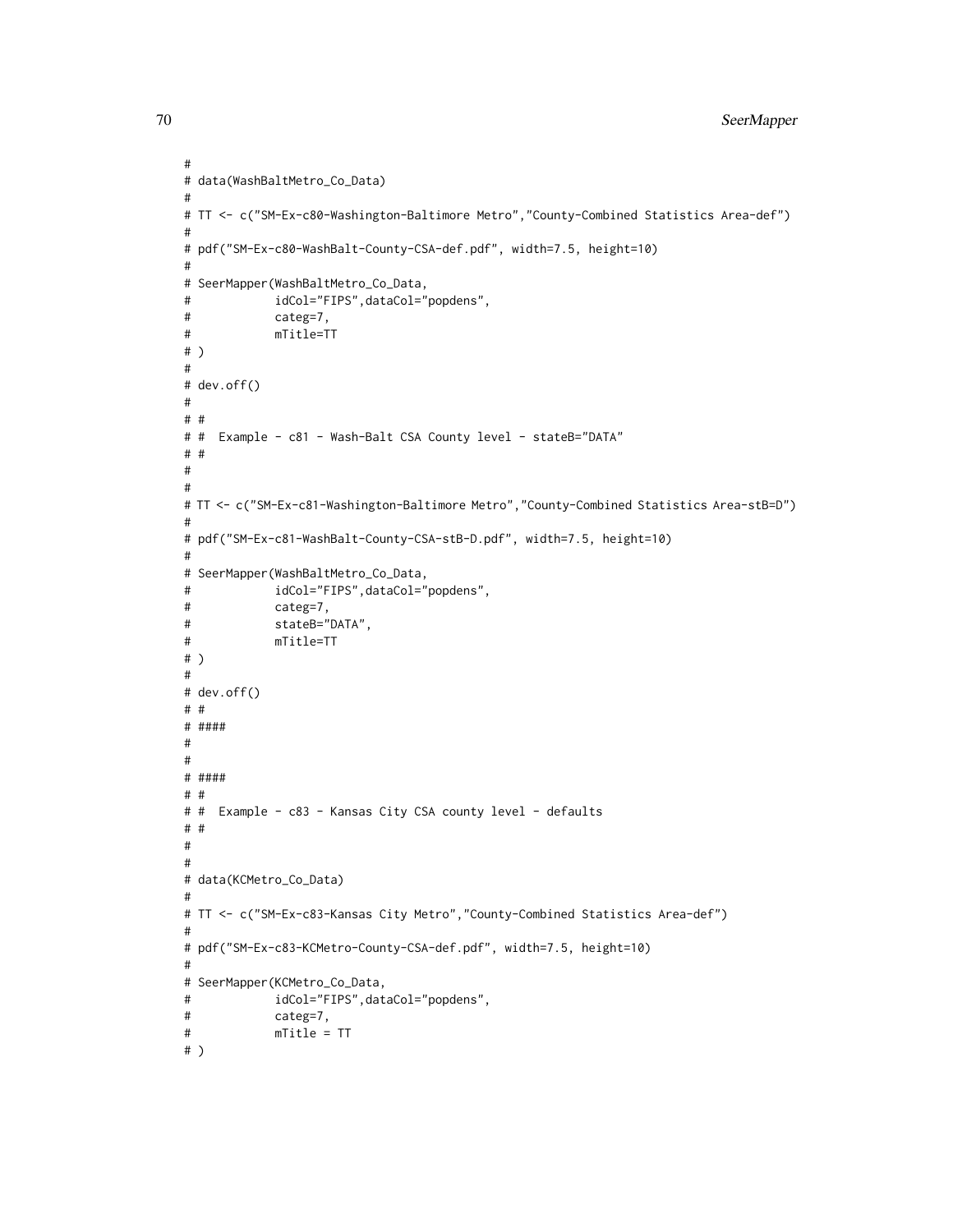```
#
# dev.off()
#
# #
# # Example - c84 - Kansas City CSA County level - stateB="DATA"
# #
#
#
# TT <- c("SM-Ex-c84-Kansas City Metro","County-Combined Statistics Area-stB=D")
#
# pdf("SM-Ex-c84-KCMetro-County-CSA-stB-D.pdf", width=7.5, height=10)
#
# SeerMapper(KCMetro_Co_Data,
# idCol="FIPS",dataCol="popdens",
# categ=7,
# stateB="DATA",
# mTitle = TT
# )
#
# dev.off()
# #
# ####
#
#
#
# #
# # End of County Examples
# #
#
# #######################
#
# #####
# #
# # Example tr60 - Georgia Census Tract Data-Population Density with defaults
# #
# # Uses 2000 census demographic tract data from the GA_Dem_Tr_Data dataset.
# #
#
# data(GA_Dem_Tr_Data)
# GA_Tr_DF <- GA_Dem_Tr_Data
#
# #
#
# TT <- c("Ex-tr60 Georgia Census Tracts Population Density, c=7",
# "def: tractB=DATA countyB=NONE seerB=NONE stateB=NONE")
#
# pdf("SM-Ex-tr60 GA Tracts-PopDens-c=7 def trB-D coB-N srB-N stB-N.pdf",
# width=8,height=10.5)
#
# SeerMapper(GA_Tr_DF,
# idCol = "FIPS",dataCol="popdens",
# categ = 7,
# mTitle = TT
```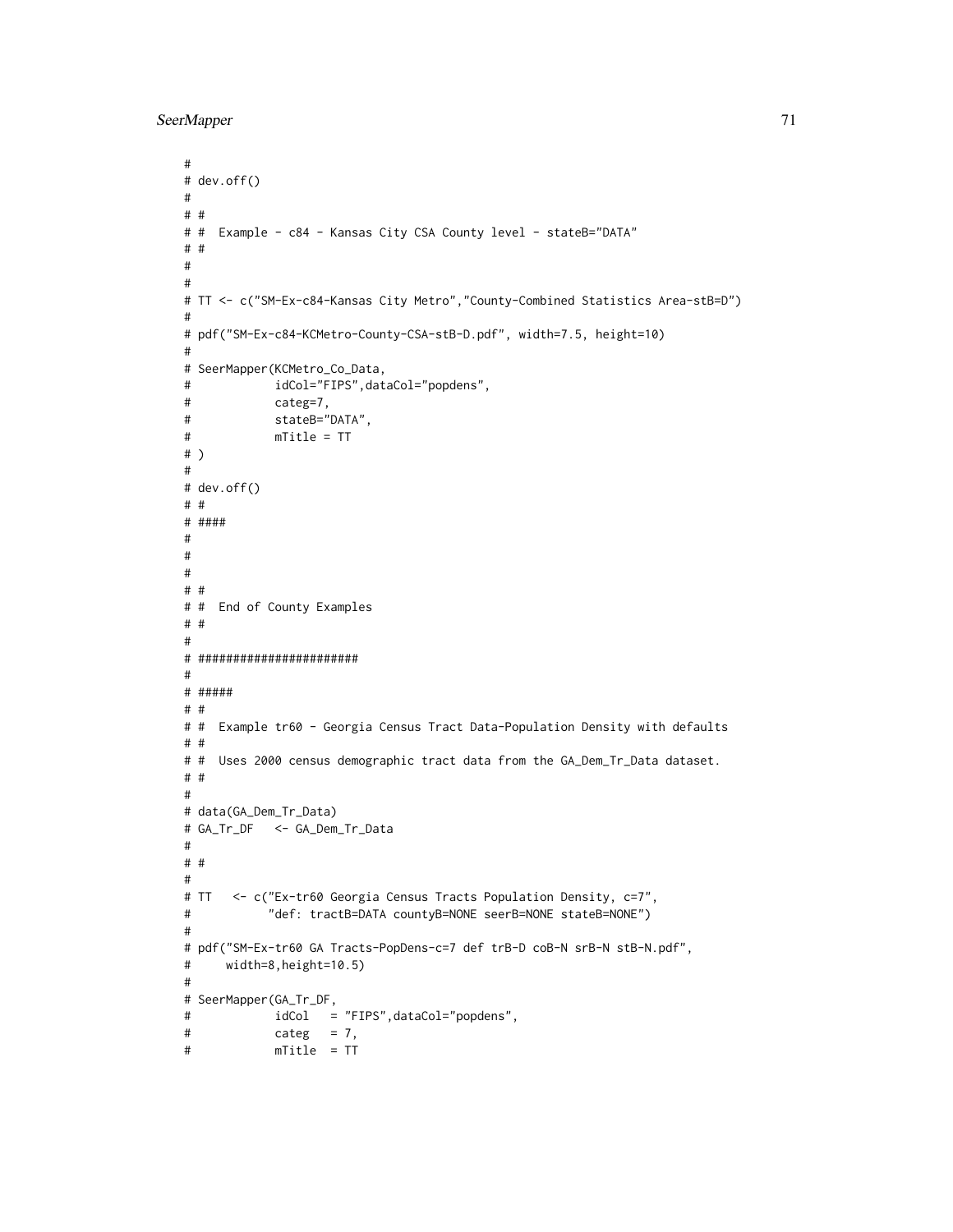```
# )
#
# dev.off()
#
# #
# #####
#
# #####
# #
# # Example tr61 - Georgia Census Tract Data for age 65 and up
# #
# # Uses demographic tract data.frame (GA_Dem_Tr_Data) loaded above.
# #
#
# TT <- c("Ex-tr61 Georgia Census Tract for age 65 and up.",
# "def-tractB=DATA, countyB=NONE, seerB=NONE, stateB=NONE")
#
# pdf("SM-Ex-tr61 GA Tracts-age 65 and up-def trB-D coB-N srB-N stB-N.pdf",
# width=8,height=10.5)
#
# SeerMapper(GA_Tr_DF,
# idCol = "FIPS",dataCol="age.65.up",
# categ = 7,
# mTitle = TT
# )
#
# dev.off()
#
# #
# #####
#
# #####
# #
# # Example tr63 - Georgia Census Tract Data for Percentage age 65 and up
# #
# # The Georgia demographic census tract dataset (GA_Dem_Tr_Data)
# # is used in this example.
# # The percentage (0% to 100%) of individuals in each tract that is
# # 65 year old or older is calculated and mapped.
# #
#
# GA_Tr_DF$PC.age.65.up <- ( GA_Tr_DF$age.65.up / GA_Tr_DF$pop2000 ) * 100
#
# TT <- c("Ex-tr63 Georgia Tract for PC 65 and up",
# "def: tractB=DATA countyB=NONE seerB=NONE stateB=NONE")
#
# pdf("SM-Ex-tr63 GA Tracts-PC age 65 and up-def.pdf",
# width=8,height=10.5)
#
# SeerMapper(GA_Tr_DF,
# idCol = "FIPS",dataCol="PC.age.65.up",
# categ = 7,
# mTitle = TT
```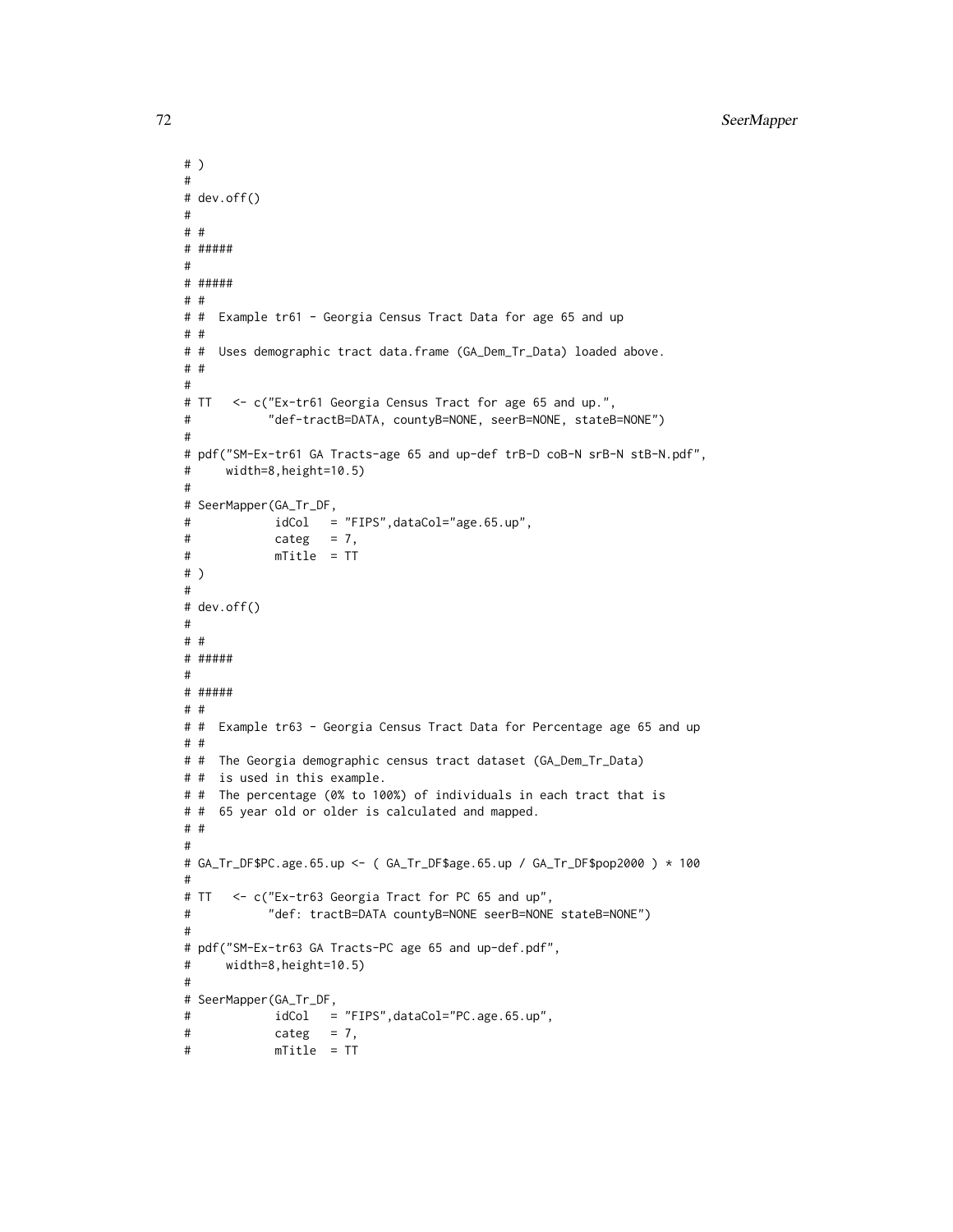```
# )
#
# dev.off()
#
# #
# #####
#
# #####
# #
# # Example tr64 - Georgia Census Tract Data for Percentage age 65 and up
# #
# # The Georgia demographic census tract dataset (GA_Dem_Tr_Data)
# # is used in this example. Same as tr63, but tractB=NONE, and countyB=DATA to
# # turn off the drawing of the tract boundaries, but make sure
# # county boundaries are drawn around areas with data.
# #
# # The value categorized in the map is the percentage (0% to 100%) of
# # individuals in each tract that are 65 year old or older.
# #
#
# GA_Tr_DF$PC.age.65.up <- ( GA_Tr_DF$age.65.up / GA_Tr_DF$pop2000 ) * 100
#
# TT <- c("Ex-tr64 Georgia Tract for PC 65 and up",
# "tractB=NONE countyB=DATA seerB=NONE stateB=NONE")
#
# pdf("SM-Ex-tr64 GA Tracts-PC age 65 and up-tB-N cB-D.pdf",
# width=8,height=10.5)
#
# SeerMapper(GA_Tr_DF,
# idCol = "FIPS",dataCol="PC.age.65.up",
# categ = 7,
# tractB = "NONE",
# countyB = "DATA",
# mTitle = TT
# )
#
# dev.off()
#
# #
# #####
#
# #####
# #
# # Example tr65 - Georgia Census Tract Data for Percentage households occupied
# #
# # Using the Georgia demographic census tract dataset (GA_Dem_Tr_Data),
# # the percentage (0% to 100%) of the households that are occupied
# # in each county is calculated and mapped.
# #
#
# GA_Tr_DF$PC.hh.occupied <- ( GA_Tr_DF$hh.occupied / GA_Tr_DF$hh.units ) * 100
#
# TT <- c("Ex-tr65 GA Tract for PC HH Occupied",
```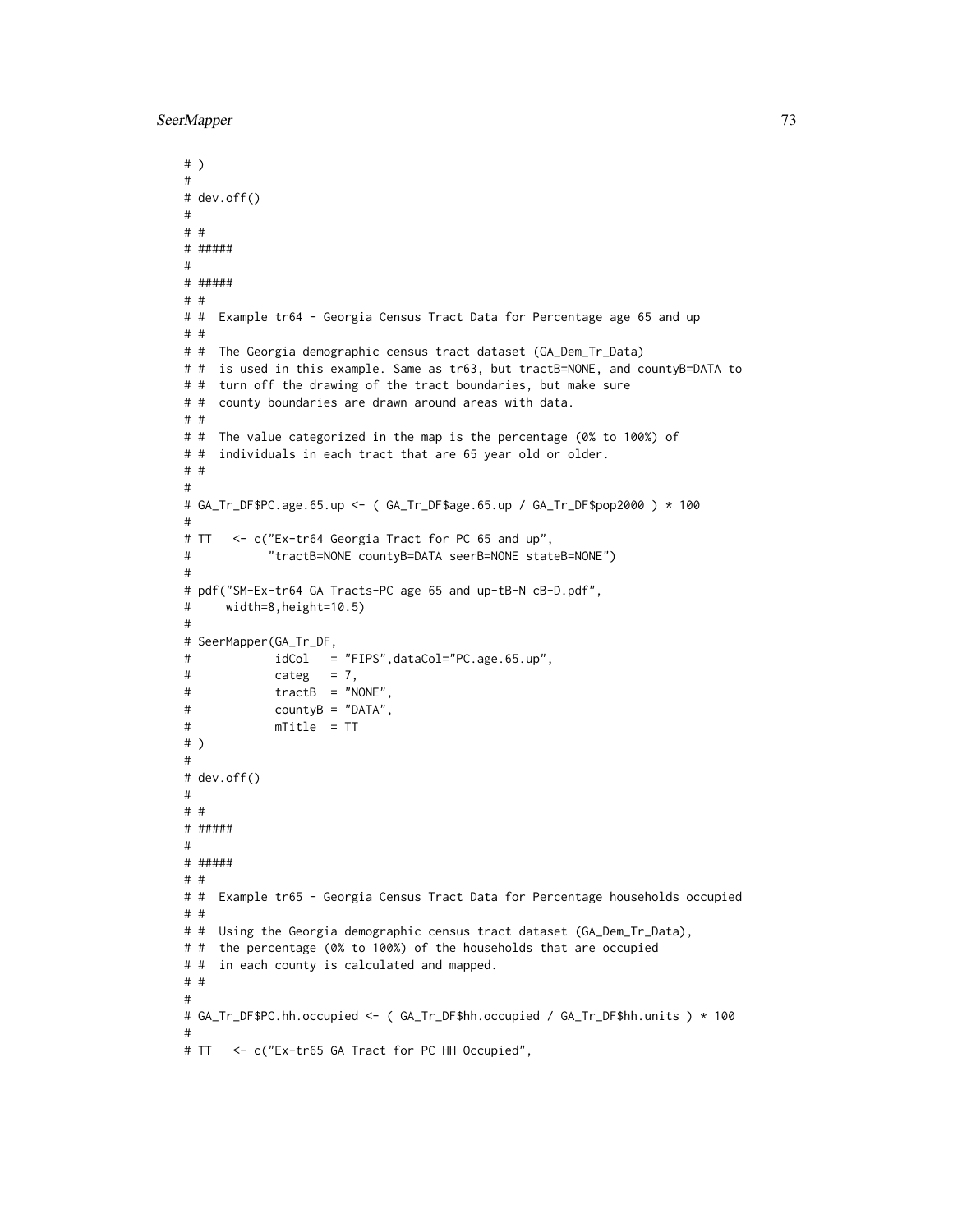```
# "def: tractB=DATA countyB=NONE seerB=NONE stateB=NONE")
#
# pdf("SM-Ex-tr65 GA Tracts-PC HH Occupied-trB-D coB-N srB-N stB-N.pdf",
# width=8,height=10.5)
#
# SeerMapper(GA_Tr_DF,
# idCol = "FIPS",dataCol="PC.hh.occupied",
# categ = 7,
# mTitle = TT
# )
#
# dev.off()
#
# #
# ####
#
# #####
# #
# # Example tr66 - Georgia Census Tract Data for Percentage Household Renters
# #
# # Using the Georgia demographic census tract dataset (GA_Dem_Tr_Data),
# # the percentage (0% to 100%) of the households that have renters
# # in each county is calculated and mapped.
# #
#
# GA_Tr_DF$PC.hh.renter <- (1-( GA_Tr_DF$hh.owner / GA_Tr_DF$hh.units )) * 100
#
# TT <- c("Ex-tr66 GA Tract for PC Renters",
# "tractB=DATA countyB=NONE seerB=NONE stateB=NONE")
#
# pdf("SM-Ex-tr66 GA Tracts-PC Renters-trB-D coB-N srB-N stB-N.pdf",
# width=8,height=10.5)
#
# SeerMapper(GA_Tr_DF,
# idCol = "FIPS",dataCol="PC.hh.renter",
# categ = 7,
# mTitle = TT
# )
# dev.off()
#
# #
# #####
#
#
# ####
# #
# # To do the same Washington Baltimore Metro area a the census tract level,
# # the data is collected at the census tract level and filtered
# # to just the CSA tracts.
# #
# # To cover all of the conditions in the next two examples:
# #
#
```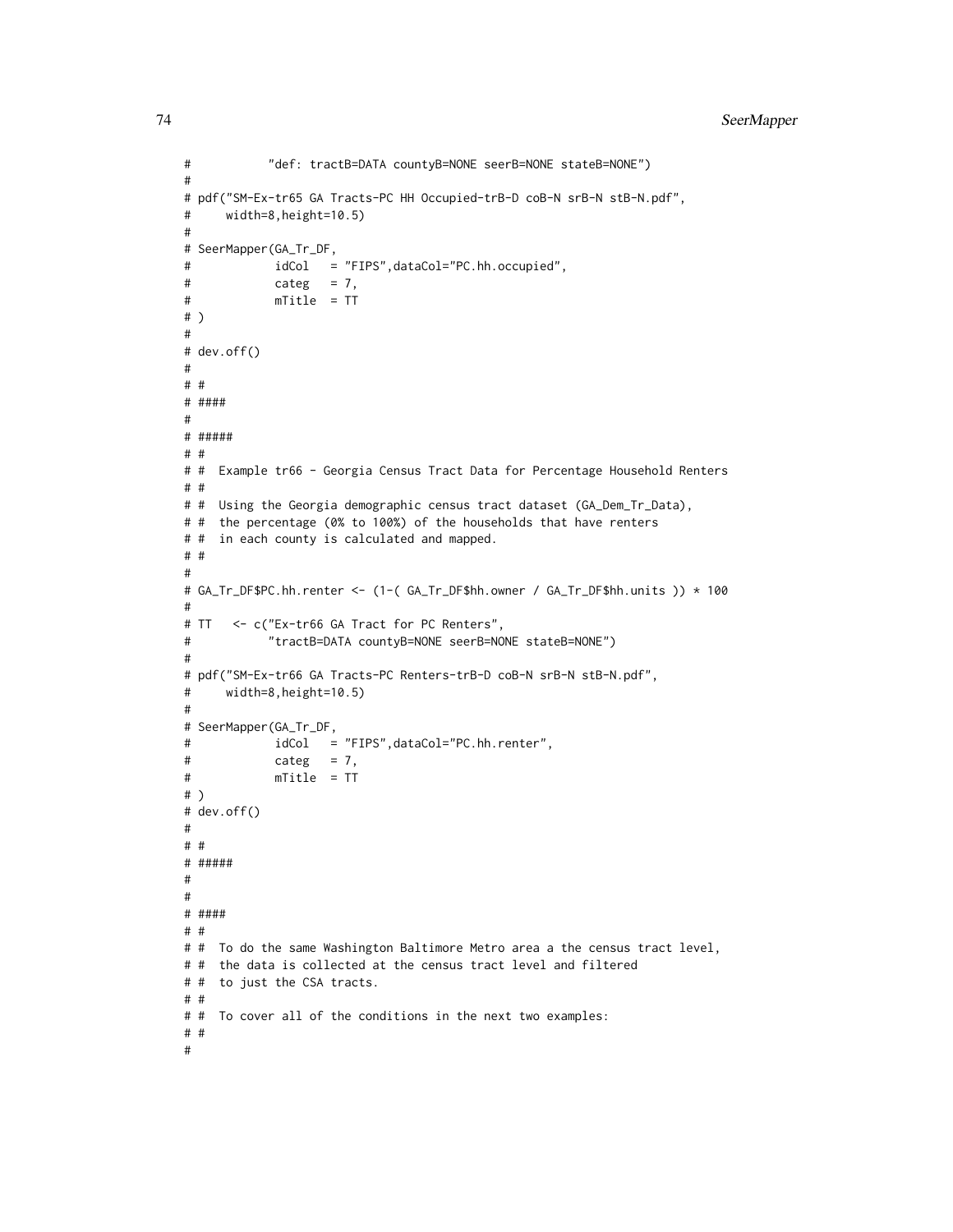```
# #
# # With the \var{SeerMapperEast} and \var{SeerMapperWest} supplemental
# # packages loaded, maps can be created for census tracts in any state or
# # district.
# #
#
# ####
# #
# # County Cancer Mortality data for Washington State
# #
# data(WA_Dem_Tr_Data,envir=environment())
#
# WA_D_Data <- WA_Dem_Tr_Data
#
#
# # have to compensate for NA in the saID list (no registry)
# isNAsa <- is.na(WA_D_Data$saID)
# sL <- !isNAsa & (WA_D_Data$saID == "WA-SEA")
# # counties with saID set and == "WA-SEA"
#
# nSL <- isNAsa | (WA_D_Data$saID != "WA-SEA")
# # counties with saID not set (NA) or != "WA-SEA"
#
# WA_D_Data_Seat <- WA_D_Data[sL,]
# WA_D_Data_NotSeat<- WA_D_Data[nSL,]
#
# # pull out the data for the Washingto-Puget Registry.
# lWA \leftarrow dim(WA_D_Data_Seat)[1] # get number of counties
# selectedWA <- (runif(lWA) <= 0.6 ) # select random 80% of CO in Puget area.
# WA_D_Data_Seat_P <- WA_D_Data_Seat[selectedWA,]
#
# lWA <- dim(WA_D_Data_NotSeat)[1]
# selectedNotWA <- (runif(lWA) <= 0.2 )
# WA_D_Data_NotSeat_P<- WA_D_Data_NotSeat[selectedNotWA,]
#
# WA_D_P_Data <- WA_D_Data_Seat_P
# WA_D_P_Data <- rbind(WA_D_P_Data,WA_D_Data_NotSeat_P)
# str(WA_D_P_Data)
#
# #
# # Example # tr76 shows the default settings with tractB="DATA" for atlanta all tracts.
# # Example # tr77 partial data in Washington State - tractB="COUNTY"
# # Example # tr78 partial data in Washington State - tractB="SEER"
# # Example # tr79 partial data in Washington State - tractB="STATE"
# #
#
# #####
# #
# # Example # tr76 Washington Partial Tracts
# # tractB=DATA, countyB=NONE seerB=NONE, stateB=NONE (def)
# #
# TT <- c("Ex-tr76-Washington Partial Tracts-Demog","defaults")
#
```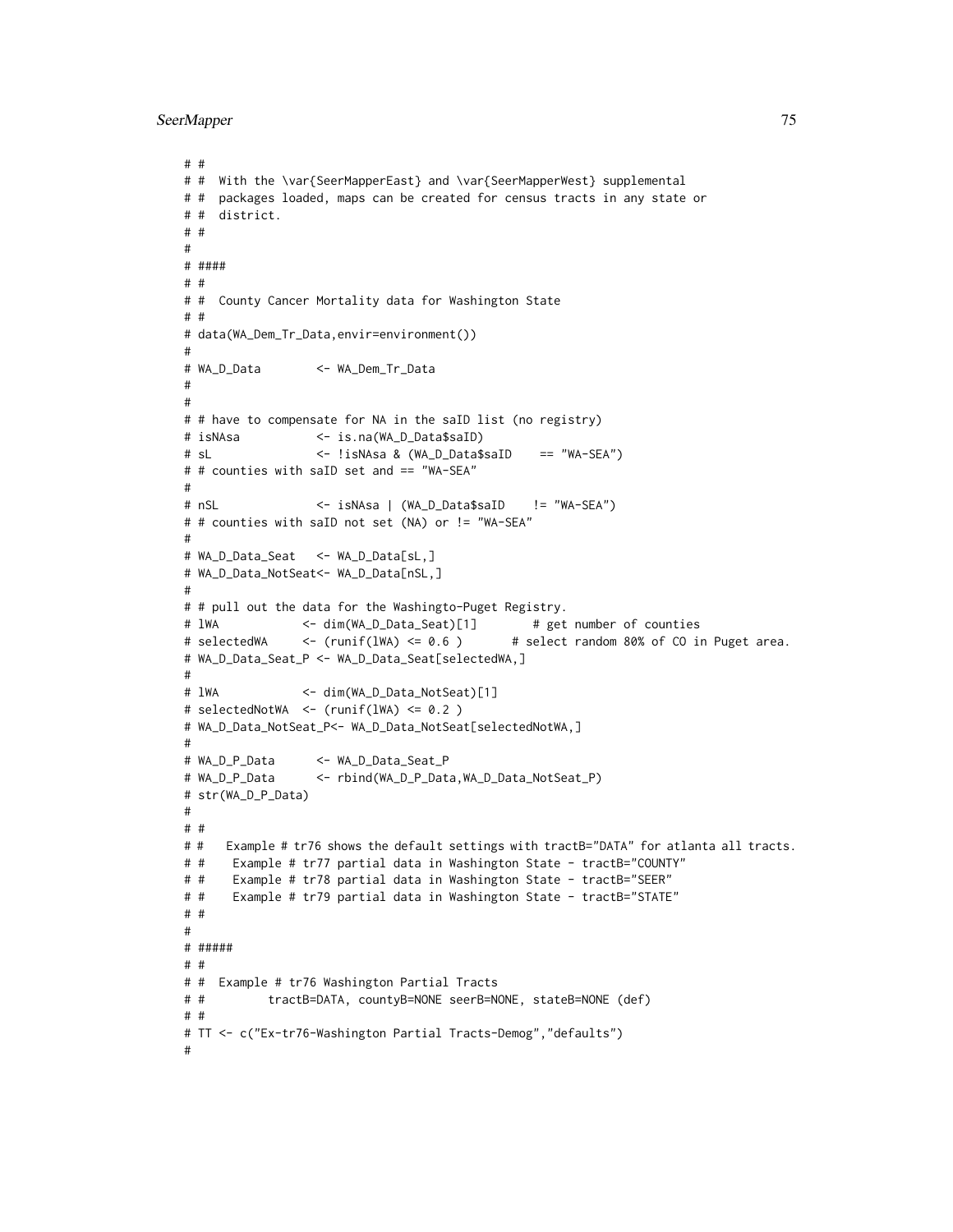```
# pdf("SM-Ex-tr76-WA-Dem-P-Tracts-def.pdf", width=7.5, height=10)
#
# SeerMapper(WA_D_P_Data,
# idCol="FIPS",dataCol="popdens",
# mTitle=TT
# )
#
# dev.off()
# #
# ####
#
# #####
# #
# # Example # tr77 Washington Partial Tracts
# # tractB=COUNTY, countyB=NONE, seerB=NONE, stateB=NONE (def)
# #
# TT <- c("Ex-tr77-Washington Partial Tracts","tractB=COUNTY")
#
# pdf("SM-Ex-tr77-WA-Dem-P-Tract-trB-co.pdf", width=7.5, height=10)
#
# SeerMapper(WA_D_P_Data,
# idCol="FIPS",dataCol="popdens",
# tractB="COUNTY",
# mTitle=TT
# )
#
# dev.off()
# #
# ####
#
# #####
# #
# # Example # tr78 Washington Partial Tracts
# # tractB=SEER, seerB=NONE, stateB=NONE (def)
# #
# TT <- c("Ex-tr78 Washington Partial Tracts","tractB=SEER")
#
# pdf("SM-Ex-tr78-WA-Dem-P-Tract-trB-sr.pdf", width=7.5, height=10)
#
# SeerMapper(WA_D_P_Data,
# idCol="FIPS",dataCol="popdens",
# tractB = "SEER",
# mTitle=TT
# )
#
# dev.off()
# #
# ####
#
#
# #####
# #
# # Example # tr79 Washington Partial Tracts
```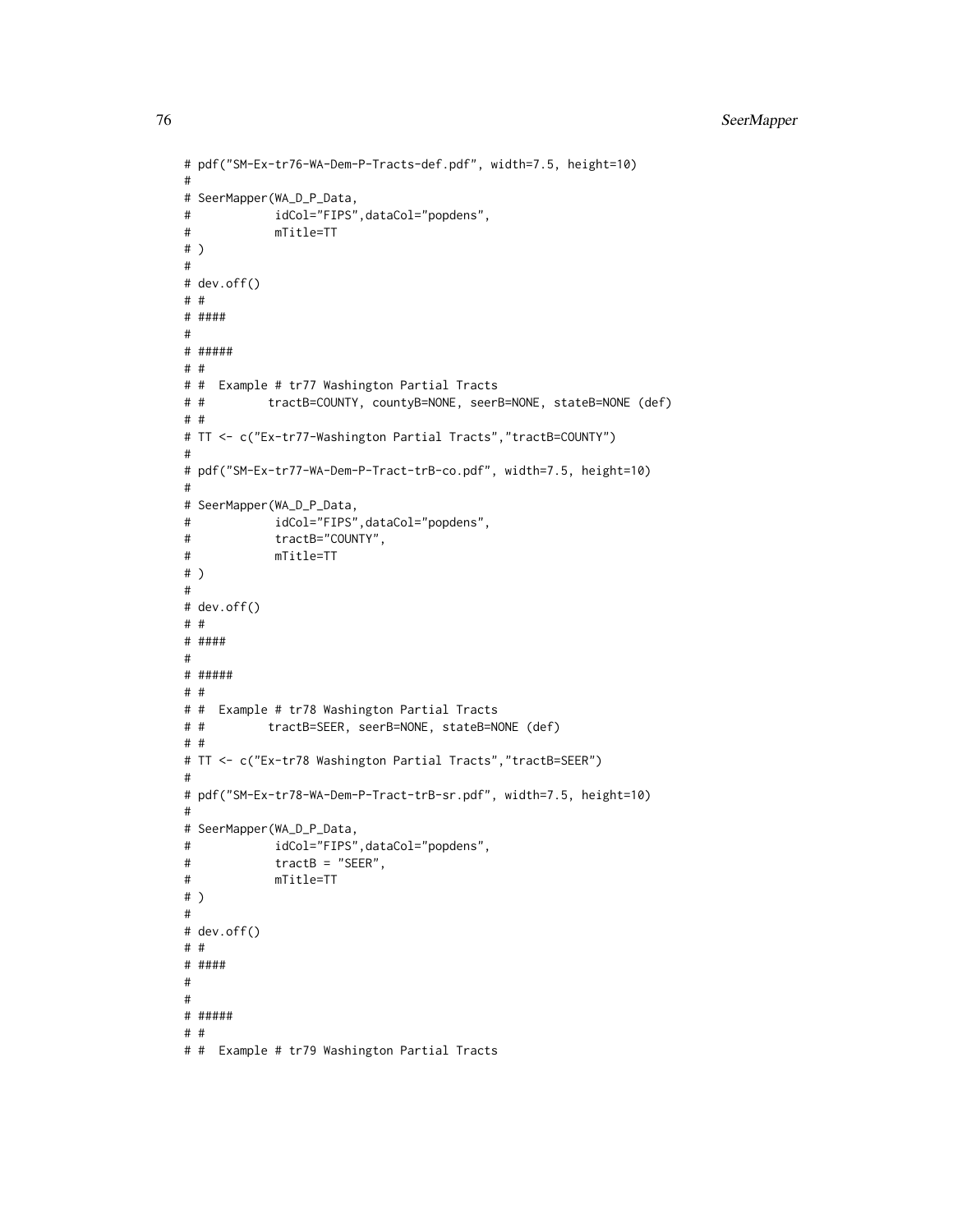```
# # tractB=STATE, seerB=NONE, stateB=NONE (def)
# #
# TT <- c("Ex-tr79-Washington Partial Tracts","tractB=STATE")
#
# pdf("SM-Ex-tr79-WA-Dem-P-Tract-trB-st.pdf", width=7.5, height=10)
#
# SeerMapper(WA_D_P_Data,
# idCol="FIPS",dataCol="popdens",
# countyB="STATE",
# mTitle=TT
# )
#
# dev.off()
# #
# ####
#
# ####
# #
# # Example - tr83 - Kansas City CSA tract level - defaults
# #
#
# data(KCMetro_Tr_Data)
#
# TT <- c("SM-Ex-tr83-Kansas City Metro","Tract-Combined Statistics Area-def")
#
# pdf("SM-Ex-tr83-KCMetro-Tract-CSA-def.pdf", width=7.5, height=10)
#
# SeerMapper(KCMetro_Tr_Data,
# idCol="FIPS",dataCol="popdens",
# categ=7,
# mTitle=TT
# )
#
# dev.off()
#
# #
# # Example - tr84 -Kanssa City CSA tract level - stateB="DATA"
# #
#
#
# TT <- c("SM-Ex-tr84-Kansas City Metro","Tract-Combined Statistics Area-stB=D")
#
# pdf("SM-Ex-tr84-KCMetro-CSA-stB-D.pdf", width=7.5, height=10)
#
# SeerMapper(KCMetro_Tr_Data,
# idCol="FIPS",dataCol="popdens",
# categ=7,
# stateB="DATA",
# mTitle=TT
# )
#
# dev.off()
# #
```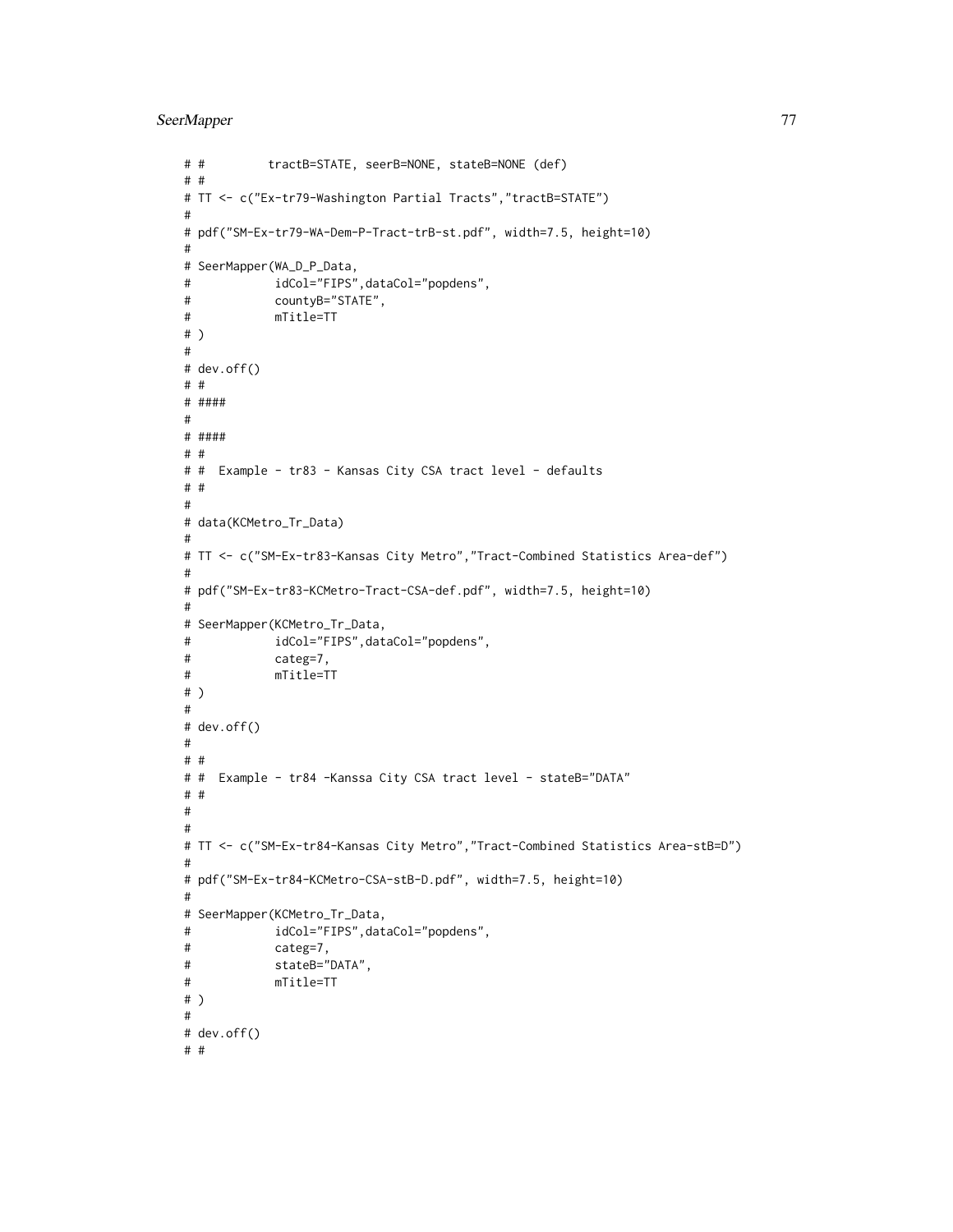```
# ####
#
#
# #####
# #
# # Data.frame for Georgia Tracts ALL, Partial Atlanta Registry 2000 census
# #
#
# data(GA_Dem_Tr_Data,envir=environment())
#
# GA_Tr_DF <- GA_Dem_Tr_Data
#
# lGA <- dim(GA_Tr_DF)[1]
# selectedTr \leftarrow (runif(lGA) \leq 0.75)
# GA_Tr_P <- GA_Tr_DF[selectedTr,]
# # select a random part (75%) of Georgia Tracts.
#
# GA_Tr_ATL_DF <- GA_Tr_DF[GA_Tr_DF$saID == "GA-ATL",]
# # select Atlanta Reg. Tracts
#
# lATL <- dim(GA_Tr_ATL_DF)[1]
# GA_Tr_ATL_P <- GA_Tr_ATL_DF[(runif(lATL) <= 0.75),]
#
# GA_Tr_ATLRUR_DF <- GA_Tr_DF[(GA_Tr_DF$saID == "GA-ATL" | GA_Tr_DF$saID == "GA-RUR"),]
# # select Atlanta & Rural Regs
#
# lATLRUR <- dim(GA_Tr_ATLRUR_DF)[1]
# GA_Tr_ATLRUR_P <- GA_Tr_ATLRUR_DF[(runif(lATLRUR) <= 0.75),]
# # select a random set of tracts
# #
# #####
#
# #####
# #
# # The use of census tract location IDs and data works identically
# # to the county mapping shown above. The only difference is th e
# # extra county boundary layer. The tractB call parameter
# # allows tract boundaries to be drawn at the data level or up to the
# # county, Seer Registry, or State levels.
# #
#
# #
# # Example # tr90 - Georgia ALL Tracts Map with defaults
# # demonstrate the defaults setting - map tracts with data,
# # tractB="DATA", countyB="NONE", seerB="NONE", stateB="NONE".
# #
# # Demonstrates simple census tract mapping with 7 categories and
# # the default boundary controls.
# #
#
# TT <- c("Ex-tr90 Georgia All Tracts Map-2000 popDensity",
# "Defaults")
#
```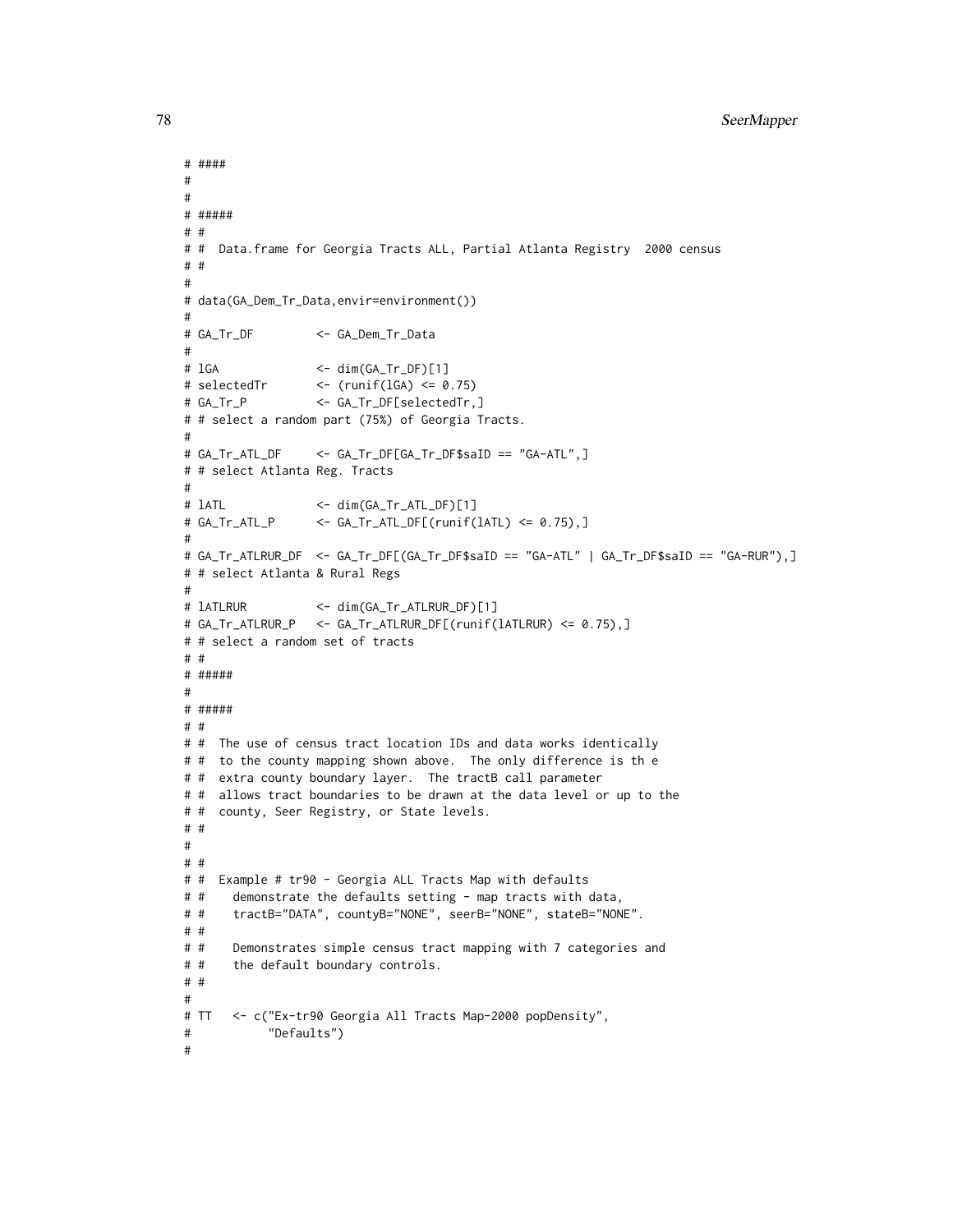```
# pdf("SM-Ex-tr90 GA All Tracts Map-Def trB-D coB-N srB-N stB-N.pdf",
# width=8,height=10.5)
#
# SeerMapper(GA_Tr_DF,
# idCol = "FIPS",dataCol="popdens",
# mTitle = TT
# )
#
# dev.off()
#
# #
# ####
#
# #####
# #
# # This example maps the tracts assocated with the Georgia Atlanta Seer Registry.
# # The defaults of tractB="DATA", countyB="NONE", sserB="NONE", and stateB="NONE"
# # are used.
# #
# # Alternate boundary controls would have the following affects:
# # tractB="SEER" has little effect, since all of the tracts within the registry are
# # present.
# # countyB="DATA". countyB="SEER" and seerB="DATA" would only affect the map
# # by drawing heavier bounaries at each level. Remember registry boundaries
# # are on county boundaries.
# #
# # The drawing of the tract boundaries can be expanded by:
# # tractB="COUNTY" will draw all of the tracts within the counties
# # with tracts with data. Any tract or county in the Seer Registry or State
# # will not be drawn or colors. You will not see any shared boundaries.
# # tractB="STATE" will draw all of the tracts within the states with tracts with data.
# # All tracts within a state with a tract with data will be drawn. Nothing will
# # be missed.
# #
#
# ####
# #
# # Example tr91 - Georgia Tract - Altanta Registry
# #
# # When partial tract data is present, use the settings that will present the
# # data and it's relationship to the surroundings and nothing more. Don't use
# # stateB="ALL" or seerB="ALL. For small areas of data, these are very useful.
# #
# TT <- c("Ex-tr91 GA ATL Reg All Tracts",
# "default:tractB=DATA, countyB=NONE, seerB=NONE, stateB=NONE")
#
# pdf("SM-Ex-tr91 GA ATL Reg Tracts def-trB-D coB-N Sr-N St-N.pdf",
# width=8,height=10.5)
#
# SeerMapper(GA_Tr_ATL_DF,
# idCol ="FIPS",dataCol="popdens",
# mTitle =TT
# )
```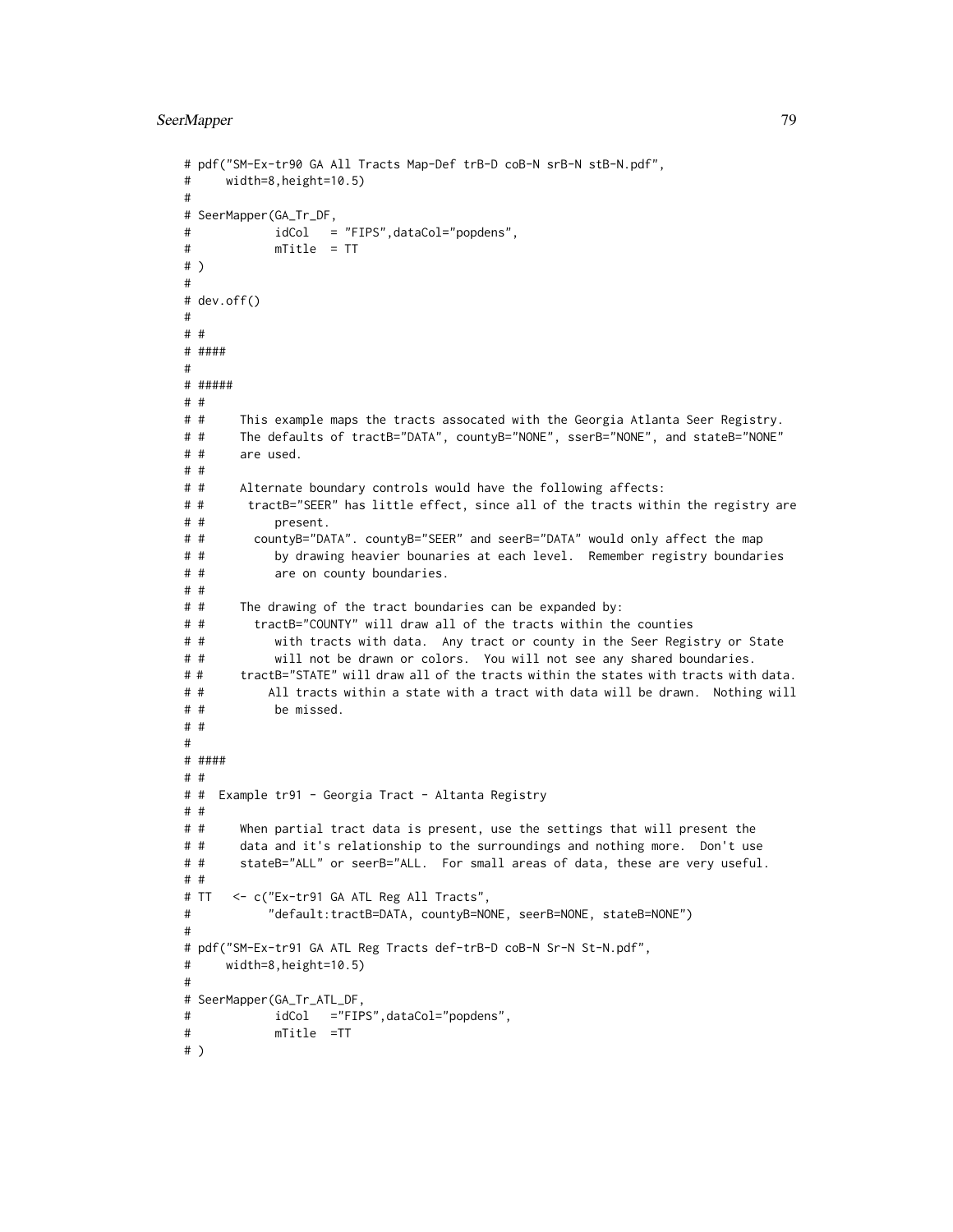```
#
# dev.off()
#
# #
# ####
#
#
# ####
# #
# # Example tr92 - Georgia Tract - Altanta Registry
# #
# # When partial tract data is present, use the settings that will present the
# # data and it's relationship to the surroundings and nothing more. Don't use
# # stateB="ALL" or seerB="ALL. For small areas of data, these are very useful.
# #
# TT <- c("Ex-tr92 GA ATL Reg All Tracts",
# "def:tractB=SEER, countyB=NONE, seerB=NONE, stateB=NONE")
#
# pdf("SM-Ex-tr92 GA ATL Reg Tracts def-trB-sr coB-N Sr-N St-N.pdf",
# width=8,height=10.5)
#
# SeerMapper(GA_Tr_ATL_DF,
# idCol ="FIPS",dataCol="popdens",
# tractB ="SEER",
# mTitle =TT
# )
#
# dev.off()
#
# #
# ####
#
#
# ####
# #
# # Example tr93 - Georgia Tract - Altanta Registry
# #
# # When partial tract data is present, use the settings that will present the
# # data and it's relationship to the surroundings and nothing more. Don't use
# # stateB="ALL" or seerB="ALL. For small areas of data, these are very useful.
# #
# TT <- c("Ex-tr93 GA ATL Reg All Tracts",
# "def:tractB=STATE, countyB=NONE, seerB=NONE, stateB=NONE")
#
# pdf("SM-Ex-tr93 GA ATL Reg Tracts def-trB-st coB-N Sr-N St-N.pdf",
# width=8,height=10.5)
#
# SeerMapper(GA_Tr_ATL_DF,
# idCol ="FIPS",dataCol="popdens",
# tractB ="STATE",
# mTitle =TT
# )
#
```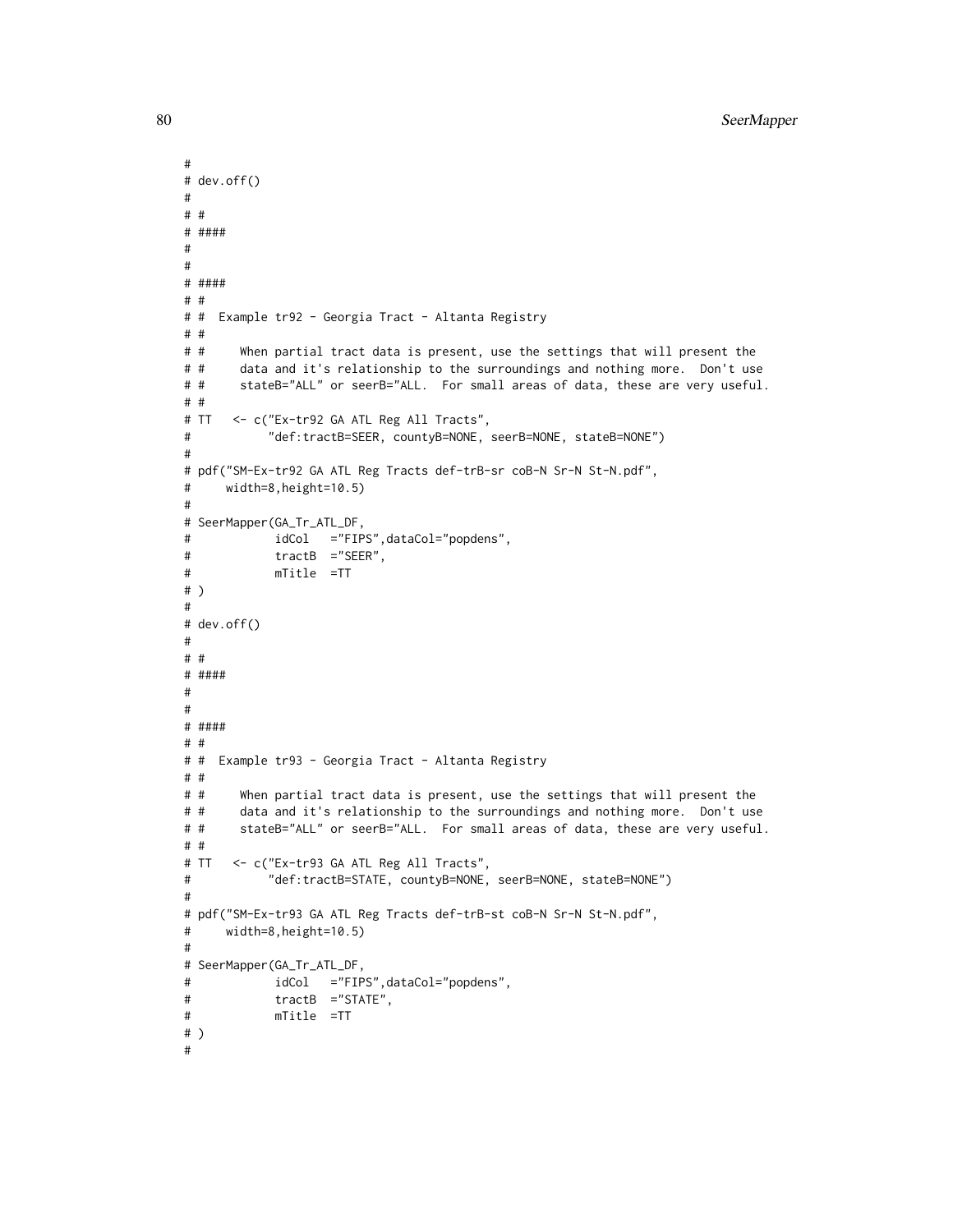```
# dev.off()
#
# #
# ####
#
# ####
# #
# # Example tr94 - Georgia Tract - Altanta Registry
# #
# # When partial tract data is present, use the settings that will present the
# # data and it's relationship to the surroundings and nothing more. Don't use
# # stateB="ALL" or seerB="ALL. For small areas of data, these are very useful.
# #
#
# TT <- c("Ex-tr94 GA ATL Reg Partial Tracts-Def",
# "tractB=DATA, countyB=NONE, seerB=NONE, stateB=NONE")
#
# pdf("SM-Ex-tr94 GA ATL Partial Tracts trB-D coB-N srB-N stB-N.pdf",
# width=8,height=10.5)
#
# SeerMapper(GA_Tr_ATL_DF,
# idCol ="FIPS",dataCol="popdens",
# categ =7,
# tractB ="STATE",
# mTitle =TT
# )
#
# dev.off()
#
# #
# ####
#
# #####
# #
# # Example H02 & H04 - Hatching of non-pValue data, line density,
# # and color
# #
# # Using the Georgia demographic county dataset (GA_Dem_Co_Data)
# # population density to demonstrate:
# # Hatching of non-pValue type data (popdens), operation set
# # to "<", value set to mean of all population densities, color
# # changed to blue, palette changed reds, request 6 categories.
# #
# #
#
# data(GA_Dem_Co_Data, envir=environment())
# GA_D_Co_Data <- GA_Dem_Co_Data
#
# meanPopDens <- mean(GA_D_Co_Data$popdens)
# cat("meanPopDens:",meanPopDens,"\n")
#
# TT <- c("Ex-H02 Georgia Co w hatching of > mean popdens", "")
#
```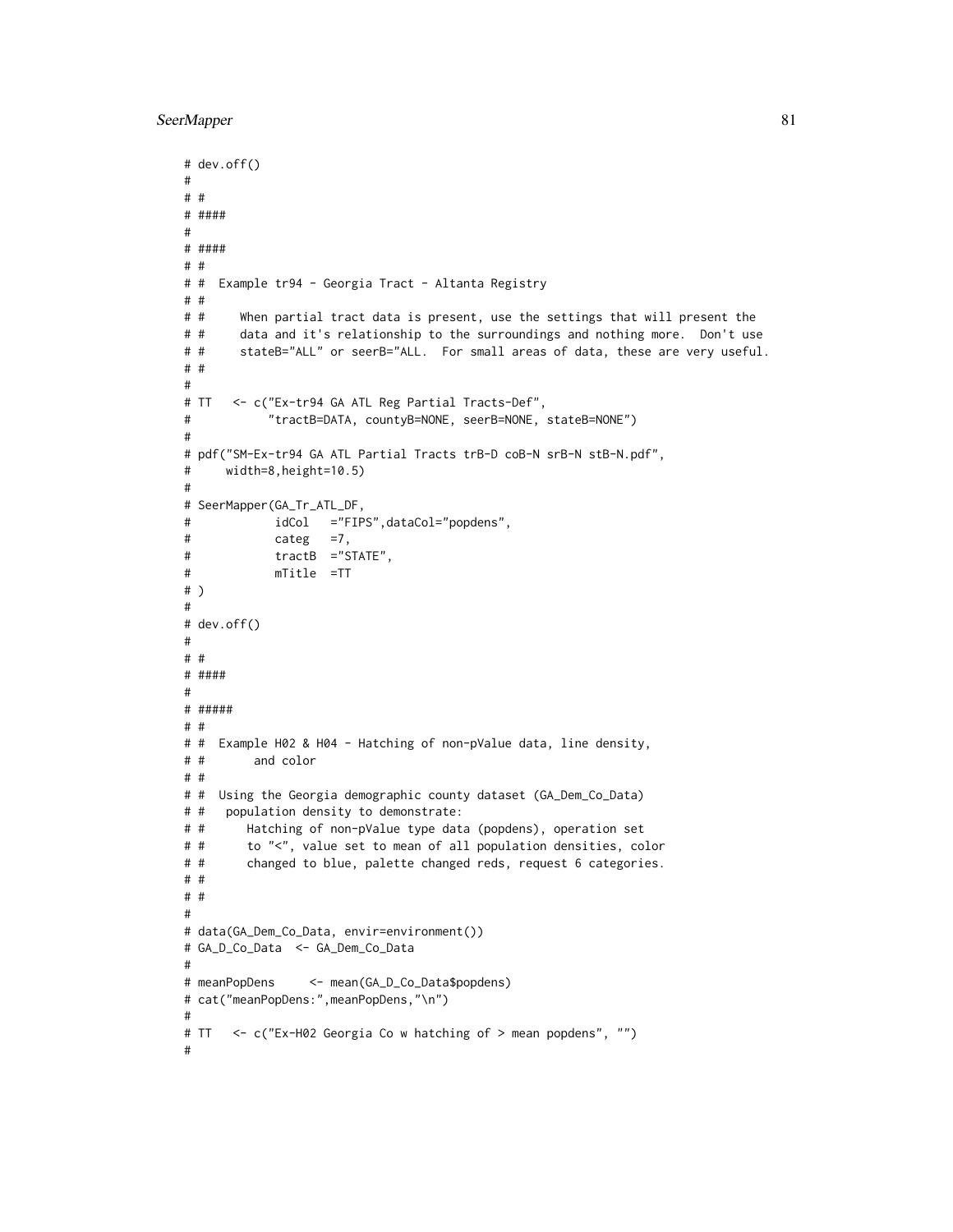```
# pdf("SM-Ex-H02 GA Co hatch-ge mean popdens.pdf",
# width=8,height=10.5)
#
# SeerMapper(GA_D_Co_Data,
# idCol = "FIPS",dataCol="popdens",
# categ = 6, # use 6 categories
# hatch = list(col="black",
# dataCol="popdens",ops=">", value=meanPopDens),
# palColors = "RdYlGn",
# mTitle = TT
# )
#
# dev.off()
#
# #
# #####
#
# #####
# #
# # Example H04 - Hatching of non-pValue data, line density,
# # and color
# #
#
# meanPopDens <- mean(GA_D_Co_Data$popdens)
# cat("meanPopDens:",meanPopDens,"\n")
#
# TT <- c("Ex-H04 Georgia Co w hatching of > mean popdens",
# "den=15, angle=60")
#
# pdf("SM-Ex-H04 GA Co hatch-ge mean popdens-d15 a60.pdf",
# width=8,height=10.5)
#
# SeerMapper(GA_D_Co_Data,
# idCol = "FIPS",dataCol="popdens",
# categ = 6, # use 6 categories
# hatch = list(col="red", den=15, angle=60,
# dataCol="popdens",ops=">",value=meanPopDens),
# palColors = "BuGn",
# mTitle = TT
# )
#
# dev.off()
#
# #
# #####
#
# #####
# #
# # The next set of examples look at options to change how the maps will look.
# #
# # Example P01 - Georgia County Data for Percentage Household Renters
# #
# # In the extreme you can assign your own colors to each sub-area.
```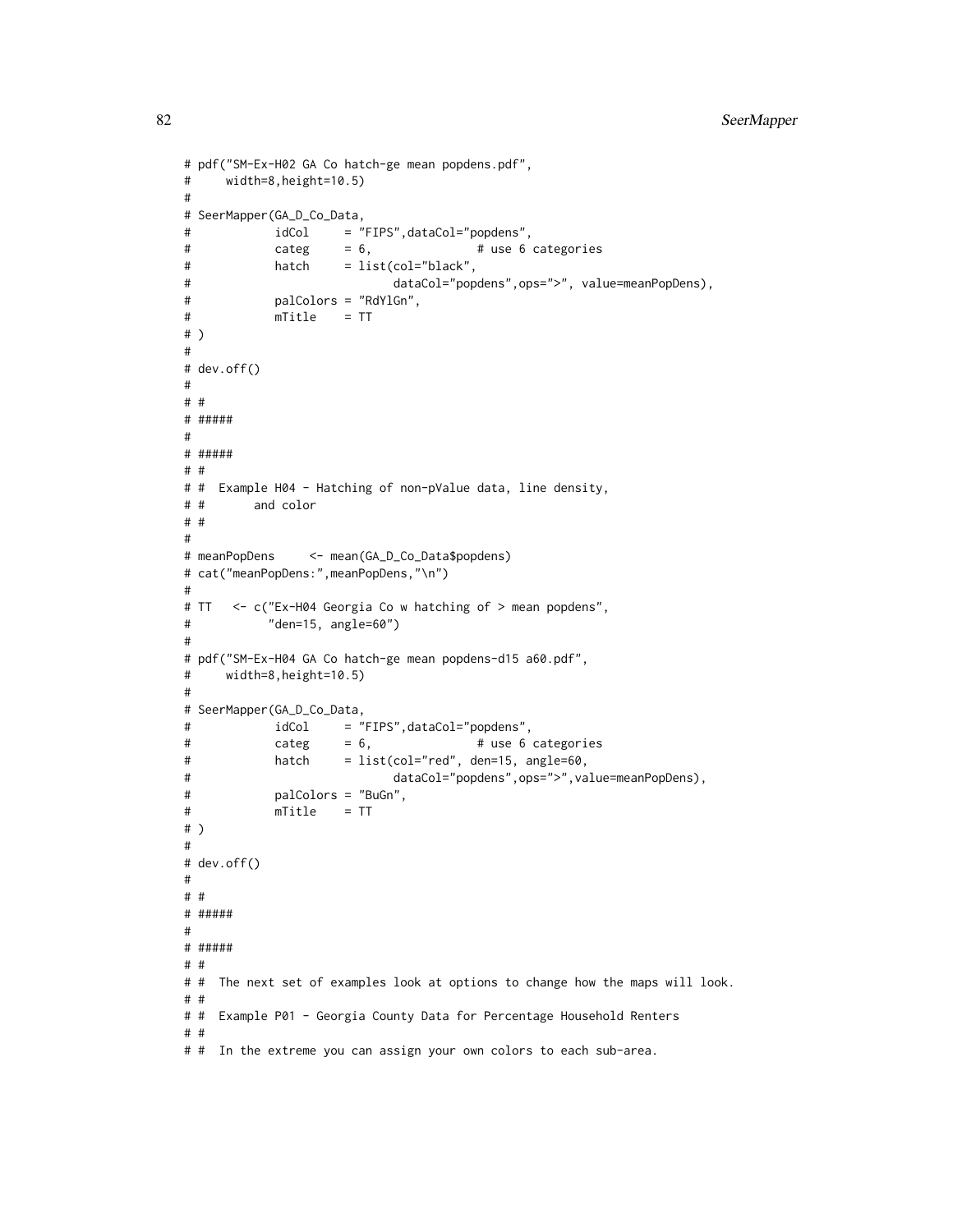```
# # In this example, I have randomly assigned a color from a
# # RColorBrewer "Accent" palette to each sub-areas. The color
# # is placed in the "dataCol" for the sub-area and categ is set to "COLORS".
# #
# # Options: - Use colors instead of data
# # - turning off the legend.
# #
# library(RColorBrewer)
#
# data(GA_Dem_Co_Data,envir=environment())
# GA_D_Co_Data <- GA_Dem_Co_Data
#
# lGA_D_Co <- dim(GA_D_Co_Data)[1]
# numColrs <- 8
# ColorSet <- brewer.pal(numColrs,"Accent")
#
# numRep <- (lGA_D_Co/numColrs)+1
# # place colors into the data.frame.
# GA_D_Co_Data$Col <- replicate(numRep, ColorSet)[1:lGA_D_Co]
#
# TT <- c("Ex-p01 Georgia All County-Random Accent Colors Test",
# "def: countyB=DATA seerB=NONE stateB=NONE")
#
# pdf("SM-Ex-p01 GA Co-Random-Colors-coB-D srB-N stB-N.pdf",
# width=8,height=10.5)
#
# SeerMapper(GA_D_Co_Data,
# idCol ="FIPS",dataCol="Col", # new data column name
# categ ="colors", # specify how to do the categorization
# mLegend = FALSE, # turn off the legend.
# mTitle =TT
# )
#
# dev.off()
#
# #
# ####
#
#
#
# #
# # end of examples
# #
# #####
 #
 # Reference: Mapping it out, Mark Monnier - benefit of characterization
 # and simplification for a more visible map.
 #
 # Still need simplification and maintain same area and
 # relationships/neigborships.
 #
 # Purpose of map is to illustrate spatial patterns of the mapped
```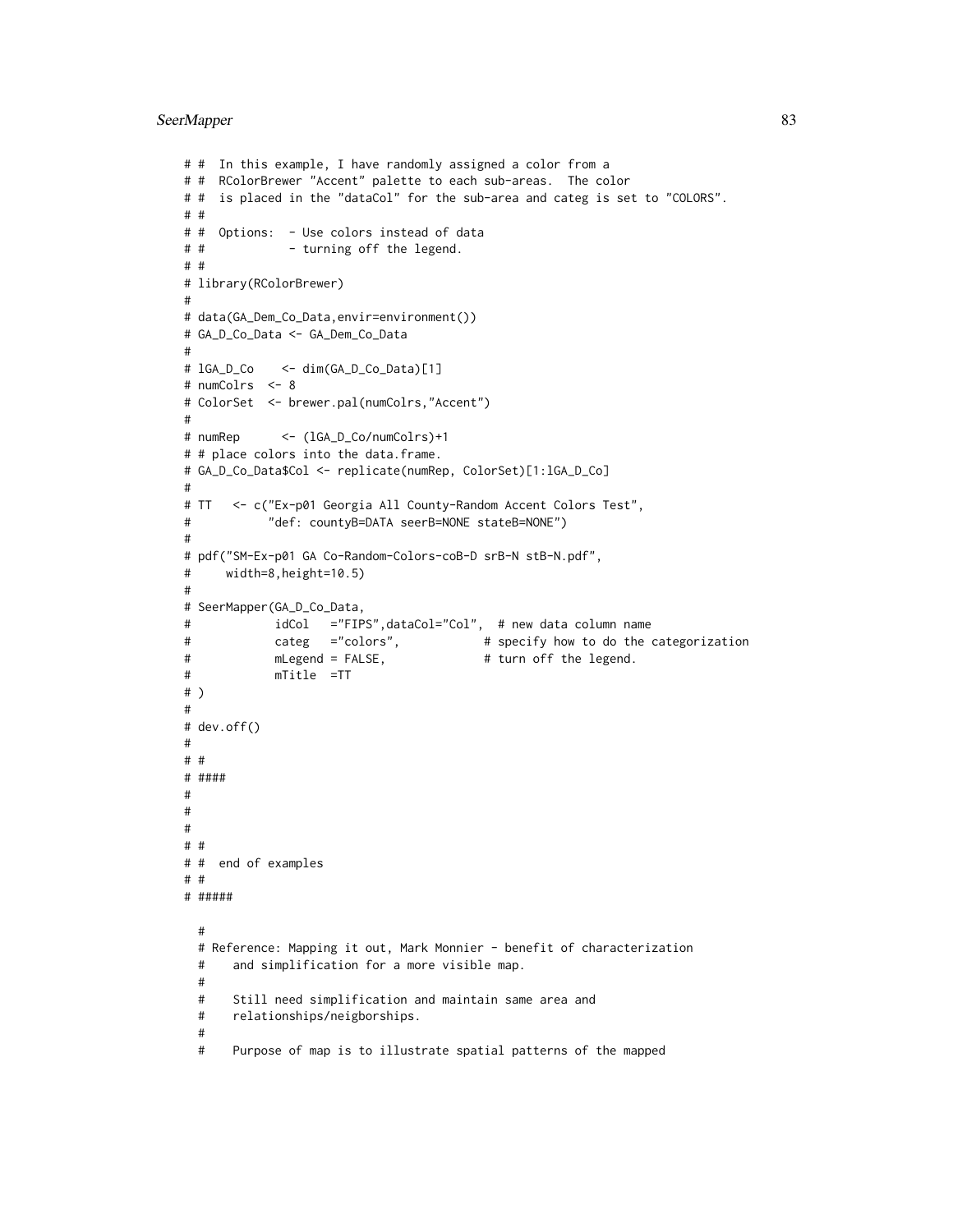# variable. It is important that each area be visible and that # the spatial relationship be maintain. It is not important the # area's shape if maintained. # # Centroids and Convex Hulls... Also population centroid.

SeerMapper.Version *Display SeerMapper Package Version and Build Date*

# Description

Provides a means of retreiving SeerMapper's or Seer2010Mapper's version number and build date and time.

# Usage

```
SeerMapper.Version()
```
#### Details

The SeerMapper package provide a simple means of mapping data for the U. S. at several levels: State, State/County, State/County/Census Tract, and U. S. Seer Registry areas. The package automatically determines the mapping level based on the data and the area identifiers provide at the time of the call. The data is categorised and each area is drawn and colored appropriately based on its data value.

The SeerMapper.Version function return the version number and build date and time for package.

### Value

The return value is "SeerMapper Version X.X.X YY/MM/DD HH:MM Xm"

## Author(s)

James B Pearson and Linda Pickle, StatNet Consulting, LLC, Gaithersburg, MD

<span id="page-83-0"></span>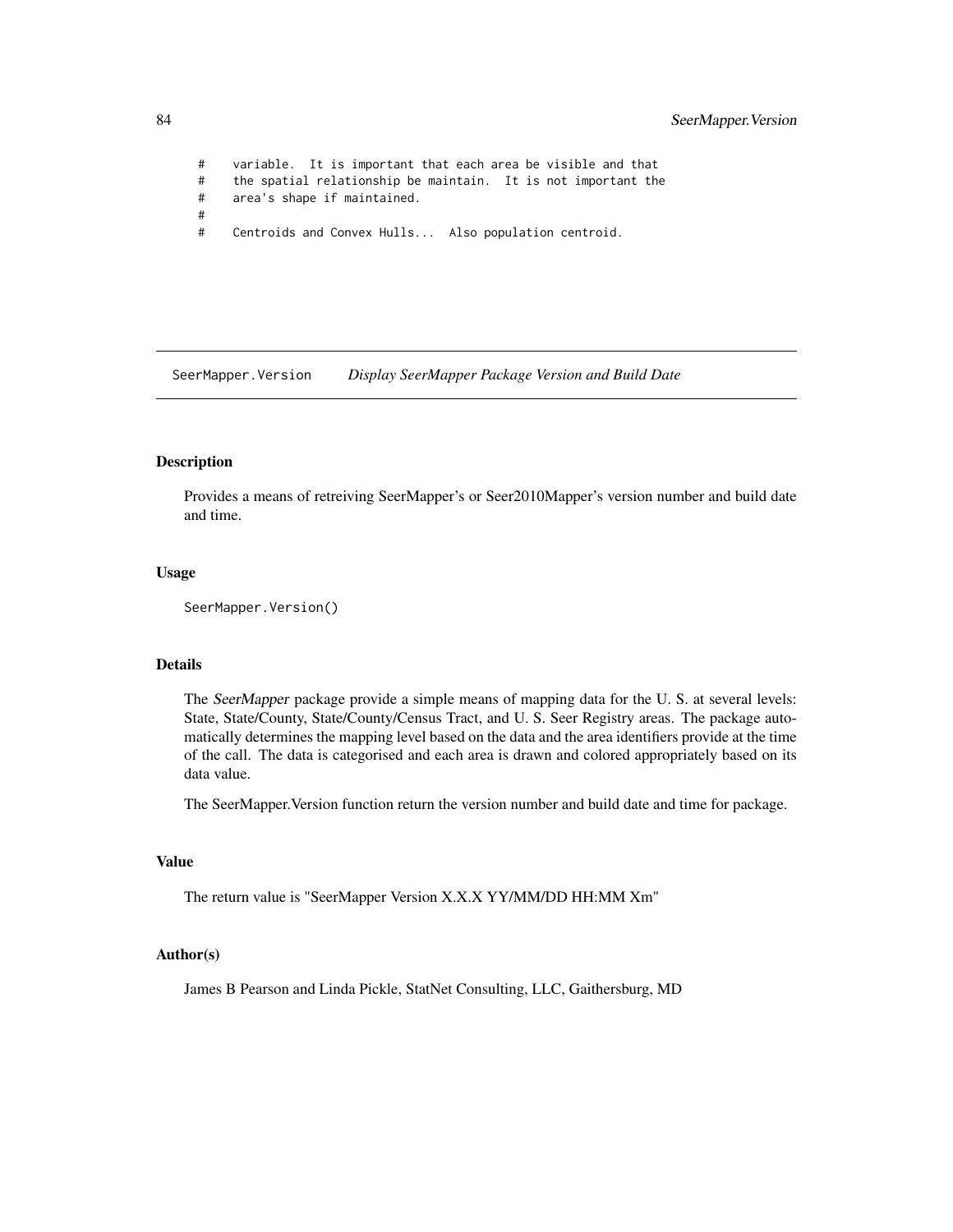<span id="page-84-0"></span>SeerMapper2010 *Quick Data Mapper at State, County, Census Tract or Seer Registry levels*

# Description

Provides a call to the SeerMapper main function in the package to create maps of data using the U. S. 2010 census boundary identifiers and data. While the SeerMapper function can map against either the 2000 or 2010 census boundary data by using the census Year call parameter, the SeerMapper2010 and SeerMapper2000 function are provided minimize the call parameters required and also simplify the overall process. All of the SeerMapper call parameters can be specified and are passed along to SeerMapper.

#### Usage

```
SeerMapper2010(...)
```
# Arguments

... any of the SeerMapper call parameters (see section on the SeerMapper function for details). All parameters are passed through to SeerMapper.

# Details

For details on the supported call parameters, see the SeerMapper section of this doccument.

# Author(s)

James B Pearson and Linda Pickle, StatNet Consulting, LLC, Gaithersburg, MD

SeerRegs\_CM\_Data *Seer Registry Cancer Mortality Rates for all sites for 2009 to 2013*

## Description

These datasets containing the cancer mortality rates for 17 of the 20 U. S. Seer Registries. The cancer mortality data was extracted from the Seer\*Stat website at the Seer Registry level over a 5 year period from 2009 to 2013 for all cancer sites on September 30, 2016.

# Usage

```
data(SeerRegs_CM_Data)
```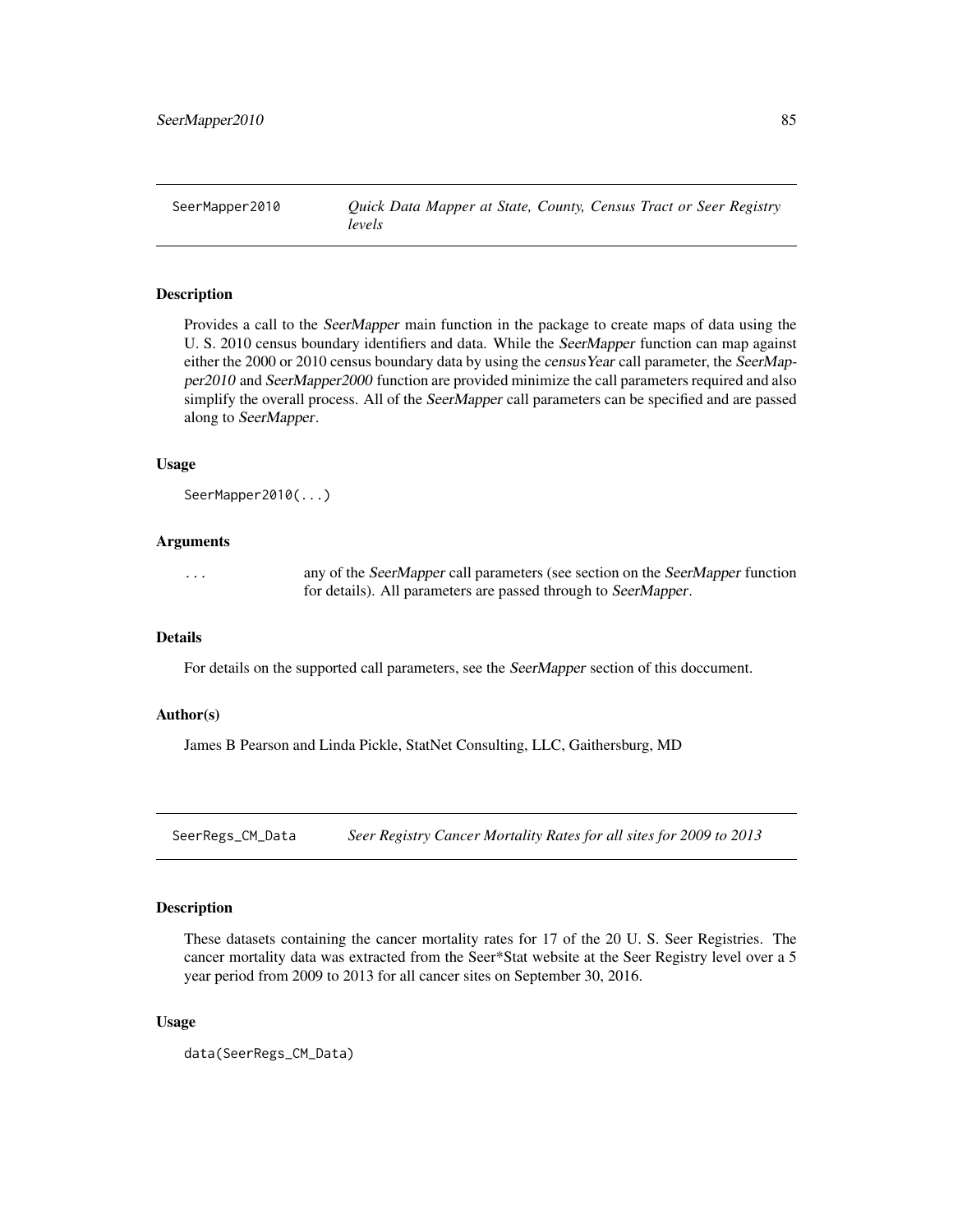## Format

All rates are 5 year age adjusted rates for the period 2009 to 2013. The dataset contains 10 columns:

Registry is a character string name for the Seer Registry.

- saID is a character string abbreviation for the Seer Registry. See below for a list of supported abbreviations.
- All\_Both is a numeric value for the age adjusted rate for all races for both sexes.

All\_Males is a numeric value for the age adjusted rate for all races for males.

All\_Females is a numeric value for the age adjusted rate for all races for females.

Whites\_Both is a numeric value for the age adjusted rate for whites and both sezes.

Whites\_Males is a numeric value for the age adjusted rate for white males.

Whites\_Females is a numeric value for the age adjusted rate for white females.

Blacks\_Both is a numeric value for the age adjusted rate for blacks and both sezes.

Blacks\_Males is a numeric value for the age adjusted rate for black males.

Blacks Females is a numeric value for the age adjusted rate for black females.

The first two rows of the data.frame represent the rate information for the 17 of the 20 U. S. Seer Registries and the USA. These rows MUST be deleted before using the data.frame with the package.

The Seer Registry abbreviations, state fips ID and names used in the package are:

| saID    | stID | Alias Match   | Name                                          |
|---------|------|---------------|-----------------------------------------------|
| AK-NAT  | 02   | Alaska        | Alaska Natives                                |
| AZ-NAT  | 04   | Arizona       | Arizona Natives                               |
| CA-OTH  | 06   | Greater Calif | CA Other (not SF-Oakland, SJ-Monterey, or LA) |
| $CA-SF$ | 06   | San Fran      | California San Francisco/Oakland              |
| CA-SJ   | 06   | San Jose      | California San Jose/Monterey                  |
| CA-LA   | 06   | Los Angeles   | California Los Angeles Co                     |
| СT      | 09   | Connecticut   | Connecticut                                   |
| GA-OTH  | 13   | Greater Geor  | Georgia Other (not Atlanta or Rural areas)    |
| GA-ATL  | 13   | Atlanta       | Georgia Atlanta Metro                         |
| GA-RUR  | 13   | Rural Geor    | Rural Georgia                                 |
| HІ      | 15   | Hawaii        | Hawaii                                        |
| IA.     | 19   | Iowa          | Iowa                                          |
| KY.     | 21   | Kentucky      | Kentucky                                      |
| LA      | 22   | Louisiana     | Louisiana                                     |
| MI-DET  | 26   | Detroit       | Michigan Detroit                              |
| NJ      | 34   | Jersey        | New Jersery                                   |
| NM      | 35   | New Mexico    | New Mexico                                    |
| OK-CHE  | 40   | Cherokee      | Oklahoma Cherokee Nation                      |
| UT      | 49   | Utah          | Utah                                          |
| WA-SEA  | 53   | Puget Sound   | Washington Seattle-Puget Sound                |

Data is not available for the three native american Seer Registries: Alaska (AK-NAT), Arizona (AZ-NAT), and a set of counties in Oklahoma (OK-CHE). These Seer Registries are included for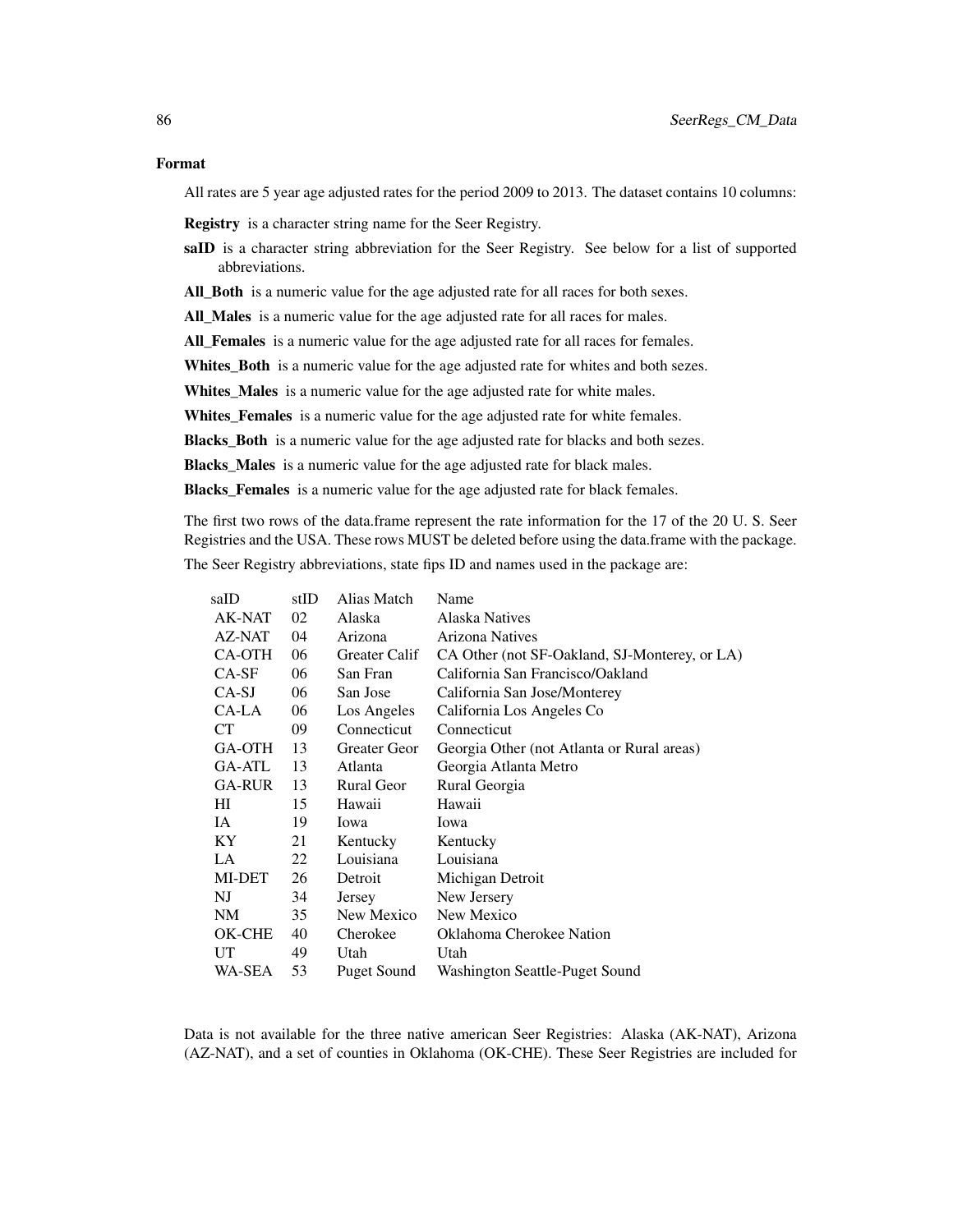## <span id="page-86-0"></span> $S$ M\_XXXXX 87

completeness. The alias match strings allows the package to attempt to match location identifiers generated by the Seer\*Stat website instead of having the caller re-label all of the records and possibly made an error. The recommendation is to point package at the column and see what happens.

## Source

The U. S. Seer Registry age adjusted Cancer Mortality rates for the years 2009 to 2013 for all races, whites, and blacks for both sexes, males and females for all sites was extracted from the NCI Seer\*Stat website on September 30, 2016. The data selected is at the Seer Registry geographic level for a 5 year period from 2009 to 2013 for cancer mortality for all sites to allow it to be used as example data in the package.

SM\_XXXXX *Internal Functions to utilize boundary data and create maps.*

# Description

Provides support for *SeerMapper* and other packages that can use the *SeerMapper* core functions and boundary datasets to map state, registry, county or tract sub-areas in the U. S. Based on the location IDs provided loads into memory the U. S. state and registry boundary data, determines the sub-area level being mapped, then loads the county and (if needed) census tract boundary data for any state containing a sub-area with data and maps the data and requested boundaries.

### Usage

SM\_Mapper(rPM,MV)

#### Arguments

| rPM | This a named list of <i>SeerMapper</i> variables and call parameter values used by the<br>internal functions of SeerMapper. |
|-----|-----------------------------------------------------------------------------------------------------------------------------|
| MV  | This a named list of SeerMapper boundary data and location IDs to support the<br>requested map.                             |

# Details

Three functions are exported by SeerMapper for use by other packages offered by this author. These functions are internal functions and not designed for general use. The three exposed functions are: SM\_GlobInit, SM\_Build, and SM\_Mapper. Each uses the rPM and MV named lists to receive and return information to the caller. SM\_GlobInit builds the initial rPM named list and populates it with default values. SM\_Build receives the rPM and MV named lists, validates the location ID supplied, sets the level of the boundaries needed, loads the boundaries from the datasets contained in the packages of SeerMapper, implements the expanded boundaries to be drawn beyond the data sub-areas, and returns the loaded boundaries in the  $MV$  named list. SM Mapper receives the rPM and MV and based on the information provided, creates the map. The functions are very depended on the information in the rPM and  $MV$  begin correct, the use of these functions or modification to there data structures is not recommended.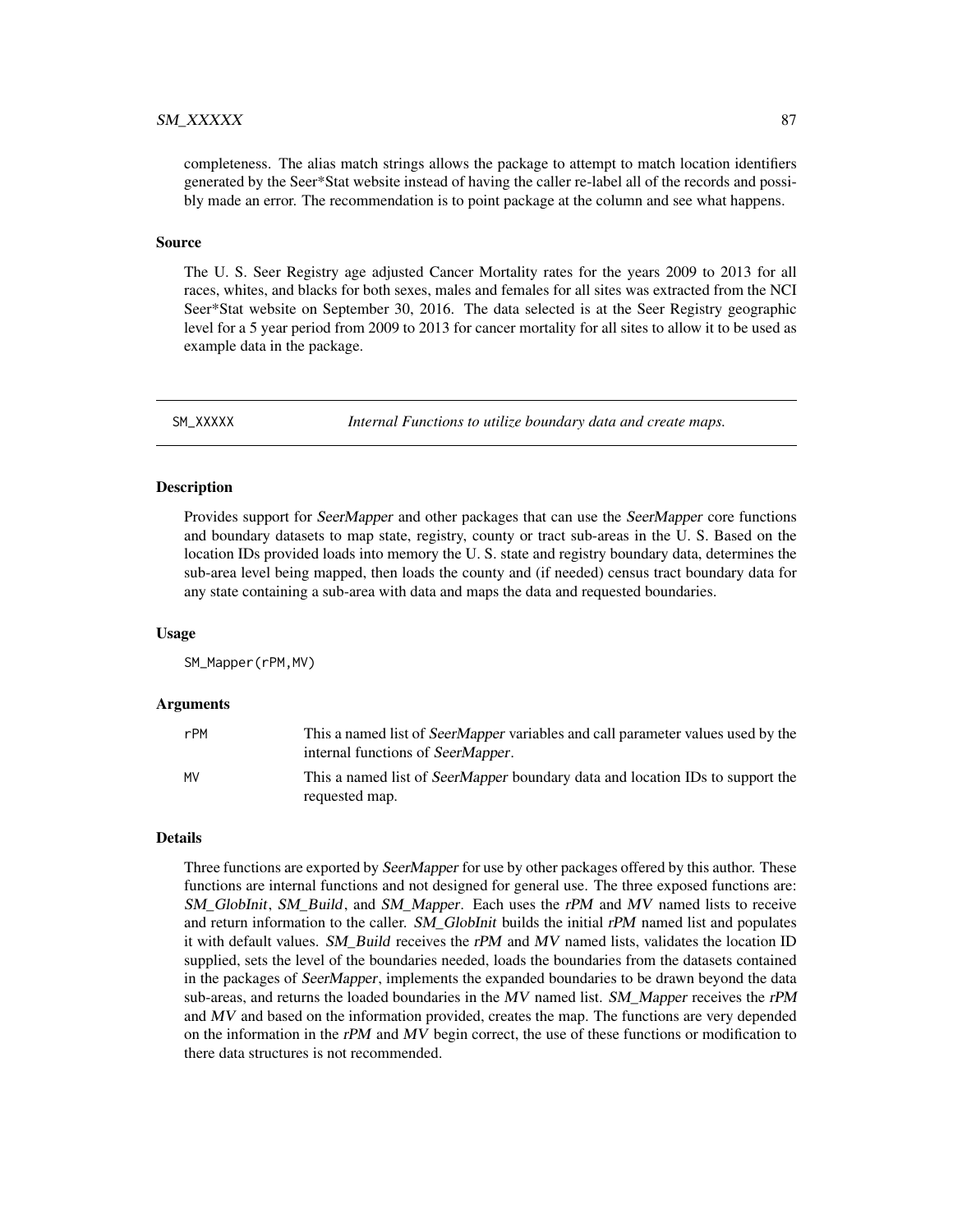#### <span id="page-87-0"></span>Value

The functions returns named list containing the rPM named list  $(SM\text{ Globalinit}, SM\text{ Build})$ , the MV named list (all three functions) and a named list of the graphic x and y limits used in the mapping.

## Author(s)

James B Pearson and Linda Pickle, StatNet Consulting, LLC, Gaithersburg, MD

st99\_d00 *US State Boundary Data and Information*

## Description

US State and Territory Boundary datasets from the 2000 or 2010 census for use with the Seer Mapper packages (SeerMapper and the SatScan Mapping Program.

## Usage

data(st99\_d00)

#### Format

SpatialPolygons class of object. Keyed on the State FIPs code. Each list element is a "polygons" class object contains a list of "Polygons" class objects describing the state boundaries and several attributes: Boundary Box, Label Point, Area, and ID.

### Details

The state FIPS code are:

- 01 Alabama
- 02 Alaska
- 04 Arkansas
- 06 California
- 08 Colorado
- 09 Connecticut
- 10 Delaware
- 11 District of Columbia
- 12 Florida
- 13 Georgia
- 15 Hawaii
- 16 Idaho
- 17 Illinois
- 18 Indiana
- 19 Iowa
- 20 Kansas
- 21 Kentucky
- 22 Louisiana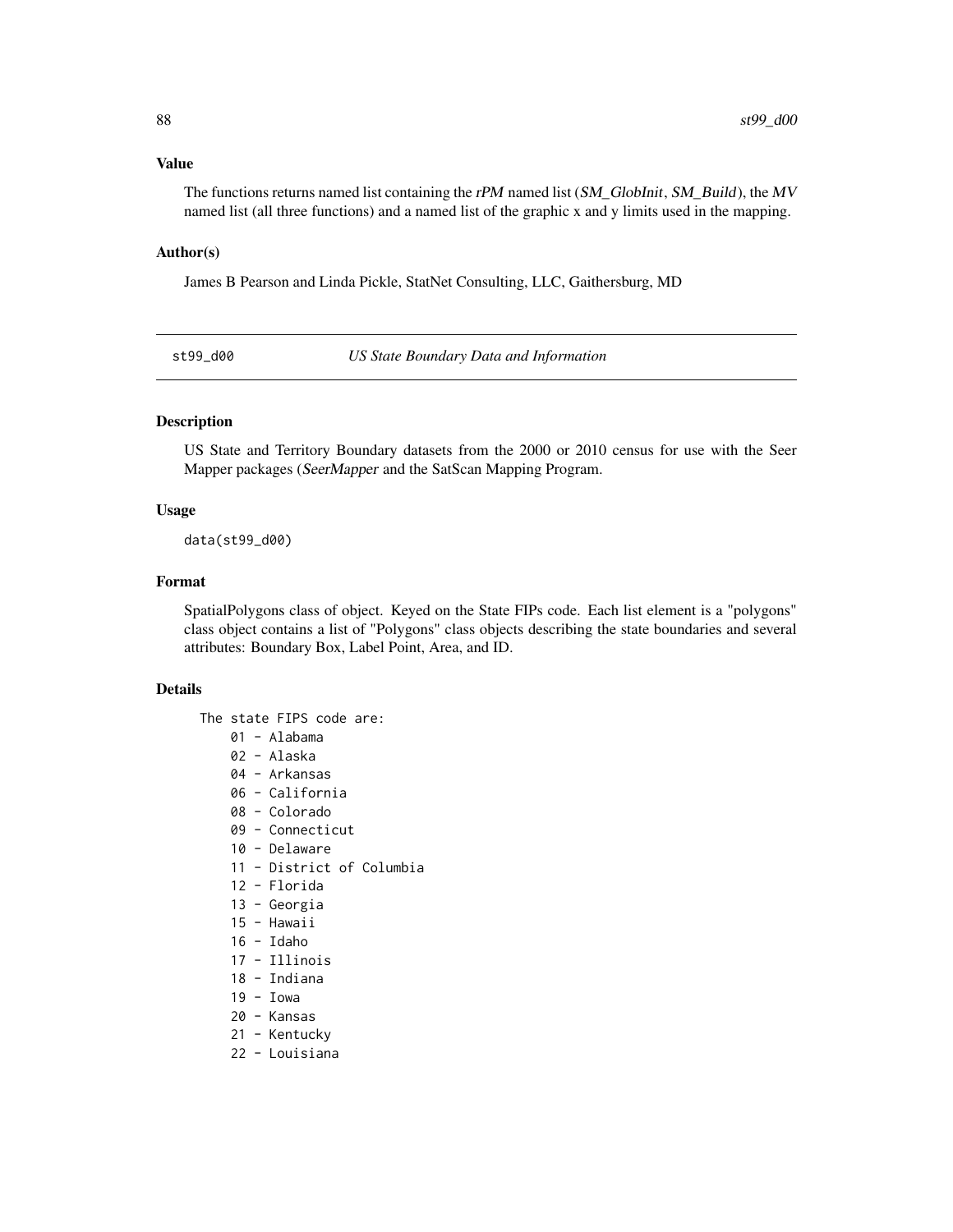- 23 Maine
- 24 Maryland
- 25 Massachusetts
- 26 Michigan
- 27 Minnesota
- 28 Mississippi
- 29 Missouri
- 30 Montana
- 31 Nebraska
- 32 Nevada
- 33 New Hampshire
- 34 New Jersey
- 35 New Mexico
- 36 New York
- 37 North Carolina
- 38 North Dakota
- 39 Ohio
- 40 Oklahoma
- 41 Oregon
- 42 Pennsylvania
- 44 Rhode Island
- 45 South Carolina
- 46 South Dakota
- 47 Tennessee
- 48 Texas
- 49 Utah
- 50 Vermont
- 51 Virginia
- 53 Washington
- 54 West Virginia
- 55 Wisconsin
- 56 Wyoming
- 72 Puerto Rico

As of Version 1.0 of SeerMapper package, the .rda files are compressed using the "xz" method to reduce the disk space requirements.

The SeerMapper package contains the state boundary files from the U.S. 2000 Census state boundary data. Since the U. S. 2000 state boundaries are very similar to the U. S. 2010 state boundaries, the U. S. 2000 state boundaries are used for mapping data for both census years.

The census Year call parameter or using the SeerMapper2010 function call informs the package which census year boundaries to use during the mapping. In the case of the state boundaries, they are the same. Three states changed counties and have additional 2010 counties boundary files. Most of the change was with the tract boundaries, so there are two set of three supplemental packages containing the tract boundaries for each state.

The state, county and tract boundary shape file data was downloaded from the U. S. census website on July 3, 2016. The shapefiles were uploaded to the "www.MapShaper.org" website and using the modified Visvalingam method with intersection repair enabled, prevent shape removal enabled, and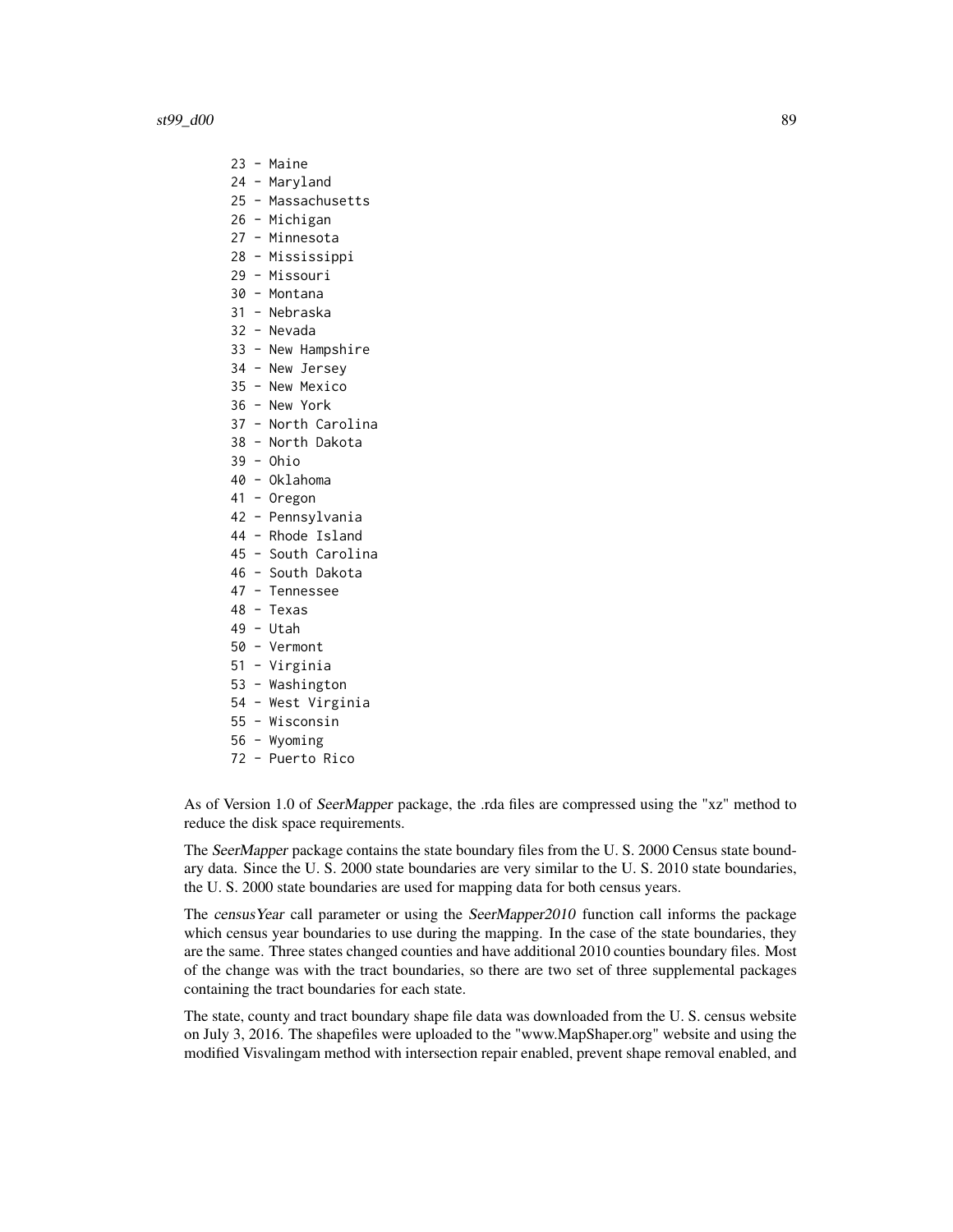coordinate precision set to 0.0, the boundaries were simplified from 100 the original. This reduced the space requirements by 90 The shapefiles were downloaded and converted to SpatialPolygons structures and saved as one county dataset per state, one tract dataset per state and census year and the state boundary set (st99\_d00). The coordinates started as lat/long values and have been transformed to a cartisian coordinates system based on proj4 string "+proj=eqdc +lat\_1=33 +lat\_2=49 +lat\_0=39 +lon\_0=96w +units=m" for mapping. All boundary data used by the SeerMapper package is pre-transformed to this project for better visualization and to reduce the time required to build each map.

The  $st99\,d00$  is used to support both census years (2000 and 2010). It contains the information to identify the three states that had county boundary changes and triggers the program to use different county boundary files when mapping census year 2010.

The boundary spatial data

The @data structure of the saved st99\_d00 SpatialPolygonsDataFrame contains the following information for use by the SeerMapper function:

row.names the row.names of the SPDF are the 2 digit state FIPS codes.

ID the state 2 digit FIPS code.

stID the state 2 digit FIPS code.

 $abbr = A character vector of the 2 letter state abbreviation.$ 

 $stName = A character vector of the state full name.$ 

 $\text{rgID} =$  a value representing the U.S. census region containing the state.

- $rgName = A character vector of the name of the region containing the state.$
- $d$ vID = An integer representing the U.S. census regional division containing the state.
- $dvName = A character vector of the name of the regional division containing the state.$
- $loc = A$  character vector of the last part of the name of the supplemental package containing the census tract boundary data for this state.
- **DoAdj** = a value indicating if adjustments are required to the original shapefile boundary data. (e.g. moveX, moveY, scale) (Not used by SeerMapper.)
- $moveX = A$  numeric value of the number of degrees latitude the centroid of the state was moved to create the boundary data for this state. (Not used by SeerMapper.)
- $moveY = A$  numeric value of the number of degrees longitude the centroid of the state was moved to create the boundary data for this state. (Not used by SeerMapper.)
- scale  $=$  A numeric value represntating the scaling factor used on the original shapefile data to create the boundary data in this dataset. The value of 1 indicates no scaling change. (Not used by SeerMapper.)
- proj = A character vector representing the proj4 values of the boundary data projection. All boundaries are transformed to an equal area projection for the mapping. (Not used by SeerMapper.)
- county00 = An integer value of the number of counties in the state during the 2000 census year.

**county10** = An integer value of the number of counties in the state during the 2010 census year.

 $\text{tracts}00 = \text{An integer value of the number of } 2000 \text{ census tracks contained in the state.}$ 

 $\text{tracts10} = \text{An integer value of the number of } 2010 \text{ census tracts contained in the state.}$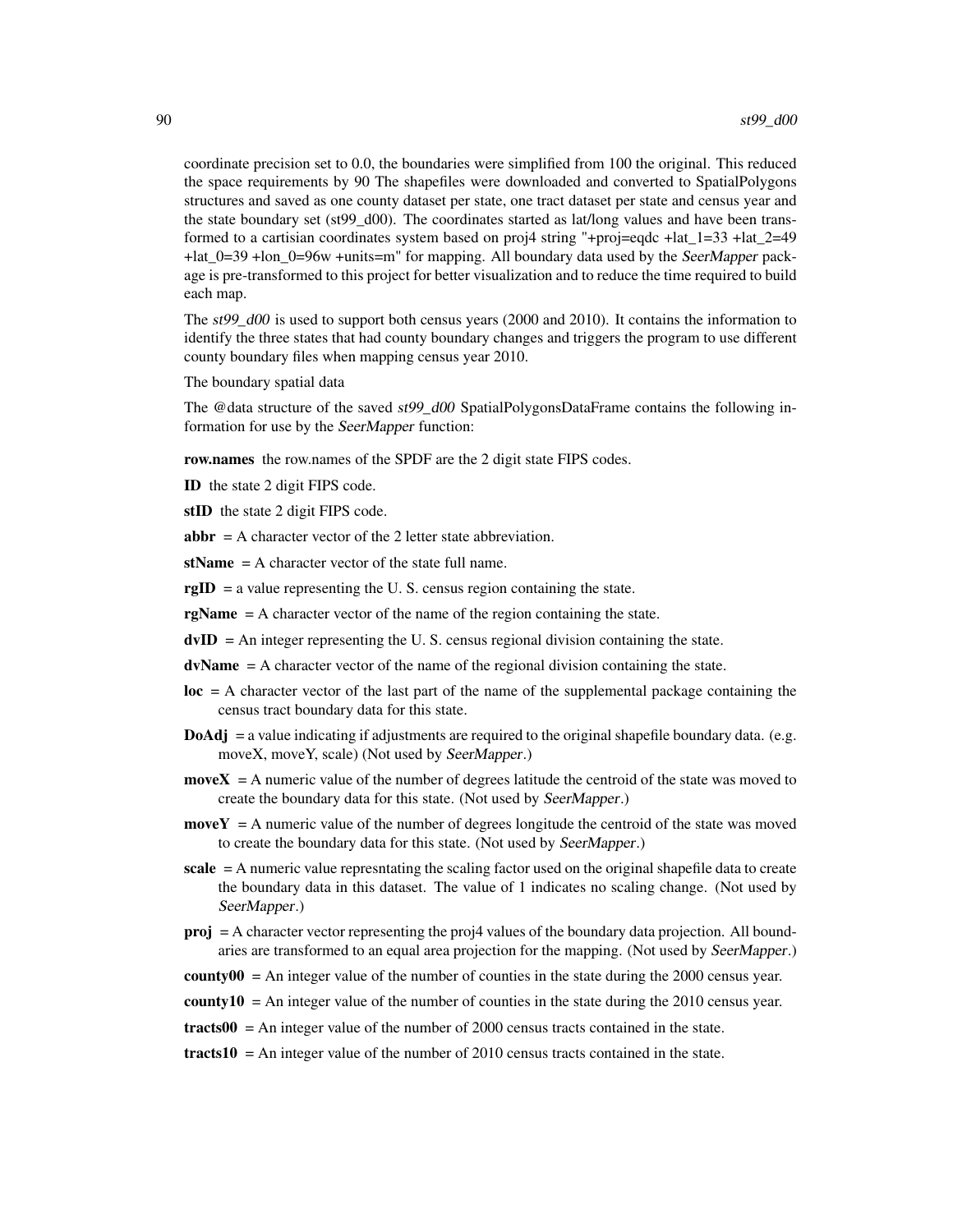- <span id="page-90-0"></span>**change10** = A logical value (T/F) indicateing (if TRUE), the states had county boundary changes in the U. S. 2010 Census. If TRUE, the backages uses the coXX\_d10 datasets for the states instead of the standard cXX d00 datasets for the county boundaries in the state for mapping.
- $c_X = A$  numeric value of the X coordinate of the centroid of the state.
- $c_Y = A$  numeric value of the Y coordinate of the centroid of the state.

To ensure the boundary datas correctly align when census tracts are mapped within counties and counties within states, the state boundaries based on their census tract boundaries data. The state census tract data was imported from the U. S. census website and uploaded into URL:www.mapshaper.org and reduced as stated above to 10 The resulting shapefile for tracts in a state are saved as the census tract baseline shapefile for the state. The census tract boundaries are joined together into counties to create the state's county boundary dataset. The county boundaries are then joined together to create the state boundary and added to this state boundary dataset.

## Source

The US State boundary SpatialPolygon structures are generated by collapsing the census tract bountaries from the U. S. Census website urlhttp://www.census.gov/geo/maps-data/data/cbf/cbf\_tracts.html for the appropriate census year - 2000 or 2010. The shapefiles were downloaded on July 3, 2016.

#### Examples

data(st99\_d00)

state\_CM\_Co\_Data *County Level Cancer Mortality Rates for se;ected state for 2009 to 2013*

#### **Description**

These datasets containing the cancer mortality rates from the State Cancer Profile website at the county level for several states containing Seer Registries for the period of 2009 to 2013. The county level data for Georgia, Washington, California, and Kentucky have been included to support examples demonstrating difference features of the SeerMapper package. It was obtained through the State Cancer Profiles website at www.statecancerprofiles.cancer.gov. This data represents all races and sexes for all sites of cancer. The data was edited to remove the recent trend data and to add a pseudo-pValue based on the US age adjusted rate (AA\_Rate = 168.5) and the abbreviation of the associated Seer Registry (if any). The dataset names for the state dataset are: Georgia\_CM\_Co\_Data, Washington\_CM\_Co\_Data, Kentucky\_CM\_Co\_Data, and California\_CM\_Co\_Data.

#### Usage

data(Georgia\_CM\_Co\_Data)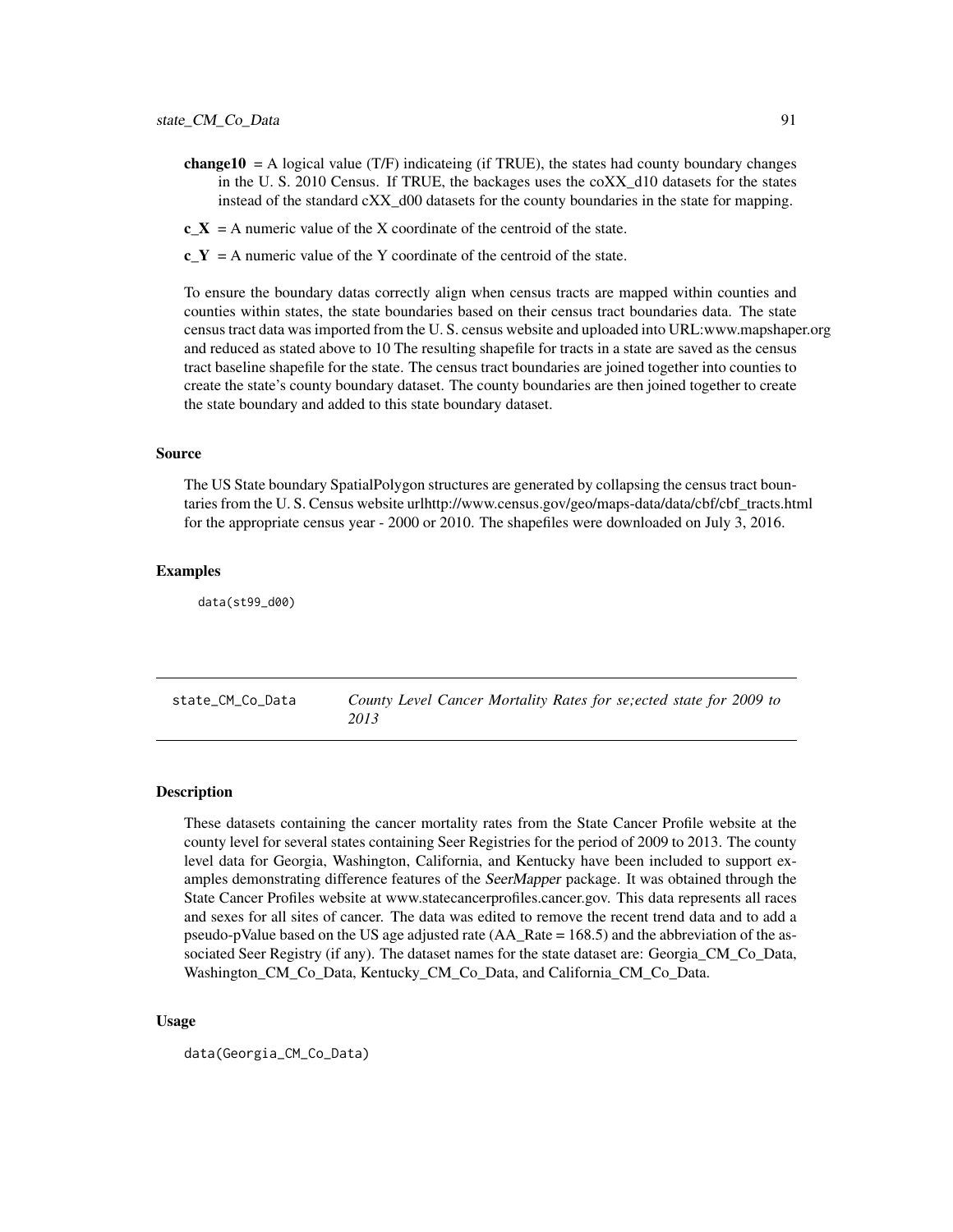#### <span id="page-91-0"></span>Format

All of the state Cancer Mortality Rate datasets are at the county level and contains 10 columns:

- stcoID is a numeric value for the state and county U.S. FIPS codes. This is used to link the data to the county and state boundary data. It must be a 4 or 5 character string.
- County is a character vector county name provided by State Cancer Profiles.
- stID is a character vector containing the 2 digit state FIPS code.
- AA\_Rate is a numeric value of the age-adjust rate for the county.
- **Lower** CI is a numeric value for the lower confidence interval value for the age-adjusted rate.
- Upper\_CI is a numeric value for the upper confidence interval value for the age-adjusted rate.
- $Avg\_{DY}$  is a numeric value for the average number of deaths per year. This variable is not used in this package examples.
- saID is a character factor vector of the abbreviation of the Seer Registry the tract is a member. The Seer Registry abbreviations match the abbreviations used in the package boundaries datasets for each Seer Registry state. For Georgia the three Seer Registries are: GA-ATL, GA-RUR, and GA-OTH.
- **pValue** is a numeric value of  $0.02$  or  $0.2$ . The pValue is set to  $0.02$  if the U. S. rate is not within the county's confidence interval range. It is set to 0.2 if the U. S. rate is within the interval. 0.02 indicates the county's rate is significant, while 0.2 indicates the rate is not significant.
- $pV$  is a logical value indicating whether the county is significant or not.

The first two rows of the data.frame represent the rate information for the state and the USA. These rows MUST be deleted before using the data.frame with the package.

In the Georgia and Kentucky datasets, there are two additional columns: "FIPS" and "Rate". These columns are identical to the "stcoID" and "AA\_Rate" columns and are used to demonstrate how the default values for the *idCol* and *dataCol* call parameters operate.

#### Source

The State Cancer Mortality data for the years 2009 to 2013 for all races and sexes for each county for all cancer sites was exported from the State Cancer Profile website www.statecancerprofiles.cancer.gov on September 2, 2016. The data was modified to include the pValue, county's Seer Registry Abbreviation (if associated), and a stripped down county name. Data was collected for the counties of Georgia, California, Kentucky, and Washington.

state\_DemYY\_XX\_Data *state 2000 or 2010 County / Census Tract level Test demographic data*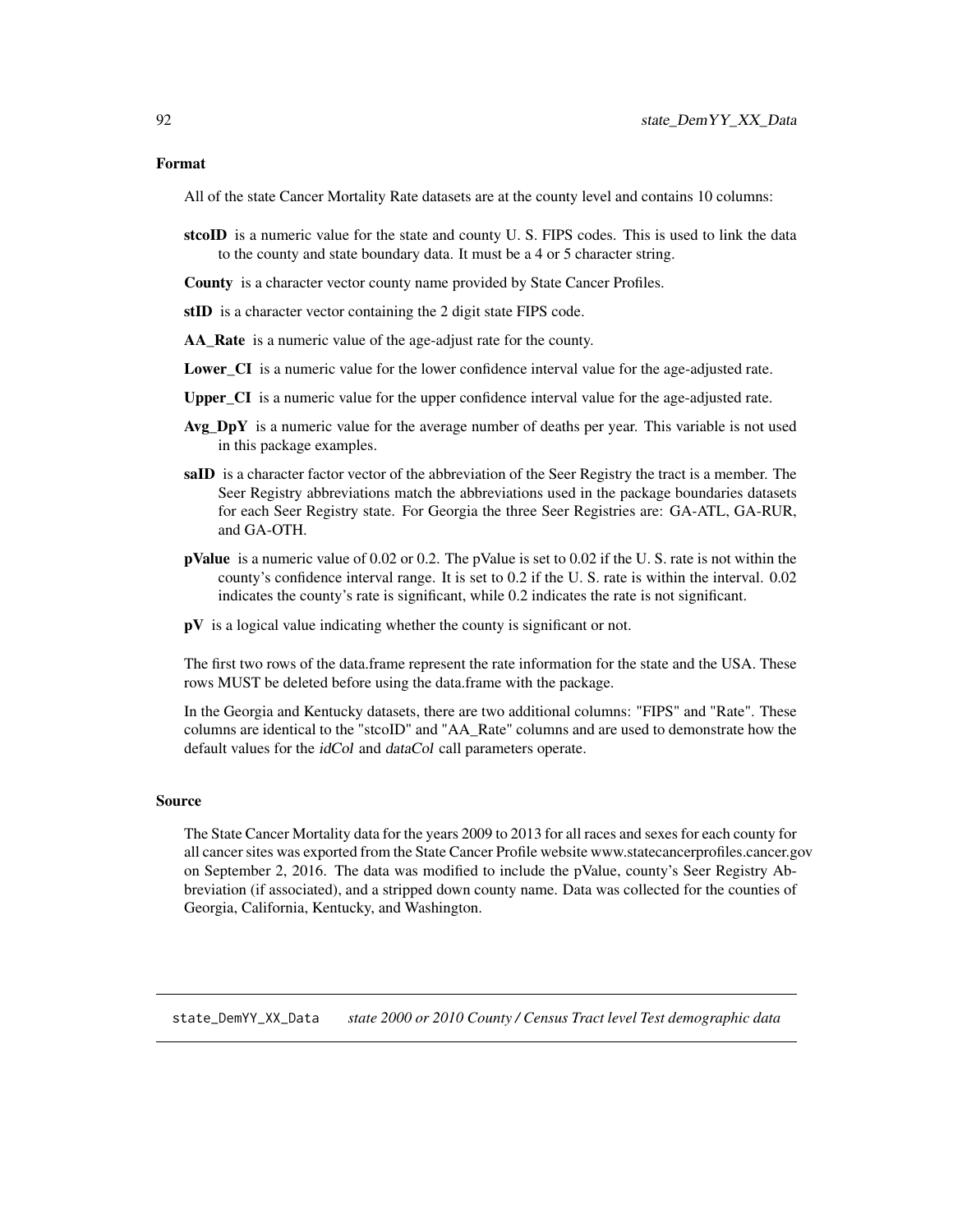## Description

These datasets are based on the 2000 and 2010 census demographic data for all of the counties or census tracts in the identified state. This data supports the examples in the SeerMapper package and contains demographics for Georgia (GA) and Washington (WA) state. Each dataset contsins the location IDs (either a county FIPS codes (5 digits) or census tract FIPS code (11 digits)), the abbreviation of the associated Seer Registry (if any), 2000/2010 population, area in sq. miles of each county or tract, 2000/2010 population density (pop/area), population 65 years old or older, the number of housing units, the number of units occupied, the number of units occupied by owner, and population of hispanics.

In Georgia all counties and census tracts belong to registries. The three Seer registry areas in Georgia are identifed, using the abbreviations of: GA-ATL, GA-RUR, and GA-OTH. In the examples, this data is used for full state mapping, Seer registry areas mapping (subdivided by Seer registry area abbreviations), and randomly selected data to represent different situations for partial data collections. This data can be used by both the SeerMapper package,

#### Usage

data(GA\_Dem\_Tr\_Data)

# Format

The naming convention for the files are: SS\_DemYY\_AA\_Data, where SS is the same 2 character postal abbreviation (GA = Georgia and WA = Washingon), YY is "" for 2000 and "10" for 2010 census demographic data, and AA is the area type  $(Co = County)$ , and  $Tr = Census$  Tract). The files contained in this package are:

- GA\_Dem\_Co\_Data Georgia County Demographic data for 2000
- GA\_Dem10\_Co\_Data Georgia County Demographic data for 2010
- GA\_Dem\_Tr\_Data Georgia Census Tract Demographic data for 2000
- WA\_Dem\_Co\_Data Washington County Demographic data for 2000
- WA\_Dem10\_Co\_Data Washington County Demographic data for 2010
- WA\_Dem\_Tr\_Data Washington Census Tract Demographic data for 2000

The U. S. Census demographic data files contains hundreds for variables and counts. These files are used in the examples and only contain the following 11 columns of data:

FIPS is a character vector of the U.S. County (5 digits) or Census Tract (11 digits) FIPS codes.

pop2000 or pop2010 is a integer containing the 2000 or 2010 sub-area population.

popdens is a integer containing the 2000 or 2010 population density of the sub-areat.

areasm is a numeric area of the sub-area( county or tract) in square miles.

saID is a character factor vector of the abbreviation of the Seer Registry the sub-area is a member. The Seer Registry abbreviations match the abbreviations used in the package boundaries datasets for each Seer Registry state. For Georgia the three Seer Registries are: GA-ATL, GA-RUR, and GA-OTH.

#### age.65.up is an integer representing the population with the age of 65 or higher.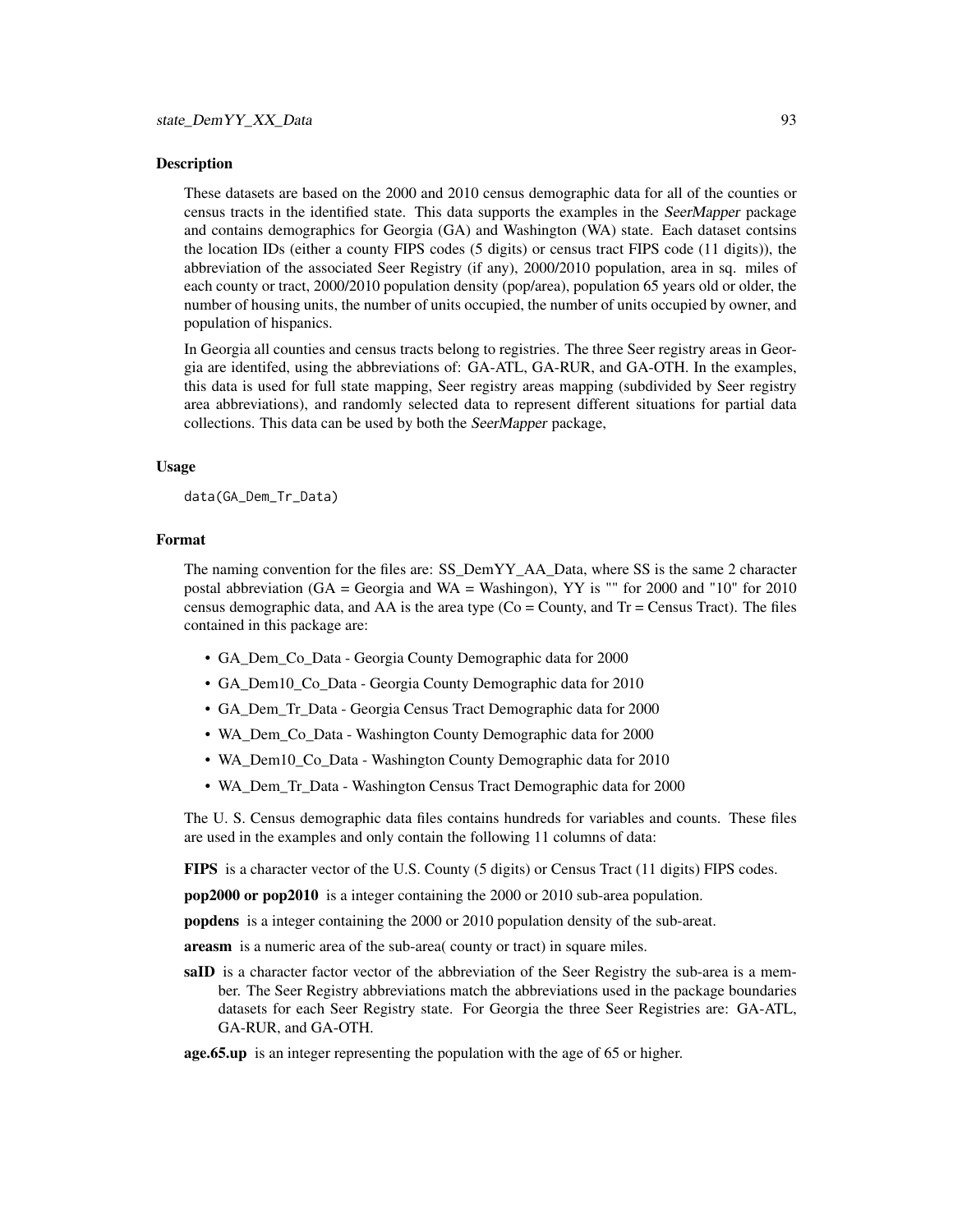- <span id="page-93-0"></span>hh.units is an integer representing the number of physical housing units in the county or census tract.
- hh.occupied is an integer representing the number of housing units that are occupied. (hh.unitshh.occupied) equals the number of housing units vacant.
- hh.owner is an integer representing the number of housing units that are occupied by the owner. (hh.occupied-hh.owner) equals the number of units that are occupied by renters.

#### Source

The Georgia and Washington 2000 and 2010 Census demographis at the county and census tract levels are based on the American Fact Finder data from the CENSUS.GOV website demographic data and the the R package UScensus2000tract package.

USStates\_CM\_St\_Data *State Level Cancer Mortality Rates for U. S. for 2009 to 2013*

# **Description**

This dataset containing the cancer mortality rates from the State Cancer Profile website at the state level for United States for the period of 2009 to 2013. The dataset is used to support examples demonstrating difference features of the SeerMapper and Seer2010Mapper packages. It was obtained through the State Cancer Profiles website at www.statecancerprofiles.cancer.gov. This data represents all races and sexes for all sites of cancer. The data was edited to remove the recent trend data and to add a pseudo-pValue based on the US age adjusted rate  $(AA_Rate = 168.5)$  and the abbreviation of any associated Seer Registry (if any). When a state contains multiple Seer Registries, the Abbreviation of "xx-MIX" is used where xx is the 2 character state abbreviation.

# Usage

```
data(USStates_CM_St_Data)
```
#### Format

All of the state Cancer Mortality Rate datasets are at the county level and contains 10 columns:

- stcoID is a numeric value for the state and county U.S. FIPS codes. This is used to link the data to the county and state boundary data. It must be a 4 or 5 character string. For the US States data, the 5 digit FIPS code contains 2 characters for the state FIPS and three "0" for the county.
- State is a character vector state name provided by State Cancer Profiles.
- stID is a character vector containing the 2 digit state FIPS code.
- AA Rate is a numeric value of the age-adjust rate for the county.
- Lower\_CI is a numeric value for the lower confidence interval value for the age-adjusted rate.
- Upper\_CI is a numeric value for the upper confidence interval value for the age-adjusted rate.
- Avg  $DpY$  is a numeric value for the average number of deaths per year. This variable is not used in this package examples.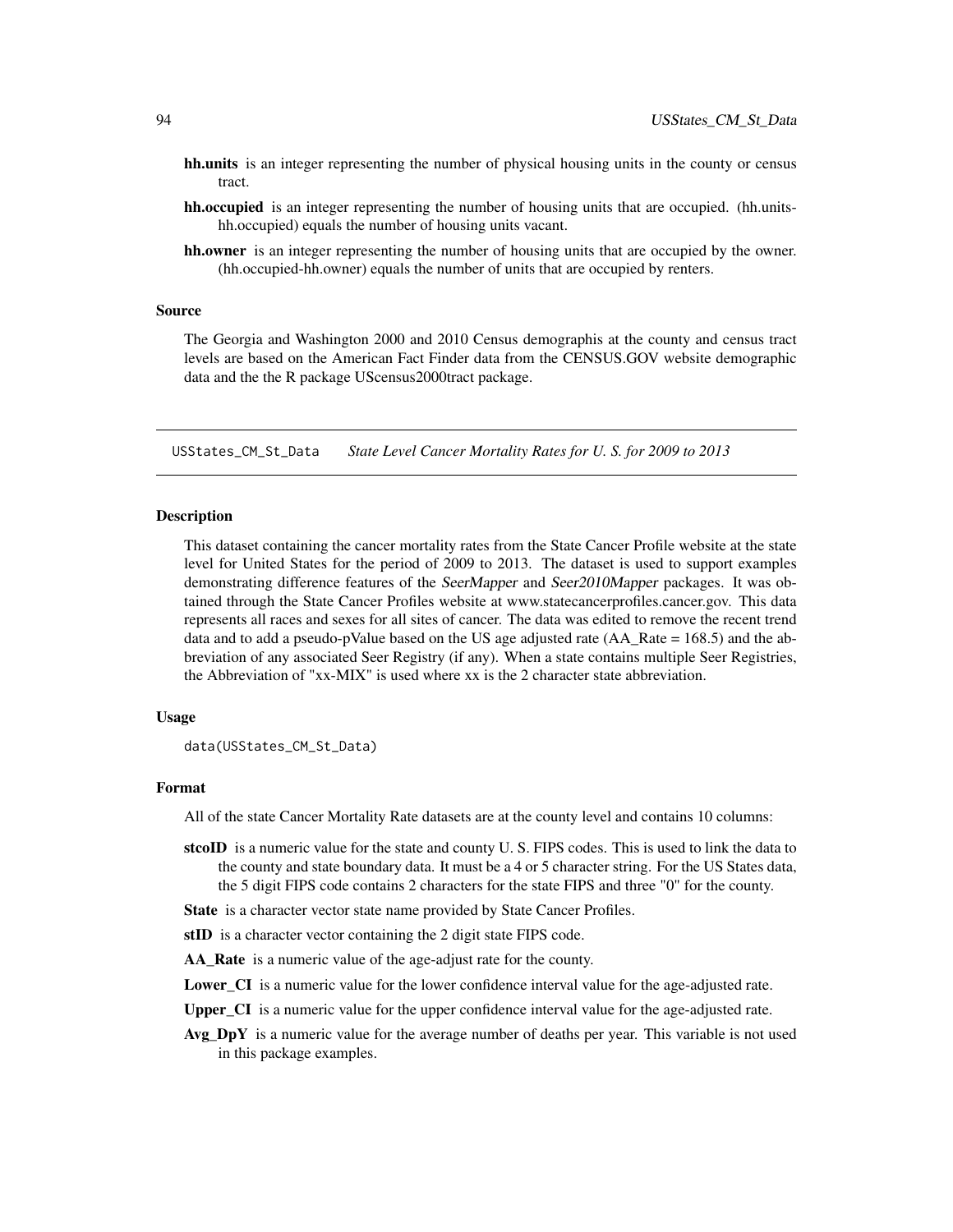- saID is a character factor vector of the abbreviation of the Seer Registry the tract is a member. The Seer Registry abbreviations match the abbreviations used in the package boundaries datasets for each Seer Registry state. For Georgia the three Seer Registries are: GA-ATL, GA-RUR, and GA-OTH.
- pValue is a numeric value of 0.02 or 0.2. The pValue is set to 0.02 if the U. S. rate is not within the county's confidence interval range. It is set to 0.2 if the U. S. rate is within the interval. 0.02 indicates the county's rate is significant, while 0.2 indicates the rate is not significant.
- pV is a logical value indicating whether the county is significant or not.
- FIPS is a numeric value for the state and county U. S. FIPS codes. This is used to link the data to the county and state boundary data. It must be a 4 or 5 character string. For the US States data, the 5 digit FIPS code contains 2 characters for the state FIPS and three "0" for the county. This is a duplicate column of the stcoID column for use in demonstrating using the default location ID column name.
- **Rate** is a numeric value of the age-adjust rate for the county. This is duplicate column to the AA\_Rate column for use in demonstrating using the default dataCol value of "Rate".

The first two rows of the data.frame represent the rate information for the state and the USA. These rows MUST be deleted before using the data.frame with the package.

# Source

The US Cancer Mortality data for the years 2009 to 2013 for all races and sexes for each state for all cancer sites was exported from the State Cancer Profile website www.statecancerprofiles.cancer.gov on September 2, 2016. The data was modified to include the pValue, state's Seer Registry abbreviation (if associated), and a validated state name.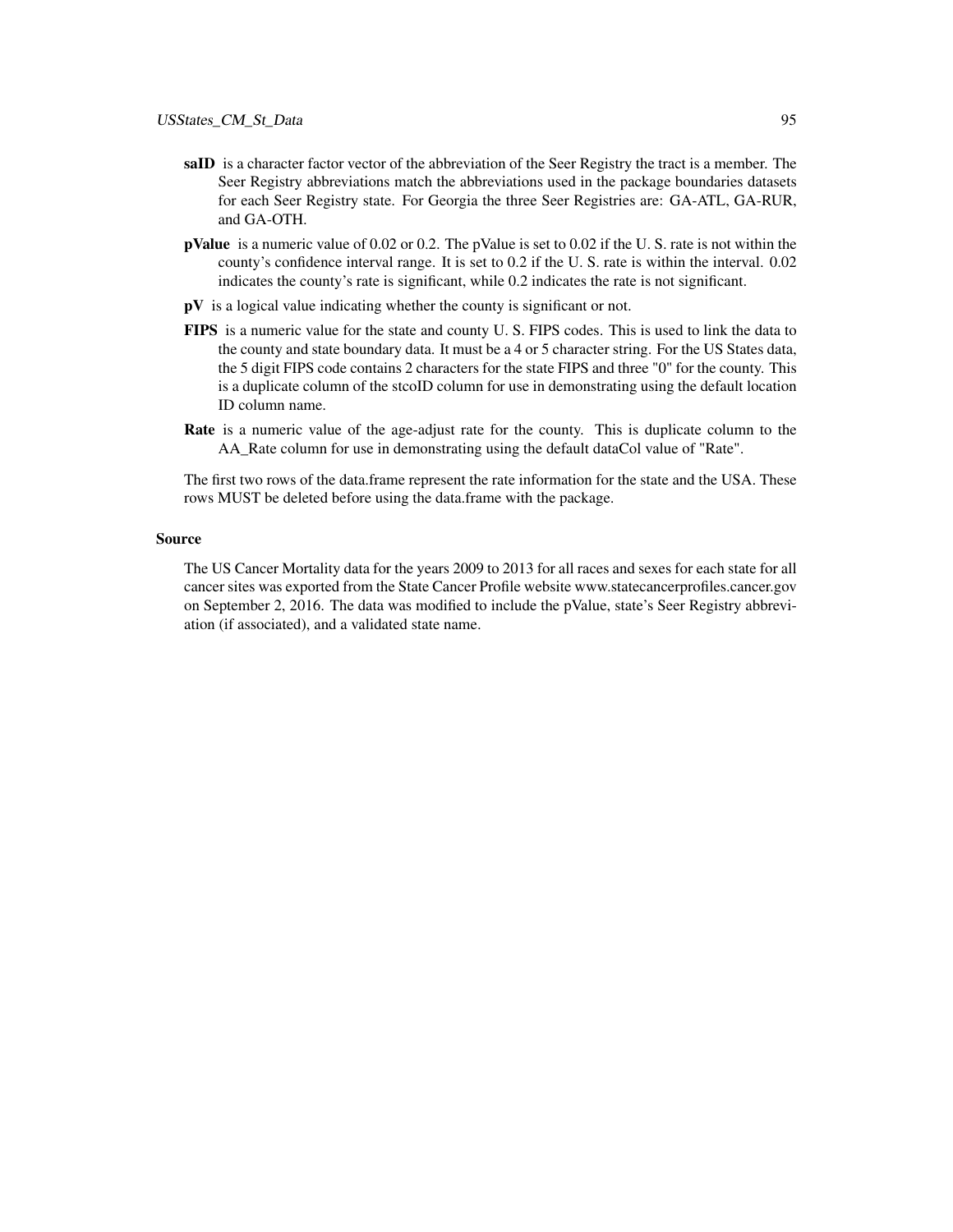# Index

∗ Census2000 co99\_d00 , [7](#page-6-0) coXX\_dXX , [9](#page-8-0) hs99\_d00 , [10](#page-9-0) hsXX\_dXX , [12](#page-11-0) sa99\_d00, [35](#page-34-0) state\_DemYY\_XX\_Data , [92](#page-91-0) ∗ Census2010 co99\_d00 , [7](#page-6-0) coXX\_dXX , [9](#page-8-0) hs99\_d00 , [10](#page-9-0) hsXX\_dXX , [12](#page-11-0) sa99\_d00, [35](#page-34-0) state\_DemYY\_XX\_Data , [92](#page-91-0) ∗ HSA hs99\_d00 , [10](#page-9-0) hsXX\_dXX , [12](#page-11-0) ∗ Health Service Areas hs99\_d00 , [10](#page-9-0) hsXX\_dXX , [12](#page-11-0) ∗ Registries co99\_d00 , [7](#page-6-0) sa99\_d00, [35](#page-34-0) ∗ SeerMapper area\_Metro\_XX\_Data , [6](#page-5-0) co99\_d00 , [7](#page-6-0) hs99\_d00 , [10](#page-9-0) rg99\_d00 , [32](#page-31-0) sa99\_d00, [35](#page-34-0) ∗ Seer co99\_d00 , [7](#page-6-0) hsXX\_dXX , [12](#page-11-0) sa99\_d00, [35](#page-34-0) ∗ U. S. coXX\_dXX , [9](#page-8-0) hs99\_d00 , [10](#page-9-0) hsXX\_dXX , [12](#page-11-0) ∗ datasets area\_Metro\_XX\_Data , [6](#page-5-0)

co99\_d00 , [7](#page-6-0) coXX\_dXX , [9](#page-8-0) hs99\_d00 , [10](#page-9-0) hsXX\_dXX , [12](#page-11-0) messages , [14](#page-13-0) rg99\_d00 , [32](#page-31-0) sa99\_d00 , [35](#page-34-0) SeerRegs\_CM\_Data , [85](#page-84-0) st99\_d00 , [88](#page-87-0) state\_CM\_Co\_Data , [91](#page-90-0) state\_DemYY\_XX\_Data , [92](#page-91-0) USStates\_CM\_St\_Data , [94](#page-93-0) area\_Metro\_XX\_Data , [6](#page-5-0) California\_CM\_Co\_Data *(*state\_CM\_Co\_Data *)* , [91](#page-90-0) co01\_d00 *(*coXX\_dXX *)* , [9](#page-8-0) co02\_d00 *(*coXX\_dXX *)* , [9](#page-8-0) co02\_d10 *(*coXX\_dXX *)* , [9](#page-8-0) co04\_d00 *(*coXX\_dXX *)* , [9](#page-8-0) co05\_d00 *(*coXX\_dXX *)* , [9](#page-8-0) co06\_d00 *(*coXX\_dXX *)* , [9](#page-8-0) co08\_d00 *(*coXX\_dXX *)* , [9](#page-8-0) co08\_d10 *(*coXX\_dXX *)* , [9](#page-8-0) co09\_d00 *(*coXX\_dXX *)* , [9](#page-8-0) co10\_d00 *(*coXX\_dXX *)* , [9](#page-8-0) co11\_d00 *(*coXX\_dXX *)* , [9](#page-8-0) co12\_d00 *(*coXX\_dXX *)* , [9](#page-8-0) co13\_d00 *(*coXX\_dXX *)* , [9](#page-8-0) co15\_d00 *(*coXX\_dXX *)* , [9](#page-8-0) co16\_d00 *(*coXX\_dXX *)* , [9](#page-8-0) co17\_d00 *(*coXX\_dXX *)* , [9](#page-8-0) co18\_d00 *(*coXX\_dXX *)* , [9](#page-8-0) co19\_d00 *(*coXX\_dXX *)* , [9](#page-8-0) co20\_d00 *(*coXX\_dXX *)* , [9](#page-8-0) co21\_d00 *(*coXX\_dXX *)* , [9](#page-8-0) co22\_d00 *(*coXX\_dXX *)* , [9](#page-8-0) co23\_d00 *(*coXX\_dXX *)* , [9](#page-8-0)

co24\_d00 *(*coXX\_dXX *)* , [9](#page-8-0)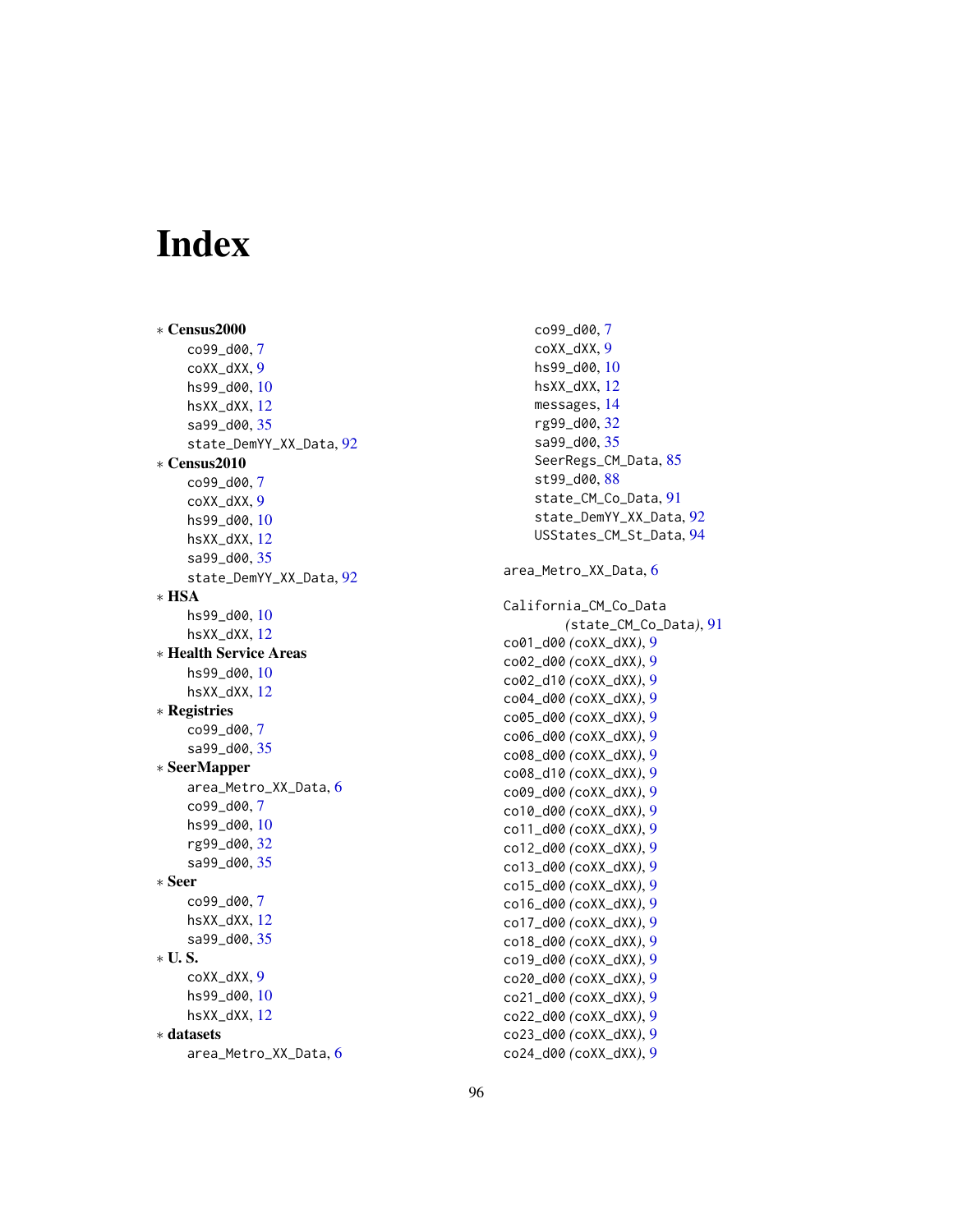| co25_d00 (coXX_dXX), 9                   |
|------------------------------------------|
| co26_d00 (coXX_dXX), 9                   |
| co27_d00 (coXX_dXX), 9                   |
| co28_d00 (coXX_dXX), 9                   |
| co29_d00 (coXX_dXX), 9                   |
| co30_d00 (coXX_dXX), 9                   |
| co31_d00 (coXX_dXX), 9                   |
| co32_d00 (coXX_dXX), 9                   |
| co33_d00 (coXX_dXX), 9                   |
| co34_d00 (coXX_dXX), 9                   |
| co35_d00 (coXX_dXX), 9                   |
| co36_d00 (coXX_dXX), 9                   |
| co37_d00 (coXX_dXX), 9                   |
| co38_d00 (coXX_dXX), 9                   |
| co39_d00 (coXX_dXX), 9                   |
| co40_d00 (coXX_dXX), 9                   |
| co41_d00 (coXX_dXX), 9                   |
| co42_d00 (coXX_dXX), 9                   |
| co44_d00 (coXX_dXX), 9                   |
| co45_d00 (coXX_dXX), 9                   |
| co46_d00 (coXX_dXX), 9                   |
| co47_d00 (coXX_dXX), 9                   |
| co48_d00 (coXX_dXX), 9                   |
| co49_d00 (coXX_dXX), 9                   |
| co50_d00 (coXX_dXX), 9                   |
| co51_d00 (coXX_dXX), 9                   |
| co51_d10 (coXX_dXX), 9                   |
| co52_d00 (coXX_dXX), 9                   |
| co53_d00 (coXX_dXX), 9                   |
| co54_d00 (coXX_dXX), 9                   |
| co55_d00 (coXX_dXX), 9                   |
| co56_d00 (coXX_dXX), 9                   |
| co72_d00 (coXX_dXX), 9                   |
| co99_d00,7                               |
| coXX_dXX, 9                              |
|                                          |
| GA_Dem10_Co_Data(state_DemYY_XX_Data),   |
| 92                                       |
| GA_Dem_Co_Data(state_DemYY_XX_Data), 92  |
| GA_Dem_Tr_Data (state_DemYY_XX_Data), 92 |
| Georgia_CM_Co_Data (state_CM_Co_Data),   |
| 91                                       |
| hs01_d00 (hsXX_dXX), 12                  |
| hs02_d00 (hsXX_dXX), 12                  |
| hs02_d10 (hsXX_dXX), 12                  |
| hs04_d00 (hsXX_dXX), 12                  |
|                                          |

hs05\_d00 *(*hsXX\_dXX *)* , [12](#page-11-0) hs06\_d00 *(*hsXX\_dXX *)* , [12](#page-11-0) hs08\_d00 *(*hsXX\_dXX *)* , [12](#page-11-0) hs08\_d10 *(*hsXX\_dXX *)* , [12](#page-11-0) hs09\_d00 *(*hsXX\_dXX *)* , [12](#page-11-0) hs10\_d00 *(*hsXX\_dXX *)* , [12](#page-11-0) hs11\_d00 *(*hsXX\_dXX *)* , [12](#page-11-0) hs12\_d00 *(*hsXX\_dXX *)* , [12](#page-11-0) hs13\_d00 *(*hsXX\_dXX *)* , [12](#page-11-0) hs15\_d00 *(*hsXX\_dXX *)* , [12](#page-11-0) hs16\_d00 *(*hsXX\_dXX *)* , [12](#page-11-0) hs17\_d00 *(*hsXX\_dXX *)* , [12](#page-11-0) hs18\_d00 *(*hsXX\_dXX *)* , [12](#page-11-0) hs19\_d00 *(*hsXX\_dXX *)* , [12](#page-11-0) hs20\_d00 *(*hsXX\_dXX *)* , [12](#page-11-0) hs21\_d00 *(*hsXX\_dXX *)* , [12](#page-11-0) hs22\_d00 *(*hsXX\_dXX *)* , [12](#page-11-0) hs23\_d00 *(*hsXX\_dXX *)* , [12](#page-11-0) hs24\_d00 *(*hsXX\_dXX *)* , [12](#page-11-0) hs25\_d00 *(*hsXX\_dXX *)* , [12](#page-11-0) hs26\_d00 *(*hsXX\_dXX *)* , [12](#page-11-0) hs27\_d00 *(*hsXX\_dXX *)* , [12](#page-11-0) hs28\_d00 *(*hsXX\_dXX *)* , [12](#page-11-0) hs29\_d00 *(*hsXX\_dXX *)* , [12](#page-11-0) hs30\_d00 *(*hsXX\_dXX *)* , [12](#page-11-0) hs31\_d00 *(*hsXX\_dXX *)* , [12](#page-11-0) hs32\_d00 *(*hsXX\_dXX *)* , [12](#page-11-0) hs33\_d00 *(*hsXX\_dXX *)* , [12](#page-11-0) hs34\_d00 *(*hsXX\_dXX *)* , [12](#page-11-0) hs35\_d00 *(*hsXX\_dXX *)* , [12](#page-11-0) hs36\_d00 *(*hsXX\_dXX *)* , [12](#page-11-0) hs37\_d00 *(*hsXX\_dXX *)* , [12](#page-11-0) hs38\_d00 *(*hsXX\_dXX *)* , [12](#page-11-0) hs39\_d00 *(*hsXX\_dXX *)* , [12](#page-11-0) hs40\_d00 *(*hsXX\_dXX *)* , [12](#page-11-0) hs41\_d00 *(*hsXX\_dXX *)* , [12](#page-11-0) hs42\_d00 *(*hsXX\_dXX *)* , [12](#page-11-0) hs44\_d00 *(*hsXX\_dXX *)* , [12](#page-11-0) hs45\_d00 *(*hsXX\_dXX *)* , [12](#page-11-0) hs46\_d00 *(*hsXX\_dXX *)* , [12](#page-11-0) hs47\_d00 *(*hsXX\_dXX *)* , [12](#page-11-0) hs48\_d00 *(*hsXX\_dXX *)* , [12](#page-11-0) hs49\_d00 *(*hsXX\_dXX *)* , [12](#page-11-0) hs50\_d00 *(*hsXX\_dXX *)* , [12](#page-11-0) hs51\_d00 *(*hsXX\_dXX *)* , [12](#page-11-0) hs51\_d10 *(*hsXX\_dXX *)* , [12](#page-11-0) hs52\_d00 *(*hsXX\_dXX *)* , [12](#page-11-0) hs53\_d00 *(*hsXX\_dXX *)* , [12](#page-11-0) hs54\_d00 *(*hsXX\_dXX *)* , [12](#page-11-0) hs55\_d00 *(*hsXX\_dXX *)* , [12](#page-11-0)

*)* , [92](#page-91-0)

*)* , [92](#page-91-0)